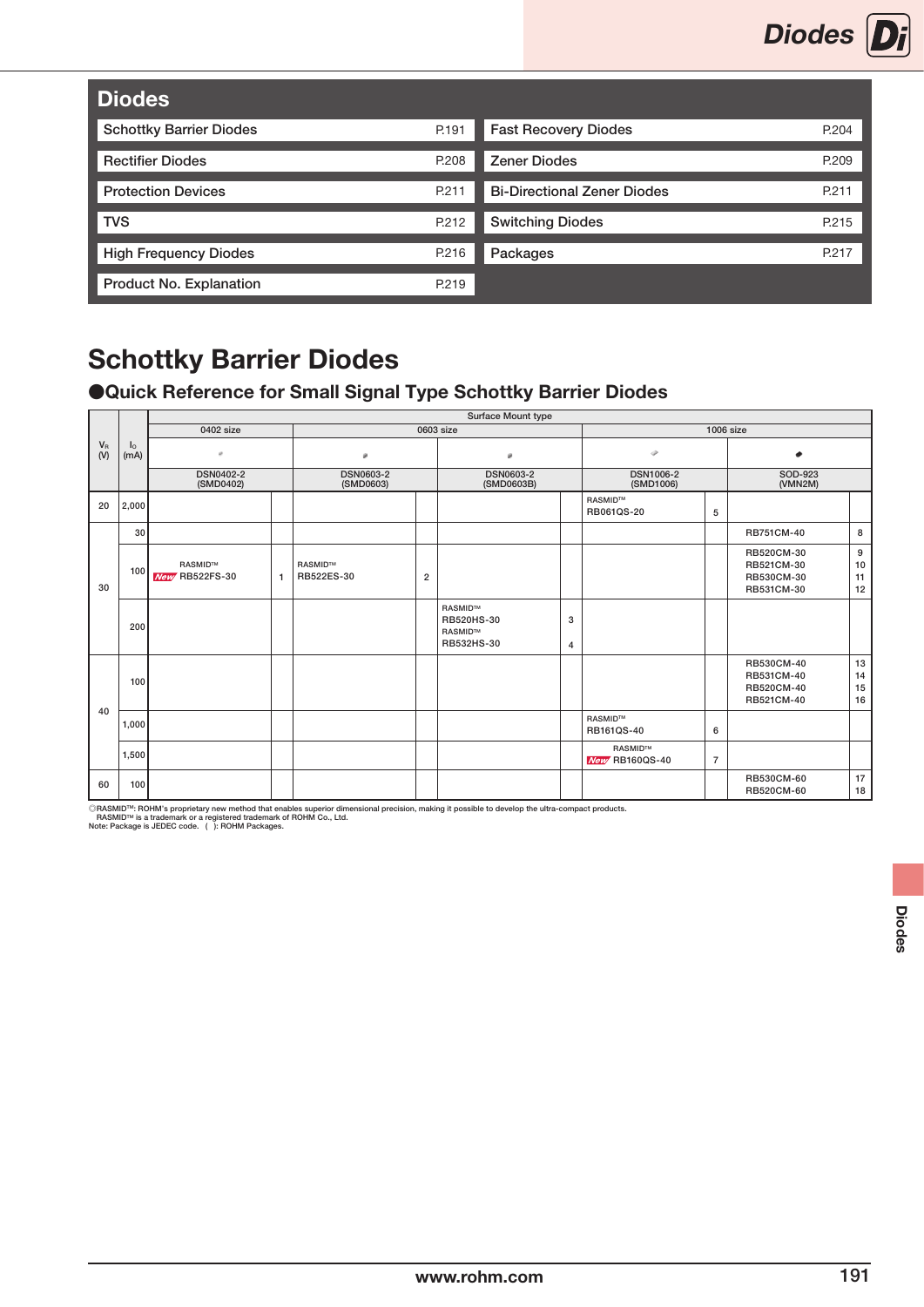

●Quick Reference for Small Signal Type Schottky Barrier Diodes

|         |             | 1608 size                |          | 2512 size                |          | 2514 size                  |          | Surface Mount type<br>1616 size  |            |                              |            | 2120 size                         |           | 2924 size                              |            |
|---------|-------------|--------------------------|----------|--------------------------|----------|----------------------------|----------|----------------------------------|------------|------------------------------|------------|-----------------------------------|-----------|----------------------------------------|------------|
| $V_{R}$ | $I_{\circ}$ |                          |          |                          |          |                            |          |                                  |            |                              |            |                                   |           |                                        |            |
| (V)     | (mA)        |                          |          |                          |          | ø                          |          |                                  |            |                              |            |                                   |           | <b>SOT-23</b>                          |            |
|         |             | SOD-523<br>(EMD2)        |          | SOD-323FL<br>(UMD2)      |          | SOD-323HE<br>(TUMD2M)      |          | <b>SOT-416FL</b><br>(EMD3F)      |            | SOT-323FL<br>(UMD3F)         |            | <b>SOT-323</b><br>(UMD3)          |           | (SSD3)                                 |            |
|         | 500         |                          |          | RB551VM-30               | 37       | RB411VAM-50                | 62       |                                  |            |                              |            |                                   |           |                                        |            |
|         | 700         |                          |          |                          |          |                            |          |                                  |            |                              |            | <b>RB461FM</b>                    | 117       |                                        |            |
| 20      | 1,000       |                          |          |                          |          | RB162VAM-20<br>RB161VAM-20 | 63<br>64 |                                  |            |                              |            |                                   |           |                                        |            |
|         |             |                          |          |                          |          | RBE1VAM20A                 | 65       |                                  |            |                              |            |                                   |           |                                        |            |
|         | 2,000       |                          |          |                          |          | RBE2VAM20A                 | 66       |                                  |            |                              |            |                                   |           |                                        |            |
|         | 30          | RB751SM-40<br>RB510SM-30 | 19<br>20 | RB751VM-40<br>RB510VM-30 | 38<br>39 |                            |          |                                  |            |                              |            |                                   |           |                                        |            |
|         | 100         | RB511SM-30               | 21       | RB530VM-30               | 40       |                            |          | <b>RB548WM</b><br><b>RB557WM</b> | 108<br>102 |                              |            |                                   |           |                                        |            |
|         |             | RB500SM-30<br>RB501SM-30 | 22<br>23 | RB511VM-30<br>RB531VM-30 | 41<br>42 |                            |          | <b>RB558WM</b>                   | 109        |                              |            |                                   |           |                                        |            |
|         |             | RB520SM-30               | 24       | RB520VM-30               | 43       |                            |          |                                  |            |                              |            |                                   |           | BAT54CHY                               | 100        |
|         | 200         | RB521SM-30<br>RB530SM-30 | 25<br>26 | RB521VM-30<br>RB540VM-30 | 44<br>45 |                            |          |                                  |            |                              |            |                                   |           | BAT54AHY<br>BAT54SHY                   | 106<br>113 |
|         |             | RB531SM-30               | 27       | RB541VM-30               | 46       |                            |          |                                  |            |                              |            |                                   |           | BAT54HY                                | 119        |
| 30      | 500         |                          |          | RB550VM-30               | 47       | RSX051VAM30<br>RSX051VYM30 | 67<br>68 |                                  |            |                              |            |                                   |           |                                        |            |
|         |             |                          |          |                          |          | <b>RSX071VAM30</b>         | 69       |                                  |            |                              |            |                                   |           |                                        |            |
|         | 700         |                          |          |                          |          | <b>RSX071VYM30</b>         | 70       |                                  |            |                              |            |                                   |           |                                        |            |
|         |             |                          |          |                          |          | RB168VAM-30<br>RB168VYM-30 | 71<br>72 |                                  |            |                              |            |                                   |           |                                        |            |
|         | 1,000       |                          |          |                          |          | RB550VAM-30                | 73       |                                  |            |                              |            |                                   |           |                                        |            |
|         |             |                          |          |                          |          | RB550VYM-30<br>RSX101VAM30 | 74<br>75 |                                  |            |                              |            |                                   |           |                                        |            |
|         |             |                          |          |                          |          | <b>RSX101VYM30</b>         | 76       |                                  |            |                              |            |                                   |           |                                        |            |
|         | 1,500       |                          |          |                          |          | RSX201VAM30<br>RSX201VYM30 | 77<br>78 |                                  |            |                              |            |                                   |           |                                        |            |
|         |             |                          |          |                          |          |                            |          |                                  |            | <b>RB715UM</b>               | 97         |                                   |           |                                        |            |
|         | 30          |                          |          |                          |          |                            |          | RB715WM<br>RB706WM-40            | 96<br>110  | <b>RB717UM</b><br>RB706UM-40 | 103<br>111 | RB706FM-40<br>RB715FM-40          | 105<br>99 |                                        |            |
|         |             |                          |          |                          |          |                            |          |                                  |            |                              |            | RB508FM-40                        | 118       |                                        |            |
|         | 80          |                          |          |                          |          |                            |          |                                  |            |                              |            | RB508FM-40S                       | 112       |                                        |            |
|         |             |                          |          |                          |          |                            |          |                                  |            |                              |            | <b>RB508FM-40A</b><br>RB508FM-40C | 104<br>98 |                                        |            |
|         |             |                          |          | RB510VM-40               | 48       |                            |          |                                  |            |                              |            |                                   |           |                                        |            |
|         |             | RB510SM-40<br>RB511SM-40 | 28<br>29 | RB511VM-40<br>RB530VM-40 | 49<br>50 |                            |          |                                  |            | <b>RB451UM</b>               | 115        |                                   |           |                                        |            |
|         | 100         | RB530SM-40<br>RB531SM-40 | 30<br>31 | RB531VM-40<br>RB500VM-40 | 51<br>52 |                            |          |                                  |            | <b>RB450UM</b>               | 116        |                                   |           |                                        |            |
|         |             |                          |          | RB501VM-40               | 53       |                            |          |                                  |            |                              |            |                                   |           |                                        |            |
| 40      |             |                          |          |                          |          |                            |          |                                  |            |                              |            |                                   |           | <b>BAS40-05HY</b>                      | 101<br>107 |
|         | 120         |                          |          |                          |          |                            |          |                                  |            |                              |            |                                   |           | <b>BAS40-06HY</b><br><b>BAS40-04HY</b> | 114        |
|         |             |                          |          |                          |          |                            |          |                                  |            |                              |            |                                   |           | BAS40HY                                | 120        |
|         |             | RB540SM-40               | 32       | RB540VM-40<br>RB541VM-40 | 54<br>55 |                            |          |                                  |            |                              |            |                                   |           |                                        |            |
|         | 200         | RB541SM-40               | 33<br>34 | RB520VM-40               | 56<br>57 |                            |          |                                  |            |                              |            |                                   |           |                                        |            |
|         |             | RB520SM-40<br>RB521SM-40 | 35       | RB521VM-40<br>RB550VM-40 | 58       |                            |          |                                  |            |                              |            |                                   |           |                                        |            |
|         |             |                          |          | RB551VM-40               | 59       |                            |          |                                  |            |                              |            |                                   |           |                                        |            |
|         | 500         |                          |          | RB560VM-40<br>RB561VM-40 | 60<br>61 | RB400VAM-50<br>RB400VYM-50 | 79<br>80 |                                  |            |                              |            |                                   |           |                                        |            |
|         |             |                          |          |                          |          | RB160VAM-40                | 81       |                                  |            |                              |            |                                   |           |                                        |            |
|         | 1,000       |                          |          |                          |          | RB160VYM-40<br>RB168VAM-40 | 82<br>83 |                                  |            |                              |            |                                   |           |                                        |            |
|         |             |                          |          |                          |          | RB168VYM-40                | 84       |                                  |            |                              |            |                                   |           |                                        |            |
|         | 200         | RB521SM-60               | 36       |                          |          |                            |          |                                  |            |                              |            |                                   |           |                                        |            |
| 60      | 1,000       |                          |          |                          |          | RB160VAM-60<br>RB168VAM-60 | 85<br>86 |                                  |            |                              |            |                                   |           |                                        |            |
|         |             |                          |          |                          |          | RB168VYM-60                | 87       |                                  |            |                              |            |                                   |           |                                        |            |
| 90      | 200         |                          |          |                          |          | RB021VAM90                 | 88       |                                  |            |                              |            |                                   |           |                                        |            |
|         | 700         |                          |          |                          |          | RB578VAM100<br>RB578VYM100 | 89<br>90 |                                  |            |                              |            |                                   |           |                                        |            |
| 100     | 1,000       |                          |          |                          |          | RB168VAM100                | 91       |                                  |            |                              |            |                                   |           |                                        |            |
|         |             |                          |          |                          |          | RB168VYM100                | 92       |                                  |            |                              |            |                                   |           |                                        |            |
| 150     | 500         |                          |          |                          |          | RB558VAM150<br>RB168VAM150 | 93<br>94 |                                  |            |                              |            |                                   |           |                                        |            |
|         | 1,000       |                          |          |                          |          | RB168VYM150                | 95       |                                  |            |                              |            |                                   |           |                                        |            |

Note: Package is JEDEC code. ( ): ROHM Packages.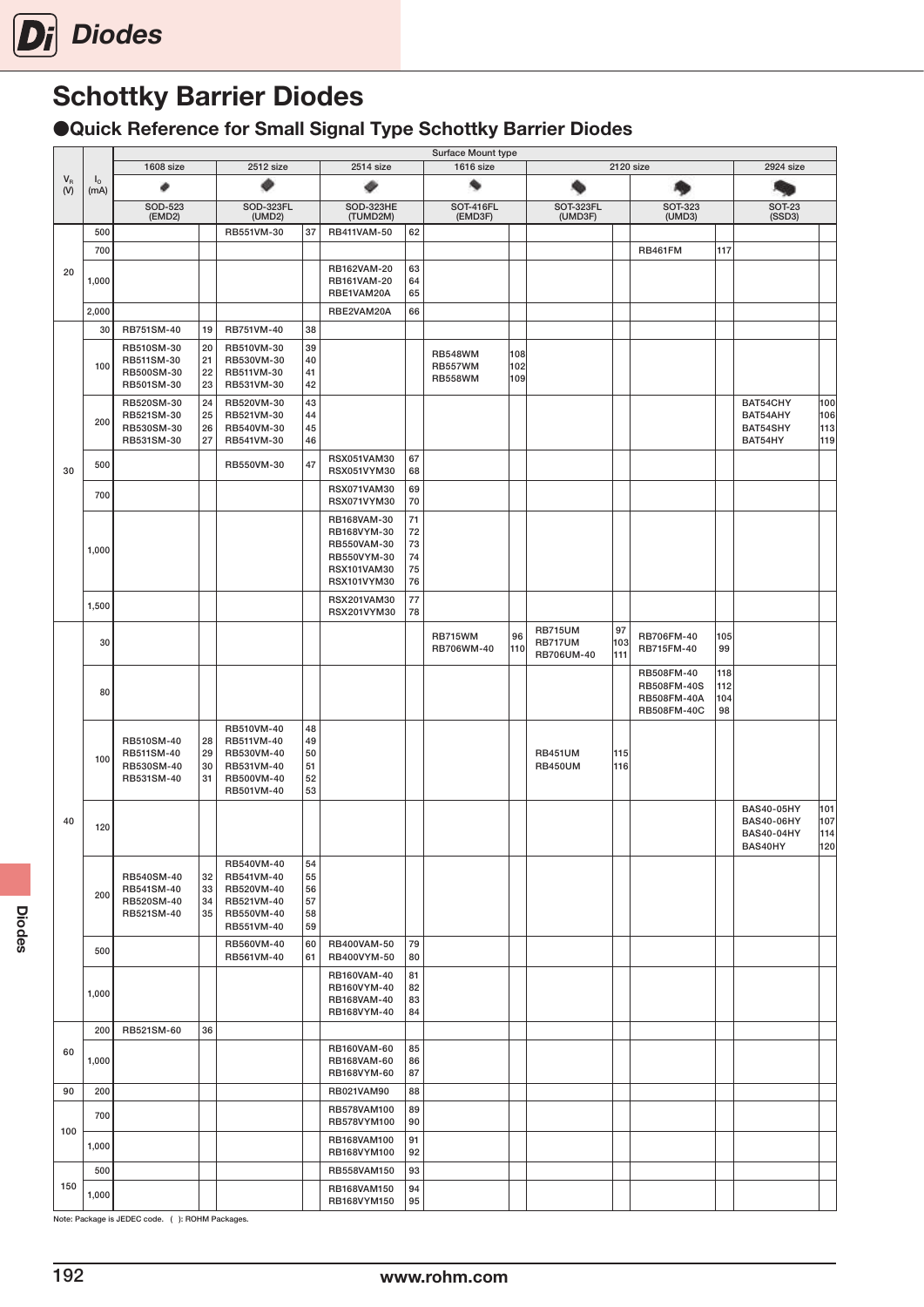# **Schottky Barrie**

Quick eferen No.

#### Example: R || B || 7 || 5 || 1 || S || M || -|| 4 || 0 || F || H || || T || 2 || R

|                         | <b>Schottky Barrier Diodes</b>                     |         |                                         |                  |                              |                    |                             |                                                 |                 |                                                     |                        | <b>Schottky Barrier Diodes</b> | $Example:$ R B 7 5 1 S M      | 4 <br>$\mathbf{0}$<br>F.<br>IH.      |                          |
|-------------------------|----------------------------------------------------|---------|-----------------------------------------|------------------|------------------------------|--------------------|-----------------------------|-------------------------------------------------|-----------------|-----------------------------------------------------|------------------------|--------------------------------|-------------------------------|--------------------------------------|--------------------------|
|                         |                                                    |         |                                         |                  |                              |                    |                             |                                                 |                 |                                                     |                        |                                | Part No.                      | Grade Code                           |                          |
|                         | <b>Small Signal Type Schottky Barrier Diodes 1</b> |         |                                         |                  |                              |                    |                             |                                                 |                 |                                                     |                        |                                |                               |                                      |                          |
| <b>Quick</b>            | Product No.                                        |         |                                         |                  |                              |                    |                             | Absolute Maximum Ratings (T <sub>c</sub> =25°C) |                 | Electrical Characteristics (T <sub>i</sub> =25°C)*2 |                        |                                |                               |                                      | Automotive               |
| ference<br>No.          | Part No.                                           |         | <b>Grade Code</b><br>General Automotive | Taping<br>Code   | <b>V<sub>RM</sub></b><br>(V) | $V_{\rm R}$<br>(V) | $I_0$ <sup>*1</sup><br>(mA) | $I_{FSM}$ $(A)^{*2}$<br>60Hz.1 <sup>o</sup>     | $V_F(W)$<br>Max | $\mathsf{I}_\mathsf{F}$<br>(mA)                     | $IR$ ( $\mu$ A)<br>Max | $V_{R}$<br>(V)                 | Package                       | Equivalent<br><b>Circuit Diagram</b> | Grade<br>AEC-Q101        |
| $\mathbf{1}$            | RASMID™<br><b>New RB522FS-30</b>                   |         | -                                       | <b>T27R</b>      | 30                           | 30                 | 100                         | 0.5                                             | 0.37            | 10                                                  | $\overline{7}$         | 10                             | <b>DSN0402-2</b><br>(SMD0402) |                                      | $\overline{\phantom{0}}$ |
| $\overline{\mathbf{c}}$ | RASMID™<br><b>RB522ES-30</b>                       |         | —                                       | <b>T15R</b>      | 30                           | 30                 | 100                         | 0.5                                             | 0.37            | 10                                                  | $\overline{7}$         | 10                             | <b>DSN0603-2</b><br>(SMD0603) |                                      |                          |
| 3                       | RASMID™<br><b>RB520HS-30</b>                       |         | $\overline{\phantom{0}}$                | <b>T15R</b>      | 30                           | 30                 | 200                         | 1.5                                             | 0.43            | 10                                                  | 0.3                    | 10                             | <b>DSN0603-2</b>              |                                      | $\overline{\phantom{0}}$ |
| 4                       | RASMID™<br>RB532HS-30                              |         | $\qquad \qquad -$                       | <b>T15R</b>      | 30                           | 30                 | 200                         | 1.5                                             | 0.3             | 10                                                  | 15                     | 10                             | (SMD0603B)                    |                                      | $\qquad \qquad$          |
| 5                       | RASMID™<br><b>RB061QS-20</b>                       |         | $\overline{\phantom{0}}$                | <b>T18R</b>      | 20                           | 20                 | 2,000                       | 15                                              | 0.47            | 2,000                                               | 200                    | 10                             |                               |                                      | $\overline{\phantom{0}}$ |
| 6                       | RASMID™<br><b>RB161QS-40</b>                       |         | $\qquad \qquad$                         | <b>T18R</b>      | 40                           | 40                 | 1,000                       | $\overline{7}$                                  | 0.6             | 1,000                                               | 100                    | 10                             | <b>DSN1006-2</b><br>(SMD1006) |                                      | $\overline{\phantom{0}}$ |
| $\overline{7}$          | RASMID™<br><b>New RB160QS-40</b>                   |         | $\overline{\phantom{0}}$                | <b>T18R</b>      | 40                           | 40                 | 1,500                       | 10                                              | 0.65            | 1,500                                               | 1                      | 10                             |                               |                                      | $\overline{\phantom{0}}$ |
| 8                       | <b>RB751CM-40</b>                                  |         |                                         | T <sub>2</sub> R | 40                           | 30                 | 30                          | 0.2                                             | 0.37            | $\mathbf{1}$                                        | 0.5                    | 30                             |                               |                                      | $\overline{\phantom{0}}$ |
| 9                       | <b>RB520CM-30</b>                                  |         | $\overline{\phantom{0}}$                | T <sub>2R</sub>  |                              | 30                 | 100                         | 0.5                                             | 0.45            | 10                                                  | 0.5                    | 10                             |                               |                                      | $\overline{\phantom{0}}$ |
| 10                      | RB521CM-30                                         |         |                                         | T <sub>2</sub> R | $\overline{\phantom{0}}$     | 30                 | 100                         | 0.5                                             | 0.35            | 10                                                  | 10                     | 10                             |                               |                                      | $\overline{\phantom{0}}$ |
| 11                      | <b>RB530CM-30</b>                                  |         | —                                       | T <sub>2</sub> R | 30                           | 30                 | 100                         | 0.5                                             | 0.46            | 10                                                  | 0.3                    | 10                             |                               |                                      |                          |
| 12                      | RB531CM-30                                         |         |                                         | T <sub>2</sub> R | 30                           | 30                 | 100                         | 0.5                                             | 0.37            | 10                                                  | $\overline{7}$         | 10                             |                               |                                      | $\overline{\phantom{0}}$ |
| 13                      | <b>RB530CM-40</b>                                  |         | $\overline{\phantom{0}}$                | T <sub>2</sub> R | 40                           | 40                 | 100                         | 0.5                                             | 0.48            | 10                                                  | $\overline{2}$         | 40                             | SOD-923<br>(VMN2M)            |                                      |                          |
| 14                      | <b>RB531CM-40</b>                                  |         | -                                       | T <sub>2</sub> R | 40                           | 40                 | 100                         | 0.5                                             | 0.41            | 10                                                  | 25                     | 40                             |                               |                                      |                          |
| 15                      | <b>RB520CM-40</b>                                  |         | —                                       | T <sub>2</sub> R | 40                           | 40                 | 100                         | $\mathbf{1}$                                    | 0.71            | 100                                                 | 15                     | 40                             |                               |                                      |                          |
| 16                      | <b>RB521CM-40</b>                                  |         | -                                       | T <sub>2</sub> R | 40                           | 40                 | 100                         | 1                                               | 0.61            | 100                                                 | 100                    | 40                             |                               |                                      | $\overline{\phantom{0}}$ |
| 17                      | <b>RB530CM-60</b>                                  |         | $\qquad \qquad -$                       | T <sub>2</sub> R | 60                           | 60                 | 100                         | 0.2                                             | 0.54            | 10                                                  | $\mathbf{1}$           | 60                             |                               |                                      |                          |
| 18                      | <b>RB520CM-60</b>                                  |         | —                                       | T <sub>2</sub> R | 60                           | 60                 | 100                         | 0.5                                             | 0.44            | 10                                                  | 3                      | 60                             |                               |                                      | -                        |
| 19                      | <b>RB751SM-40</b>                                  |         | <b>FH</b>                               | T <sub>2</sub> R | 40                           | 30                 | 30                          | 0.2                                             | 0.37            | $\mathbf{1}$                                        | 0.5                    | 30                             |                               |                                      | <b>YES</b>               |
| 20                      | <b>RB510SM-30</b>                                  |         | $\qquad \qquad -$                       | T <sub>2</sub> R | 30                           | 30                 | 100                         | 0.5                                             | 0.46            | 10                                                  | 0.3                    | 10                             |                               |                                      | $\overline{\phantom{0}}$ |
| 21                      | RB511SM-30                                         | $\star$ | $\qquad \qquad -$                       | T <sub>2</sub> R | 30                           | 30                 | 100                         | 0.5                                             | 0.37            | 10                                                  | $\overline{7}$         | 10                             |                               | $\circ$ $\overline{\bullet}$         | $\qquad \qquad -$        |
|                         |                                                    |         |                                         |                  |                              |                    |                             |                                                 |                 |                                                     |                        |                                |                               |                                      |                          |

Diodes

| 19 | <b>RB751SM-40</b>                                                                                                                                                                                                   |         | <b>FH</b>                | T <sub>2</sub> R | 40                       | 30 | 30  | 0.2            | 0.37 | $\mathbf{1}$ | 0.5            | 30 |           |                       | <b>YES</b> |
|----|---------------------------------------------------------------------------------------------------------------------------------------------------------------------------------------------------------------------|---------|--------------------------|------------------|--------------------------|----|-----|----------------|------|--------------|----------------|----|-----------|-----------------------|------------|
| 20 | <b>RB510SM-30</b>                                                                                                                                                                                                   |         | $\qquad \qquad -$        | T <sub>2</sub> R | 30                       | 30 | 100 | 0.5            | 0.46 | 10           | 0.3            | 10 |           |                       |            |
| 21 | RB511SM-30                                                                                                                                                                                                          | $\star$ | $\qquad \qquad -$        | T <sub>2</sub> R | 30                       | 30 | 100 | 0.5            | 0.37 | 10           | $\overline{7}$ | 10 |           | $\circ$ $\rightarrow$ |            |
| 22 | <b>RB500SM-30</b>                                                                                                                                                                                                   |         | <b>FH</b>                | T <sub>2</sub> R | 30                       | 30 | 100 | $\mathbf{1}$   | 0.45 | 10           | 0.5            | 10 |           |                       | <b>YES</b> |
| 23 | RB501SM-30                                                                                                                                                                                                          |         | FH.                      | T <sub>2</sub> R | 30                       | 30 | 100 | $\mathbf{1}$   | 0.35 | 10           | 10             | 10 |           |                       | <b>YES</b> |
| 24 | <b>RB520SM-30</b>                                                                                                                                                                                                   |         | FH                       | T <sub>2R</sub>  | $\qquad \qquad -$        | 30 | 200 | $\mathbf{1}$   | 0.58 | 200          | $\mathbf{1}$   | 10 |           |                       | <b>YES</b> |
| 25 | RB521SM-30                                                                                                                                                                                                          |         | <b>FH</b>                | T <sub>2</sub> R | $\overline{\phantom{0}}$ | 30 | 200 | $\mathbf{1}$   | 0.47 | 200          | 30             | 10 |           |                       | <b>YES</b> |
| 26 | RB530SM-30                                                                                                                                                                                                          |         | FH                       | T <sub>2</sub> R | $\overline{\phantom{0}}$ | 30 | 200 | 1              | 0.45 | 10           | 0.5            | 10 |           |                       | <b>YES</b> |
| 27 | RB531SM-30                                                                                                                                                                                                          |         | <b>FH</b>                | T <sub>2</sub> R | $\overline{\phantom{0}}$ | 30 | 200 | $\mathbf{1}$   | 0.35 | 10           | 10             | 10 | SOD-523   |                       | <b>YES</b> |
| 28 | <b>RB510SM-40</b>                                                                                                                                                                                                   |         | FH                       | T <sub>2</sub> R | 40                       | 40 | 100 | 0.5            | 0.48 | 10           | $\overline{2}$ | 40 | (EMD2)    |                       | <b>YES</b> |
| 29 | <b>RB511SM-40</b>                                                                                                                                                                                                   |         | $\qquad \qquad -$        | T <sub>2</sub> R | 40                       | 40 | 100 | 0.5            | 0.41 | 10           | 25             | 40 |           |                       |            |
| 30 | <b>RB530SM-40</b>                                                                                                                                                                                                   |         | FH                       | T <sub>2</sub> R | 40                       | 40 | 100 | $\mathbf{1}$   | 0.71 | 100          | 15             | 40 |           |                       | <b>YES</b> |
| 31 | <b>RB531SM-40</b>                                                                                                                                                                                                   |         | $\overline{\phantom{m}}$ | T <sub>2</sub> R | 40                       | 40 | 100 | $\mathbf{1}$   | 0.61 | 100          | 100            | 40 |           |                       |            |
| 32 | <b>RB540SM-40</b>                                                                                                                                                                                                   |         | -                        | T <sub>2R</sub>  | 40                       | 40 | 200 | $\mathbf{1}$   | 0.71 | 100          | 15             | 40 |           |                       |            |
| 33 | <b>RB541SM-40</b>                                                                                                                                                                                                   |         | $\overline{\phantom{0}}$ | T <sub>2R</sub>  | 40                       | 40 | 200 | $\mathbf{1}$   | 0.61 | 100          | 100            | 40 |           |                       |            |
| 34 | <b>RB520SM-40</b>                                                                                                                                                                                                   |         | FH                       | T <sub>2</sub> R | 45                       | 40 | 200 | 1              | 0.55 | 100          | 10             | 40 |           |                       | <b>YES</b> |
| 35 | RB521SM-40                                                                                                                                                                                                          |         | FH                       | T <sub>2</sub> R | 45                       | 40 | 200 | $\mathbf{1}$   | 0.54 | 200          | 90             | 40 |           |                       | <b>YES</b> |
| 36 | <b>RB521SM-60</b>                                                                                                                                                                                                   |         | <b>FH</b>                | T <sub>2</sub> R | 60                       | 60 | 200 | 1              | 0.6  | 200          | 100            | 60 |           |                       | <b>YES</b> |
| 37 | RB551VM-30                                                                                                                                                                                                          |         | $\overline{\phantom{m}}$ | <b>TE-17</b>     | 30                       | 20 | 500 | $\overline{2}$ | 0.47 | 500          | 100            | 20 |           |                       |            |
| 38 | <b>RB751VM-40</b>                                                                                                                                                                                                   |         | FH                       | <b>TE-17</b>     | 40                       | 30 | 30  | 0.2            | 0.37 | $\mathbf{1}$ | 0.5            | 30 |           |                       | <b>YES</b> |
| 39 | <b>RB510VM-30</b>                                                                                                                                                                                                   |         | FH                       | <b>TE-17</b>     | 30                       | 30 | 100 | 0.5            | 0.46 | 10           | 0.3            | 10 | SOD-323FL |                       | <b>YES</b> |
| 40 | RB530VM-30                                                                                                                                                                                                          |         | FH                       | <b>TE-17</b>     | 30                       | 30 | 100 | 0.5            | 0.45 | 10           | 0.5            | 10 | (UMD2)    |                       | <b>YES</b> |
| 41 | RB511VM-30                                                                                                                                                                                                          |         | $\qquad \qquad -$        | <b>TE-17</b>     | 30                       | 30 | 100 | 0.5            | 0.37 | 10           | $\overline{7}$ | 10 |           |                       |            |
| 42 | RB531VM-30                                                                                                                                                                                                          |         | —                        | <b>TE-17</b>     | 30                       | 30 | 100 | $\mathbf{1}$   | 0.49 | 100          | 10             | 10 |           |                       |            |
|    | ©RASMID™: ROHM's proprietary new method that enables superior dimensional precision, making it possible to develop the ultra-compact products.<br>RASMID™ is a trademark or a registered trademark of ROHM Co. Ltd. |         |                          |                  |                          |    |     |                |      |              |                |    |           |                       |            |

่ RASMID™ is a trademark or a registered trademark of ROHM Co., Ltd.<br>\*General Part No. have no grade code.<br>\*1 l<sub>o</sub>: Average output current per chip. In case of 1, 2 or 3 chip diodes. l<sub>o</sub> indicates average output curre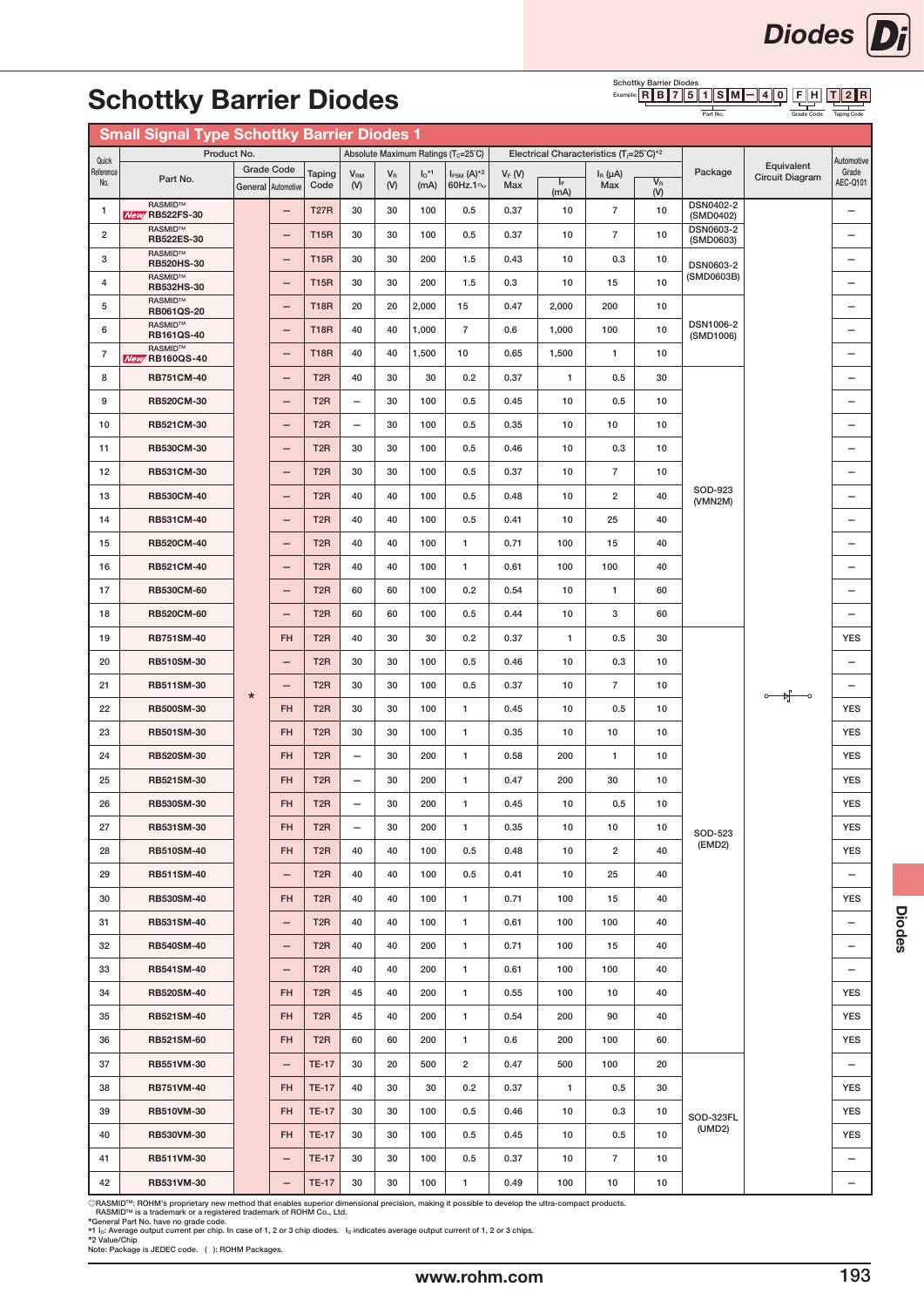#### Schottky Barrier Diodes<br>Example: **R B 5 2** F H T E  $-$  1 7  $R \| B \| 5 \| 2 \| 1 \| V \| M \| - 3 \| 0$

Grade Code

Taping Code

Part No.

|                  | <b>Small Signal type Schottky Barrier Diodes 2</b> |                              |                                |                        |                     |                |                  |                                                    |                  |                                                     |                     |                  |                       |                        |                                        |
|------------------|----------------------------------------------------|------------------------------|--------------------------------|------------------------|---------------------|----------------|------------------|----------------------------------------------------|------------------|-----------------------------------------------------|---------------------|------------------|-----------------------|------------------------|----------------------------------------|
| Quick            | Product No.                                        |                              |                                |                        |                     |                |                  | Absolute Maximum Ratings (T <sub>c</sub> =25°C)    |                  | Electrical Characteristics $(T_i=25^{\circ}C)^{*2}$ |                     |                  |                       | Equivalent             | Automotive                             |
| Reference<br>No. | Part No.                                           | <b>Grade Code</b><br>General | Automotive                     | Taping<br>Code         | $V_{\rm RM}$<br>(V) | $V_{R}$<br>(V) | $I_0$ *1<br>(mA) | $I_{FSM}$ (A) <sup>*2</sup><br>60Hz.1 <sup>o</sup> | $V_F$ (V)<br>Max | IF.<br>(mA)                                         | $I_R(\mu A)$<br>Max | $V_{R}$<br>$(V)$ | Package               | <b>Circuit Diagram</b> | Grade<br>AEC-Q101                      |
| 43               | RB520VM-30                                         |                              | <b>FH</b>                      | <b>TE-17</b>           | 30                  | 30             | 200              | $\mathbf{1}$                                       | 0.58             | 200                                                 | 1                   | 10               |                       |                        | <b>YES</b>                             |
| 44               | RB521VM-30                                         |                              | <b>FH</b>                      | <b>TE-17</b>           | 30                  | 30             | 200              | $\mathbf{1}$                                       | 0.47             | 200                                                 | 30                  | 10               |                       |                        | <b>YES</b>                             |
| 45               | RB540VM-30                                         |                              | $\qquad \qquad -$              | <b>TE-17</b>           | 30                  | 30             | 200              | 1                                                  | 0.45             | 10                                                  | 0.5                 | 10               |                       |                        | $\overline{\phantom{0}}$               |
| 46               | RB541VM-30                                         |                              | $\qquad \qquad -$              | <b>TE-17</b>           | 30                  | 30             | 200              | $\mathbf{1}$                                       | 0.64             | 200                                                 | 10                  | 10               |                       |                        | $\overline{\phantom{0}}$               |
| 47               | RB550VM-30                                         |                              | $\overline{\phantom{0}}$       | <b>TE-17</b>           | 30                  | 30             | 500              | $\mathbf{1}$                                       | 0.59             | 500                                                 | 35                  | 30               |                       |                        | $\overbrace{\phantom{123221111}}$      |
| 48               | RB510VM-40                                         |                              | $\qquad \qquad -$              | <b>TE-17</b>           | 40                  | 40             | 100              | 0.5                                                | 0.48             | 10                                                  | $\overline{2}$      | 40               |                       |                        | $\overline{\phantom{0}}$               |
| 49               | RB511VM-40                                         |                              | $\overline{\phantom{0}}$       | <b>TE-17</b>           | 40                  | 40             | 100              | 0.5                                                | 0.41             | 10                                                  | 25                  | 40               |                       |                        | $\overline{\phantom{0}}$               |
| 50               | RB530VM-40                                         |                              | <b>FH</b>                      | <b>TE-17</b>           | 40                  | 40             | 100              | 1                                                  | 0.69             | 100                                                 | 15                  | 40               |                       |                        | <b>YES</b>                             |
| 51               | RB531VM-40                                         |                              | $\overline{\phantom{0}}$       | <b>TE-17</b>           | 40                  | 40             | 100              | 1                                                  | 0.61             | 100                                                 | 100                 | 40               |                       |                        | $\overline{\phantom{0}}$               |
| 52               | <b>RB500VM-40</b>                                  |                              | <b>FH</b>                      | <b>TE-17</b>           | 45                  | 40             | 100              | $\mathbf{1}$                                       | 0.45             | 10                                                  | 1                   | 10               | SOD-323FL<br>(UMD2)   |                        | <b>YES</b>                             |
| 53               | RB501VM-40                                         |                              | <b>FH</b>                      | <b>TE-17</b>           | 45                  | 40             | 100              | $\mathbf{1}$                                       | 0.55             | 100                                                 | 30                  | 10               |                       |                        | <b>YES</b>                             |
| 54               | <b>RB540VM-40</b>                                  |                              | $\qquad \qquad -$              | <b>TE-17</b>           | 40                  | 40             | 200              | 1                                                  | 0.71             | 100                                                 | 15                  | 40               |                       |                        | $\qquad \qquad -$                      |
| 55               | RB541VM-40                                         | $\ast$                       | $\qquad \qquad -$              | <b>TE-17</b>           | 40                  | 40             | 200              | 1                                                  | 0.61             | 100                                                 | 100                 | 40               |                       |                        |                                        |
| 56               | RB520VM-40                                         |                              | FH                             | <b>TE-17</b>           | 40                  | 40             | 200              | $\mathbf{1}$                                       | 0.55             | 100                                                 | 10                  | 40               |                       |                        | <b>YES</b>                             |
| 57               | RB521VM-40                                         |                              | <b>FH</b>                      | <b>TE-17</b>           | 40                  | 40             | 200              | 1                                                  | 0.54             | 200                                                 | 90                  | 40               |                       |                        | <b>YES</b>                             |
| 58               | <b>RB550VM-40</b>                                  |                              |                                | <b>TE-17</b>           | 40                  | 40             | 200              | 1                                                  | 0.51             | 200                                                 | 40                  | 40               |                       |                        | $\overline{\phantom{0}}$               |
| 59               | <b>RB551VM-40</b>                                  |                              | <b>FH</b>                      | <b>TE-17</b>           | 40                  | 40             | 200              | 1                                                  | 0.43             | 200                                                 | 300                 | 40               |                       |                        | <b>YES</b>                             |
| 60               | <b>RB560VM-40</b>                                  |                              | <b>FH</b>                      | <b>TE-17</b>           | 40                  | 40             | 500              | $\overline{2}$                                     | 0.64             | 500                                                 | 40                  | 40               |                       |                        | <b>YES</b>                             |
| 61               | RB561VM-40                                         |                              | $\qquad \qquad -$              | <b>TE-17</b>           | 40                  | 40             | 500              | $\overline{2}$                                     | 0.56             | 500                                                 | 300                 | 40               |                       |                        | $\overline{\phantom{0}}$               |
| 62               | <b>RB411VAM-50</b>                                 |                              | $\qquad \qquad -$              | <b>TR</b>              | 50                  | 20             | 500              | 3                                                  | 0.5              | 500                                                 | 30                  | 10               |                       |                        | $\overline{\phantom{0}}$               |
| 63               | <b>RB162VAM-20</b>                                 |                              | $\qquad \qquad -$              | <b>TR</b>              | 25                  | 20             | 1,000            | 5                                                  | 0.4              | 1,000                                               | 1,200               | 20               |                       | $\circ$ of $\circ$     | $\overline{\phantom{0}}$               |
| 64               | <b>RB161VAM-20</b>                                 |                              | $\overline{\phantom{m}}$       | <b>TR</b>              | 30                  | 20             | 1,000            | 5                                                  | 0.42             | 1,000                                               | 1,000               | 20               |                       |                        | $\overline{\phantom{0}}$               |
| 65               | RBE1VAM20A                                         |                              | $\qquad \qquad -$              | <b>TR</b>              | 30                  | 20             | 1,000            | 3                                                  | 0.53             | 1,000                                               | 200                 | 20               |                       |                        |                                        |
| 66               | RBE2VAM20A                                         |                              | -                              | <b>TR</b>              | 30                  | 20             | 2,000            | 5                                                  | 0.46             | 2,000                                               | 700                 | 20               |                       |                        | $\overline{\phantom{0}}$               |
| 67               | <b>RSX051VAM30</b>                                 |                              | $\qquad \qquad -$              | <b>TR</b>              | 30                  | 30             | 500              | 5                                                  | 0.39             | 500                                                 | 200                 | 30               |                       |                        | $\qquad \qquad -$                      |
| 68               | RSX051VYM30                                        | $\qquad \qquad -$            | <b>FH</b>                      | TR                     | 30                  | 30             | 500              | 5                                                  | 0.39             | 500                                                 | 200                 | 30               |                       |                        | <b>YES</b>                             |
| 69               | <b>RSX071VAM30</b>                                 | $\star$                      | $\qquad \qquad -$              | <b>TR</b>              | 30                  | 30             | 700              | 5                                                  | 0.42             | 700                                                 | 200                 | 30               |                       |                        |                                        |
| 70               | <b>RSX071VYM30</b>                                 | -                            | <b>FH</b>                      | <b>TR</b>              | 30                  | 30             | 700              | 5                                                  | 0.42             | 700                                                 | 200                 | 30               |                       |                        | <b>YES</b>                             |
| 71               | <b>RB168VAM-30</b>                                 | $\ast$                       | $\overline{\phantom{m}}$       | <b>TR</b>              | 30                  | 30             | 1,000            | 5                                                  | 0.73             | 1,000                                               | 0.3                 | 30               |                       |                        | $\overline{\phantom{0}}$               |
| 72               | RB168VYM-30                                        | -                            | <b>FH</b>                      | <b>TR</b>              | 30                  | 30             | 1,000            | 5                                                  | 0.73             | 1,000                                               | 0.3                 | 30               | SOD-323HE<br>(TUMD2M) |                        | <b>YES</b>                             |
| 73               | <b>RB550VAM-30</b>                                 | $\star$                      | $\qquad \qquad -$              | <b>TR</b>              | 30                  | 30             | 1,000            | 5                                                  | 0.52             | 1,000                                               | 30                  | 10               |                       |                        | $\qquad \qquad -$                      |
| 74               | <b>RB550VYM-30</b>                                 | -                            | <b>FH</b>                      | <b>TR</b>              | 30                  | 30             | 1,000            | 3                                                  | 0.52             | 1,000                                               | 30                  | 10               |                       |                        | <b>YES</b>                             |
| 75               | <b>RSX101VAM30</b>                                 | $\star$                      | $\overline{\phantom{0}}$       | <b>TR</b>              | 30                  | 30             | 1,000            | 5                                                  | 0.47             | 1,000                                               | 200                 | 30               |                       |                        | $\overline{\phantom{0}}$               |
| 76               | <b>RSX101VYM30</b>                                 | -                            | <b>FH</b>                      | <b>TR</b>              | 30                  | 30             | 1,000            | 5                                                  | 0.47             | 1,000                                               | 200                 | 30               |                       |                        | <b>YES</b>                             |
| 77               | <b>RSX201VAM30</b>                                 | $\ast$                       | $\qquad \qquad -$              | <b>TR</b><br><b>TR</b> | 30                  | 30             | 1,500            | 8                                                  | 0.46             | 1,500                                               | 300                 | 30               |                       |                        | $\overline{\phantom{0}}$               |
| 78               | <b>RSX201VYM30</b>                                 | -                            | <b>FH</b>                      |                        | 30                  | 30             | 1,500            | 8                                                  | 0.46             | 1,500                                               | 300                 | 30               |                       |                        | <b>YES</b>                             |
| 79<br>80         | <b>RB400VAM-50</b><br>RB400VYM-50                  | $\star$<br>—                 | $\qquad \qquad -$<br><b>FH</b> | <b>TR</b><br><b>TR</b> | 50<br>50            | 40<br>40       | 500<br>500       | 3<br>3                                             | 0.55<br>0.55     | 500<br>500                                          | 50<br>50            | 30<br>30         |                       |                        | $\overline{\phantom{0}}$<br><b>YES</b> |
| 81               | <b>RB160VAM-40</b>                                 | $\ast$                       | $\overline{\phantom{m}}$       | <b>TR</b>              | 40                  | 40             | 1,000            | 10                                                 | 0.55             | 700                                                 | 50                  | 40               |                       |                        | $\overline{\phantom{0}}$               |
| 82               | <b>RB160VYM-40</b>                                 | -                            | <b>FH</b>                      | <b>TR</b>              | 40                  | 40             | 1,000            | 10                                                 | 0.55             | 700                                                 | 50                  | 40               |                       |                        | <b>YES</b>                             |
| 83               | <b>RB168VAM-40</b>                                 | $\ast$                       | $\qquad \qquad -$              | TR                     | 40                  | 40             | 1,000            | 5                                                  | 0.79             | 1,000                                               | 0.5                 | 40               |                       |                        | $\qquad \qquad -$                      |
|                  |                                                    |                              |                                |                        |                     |                |                  |                                                    |                  |                                                     |                     |                  |                       |                        |                                        |

\*General Part No. have no grade code.<br>\*1 l<sub>o</sub>: Average output current per chip. In case of 1, 2 or 3 chip diodes. I<sub>o</sub> indicates average output current of 1, 2 or 3 chips.<br>\*2 Value/Chip<br>Note: Package is JEDEC code. (): ROH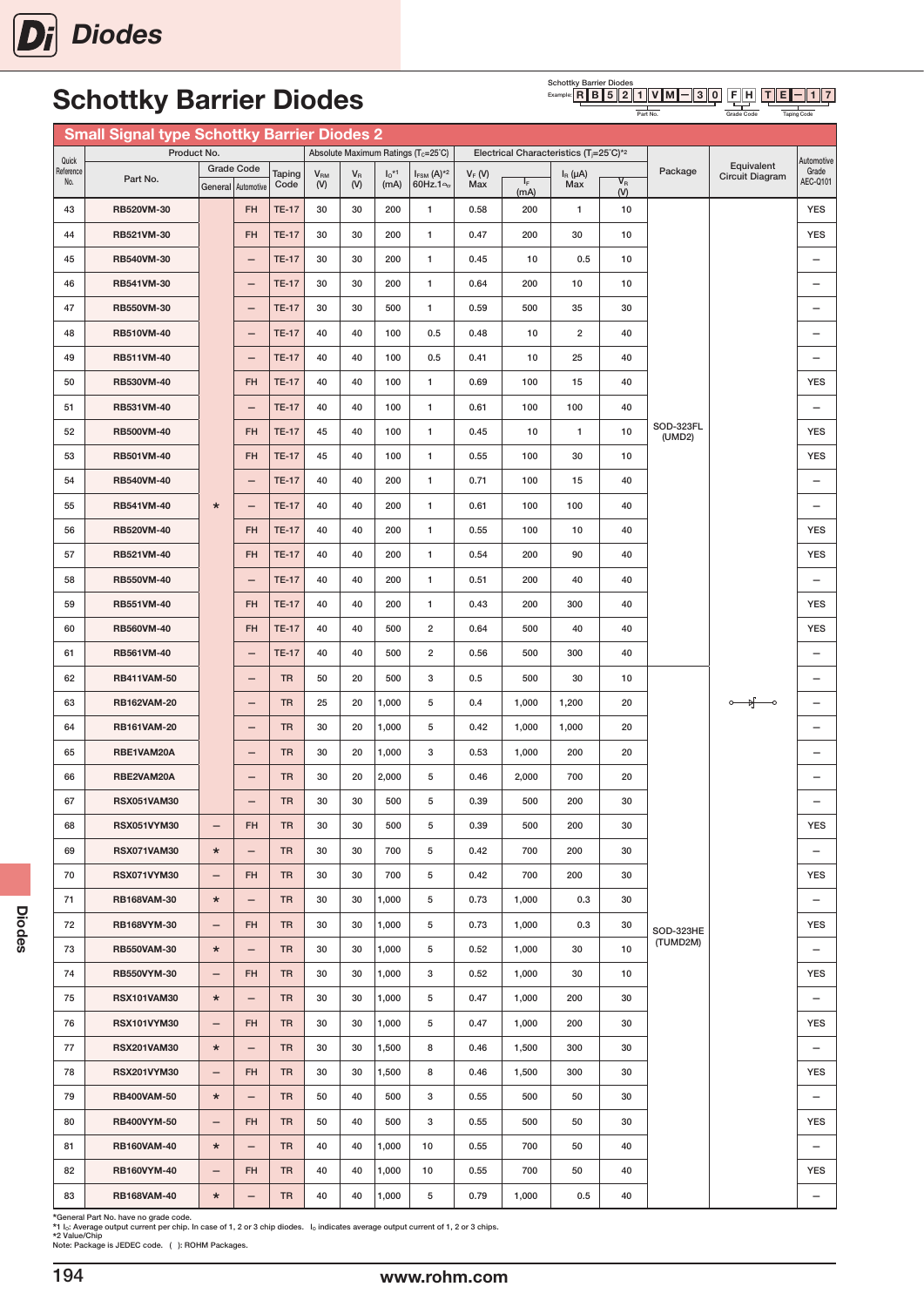#### Schottky Barrier Diodes<br>Example: R B B 1 6 F H T || R R || B || 1 || 6 || 8 || V || Y || M || -|| 6 || 0

| Part No. | Grade Code Taping Code |  |
|----------|------------------------|--|

|                    | <b>Small Signal type Schottky Barrier Diodes 3</b> |                          |                          |                |                          |                                |                             |                                                    |                 |               |                                                     |                                           |                          |                                                                                                                                                                                                                                                                                                                                                     |                          |
|--------------------|----------------------------------------------------|--------------------------|--------------------------|----------------|--------------------------|--------------------------------|-----------------------------|----------------------------------------------------|-----------------|---------------|-----------------------------------------------------|-------------------------------------------|--------------------------|-----------------------------------------------------------------------------------------------------------------------------------------------------------------------------------------------------------------------------------------------------------------------------------------------------------------------------------------------------|--------------------------|
|                    | Product No.                                        |                          |                          |                |                          |                                |                             | Absolute Maximum Ratings (T <sub>c</sub> =25°C)    |                 |               | Electrical Characteristics (T <sub>i</sub> =25°C)*2 |                                           |                          |                                                                                                                                                                                                                                                                                                                                                     |                          |
| Quick<br>Reference |                                                    |                          | <b>Grade Code</b>        |                |                          |                                |                             |                                                    |                 |               |                                                     |                                           | Package                  | Equivalent                                                                                                                                                                                                                                                                                                                                          | Automotive<br>Grade      |
| No.                | Part No.                                           |                          | General Automotive       | Taping<br>Code | V <sub>RM</sub><br>(V)   | $\mathsf{V}_\mathsf{R}$<br>(V) | $I_0$ <sup>*1</sup><br>(mA) | $I_{FSM}$ (A) <sup>*2</sup><br>60Hz.1 <sup>o</sup> | $V_F(W)$<br>Max | $I_F$<br>(mA) | $I_R(\mu A)$<br>Max                                 | $\overline{\mathsf{V}}_\mathsf{R}$<br>(V) |                          | Circuit Diagram                                                                                                                                                                                                                                                                                                                                     | AEC-Q101                 |
| 84                 | RB168VYM-40                                        | $\overline{\phantom{0}}$ | <b>FH</b>                | <b>TR</b>      | 40                       | 40                             | 1,000                       | 5                                                  | 0.79            | 1,000         | 0.5                                                 | 40                                        |                          |                                                                                                                                                                                                                                                                                                                                                     | <b>YES</b>               |
| 85                 | <b>RB160VAM-60</b>                                 | $\star$                  | —                        | <b>TR</b>      | 60                       | 60                             | 1,000                       | 5                                                  | 0.67            | 1,000         | 40                                                  | 60                                        |                          |                                                                                                                                                                                                                                                                                                                                                     | -                        |
| 86                 | <b>RB168VAM-60</b>                                 | $\star$                  | -                        | <b>TR</b>      | 60                       | 60                             | 1,000                       | 5                                                  | 0.82            | 1,000         | $\mathbf{1}$                                        | 60                                        |                          |                                                                                                                                                                                                                                                                                                                                                     | -                        |
| 87                 | RB168VYM-60                                        | $\overline{\phantom{0}}$ | <b>FH</b>                | <b>TR</b>      | 60                       | 60                             | 1,000                       | 5                                                  | 0.82            | 1,000         | 1                                                   | 60                                        |                          |                                                                                                                                                                                                                                                                                                                                                     | <b>YES</b>               |
| 88                 | <b>RB021VAM90</b>                                  | $\star$                  | $\overline{\phantom{0}}$ | <b>TR</b>      | 90                       | 90                             | 200                         | 5                                                  | 0.49            | 200           | 900                                                 | 90                                        |                          |                                                                                                                                                                                                                                                                                                                                                     | $\overline{\phantom{0}}$ |
| 89                 | <b>RB578VAM100</b>                                 | $\star$                  | -                        | <b>TR</b>      | 100                      | 100                            | 700                         | 5                                                  | 0.85            | 700           | 0.2                                                 | 100                                       | SOD-323HE                | ०— भूं—०                                                                                                                                                                                                                                                                                                                                            | -                        |
| 90                 | RB578VYM100                                        |                          | <b>FH</b>                | <b>TR</b>      | 100                      | 100                            | 700                         | 5                                                  | 0.85            | 700           | 0.2                                                 | 100                                       | (TUMD2M)                 |                                                                                                                                                                                                                                                                                                                                                     | <b>YES</b>               |
| 91                 | RB168VAM100                                        | $\star$                  | $\overline{\phantom{0}}$ | <b>TR</b>      | 100                      | 100                            | 1,000                       | 5                                                  | 0.84            | 1,000         | 0.3                                                 | 100                                       |                          |                                                                                                                                                                                                                                                                                                                                                     | $\overline{\phantom{0}}$ |
| 92                 | RB168VYM100                                        |                          | <b>FH</b>                | <b>TR</b>      | 100                      | 100                            | 1,000                       | 5                                                  | 0.84            | 1,000         | 0.3                                                 | 100                                       |                          |                                                                                                                                                                                                                                                                                                                                                     | <b>YES</b>               |
| 93                 | <b>RB558VAM150</b>                                 | $\star$                  | $\qquad \qquad -$        | <b>TR</b>      | 150                      | 150                            | 500                         | 3                                                  | 0.95            | 500           | 0.5                                                 | 150                                       |                          |                                                                                                                                                                                                                                                                                                                                                     | $\overline{\phantom{0}}$ |
| 94                 | <b>RB168VAM150</b>                                 | $\star$                  | $\overline{\phantom{0}}$ | <b>TR</b>      | 150                      | 150                            | 1,000                       | 5                                                  | 0.89            | 1,000         | 1                                                   | 150                                       |                          |                                                                                                                                                                                                                                                                                                                                                     | $\overline{\phantom{0}}$ |
| 95                 | RB168VYM150                                        | $\overline{\phantom{0}}$ | <b>FH</b>                | <b>TR</b>      | 150                      | 150                            | 1,000                       | 5                                                  | 0.89            | 1,000         | 1                                                   | 150                                       |                          |                                                                                                                                                                                                                                                                                                                                                     | <b>YES</b>               |
| 96                 | <b>RB715WM</b>                                     |                          | <b>FH</b>                | <b>TL</b>      | 40                       | 40                             | $30*2$                      | 0.2                                                | 0.37            | 1             | 1                                                   | 10                                        | SOT-416FL<br>(EMD3F)     |                                                                                                                                                                                                                                                                                                                                                     | <b>YES</b>               |
| 97                 | <b>RB715UM</b>                                     |                          | -                        | <b>TL</b>      | 40                       | 40                             | 30                          | 0.2                                                | 0.37            | 1             | 1                                                   | 10                                        | SOT-323FL<br>(UMD3F)     |                                                                                                                                                                                                                                                                                                                                                     | -                        |
| 98                 | <b>RB508FM-40C</b>                                 |                          | <b>FH</b>                | T106           | 40                       | 40                             | 80                          | $\mathbf{1}$                                       | 0.48            | $\mathbf{1}$  | 0.035                                               | 30                                        | <b>SOT-323</b>           |                                                                                                                                                                                                                                                                                                                                                     | <b>YES</b>               |
| 99                 | <b>RB715FM-40</b>                                  |                          | <b>FH</b>                | T106           | 40                       | 40                             | 30                          | 0.2                                                | 0.37            | 1             | 1                                                   | 10                                        | (UMD3)                   |                                                                                                                                                                                                                                                                                                                                                     | <b>YES</b>               |
| 100                | BAT54CHY                                           |                          | <b>FH</b>                | T116           | 30                       | 30                             | 200*2                       | 0.6                                                | 0.8             | 100           | $\overline{\mathbf{2}}$                             | 25                                        | <b>SOT-23</b>            |                                                                                                                                                                                                                                                                                                                                                     | <b>YES</b>               |
| 101                | <b>BAS40-05HY</b>                                  |                          | <b>FH</b>                | T116           | 40                       | 40                             | 120*2                       | 0.6                                                | 0.5             | 10            | 1                                                   | 30                                        | (SSD3)                   |                                                                                                                                                                                                                                                                                                                                                     | <b>YES</b>               |
| 102                | <b>RB557WM</b>                                     |                          | -                        | <b>TL</b>      | $\qquad \qquad -$        | 30                             | 100*2                       | 0.5                                                | 0.49            | 100           | 10                                                  | 10                                        | SOT-416FL<br>(EMD3F)     |                                                                                                                                                                                                                                                                                                                                                     |                          |
| 103                | <b>RB717UM</b>                                     |                          | -                        | <b>TL</b>      | 45                       | 40                             | $30*2$                      | 0.2                                                | 0.37            | 1             | 1                                                   | 30                                        | SOT-323FL<br>(UMD3F)     |                                                                                                                                                                                                                                                                                                                                                     |                          |
| 104                | <b>RB508FM-40A</b>                                 |                          | <b>FH</b>                | T106           | 40                       | 40                             | 80                          | 1                                                  | 0.48            | $\mathbf{1}$  | 0.035                                               | 30                                        | <b>SOT-323</b>           |                                                                                                                                                                                                                                                                                                                                                     | <b>YES</b>               |
| 105                | <b>RB706FM-40</b>                                  |                          | <b>FH</b>                | T106           | 45                       | 40                             | 30                          | 0.2                                                | 0.37            | $\mathbf{1}$  | 1                                                   | 30                                        | (UMD3)                   |                                                                                                                                                                                                                                                                                                                                                     | <b>YES</b>               |
| 106                | BAT54AHY                                           |                          | <b>FH</b>                | T116           | 30                       | 30                             | 200*2                       | 0.6                                                | 0.8             | 100           | $\overline{\mathbf{c}}$                             | 25                                        | <b>SOT-23</b>            |                                                                                                                                                                                                                                                                                                                                                     | <b>YES</b>               |
| 107                | <b>BAS40-06HY</b>                                  |                          | <b>FH</b>                | T116           | 40                       | 40                             | 120*2                       | 0.6                                                | 0.5             | 10            | 1                                                   | 30                                        | (SSD3)                   |                                                                                                                                                                                                                                                                                                                                                     | <b>YES</b>               |
| 108                | <b>RB548WM</b>                                     | $\star$                  | -                        | <b>TL</b>      | $\overline{\phantom{0}}$ | 30                             | 100*2                       | 0.5                                                | 0.45            | 10            | 0.5                                                 | 10                                        |                          |                                                                                                                                                                                                                                                                                                                                                     |                          |
| 109                | <b>RB558WM</b>                                     |                          | -                        | <b>TL</b>      | $\overline{\phantom{0}}$ | 30                             | 100*2                       | 0.5                                                | 0.49            | 100           | 10                                                  | 10                                        | SOT-416FL<br>(EMD3F)     |                                                                                                                                                                                                                                                                                                                                                     |                          |
| 110                | RB706WM-40                                         |                          | $\qquad \qquad -$        | <b>TL</b>      | 45                       | 40                             | $30*2$                      | 0.2                                                | 0.37            | $\mathbf{1}$  | 0.5                                                 | 30                                        |                          |                                                                                                                                                                                                                                                                                                                                                     | $\overline{\phantom{0}}$ |
| 111                | <b>RB706UM-40</b>                                  |                          | -                        | TL.            | 45                       | 40                             | $30*2$                      | 0.2                                                | 0.37            | 1             | 1                                                   | 30                                        | SOT-323FL<br>(UMD3F)     |                                                                                                                                                                                                                                                                                                                                                     | —                        |
| 112                | <b>RB508FM-40S</b>                                 |                          | <b>FH</b>                | T106           | 40                       | 40                             | 80                          | $\mathbf{1}$                                       | 0.48            | $\mathbf{1}$  | 0.035                                               | 30                                        | <b>SOT-323</b><br>(UMD3) |                                                                                                                                                                                                                                                                                                                                                     | <b>YES</b>               |
| 113                | BAT54SHY                                           |                          | <b>FH</b>                | T116           | 30                       | 30                             | 200*2                       | 0.6                                                | 0.8             | 100           | $\overline{2}$                                      | 25                                        | <b>SOT-23</b>            |                                                                                                                                                                                                                                                                                                                                                     | <b>YES</b>               |
| 114                | <b>BAS40-04HY</b>                                  |                          | <b>FH</b>                | T116           | 40                       | 40                             | 120*2                       | 0.6                                                | 0.5             | 10            | $\mathbf{1}$                                        | 30                                        | (SSD3)                   |                                                                                                                                                                                                                                                                                                                                                     | <b>YES</b>               |
| 115                | <b>RB451UM</b>                                     |                          | $\overline{\phantom{0}}$ | <b>TL</b>      | 40                       | 40                             | 100                         | $\mathbf{1}$                                       | 0.45            | 100           | 90                                                  | 40                                        | SOT-323FL                |                                                                                                                                                                                                                                                                                                                                                     |                          |
| 116                | <b>RB450UM</b>                                     |                          | $\qquad \qquad -$        | TL.            | 45                       | 40                             | 100                         | 1                                                  | 0.55            | 100           | 10                                                  | 40                                        | (UMD3F)                  |                                                                                                                                                                                                                                                                                                                                                     | -                        |
| 117                | <b>RB461FM</b>                                     |                          | <b>FH</b>                | T106           | 25                       | 20                             | 700                         | 3                                                  | 0.49            | 700           | 200                                                 | 20                                        | <b>SOT-323</b>           | $\begin{picture}(20,5) \put(0,0){\line(1,0){10}} \put(15,0){\line(1,0){10}} \put(15,0){\line(1,0){10}} \put(15,0){\line(1,0){10}} \put(15,0){\line(1,0){10}} \put(15,0){\line(1,0){10}} \put(15,0){\line(1,0){10}} \put(15,0){\line(1,0){10}} \put(15,0){\line(1,0){10}} \put(15,0){\line(1,0){10}} \put(15,0){\line(1,0){10}} \put(15,0){\line(1,$ | <b>YES</b>               |
| 118                | <b>RB508FM-40</b>                                  |                          | <b>FH</b>                | T106           | 40                       | 40                             | 80                          | 1                                                  | 0.48            | 1             | 0.035                                               | 30                                        | (UMD3)                   |                                                                                                                                                                                                                                                                                                                                                     | <b>YES</b>               |
| 119                | BAT54HY                                            |                          | <b>FH</b>                | T116           | 30                       | 30                             | 200*2                       | 0.6                                                | 0.8             | 100           | 2                                                   | 25                                        | <b>SOT-23</b>            |                                                                                                                                                                                                                                                                                                                                                     | <b>YES</b>               |
| 120                | BAS40HY                                            |                          | <b>FH</b>                | T116           | 40                       | 40                             | 120                         | 0.6                                                | 0.5             | 10            | 1                                                   | 30                                        | (SSD3)                   |                                                                                                                                                                                                                                                                                                                                                     | <b>YES</b>               |

\*General Part No. have no grade code.<br>\*1 l<sub>o</sub>: Average output current per chip. In case of 1, 2 or 3 chip diodes. l<sub>o</sub> indicates average output current of 1, 2 or 3 chips.<br>\*2 Value/Chip<br>Note: Package is JEDEC code. ( ):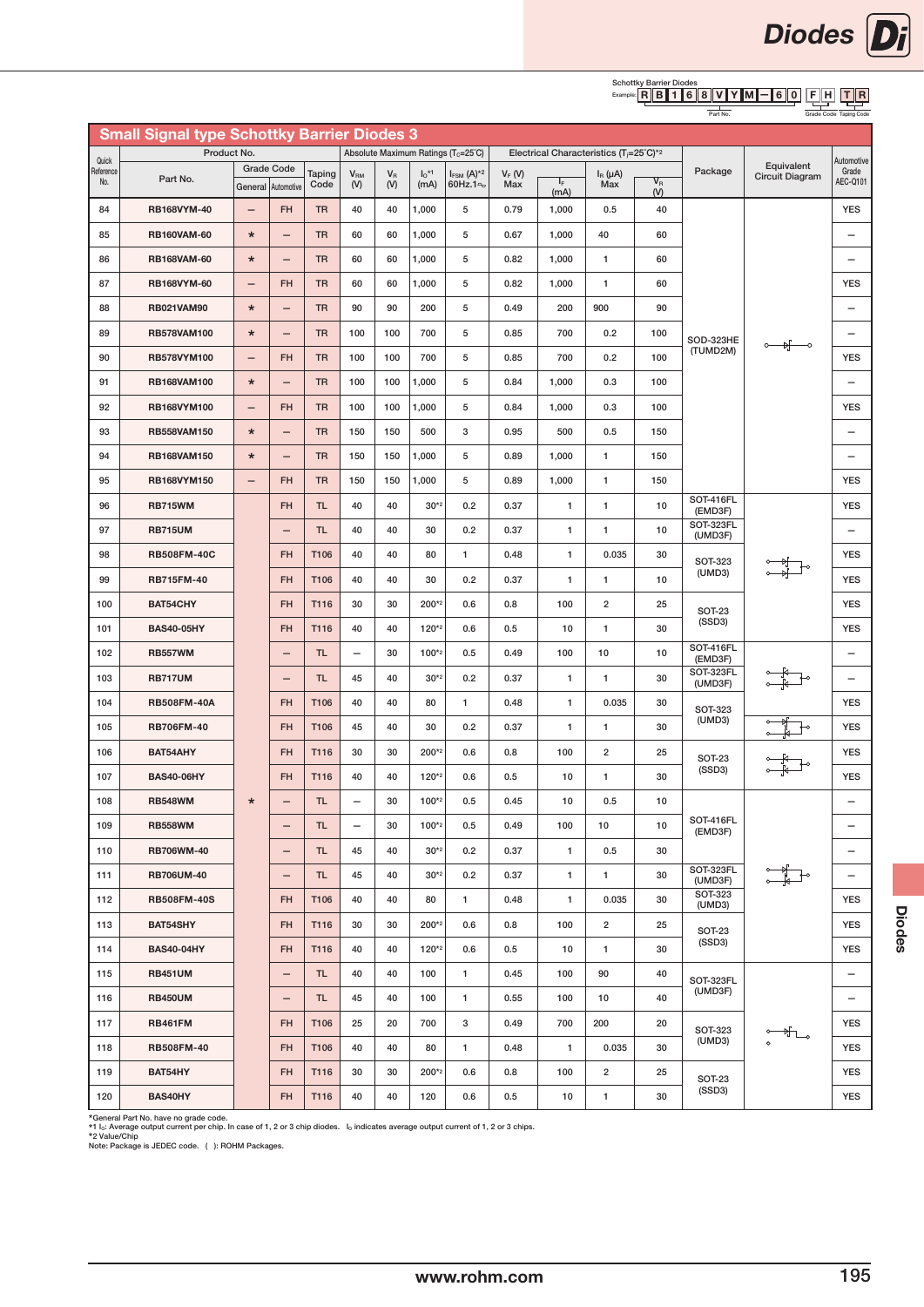

●Quick Reference for Middle Power Schottky Barrier Diodes (High Efficient type)

|                    |                          |                |   |                               |                                         |    | Surface Mount type                       |                |                                        |    |                                            |                     |
|--------------------|--------------------------|----------------|---|-------------------------------|-----------------------------------------|----|------------------------------------------|----------------|----------------------------------------|----|--------------------------------------------|---------------------|
|                    |                          | 2513 size      |   |                               | 3516 size                               |    |                                          |                | 4725 size                              |    | 5026 size                                  |                     |
| $V_{\rm R}$<br>(V) | $I_{\circ}$<br>(A)       |                |   |                               |                                         |    |                                          |                |                                        |    |                                            |                     |
|                    |                          | (PMDE)         |   |                               | (PMDU)<br>$\langle$ SOD-123FL $\rangle$ |    |                                          |                | (PMDTM)<br>$\langle$ SOD-128 $\rangle$ |    | DO-214AC (PMDS)<br>$\langle$ SMA $\rangle$ |                     |
|                    |                          | Low $I_R$ type |   | Ultra Low V <sub>F</sub> type | Low $I_R$ type                          |    | Ultra Low V <sub>F</sub> type            |                | Low $I_R$ type                         |    | Ultra Low V <sub>F</sub> type              |                     |
| 20                 | 5                        |                |   |                               |                                         |    | <b>RSX501LAM20</b>                       | $\overline{2}$ |                                        |    |                                            |                     |
|                    | $\overline{\phantom{a}}$ |                |   | <b>RSX101MM-30</b>            |                                         |    |                                          |                |                                        |    |                                            |                     |
| 30                 | $\overline{2}$           |                |   |                               |                                         |    | <b>RSX201LAM30</b><br><b>RSX205LAM30</b> | 3<br>4         |                                        |    | <b>RSX201L-30</b><br><b>RSX205L-30</b>     | 6<br>$\overline{7}$ |
|                    | 3                        |                |   |                               |                                         |    | <b>RSX301LAM30</b>                       | 5              |                                        |    | RSX301L-30                                 | 8                   |
| 100                | $\overline{2}$           | New RBLQ2VWM10 | 9 |                               | New RBLQ2MM10                           | 10 |                                          |                |                                        |    |                                            |                     |
|                    | 3                        |                |   |                               |                                         |    |                                          |                | New RBLQ3LAM10                         | 11 |                                            |                     |

Note: Package is JEDEC code. ( ): ROHM Packages. 〈 〉: GENERAL code.

### ●Quick Reference for Middle Power Schottky Barrier Diodes (Standard type)

| $V_R$ |                         |                         |    | 2513 size                        |    |                                                                     |                |                                         |          |                      |                                                  |                |                                        |                |                                                |     |                         |          |                                            |     |
|-------|-------------------------|-------------------------|----|----------------------------------|----|---------------------------------------------------------------------|----------------|-----------------------------------------|----------|----------------------|--------------------------------------------------|----------------|----------------------------------------|----------------|------------------------------------------------|-----|-------------------------|----------|--------------------------------------------|-----|
|       |                         |                         |    |                                  |    |                                                                     |                | 3516 size                               |          |                      |                                                  |                | 4725 size                              |                |                                                |     |                         |          | 5026 size                                  |     |
| (V)   | I <sub>o</sub><br>(A)   |                         |    |                                  |    |                                                                     |                |                                         |          |                      |                                                  |                |                                        |                |                                                |     |                         |          |                                            |     |
|       |                         |                         |    | (PMDE)                           |    |                                                                     |                | (PMDU)<br>$\langle$ SOD-123FL $\rangle$ |          |                      |                                                  |                | (PMDTM)<br>$\langle$ SOD-128 $\rangle$ |                |                                                |     |                         |          | DO-214AC (PMDS)<br>$\langle$ SMA $\rangle$ |     |
|       |                         | Low V <sub>F</sub> type |    | Ultra Low IR type                |    | <b>Ultra Low VF type</b>                                            |                | Low V <sub>F</sub> type                 |          | Ultra Low IR type    | Ultra Low V <sub>F</sub> type                    |                | Low V <sub>F</sub> type                |                | Ultra Low IR type                              |     | Low V <sub>F</sub> type |          | Ultra Low IR type                          |     |
|       | $\mathbf{1}$            |                         |    |                                  |    | RBS1MM40A                                                           | 12             |                                         |          |                      | <b>RBS1LAM40A 18</b>                             |                |                                        |                |                                                |     |                         |          |                                            |     |
| 20    | $\overline{2}$          |                         |    |                                  |    | RBS2MM40A<br>RBS2MM40B<br>RBS2MM40C                                 | 13<br>14<br>15 |                                         |          |                      | RBS2LAM40A<br><b>RBS2LAM40B 20</b><br>RBS2LAM40C | 19<br>21       |                                        |                |                                                |     |                         |          |                                            |     |
|       | 3                       |                         |    |                                  |    | RBS3MM40A<br><b>RBS3MM40B 17</b>                                    | 16             |                                         |          |                      | RBS3LAM40A<br>RBS3LAM40B<br>RBS3LAM40C           | 22<br>23<br>24 |                                        |                |                                                |     |                         |          |                                            |     |
|       | 5                       |                         |    |                                  |    |                                                                     |                |                                         |          |                      | <b>RBS5LAM40A 25</b>                             |                |                                        |                |                                                |     |                         |          |                                            |     |
|       | $\mathbf{1}$            | RBR1VWM30A              |    | 26 RB168VWM-30                   | 87 |                                                                     |                | RBR1MM30A                               |          | 32 RB168MM-30 97     |                                                  |                | RBR1LAM30A                             |                | 48 RB168LAM-30                                 |     | 107 RBR1L30A            |          | 66 RB168L-30                               | 127 |
|       | $\overline{2}$          | <b>RBR2VWM30A 27</b>    |    | RB068VWM-30 88                   |    |                                                                     |                | RBR2MM30A<br>RBR2MM30B                  | 33<br>34 | RB068MM-30 98        |                                                  |                |                                        |                | RBR2LAM30A   49   RB068LAM-30   108   RBR2L30A |     |                         |          | 67 RB068L-30                               | 128 |
| 30    | 3                       |                         |    |                                  |    |                                                                     |                | RBR3MM30A                               | 35       |                      |                                                  |                | RBR3LAM30A<br>RBR3LAM30B               | 50<br>51       | RB058LAM-30                                    | 109 | RBR3L30A<br>RBR3L30B    | 68<br>69 | RB058L-30                                  | 129 |
|       | 5                       |                         |    |                                  |    |                                                                     |                |                                         |          |                      |                                                  |                | RBR5LAM30A<br>RBR5LAM30B               | 52<br>53       | RB088LAM-30 110                                |     | RBR5L30A<br>RBR5L30B    | 70<br>71 |                                            |     |
|       | $\mathbf{1}$            | RBR1VWM40A              |    | 28 RB168VWM-40                   | 89 |                                                                     |                | RBR1MM40A                               |          | 36   RB168MM-40   99 |                                                  |                | RBR1LAM40A                             |                | 54 RB168LAM-40                                 |     | 111 RBR1L40A            |          | 72 RB168L-40                               | 130 |
| 40    | $\overline{2}$          |                         |    | RBR2VWM40A 29 RB068VWM-40 90     |    |                                                                     |                | RBR2MM40A<br>RBR2MM40B<br>RBR2MM40C     | 37<br>39 | 38 RB068MM-40 100    |                                                  |                |                                        |                | RBR2LAM40A 55 RB068LAM-40 112 RBR2L40A         |     |                         |          | 73 RB068L-40                               | 131 |
|       | 3                       |                         |    |                                  |    |                                                                     |                | RBR3MM40A<br>RBR3MM40B                  | 40<br>41 |                      |                                                  |                | RBR3LAM40A<br>RBR3LAM40B<br>RBR3LAM40C | 56<br>57<br>58 | RB058LAM-40 113 RBR3L40B                       |     | RBR3L40A<br>RBR3L40C    | 74<br>76 | 75 RB058L-40                               | 132 |
|       | 5                       |                         |    |                                  |    |                                                                     |                |                                         |          |                      |                                                  |                | RBR5LAM40A                             |                | 59 RB088LAM-40 114 RBR5L40A                    |     |                         | 77       |                                            |     |
|       | $\mathbf{1}$            | RBR1VWM60A              | 30 | RB168VWM-60 91                   |    |                                                                     |                | RBR1MM60A                               |          | 42 RB168MM-60 101    |                                                  |                | RBR1LAM60A                             |                | 60 RB168LAM-60                                 |     | 115 RBR1L60A            |          | 78 RB168L-60                               | 133 |
| 60    | $\overline{2}$          |                         |    | RBR2VWM60A 31   RB068VWM-60   92 |    |                                                                     |                | RBR2MM60A<br>RBR2MM60B<br>RBR2MM60C     | 43<br>45 | 44 RB068MM-60 102    |                                                  |                | <b>RBR2LAM60A 61</b><br>RBR2LAM60B     | 62             | RB068LAM-60 116                                |     | RBR2L60A<br>RBR2L60B    | 79<br>80 | RB068L-60 134                              |     |
|       | 3                       |                         |    |                                  |    |                                                                     |                | <b>RBR3MM60A 46</b><br>RBR3MM60B        | 47       |                      |                                                  |                | RBR3LAM60A<br>RBR3LAM60B               | 63<br>64       | RB058LAM-60 117                                |     | RBR3L60A<br>RBR3L60B    | 81<br>82 | <b>RB058L-60</b>                           | 135 |
|       | 5                       |                         |    |                                  |    |                                                                     |                |                                         |          |                      |                                                  |                | RBR5LAM60A                             |                | 65   RB088LAM-60   118   RBR5L60A              |     |                         | 83       |                                            |     |
| 90    | $\mathbf{1}$            |                         |    |                                  |    |                                                                     |                | RB160MM-90 85                           |          |                      |                                                  |                | <b>RB160LAM-90 86</b>                  |                |                                                |     | <b>RB160L-90</b>        | 84       |                                            |     |
|       | 1                       |                         |    | RB168VWM100 93                   |    |                                                                     |                |                                         |          | RB168MM100 103       |                                                  |                |                                        |                | RB168LAM100 119                                |     |                         |          | RB168L100                                  | 136 |
| 100   | $\overline{\mathbf{2}}$ |                         |    | RB068VWM100 94                   |    |                                                                     |                |                                         |          | RB068MM100 104       |                                                  |                |                                        |                | RB068LAM100 120                                |     |                         |          | RB068L100                                  | 137 |
|       | 3                       |                         |    |                                  |    |                                                                     |                |                                         |          |                      |                                                  |                |                                        |                | RB058LAM100 121                                |     |                         |          |                                            |     |
|       | 5                       |                         |    |                                  |    |                                                                     |                |                                         |          |                      |                                                  |                |                                        |                | <b>RB088LAM100</b>                             | 122 |                         |          |                                            |     |
|       | 1                       |                         |    | RB168VWM150 95                   |    |                                                                     |                |                                         |          | RB168MM150 105       |                                                  |                |                                        |                | <b>RB168LAM150</b>                             | 123 |                         |          | RB168L150                                  | 138 |
| 150   | $\overline{2}$          |                         |    | RB068VWM150 96                   |    |                                                                     |                |                                         |          |                      |                                                  |                |                                        |                | <b>RB068LAM150</b>                             | 124 |                         |          | RB068L150                                  | 139 |
|       | 3                       |                         |    |                                  |    |                                                                     |                |                                         |          |                      |                                                  |                |                                        |                | RB058LAM150 125                                |     |                         |          | <b>RB058L150</b>                           | 140 |
|       | 5                       |                         |    |                                  |    |                                                                     |                |                                         |          |                      |                                                  |                |                                        |                | RB088LAM150 126                                |     |                         |          |                                            |     |
| 200   |                         |                         |    |                                  |    | Note: Package is JEDEC code. ( ): ROHM Packages. ( ): GENERAL code. |                |                                         |          | ☆RB168MM200 106      |                                                  |                |                                        |                |                                                |     |                         |          | ☆: Under Development                       |     |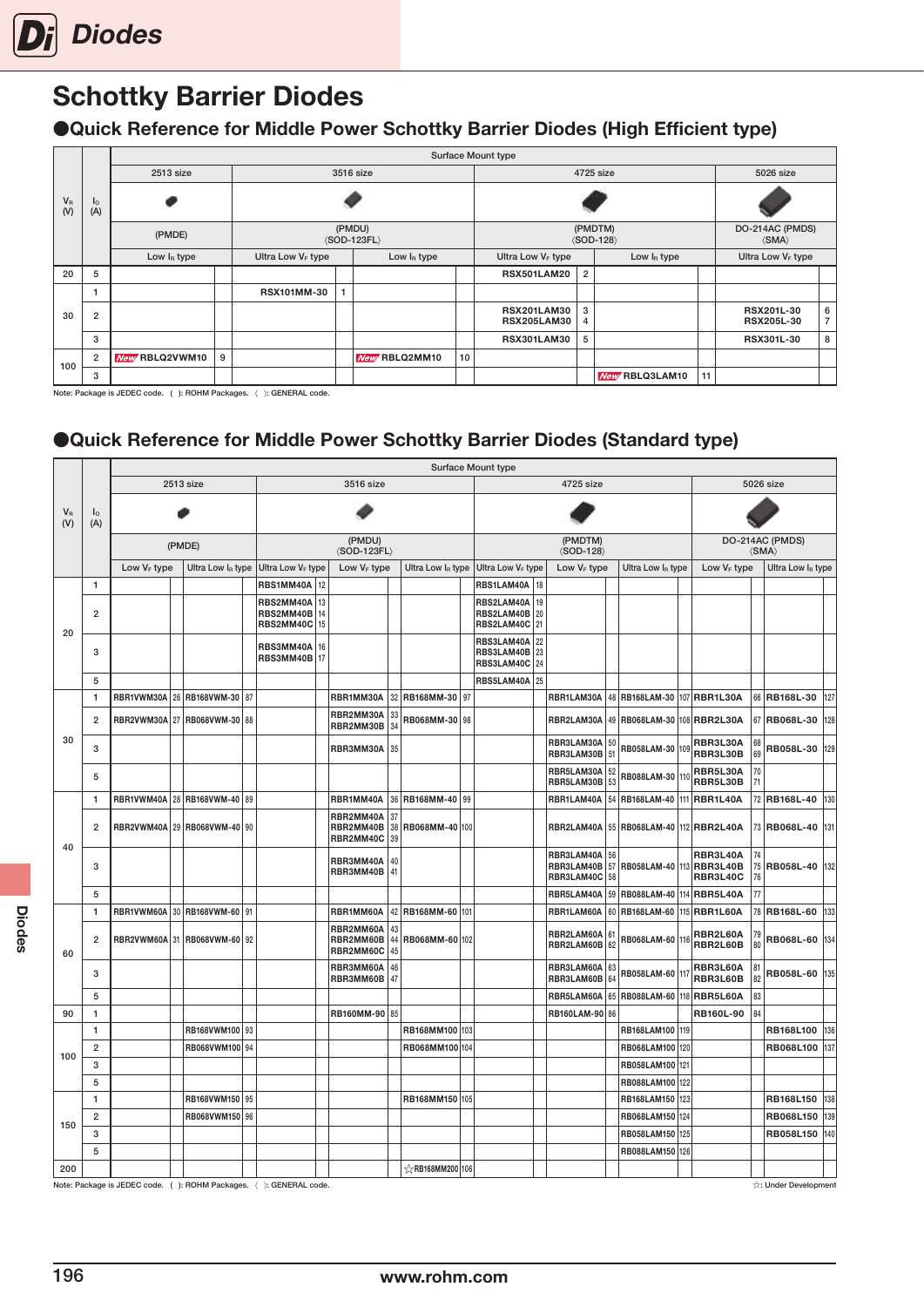

#### Schottky Barrier Diodes  $T \parallel F$ T || R  $R \| S \| X \| 1 \| 0 \| 1 \| M \| M \| - 3 \| 0$

Grade Code Taping Code

|                    | Middle Power Schottky Barrier Diodes (High Efficient type)  |         |                                                      |                        |                 |                  |                                |                                                 |              |                                                   |              |           |                                         |                                      |                          |
|--------------------|-------------------------------------------------------------|---------|------------------------------------------------------|------------------------|-----------------|------------------|--------------------------------|-------------------------------------------------|--------------|---------------------------------------------------|--------------|-----------|-----------------------------------------|--------------------------------------|--------------------------|
|                    | Product No.                                                 |         |                                                      |                        |                 |                  |                                | Absolute Maximum Ratings (T <sub>c</sub> =25°C) |              | Electrical Characteristics (T <sub>i</sub> =25°C) |              |           |                                         |                                      |                          |
| Quick<br>Reference |                                                             |         | <b>Grade Code</b>                                    | Taping                 | V <sub>RM</sub> | $V_{\rm R}$      | $I_{\circ}$                    | $I_{FSM}$ (A)                                   | $V_F(V)$     |                                                   | $I_R$ (mA)   |           | Package                                 | Equivalent                           | Automotive<br>Grade      |
| No.                | Part No.                                                    |         | General Automotive                                   | Code                   | (V)             | (V)              | (A)                            | 60Hz.1 <sup>o</sup>                             | Max          | $I_F(A)$                                          | Max          | $V_R$ (V) |                                         | <b>Circuit Diagram</b>               | AEC-Q101                 |
|                    | <b>Ultra Low V<sub>F</sub> type</b>                         |         |                                                      |                        |                 |                  |                                |                                                 |              |                                                   |              |           |                                         |                                      |                          |
|                    |                                                             |         |                                                      |                        |                 |                  |                                |                                                 |              |                                                   |              |           |                                         |                                      |                          |
| 1                  | RSX101MM-30                                                 | $\star$ | TF                                                   | <b>TR</b>              | 30              | 30               | $\mathbf{1}$                   | 45                                              | 0.39         | $\mathbf{1}$                                      | 0.2          | 30        | (PMDU)<br>$\langle$ SOD-123FL $\rangle$ | ०— भू—०                              | <b>YES</b>               |
| 2                  | <b>RSX501LAM20</b>                                          |         | $\qquad \qquad -$                                    | <b>TR</b>              | 20              | 20               | 5                              | 100                                             | 0.39         | 3                                                 | 0.5          | 20        |                                         |                                      | $\overline{\phantom{0}}$ |
| 3                  | <b>RSX201LAM30</b>                                          |         | TF                                                   | <b>TR</b>              | 30              | 30               | $\overline{2}$                 | 60                                              | 0.44         | $\overline{\mathbf{c}}$                           | 0.15         | 30        | (PMDTM)                                 |                                      | <b>YES</b>               |
| 4                  | <b>RSX205LAM30</b>                                          | $\star$ | <b>TF</b>                                            | <b>TR</b>              | 30              | 30               | $\overline{2}$                 | 60                                              | 0.49         | 2                                                 | 0.2          | 30        | $\langle$ SOD-128 $\rangle$             | $\frac{1}{2}$                        | <b>YES</b>               |
| 5                  | <b>RSX301LAM30</b>                                          |         | TF                                                   | <b>TR</b>              | 30              | 30               | 3                              | 100                                             | 0.42         | 3                                                 | 0.2          | 15        |                                         |                                      | <b>YES</b>               |
| 6                  | <b>RSX201L-30</b>                                           |         | <b>DD</b>                                            | <b>TE25</b>            | 30              | 30               | $\overline{2}$                 | 60                                              | 0.44         | $\overline{2}$                                    | 0.15         | 30        | <b>DO-214AC</b>                         |                                      | <b>YES</b>               |
| $\overline{7}$     | <b>RSX205L-30</b>                                           |         | TF                                                   | <b>TE25</b>            | 30              | 30               | $\overline{\mathbf{c}}$        | 60                                              | 0.49         | $\overline{2}$                                    | 0.2          | 30        | (PMDS)                                  | →∱—∘                                 | <b>YES</b>               |
| 8                  | <b>RSX301L-30</b>                                           |         | <b>DD</b>                                            | <b>TE25</b>            | 30              | 30               | 3                              | 70                                              | 0.42         | 3                                                 | 0.2          | 30        | $\langle$ SMA $\rangle$                 |                                      | <b>YES</b>               |
|                    | Low I $_{\rm R}$ type                                       |         |                                                      |                        |                 |                  |                                |                                                 |              |                                                   |              |           |                                         |                                      |                          |
| 9                  | <b>New RBLQ2VWM10</b>                                       | $\star$ | TF                                                   | <b>TR</b>              | 100             | 100              | $\overline{\mathbf{2}}$        | 30                                              | 0.77         | $\overline{\mathbf{c}}$                           | 0.01         | 100       | (PMDE)                                  | ∱<br>$\overline{\phantom{0}}$        | <b>YES</b>               |
|                    |                                                             | $\star$ |                                                      |                        |                 |                  |                                |                                                 |              | $\overline{2}$                                    |              |           | (PMDU)                                  |                                      |                          |
| 10                 | New RBLQ2MM10                                               |         | TF                                                   | <b>TR</b>              | 100             | 100              | 2                              | 30                                              | 0.77         |                                                   | 0.01         | 100       | SOD-123FL)                              |                                      | <b>YES</b>               |
| 11                 | <b>New RBLQ3LAM10</b>                                       | $\star$ | <b>TF</b>                                            | <b>TR</b>              | 100             | 100              | 3                              | 80                                              | 0.64         | 3                                                 | 0.03         | 100       | (PMDTM)                                 | $\longrightarrow$                    | <b>YES</b>               |
|                    |                                                             |         |                                                      |                        |                 |                  |                                |                                                 |              |                                                   |              |           | $\langle$ SOD-128 $\rangle$             |                                      |                          |
|                    | <b>Middle Power Schottky Barrier Diodes (Standard type)</b> |         |                                                      |                        |                 |                  |                                |                                                 | -1           |                                                   |              |           |                                         |                                      |                          |
| Quick              | Product No.                                                 |         |                                                      |                        |                 |                  |                                | Absolute Maximum Ratings (Tc=25°C)              |              | Electrical Characteristics (Ti=25°C)              |              |           |                                         |                                      | Automotive               |
| Reference          | Part No.                                                    |         | <b>Grade Code</b>                                    | Taping                 | V <sub>RM</sub> | $V_{\mathsf{R}}$ | I <sub>o</sub>                 | $I_{FSM}$ (A)                                   | $V_F(W)$     |                                                   | $IR$ (mA)    |           | Package                                 | Equivalent<br><b>Circuit Diagram</b> | Grade                    |
| No.                |                                                             |         | General Automotive                                   | Code                   | (V)             | (V)              | (A)                            | 60Hz.1~                                         | Max          | $I_F(A)$                                          | Max          | $V_R$ (V) |                                         |                                      | AEC-Q101                 |
|                    | Ultra Low V <sub>F</sub> type                               |         |                                                      |                        |                 |                  |                                |                                                 |              |                                                   |              |           |                                         |                                      |                          |
| 12                 | RBS1MM40A                                                   |         | -                                                    | <b>TR</b>              | 40              | 20               | $\mathbf{1}$                   | 25                                              | 0.38         | 1                                                 | 0.4          | 20        |                                         |                                      |                          |
| 13                 | RBS2MM40A                                                   |         | $\qquad \qquad -$                                    | <b>TR</b>              | 40              | 20               | $\overline{2}$                 | 25                                              | 0.48         | $\mathbf 2$                                       | 0.4          | 20        |                                         |                                      | $\overline{\phantom{m}}$ |
| 14                 | RBS2MM40B                                                   | $\star$ | $\qquad \qquad -$                                    | <b>TR</b>              | 40              | 20               | $\overline{2}$                 | 35                                              | 0.41         | $\overline{2}$                                    | 0.5          | 20        | (PMDU)                                  |                                      | $\overline{\phantom{0}}$ |
| 15                 | RBS2MM40C                                                   |         | $\overline{\phantom{0}}$                             | <b>TR</b>              | 40              | 20               | $\overline{2}$                 | 45                                              | 0.39         | $\overline{2}$                                    | 0.6          | 20        | $\langle$ SOD-123FL $\rangle$           |                                      |                          |
| 16                 | RBS3MM40A                                                   |         |                                                      | <b>TR</b>              | 40              | 20               | 3                              | 35                                              | 0.49         | 3                                                 | 0.5          | 20        |                                         |                                      |                          |
| 17                 | RBS3MM40B                                                   |         |                                                      | <b>TR</b>              | 40              | 20               | 3                              | 45                                              | 0.45         | 3                                                 | 0.6          | 20        |                                         |                                      | $\overline{\phantom{0}}$ |
| 18<br>19           | RBS1LAM40A                                                  |         | $\overline{\phantom{0}}$                             | <b>TR</b><br><b>TR</b> | 40<br>40        | 20<br>20         | $\mathbf{1}$<br>$\overline{2}$ | 40<br>40                                        | 0.38<br>0.48 | $\mathbf{1}$<br>$\overline{2}$                    | 0.4<br>0.4   | 20<br>20  |                                         |                                      | $\overline{\phantom{m}}$ |
| 20                 | RBS2LAM40A<br>RBS2LAM40B                                    |         | $\overline{\phantom{0}}$<br>$\overline{\phantom{0}}$ | <b>TR</b>              | 40              | 20               | $\overline{2}$                 | 50                                              | 0.41         | $\overline{2}$                                    | 0.5          | 20        |                                         |                                      | $\qquad \qquad -$        |
| 21                 | RBS2LAM40C                                                  |         |                                                      | <b>TR</b>              | 40              | 20               | $\overline{2}$                 | 80                                              | 0.37         | $\overline{2}$                                    | 0.8          | 20        | (PMDTM)                                 |                                      | $\overline{\phantom{0}}$ |
| 22                 | RBS3LAM40A                                                  | $\star$ | $\qquad \qquad -$                                    | <b>TR</b>              | 40              | 20               | 3                              | 50                                              | 0.49         | 3                                                 | 0.5          | 20        | $\langle$ SOD-128 $\rangle$             | →⊢                                   |                          |
| 23                 | RBS3LAM40B                                                  |         | $\qquad \qquad -$                                    | <b>TR</b>              | 40              | 20               | 3                              | 60                                              | 0.45         | 3                                                 | 0.6          | 20        |                                         |                                      | $\overline{\phantom{0}}$ |
| 24                 | RBS3LAM40C                                                  |         |                                                      | <b>TR</b>              | 40              | 20               | 3                              | 80                                              | 0.4          | 3                                                 | 0.8          | 20        |                                         |                                      | $\overline{\phantom{0}}$ |
| 25                 | RBS5LAM40A                                                  |         | $\overline{\phantom{0}}$                             | <b>TR</b>              | 40              | 20               | 5                              | 80                                              | 0.49         | 5                                                 | 0.8          | 20        |                                         |                                      |                          |
|                    |                                                             |         |                                                      |                        |                 |                  |                                |                                                 |              |                                                   |              |           |                                         |                                      |                          |
|                    |                                                             |         |                                                      |                        |                 |                  |                                |                                                 |              |                                                   |              |           |                                         |                                      |                          |
|                    | Low V <sub>F</sub> type                                     |         |                                                      |                        |                 |                  | $\mathbf{1}$                   |                                                 |              | 1                                                 |              |           |                                         |                                      |                          |
| 26<br>27           | RBR1VWM30A<br>RBR2VWM30A                                    |         | <b>TF</b><br>TF                                      | <b>TR</b><br><b>TR</b> | 30<br>30        | 30<br>30         | $\overline{2}$                 | 30<br>30                                        | 0.48<br>0.53 | $\mathbf 2$                                       | 0.05<br>0.05 | 30<br>30  |                                         |                                      | <b>YES</b><br><b>YES</b> |
| 28                 | RBR1VWM40A                                                  |         | TF                                                   | <b>TR</b>              | 40              | 40               | $\mathbf{1}$                   | 20                                              | 0.52         | $\mathbf{1}$                                      | 0.05         | 40        |                                         |                                      | <b>YES</b>               |
| 29                 | RBR2VWM40A                                                  | $\star$ | TF                                                   | <b>TR</b>              | 40              | 40               | 2                              | 20                                              | 0.62         | $\overline{2}$                                    | 0.05         | 40        | (PMDE)                                  | ०—ा∦—०                               | <b>YES</b>               |
| 30                 | RBR1VWM60A                                                  |         | TF                                                   | <b>TR</b>              | 60              | 60               | $\mathbf{1}$                   | 20                                              | 0.53         | $\mathbf{1}$                                      | 0.075        | 60        |                                         |                                      | <b>YES</b>               |
| 31                 | RBR2VWM60A                                                  |         | <b>TF</b>                                            | <b>TR</b>              | 60              | 60               | $\overline{2}$                 | 20                                              | 0.65         | $\overline{2}$                                    | 0.075        | 60        |                                         |                                      | <b>YES</b>               |
| 32                 | RBR1MM30A                                                   |         | TF                                                   | <b>TR</b>              | 30              | 30               | $\mathbf{1}$                   | 30                                              | 0.48         | $\mathbf{1}$                                      | 0.05         | 30        |                                         |                                      | <b>YES</b>               |
| 33                 | RBR2MM30A<br>RBR2MM30B                                      |         | <b>TF</b>                                            | <b>TR</b>              | 30              | 30               | $\overline{\mathbf{2}}$        | 30                                              | 0.53         | $\overline{2}$                                    | 0.05         | 30        |                                         |                                      | <b>YES</b>               |
| 34<br>35           | RBR3MM30A                                                   |         | TF<br>TF                                             | <b>TR</b><br><b>TR</b> | 30<br>30        | 30<br>30         | 2<br>3                         | 30<br>30                                        | 0.49<br>0.51 | 2<br>3                                            | 0.08<br>0.1  | 30<br>30  |                                         |                                      | YES<br><b>YES</b>        |
| 36                 | RBR1MM40A                                                   |         | TF                                                   | <b>TR</b>              | 40              | 40               | $\mathbf{1}$                   | 20                                              | 0.52         | $\mathbf{1}$                                      | 0.05         | 40        |                                         |                                      | <b>YES</b>               |
| 37                 | RBR2MM40A                                                   |         | <b>TF</b>                                            | <b>TR</b>              | 40              | 40               | $\overline{2}$                 | 20                                              | 0.62         | $\overline{2}$                                    | 0.05         | 40        |                                         |                                      | <b>YES</b>               |
| 38                 | RBR2MM40B                                                   |         | <b>TF</b>                                            | <b>TR</b>              | 40              | 40               | $\overline{2}$                 | 30                                              | 0.55         | $\overline{2}$                                    | 0.08         | 40        |                                         |                                      | <b>YES</b>               |
| 39                 | RBR2MM40C                                                   | $\star$ | TF                                                   | <b>TR</b>              | 40              | 40               | $\overline{2}$                 | 30                                              | 0.52         | $\overline{2}$                                    | 0.1          | 40        | (PMDU)                                  | ∘—⊮⊸                                 | <b>YES</b>               |
| 40                 | RBR3MM40A                                                   |         | <b>TF</b>                                            | <b>TR</b>              | 40              | 40               | 3                              | 30                                              | 0.62         | 3                                                 | 0.08         | 40        | $\langle$ SOD-123FL $\rangle$           |                                      | <b>YES</b>               |
| 41<br>42           | RBR3MM40B<br>RBR1MM60A                                      |         | TF<br><b>TF</b>                                      | <b>TR</b><br><b>TR</b> | 40<br>60        | 40<br>60         | 3<br>$\mathbf{1}$              | 30<br>20                                        | 0.58<br>0.53 | 3<br>$\mathbf{1}$                                 | 0.1<br>0.075 | 40<br>60  |                                         |                                      | <b>YES</b><br><b>YES</b> |
| 43                 | RBR2MM60A                                                   |         | <b>TF</b>                                            | <b>TR</b>              | 60              | 60               | $\overline{2}$                 | 20                                              | 0.65         | $\overline{2}$                                    | 0.075        | 60        |                                         |                                      | <b>YES</b>               |
| 44                 | RBR2MM60B                                                   |         | <b>TF</b>                                            | <b>TR</b>              | 60              | 60               | 2                              | 30                                              | 0.58         | $\overline{2}$                                    | 0.1          | 60        |                                         |                                      | <b>YES</b>               |
| 45                 | RBR2MM60C                                                   |         | <b>TF</b>                                            | <b>TR</b>              | 60              | 60               | $\overline{2}$                 | 30                                              | 0.55         | $\overline{2}$                                    | 0.12         | 60        |                                         |                                      | <b>YES</b>               |
| 46                 | RBR3MM60A                                                   |         | <b>TF</b>                                            | <b>TR</b>              | 60              | 60               | 3                              | 30                                              | 0.66         | 3                                                 | 0.1          | 60        |                                         |                                      | <b>YES</b>               |
| 47                 | RBR3MM60B                                                   |         | <b>TF</b>                                            | <b>TR</b>              | 60              | 60               | 3                              | 30                                              | 0.61         | 3                                                 | 0.12         | 60        |                                         |                                      | <b>YES</b>               |
| 48                 | RBR1LAM30A                                                  |         | <b>TF</b>                                            | <b>TR</b>              | 30              | 30               | 1                              | 40                                              | 0.48         | $\mathbf{1}$                                      | 0.05         | 30        |                                         |                                      | <b>YES</b>               |
| 49<br>50           | RBR2LAM30A<br>RBR3LAM30A                                    |         | <b>TF</b><br><b>TF</b>                               | <b>TR</b><br><b>TR</b> | 30<br>30        | 30<br>30         | $\overline{2}$<br>3            | 45<br>40                                        | 0.49<br>0.58 | $\overline{\mathbf{c}}$<br>3                      | 0.08<br>0.05 | 30<br>30  |                                         |                                      | <b>YES</b><br><b>YES</b> |
| 51                 | RBR3LAM30B                                                  |         | <b>TF</b>                                            | <b>TR</b>              | 30              | 30               | 3                              | 45                                              | 0.53         | 3                                                 | 0.08         | 30        |                                         |                                      | <b>YES</b>               |
| 52                 | RBR5LAM30A                                                  |         | TF                                                   | <b>TR</b>              | 30              | 30               | 5                              | 75                                              | 0.54         | 5                                                 | 0.1          | 30        |                                         |                                      | <b>YES</b>               |
| 53                 | RBR5LAM30B                                                  |         | <b>TF</b>                                            | <b>TR</b>              | 30              | 30               | 5                              | 100                                             | 0.49         | 5                                                 | 0.15         | 30        |                                         |                                      | <b>YES</b>               |
| 54                 | RBR1LAM40A                                                  |         | <b>TF</b>                                            | <b>TR</b>              | 40              | 40               | $\mathbf{1}$                   | 40                                              | 0.52         | $\mathbf{1}$                                      | 0.05         | 40        |                                         |                                      | <b>YES</b>               |
| 55                 | RBR2LAM40A                                                  |         | <b>TF</b>                                            | <b>TR</b>              | 40              | 40               | $\overline{2}$                 | 45                                              | 0.55         | $\overline{2}$                                    | 0.08         | 40        |                                         |                                      | <b>YES</b>               |
| 56                 | RBR3LAM40A                                                  | $\star$ | <b>TF</b>                                            | <b>TR</b>              | 40              | 40               | 3                              | 40                                              | 0.69         | 3                                                 | 0.05         | 40        | (PMDTM)                                 | ०—ा∦—०                               | <b>YES</b>               |
| 57<br>58           | RBR3LAM40B                                                  |         | <b>TF</b><br><b>TF</b>                               | <b>TR</b><br><b>TR</b> | 40<br>40        | 40<br>40         | 3<br>3                         | 45<br>75                                        | 0.62<br>0.55 | 3<br>3                                            | 0.08<br>0.1  | 40<br>40  | $\langle$ SOD-128 $\rangle$             |                                      | <b>YES</b><br><b>YES</b> |
| 59                 | RBR3LAM40C<br>RBR5LAM40A                                    |         | <b>TF</b>                                            | <b>TR</b>              | 40              | 40               | 5                              | 100                                             | 0.53         | 5                                                 | 0.2          | 40        |                                         |                                      | <b>YES</b>               |
| 60                 | RBR1LAM60A                                                  |         | <b>TF</b>                                            | <b>TR</b>              | 60              | 60               | $\mathbf{1}$                   | 40                                              | 0.53         | $\mathbf{1}$                                      | 0.075        | 60        |                                         |                                      | <b>YES</b>               |
| 61                 | RBR2LAM60A                                                  |         | <b>TF</b>                                            | <b>TR</b>              | 60              | 60               | $\overline{2}$                 | 40                                              | 0.65         | $\overline{2}$                                    | 0.075        | 60        |                                         |                                      | <b>YES</b>               |
| 62                 | RBR2LAM60B                                                  |         | TF                                                   | <b>TR</b>              | 60              | 60               | $\overline{\mathbf{c}}$        | 75                                              | 0.52         | $\overline{2}$                                    | 0.15         | 60        |                                         |                                      | <b>YES</b>               |
| 63<br>64           | RBR3LAM60A<br>RBR3LAM60B                                    |         | TF<br><b>TF</b>                                      | <b>TR</b><br><b>TR</b> | 60<br>60        | 60<br>60         | 3<br>3                         | 45<br>75                                        | 0.66<br>0.56 | 3<br>3                                            | 0.1<br>0.15  | 60<br>60  |                                         |                                      | <b>YES</b><br><b>YES</b> |

\*General Part No. have no grade code. Note: Package is JEDEC code. ( ): ROHM Packages. 〈 〉: GENERAL code.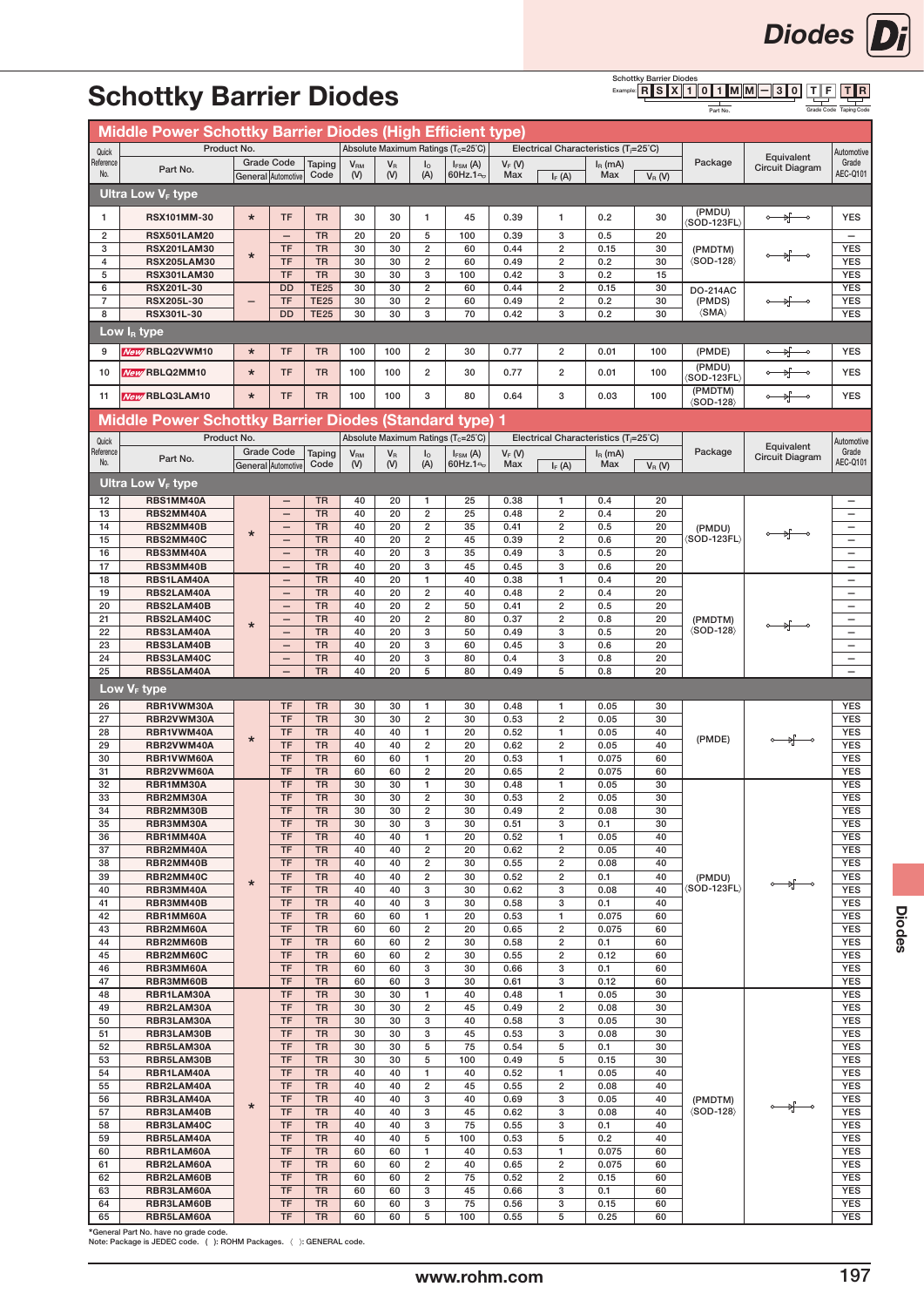

Schottky Barrier Diodes<br>Example: **R B R 1** D D  $T \| E \| 2 \| 5$  $R \| B \| R \| 1 \| L \| 3 \| 0 \| A$ 

Part No.

Grade Code Taping Code

|            | <b>Middle Power Schottky Barrier Diodes (Standard type) 2</b> |         |                        |                            |                 |            |                                  |                                                 |              |                                  |                                                   |            |                                   |                               |                          |
|------------|---------------------------------------------------------------|---------|------------------------|----------------------------|-----------------|------------|----------------------------------|-------------------------------------------------|--------------|----------------------------------|---------------------------------------------------|------------|-----------------------------------|-------------------------------|--------------------------|
| Quick      | Product No.                                                   |         |                        |                            |                 |            |                                  | Absolute Maximum Ratings (T <sub>c</sub> =25°C) |              |                                  | Electrical Characteristics (T <sub>i</sub> =25°C) |            |                                   |                               | Automotive               |
| Reference  | Part No.                                                      |         | <b>Grade Code</b>      | Taping                     | V <sub>RM</sub> | $V_{R}$    | $I_{0}$                          | $I_{FSM}$ (A)                                   | $V_F(V)$     |                                  | $I_R$ (mA)                                        |            | Package                           | Equivalent<br>Circuit Diagram | Grade                    |
| No.        |                                                               |         | General Automotive     | Code                       | (V)             | (V)        | (A)                              | 60Hz.1%                                         | Max          | $I_F(A)$                         | Max                                               | $V_R(V)$   |                                   |                               | AEC-Q101                 |
|            | Low V <sub>F</sub> type                                       |         |                        |                            |                 |            |                                  |                                                 |              |                                  |                                                   |            |                                   |                               |                          |
| 66         | RBR1L30A                                                      |         | <b>DD</b>              | <b>TE25</b>                | 30              | 30         | 1                                | 30                                              | 0.48         | 1                                | 0.05                                              | 30         |                                   |                               | <b>YES</b>               |
| 67         | RBR2L30A                                                      |         | <b>DD</b>              | <b>TE25</b>                | 30              | 30         | $\overline{2}$                   | 40                                              | 0.49         | $\overline{2}$                   | 0.08                                              | 30         |                                   |                               | <b>YES</b>               |
| 68         | RBR3L30A                                                      |         | <b>DD</b>              | <b>TE25</b>                | 30              | 30         | 3                                | 30                                              | 0.58         | 3                                | 0.05                                              | 30         |                                   |                               | <b>YES</b>               |
| 69         | RBR3L30B                                                      |         | <b>DD</b>              | <b>TE25</b>                | 30              | 30         | 3                                | 40                                              | 0.53         | 3                                | 0.08                                              | 30         |                                   |                               | <b>YES</b>               |
| 70<br>71   | RBR5L30A<br>RBR5L30B                                          |         | <b>DD</b><br><b>DD</b> | <b>TE25</b><br><b>TE25</b> | 30<br>30        | 30<br>30   | 5<br>5                           | 50<br>50                                        | 0.54<br>0.49 | 5<br>5                           | 0.1<br>0.15                                       | 30<br>30   |                                   |                               | <b>YES</b><br><b>YES</b> |
| 72         | RBR1L40A                                                      |         | <b>DD</b>              | <b>TE25</b>                | 40              | 40         | 1                                | 30                                              | 0.52         | 1                                | 0.05                                              | 40         |                                   |                               | <b>YES</b>               |
| 73         | RBR2L40A                                                      |         | <b>DD</b>              | <b>TE25</b>                | 40              | 40         | $\overline{2}$                   | 40                                              | 0.55         | $\overline{2}$                   | 0.08                                              | 40         |                                   |                               | <b>YES</b>               |
| 74         | RBR3L40A                                                      |         | <b>DD</b>              | <b>TE25</b>                | 40              | 40         | 3                                | 30                                              | 0.69         | 3                                | 0.05                                              | 40         | <b>DO-214AC</b>                   |                               | <b>YES</b>               |
| 75         | RBR3L40B                                                      |         | <b>DD</b>              | <b>TE25</b>                | 40              | 40         | 3                                | 40                                              | 0.62         | 3                                | 0.08                                              | 40         | (PMDS)<br>$\langle$ SMA $\rangle$ | ⊣⊬                            | <b>YES</b>               |
| 76         | <b>RBR3L40C</b>                                               |         | <b>DD</b>              | <b>TE25</b>                | 40              | 40         | 3                                | 50                                              | 0.55         | 3                                | 0.1                                               | 40         |                                   |                               | <b>YES</b>               |
| 77         | <b>RBR5L40A</b>                                               |         | <b>DD</b>              | <b>TE25</b>                | 40              | 40         | 5                                | 50                                              | 0.53         | 5                                | 0.2                                               | 40         |                                   |                               | <b>YES</b>               |
| 78         | RBR1L60A                                                      |         | <b>DD</b>              | <b>TE25</b>                | 60              | 60         | 1                                | 30                                              | 0.53         | 1                                | 0.075                                             | 60         |                                   |                               | <b>YES</b>               |
| 79<br>80   | RBR2L60A<br>RBR2L60B                                          |         | <b>DD</b><br><b>DD</b> | <b>TE25</b><br><b>TE25</b> | 60<br>60        | 60<br>60   | $\overline{2}$<br>$\overline{2}$ | 30<br>50                                        | 0.65<br>0.52 | $\overline{2}$<br>$\overline{2}$ | 0.075<br>0.15                                     | 60<br>60   |                                   |                               | <b>YES</b><br><b>YES</b> |
| 81         | RBR3L60A                                                      |         | <b>DD</b>              | <b>TE25</b>                | 60              | 60         | 3                                | 40                                              | 0.66         | 3                                | 0.1                                               | 60         |                                   |                               | <b>YES</b>               |
| 82         | RBR3L60B                                                      |         | <b>DD</b>              | <b>TE25</b>                | 60              | 60         | 3                                | 50                                              | 0.56         | 3                                | 0.15                                              | 60         |                                   |                               | <b>YES</b>               |
| 83         | RBR5L60A                                                      |         | <b>DD</b>              | <b>TE25</b>                | 60              | 60         | 5                                | 50                                              | 0.55         | 5                                | 0.25                                              | 60         |                                   |                               | <b>YES</b>               |
|            |                                                               |         |                        |                            |                 |            |                                  |                                                 |              |                                  |                                                   |            | <b>DO-214AC</b>                   |                               |                          |
| 84         | <b>RB160L-90</b>                                              |         | <b>TF</b>              | <b>TE25</b>                | 95              | 90         | 1                                | 30                                              | 0.73         | $\mathbf{1}$                     | 0.1                                               | 90         | (PMDS)<br>$\langle$ SMA $\rangle$ |                               | <b>YES</b>               |
| 85         | <b>RB160MM-90</b>                                             | $\star$ | <b>TF</b>              | <b>TR</b>                  | 90              | 90         | 1                                | 30                                              | 0.73         | $\mathbf{1}$                     | 0.1                                               | 90         | (PMDU)<br>(SOD-123FL)             |                               | <b>YES</b>               |
| 86         | <b>RB160LAM-90</b>                                            | $\star$ | <b>TF</b>              | <b>TR</b>                  | 95              | 90         | 1                                | 50                                              | 0.73         | $\mathbf{1}$                     | 0.1                                               | 90         | (PMDTM)<br><b>(SOD-128)</b>       |                               | <b>YES</b>               |
|            | <b>Ultra Low I<sub>B</sub> type</b>                           |         |                        |                            |                 |            |                                  |                                                 |              |                                  |                                                   |            |                                   |                               |                          |
| 87         | RB168VWM-30                                                   |         | <b>TF</b>              | <b>TR</b>                  | 30              | 30         | 1                                | 30                                              | 0.69         | 1                                | 0.0006                                            | 30         |                                   |                               | <b>YES</b>               |
| 88         | <b>RB068VWM-30</b>                                            |         | <b>TF</b>              | <b>TR</b>                  | 30              | 30         | $\overline{2}$                   | 30                                              | 0.75         | $\overline{2}$                   | 0.0006                                            | 30         |                                   |                               | <b>YES</b>               |
| 89         | <b>RB168VWM-40</b>                                            |         | TF                     | <b>TR</b>                  | 40              | 40         | 1                                | 30                                              | 0.69         | $\mathbf{1}$                     | 0.0005                                            | 40         |                                   |                               | <b>YES</b>               |
| 90         | RB068VWM-40                                                   |         | <b>TF</b>              | <b>TR</b>                  | 40              | 40         | $\overline{\mathbf{c}}$          | 30                                              | 0.79         | $\overline{2}$                   | 0.0005                                            | 40         |                                   |                               | <b>YES</b>               |
| 91         | <b>RB168VWM-60</b>                                            | $\star$ | <b>TF</b>              | <b>TR</b>                  | 60              | 60         | 1                                | 30                                              | 0.76         | $\mathbf{1}$                     | 0.0005                                            | 60         | (PMDE)                            |                               | <b>YES</b>               |
| 92         | <b>RB068VWM-60</b>                                            |         | <b>TF</b>              | <b>TR</b>                  | 60              | 60         | $\overline{\mathbf{c}}$          | 30                                              | 0.84         | $\overline{2}$                   | 0.0005                                            | 60         |                                   |                               | <b>YES</b>               |
| 93<br>94   | RB168VWM100<br><b>RB068VWM100</b>                             |         | <b>TF</b><br>TF        | <b>TR</b><br><b>TR</b>     | 100<br>100      | 100<br>100 | 1<br>$\overline{2}$              | 25<br>25                                        | 0.84<br>0.94 | 1<br>$\overline{2}$              | 0.0003<br>0.0003                                  | 100<br>100 |                                   |                               | <b>YES</b><br><b>YES</b> |
| 95         | RB168VWM150                                                   |         | <b>TF</b>              | <b>TR</b>                  | 150             | 150        | 1                                | 25                                              | 0.89         | 1                                | 0.001                                             | 150        |                                   |                               | <b>YES</b>               |
| 96         | <b>RB068VWM150</b>                                            |         | <b>TF</b>              | <b>TR</b>                  | 150             | 150        | $\overline{\mathbf{c}}$          | 25                                              | 0.96         | $\overline{2}$                   | 0.001                                             | 150        |                                   |                               | <b>YES</b>               |
| 97         | RB168MM-30                                                    |         | <b>TF</b>              | <b>TR</b>                  | 30              | 30         | 1                                | 30                                              | 0.69         | 1                                | 0.0006                                            | 30         |                                   |                               | <b>YES</b>               |
| 98         | RB068MM-30                                                    |         | <b>TF</b>              | <b>TR</b>                  | 30              | 30         | $\overline{\mathbf{c}}$          | 50                                              | 0.7          | $\overline{2}$                   | 0.0008                                            | 30         |                                   |                               | <b>YES</b>               |
| 99         | RB168MM-40                                                    |         | <b>TF</b>              | <b>TR</b>                  | 40              | 40         | 1                                | 40                                              | 0.65         | 1                                | 0.00055                                           | 40         |                                   |                               | <b>YES</b>               |
| 100        | <b>RB068MM-40</b>                                             |         | TF                     | <b>TR</b>                  | 40              | 40         | $\overline{2}$                   | 40                                              | 0.725        | $\overline{2}$                   | 0.00055                                           | 40         |                                   |                               | <b>YES</b>               |
| 101        | <b>RB168MM-60</b>                                             | $\star$ | <b>TF</b>              | <b>TR</b>                  | 60              | 60         | 1                                | 40                                              | 0.68         | 1                                | 0.0015                                            | 60         | (PMDU)                            |                               | <b>YES</b>               |
| 102        | RB068MM-60                                                    |         | TF                     | <b>TR</b>                  | 60              | 60         | $\overline{\mathbf{c}}$          | 40                                              | 0.765        | $\overline{2}$                   | 0.0015                                            | 60         | $\langle$ SOD-123FL $\rangle$     |                               | <b>YES</b>               |
| 103<br>104 | <b>RB168MM100</b><br>RB068MM100                               |         | TF<br>TF               | <b>TR</b><br><b>TR</b>     | 100<br>100      | 100<br>100 | 1<br>$\overline{\mathbf{c}}$     | 40<br>40                                        | 0.81<br>0.87 | 1<br>$\overline{\mathbf{c}}$     | 0.0004<br>0.0004                                  | 100<br>100 |                                   |                               | <b>YES</b><br><b>YES</b> |
| 105        | RB168MM150                                                    |         | <b>TF</b>              | <b>TR</b>                  | 150             | 150        | 1                                | 35                                              | 0.84         | 1                                | 0.004                                             | 150        |                                   |                               | <b>YES</b>               |
| 106        | ☆RB168MM200                                                   |         | TF                     | <b>TR</b>                  | 200             | 200        | $\mathbf{1}$                     | 35                                              | 0.89         | $\mathbf{1}$                     | 0.00085                                           | 200        |                                   |                               | <b>YES</b>               |
| 107        | <b>RB168LAM-30</b>                                            |         | <b>TF</b>              | <b>TR</b>                  | 30              | 30         | 1                                | 40                                              | 0.69         | 1                                | 0.0006                                            | 30         |                                   |                               | <b>YES</b>               |
| 108        | <b>RB068LAM-30</b>                                            |         | TF                     | <b>TR</b>                  | 30              | 30         | $\overline{2}$                   | 50                                              | 0.7          | $\overline{2}$                   | 0.0008                                            | 30         |                                   |                               | <b>YES</b>               |
| 109        | <b>RB058LAM-30</b>                                            |         | TF                     | <b>TR</b>                  | 30              | 30         | 3                                | 80                                              | 0.68         | 3                                | 0.0025                                            | 30         |                                   |                               | <b>YES</b>               |
| 110        | <b>RB088LAM-30</b>                                            |         | <b>TF</b>              | TR                         | 30              | 30         | 5                                | 80                                              | 0.69         | 5                                | 0.0025                                            | 30         |                                   |                               | <b>YES</b>               |
| 111        | <b>RB168LAM-40</b>                                            |         | <b>TF</b>              | <b>TR</b>                  | 40              | 40         | 1                                | 40                                              | 0.69         | 1                                | 0.0005                                            | 40         |                                   |                               | <b>YES</b>               |
| 112        | <b>RB068LAM-40</b>                                            |         | <b>TF</b><br><b>TF</b> | <b>TR</b><br><b>TR</b>     | 40<br>40        | 40<br>40   | $\overline{\mathbf{c}}$<br>3     | 50<br>90                                        | 0.69<br>0.69 | $\overline{2}$                   | 0.001<br>0.0025                                   | 40<br>40   |                                   |                               | <b>YES</b>               |
| 113<br>114 | <b>RB058LAM-40</b><br><b>RB088LAM-40</b>                      |         | <b>TF</b>              | <b>TR</b>                  | 40              | 40         | 5                                | 90                                              | 0.71         | 3<br>5                           | 0.0036                                            | 40         |                                   |                               | <b>YES</b><br><b>YES</b> |
| 115        | <b>RB168LAM-60</b>                                            |         | <b>TF</b>              | <b>TR</b>                  | 60              | 60         | 1                                | 40                                              | 0.68         | 1                                | 0.0015                                            | 60         |                                   |                               | <b>YES</b>               |
| 116        | <b>RB068LAM-60</b>                                            | $\star$ | <b>TF</b>              | <b>TR</b>                  | 60              | 60         | $\overline{\mathbf{c}}$          | 70                                              | 0.68         | $\overline{\mathbf{c}}$          | 0.002                                             | 60         | (PMDTM)                           |                               | <b>YES</b>               |
| 117        | <b>RB058LAM-60</b>                                            |         | TF                     | <b>TR</b>                  | 60              | 60         | 3                                | 90                                              | 0.64         | 3                                | 0.004                                             | 60         | $\langle$ SOD-128 $\rangle$       | ०— भृं—०                      | <b>YES</b>               |
| 118        | <b>RB088LAM-60</b>                                            |         | TF                     | <b>TR</b>                  | 60              | 60         | 5                                | 90                                              | 0.71         | 5                                | 0.004                                             | 60         |                                   |                               | <b>YES</b>               |
| 119        | <b>RB168LAM100</b>                                            |         | <b>TF</b>              | <b>TR</b>                  | 100             | 100        | 1                                | 40                                              | 0.81         | 1                                | 0.0004                                            | 100        |                                   |                               | <b>YES</b>               |
| 120        | <b>RB068LAM100</b>                                            |         | <b>TF</b><br><b>TF</b> | <b>TR</b><br><b>TR</b>     | 100             | 100        | $\overline{\mathbf{c}}$          | 70                                              | 0.81         | $\overline{2}$                   | 0.0015                                            | 100        |                                   |                               | <b>YES</b>               |
| 121<br>122 | <b>RB058LAM100</b><br><b>RB088LAM100</b>                      |         | <b>TF</b>              | <b>TR</b>                  | 100<br>100      | 100<br>100 | 3<br>5                           | 80<br>80                                        | 0.81<br>0.87 | 3<br>5                           | 0.003<br>0.003                                    | 100<br>100 |                                   |                               | <b>YES</b><br><b>YES</b> |
| 123        | <b>RB168LAM150</b>                                            |         | <b>TF</b>              | <b>TR</b>                  | 150             | 150        | 1                                | 50                                              | 0.84         | $\mathbf{1}$                     | 0.0025                                            | 150        |                                   |                               | <b>YES</b>               |
| 124        | <b>RB068LAM150</b>                                            |         | <b>TF</b>              | <b>TR</b>                  | 150             | 150        | $\overline{\mathbf{c}}$          | 70                                              | 0.81         | $\overline{2}$                   | 0.003                                             | 150        |                                   |                               | <b>YES</b>               |
| 125        | <b>RB058LAM150</b>                                            |         | <b>TF</b>              | <b>TR</b>                  | 150             | 150        | 3                                | 80                                              | 0.84         | 3                                | 0.003                                             | 150        |                                   |                               | <b>YES</b>               |
| 126        | <b>RB088LAM150</b>                                            |         | TF                     | <b>TR</b>                  | 150             | 150        | 5                                | 80                                              | 0.9          | 5                                | 0.003                                             | 150        |                                   |                               | <b>YES</b>               |
| 127        | RB168L-30                                                     |         | <b>TF</b>              | <b>TE25</b>                | 30              | 30         | 1                                | 30                                              | 0.69         | 1                                | 0.0006                                            | 30         |                                   |                               | <b>YES</b>               |
| 128        | RB068L-30                                                     |         | <b>DD</b>              | <b>TE25</b>                | 30              | 30         | $\overline{\mathbf{c}}$          | 60                                              | 0.7          | $\overline{\mathbf{c}}$          | 0.0008                                            | 30         |                                   |                               | <b>YES</b>               |
| 129<br>130 | RB058L-30<br>RB168L-40                                        |         | <b>DD</b><br><b>TF</b> | <b>TE25</b><br><b>TE25</b> | 30<br>40        | 30<br>40   | 3<br>1                           | 90<br>50                                        | 0.68<br>0.65 | 3<br>1                           | 0.0025<br>0.00055                                 | 30<br>40   |                                   |                               | <b>YES</b><br><b>YES</b> |
| 131        | RB068L-40                                                     |         | <b>DD</b>              | <b>TE25</b>                | 40              | 40         | $\overline{\mathbf{c}}$          | 50                                              | 0.69         | $\overline{\mathbf{c}}$          | 0.001                                             | 40         |                                   |                               | <b>YES</b>               |
| 132        | <b>RB058L-40</b>                                              |         | <b>DD</b>              | <b>TE25</b>                | 40              | 40         | 3                                | 100                                             | 0.7          | 3                                | 0.005                                             | 40         |                                   |                               | <b>YES</b>               |
| 133        | RB168L-60                                                     |         | <b>TF</b>              | <b>TE25</b>                | 60              | 60         | 1                                | 50                                              | 0.68         | 1                                | 0.0015                                            | 60         | <b>DO-214AC</b>                   |                               | <b>YES</b>               |
| 134        | <b>RB068L-60</b>                                              |         | <b>DD</b>              | <b>TE25</b>                | 60              | 60         | $\overline{2}$                   | 90                                              | 0.68         | $\overline{2}$                   | 0.002                                             | 60         | (PMDS)<br>$\langle$ SMA $\rangle$ | $\circ$ of $\circ$            | <b>YES</b>               |
| 135        | RB058L-60                                                     |         | <b>DD</b>              | <b>TE25</b>                | 60              | 60         | 3                                | 120                                             | 0.64         | 3                                | 0.004                                             | 60         |                                   |                               | <b>YES</b>               |
| 136        | RB168L100                                                     |         | <b>DD</b>              | <b>TE25</b>                | 100             | 100        | 1                                | 50                                              | 0.81         | $\mathbf{1}$                     | 0.0004                                            | 100        |                                   |                               | <b>YES</b>               |
| 137        | RB068L100                                                     |         | <b>DD</b>              | <b>TE25</b>                | 100             | 100        | $\overline{\mathbf{c}}$          | 110                                             | 0.79         | $\overline{2}$                   | 0.003                                             | 100        |                                   |                               | <b>YES</b>               |
| 138<br>139 | RB168L150<br><b>RB068L150</b>                                 |         | <b>DD</b><br><b>DD</b> | <b>TE25</b><br><b>TE25</b> | 150<br>150      | 150<br>150 | 1<br>$\overline{\mathbf{c}}$     | 50<br>90                                        | 0.84<br>0.81 | 1<br>$\overline{\mathbf{c}}$     | 0.004<br>0.003                                    | 150<br>150 |                                   |                               | <b>YES</b><br><b>YES</b> |
| 140        | <b>RB058L150</b>                                              |         | <b>DD</b>              | <b>TE25</b>                | 150             | 150        | 3                                | 90                                              | 0.85         | 3                                | 0.003                                             | 150        |                                   |                               | <b>YES</b>               |

\*General Part No. have no grade code.<br>Note: Package is JEDEC code. ( ): ROHM Packages. 〈 ): GENERAL code.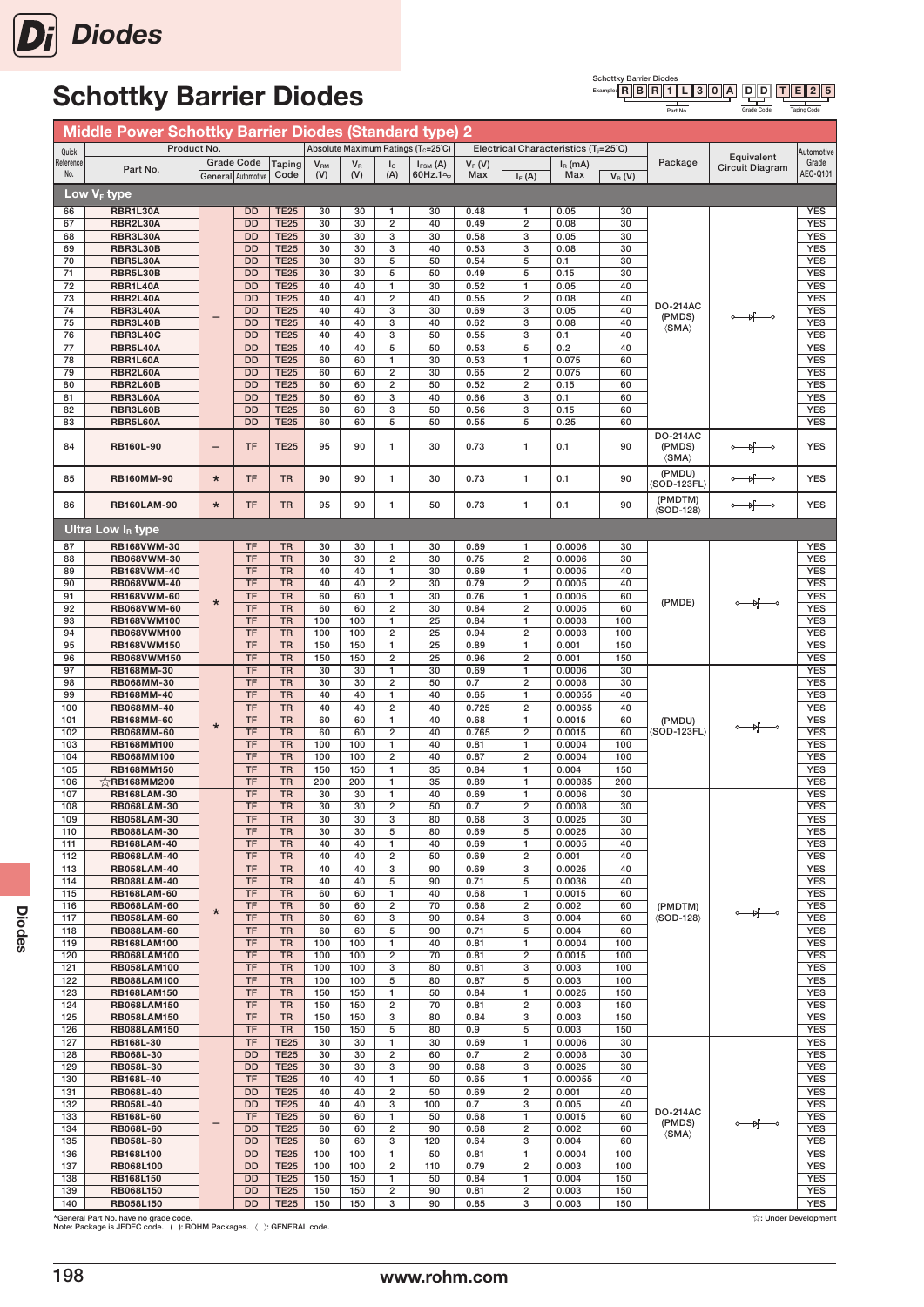### ●Quick Reference for Power Schottky Barrier Diodes (High Efficient type)

|                |                                                                                                          |                                                  |                |                                       |   | Surface Mount type                               |        |                              |  |  |  |  |  |  |  |
|----------------|----------------------------------------------------------------------------------------------------------|--------------------------------------------------|----------------|---------------------------------------|---|--------------------------------------------------|--------|------------------------------|--|--|--|--|--|--|--|
| $V_{R}$<br>(V) | I <sub>O</sub><br>(A)                                                                                    |                                                  |                |                                       |   |                                                  |        |                              |  |  |  |  |  |  |  |
|                |                                                                                                          | (TO-252GE)<br><b><i><u>(DPAK)</u></i></b>        |                | TO-252<br><b><i><u>(DPAK)</u></i></b> |   | TO-263L<br>$\langle$ D2PAK $\rangle$             |        | <b>TO-277A</b><br>(TO-277GE) |  |  |  |  |  |  |  |
|                | Low I <sub>R</sub> type<br>Low I <sub>R</sub> type<br>Low I <sub>R</sub> type<br>Low I <sub>R</sub> type |                                                  |                |                                       |   |                                                  |        |                              |  |  |  |  |  |  |  |
|                | New RBLQ10RSM10<br>10                                                                                    |                                                  |                |                                       |   |                                                  |        |                              |  |  |  |  |  |  |  |
| 100            | 20                                                                                                       | New RBLQ20BGE10                                  | $\overline{2}$ | New RBLQ20BM10                        | 3 | $\sqrt{x}$ RBLQ20NL10S<br>$\sqrt{2}$ RBLQ20NL10C | 4<br>6 |                              |  |  |  |  |  |  |  |
|                | 30                                                                                                       |                                                  |                |                                       |   | $\sqrt{x}$ RBLQ30NL10S                           | 5      |                              |  |  |  |  |  |  |  |
|                |                                                                                                          | Note: Package is JEDEC code. ( ): ROHM Packages. |                | : GENERAL code.                       |   |                                                  |        | ☆: Under Development         |  |  |  |  |  |  |  |

### ●Quick Reference for Power Schottky Barrier Diodes (Standard type) 1

|                           |           |                         |                |                                                                     |    |                    |    | Surface Mount type      |    |                                    |    |                   |     |
|---------------------------|-----------|-------------------------|----------------|---------------------------------------------------------------------|----|--------------------|----|-------------------------|----|------------------------------------|----|-------------------|-----|
| $V_{R}$<br>$(\mathsf{V})$ | Ιo<br>(A) |                         |                |                                                                     |    |                    |    |                         |    |                                    |    |                   |     |
|                           |           |                         |                | (TO-252GE)<br>$\langle$ DPAK $\rangle$                              |    |                    |    |                         |    | TO-252<br>$\langle$ DPAK $\rangle$ |    |                   |     |
|                           |           | Low V <sub>F</sub> type |                | Low IR type                                                         |    | Ultra Low IR type  |    | Low V <sub>F</sub> type |    | Low IR type                        |    | Ultra Low IR type |     |
|                           | 5         |                         |                |                                                                     |    | <b>RB078BGE30S</b> | 82 |                         |    |                                    |    | <b>RB078BM30S</b> | 93  |
|                           | 6         |                         |                |                                                                     |    | RB098BGE-30        | 83 |                         |    |                                    |    | RB098BM-30        | 94  |
|                           | 10        | RBR10BGE30A             | $\overline{7}$ |                                                                     |    | RB088BGE-30        | 84 | RBR10BM30A              | 16 |                                    |    | RB088BM-30        | 95  |
| 30                        | 15        | RBR15BGE30A             | 8              |                                                                     |    |                    |    | RBR15BM30A              | 17 |                                    |    |                   |     |
|                           | 20        | RBR20BGE30A             | 9              |                                                                     |    |                    |    | RBR20BM30A              | 18 |                                    |    |                   |     |
|                           | 30        |                         |                |                                                                     |    |                    |    |                         |    |                                    |    |                   |     |
|                           | 40        |                         |                |                                                                     |    |                    |    |                         |    |                                    |    |                   |     |
|                           | 6         |                         |                |                                                                     |    | RB098BGE-40        | 85 |                         |    |                                    |    | RB098BM-40        | 96  |
|                           | 10        | RBR10BGE40A             | 10             |                                                                     |    | RB088BGE-40        | 86 | RBR10BM40A              | 19 |                                    |    | RB088BM-40        | 97  |
|                           | 15        | RBR15BGE40A             | 11             |                                                                     |    |                    |    | RBR15BM40A              | 20 |                                    |    |                   |     |
| 40                        | 20        | RBR20BGE40A             | 12             |                                                                     |    |                    |    | RBR20BM40A              | 21 |                                    |    |                   |     |
|                           | 30        |                         |                |                                                                     |    |                    |    |                         |    |                                    |    |                   |     |
|                           | 40        |                         |                |                                                                     |    |                    |    |                         |    |                                    |    |                   |     |
|                           | 10        |                         |                | RBQ10BGE45A                                                         | 46 |                    |    |                         |    | RBQ10BM45A                         | 54 |                   |     |
|                           | 15        |                         |                | RBQ15BGE45A                                                         | 47 |                    |    |                         |    | RBQ15BM45A                         | 55 |                   |     |
| 45                        | 16        |                         |                |                                                                     |    |                    |    |                         |    |                                    |    |                   |     |
|                           | 20        |                         |                | RBQ20BGE45A                                                         | 48 |                    |    |                         |    | RBQ20BM45A                         | 56 |                   |     |
|                           | 30        |                         |                |                                                                     |    |                    |    |                         |    |                                    |    |                   |     |
|                           | 6         |                         |                |                                                                     |    | RB098BGE-60        | 87 |                         |    |                                    |    | RB098BM-60        | 98  |
|                           | 10        | RBR10BGE60A             | 13             |                                                                     |    | RB088BGE-60        | 88 | RBR10BM60A              | 22 |                                    |    | RB088BM-60        | 99  |
|                           | 15        | RBR15BGE60A             | 14             |                                                                     |    |                    |    | RBR15BM60A              | 23 |                                    |    |                   |     |
| 60                        | 20        | RBR20BGE60A             | 15             |                                                                     |    |                    |    | RBR20BM60A              | 24 |                                    |    |                   |     |
|                           | 30        |                         |                |                                                                     |    |                    |    |                         |    |                                    |    |                   |     |
|                           | 40        |                         |                |                                                                     |    |                    |    |                         |    |                                    |    |                   |     |
|                           | 10        |                         |                | RBQ10BGE65A                                                         | 49 |                    |    |                         |    | RBQ10BM65A                         | 57 |                   |     |
|                           | 15        |                         |                | RBQ15BGE65A                                                         | 50 |                    |    |                         |    | RBQ15BM65A                         | 58 |                   |     |
| 65                        | 20        |                         |                | RBQ20BGE65A                                                         | 51 |                    |    |                         |    | RBQ20BM65A                         | 59 |                   |     |
|                           | 30        |                         |                |                                                                     |    |                    |    |                         |    |                                    |    |                   |     |
|                           | 6         |                         |                |                                                                     |    |                    |    |                         |    |                                    |    |                   |     |
| 90                        | 10        |                         |                |                                                                     |    |                    |    |                         |    |                                    |    |                   |     |
|                           | 6         |                         |                |                                                                     |    | RB098BGE100        | 89 |                         |    |                                    |    | RB098BM100        | 100 |
|                           | 10        |                         |                | New RBQ10BGE10A                                                     | 52 | RB088BGE100        | 90 |                         |    | <b>RBQ10BM100A</b>                 | 60 | RB088BM100        | 101 |
|                           | 15        |                         |                | New RBQ15BGE10A                                                     | 53 |                    |    |                         |    | <b>RBQ15BM100A</b>                 | 61 |                   |     |
| 100                       | 20        |                         |                |                                                                     |    |                    |    |                         |    | <b>RBQ20BM100A 62</b>              |    |                   |     |
|                           | 30        |                         |                |                                                                     |    |                    |    |                         |    |                                    |    |                   |     |
|                           | 40        |                         |                |                                                                     |    |                    |    |                         |    |                                    |    |                   |     |
|                           | 6         |                         |                |                                                                     |    | RB098BGE150        | 91 |                         |    |                                    |    | RB098BM150        | 102 |
|                           | 10        |                         |                |                                                                     |    | <b>RB088BGE150</b> | 92 |                         |    |                                    |    | RB088BM150        | 103 |
| 150                       | 20        |                         |                |                                                                     |    |                    |    |                         |    |                                    |    |                   |     |
|                           | $30\,$    |                         |                |                                                                     |    |                    |    |                         |    |                                    |    |                   |     |
|                           | 40        |                         |                |                                                                     |    |                    |    |                         |    |                                    |    |                   |     |
|                           | 10        |                         |                |                                                                     |    |                    |    |                         |    |                                    |    | RB088BM200        | 104 |
| 200                       | 20        |                         |                |                                                                     |    |                    |    |                         |    |                                    |    | RB218BM200        | 105 |
|                           |           |                         |                | Note: Package is JEDEC code. ( ): ROHM Packages. ( ): GENERAL code. |    |                    |    |                         |    |                                    |    |                   |     |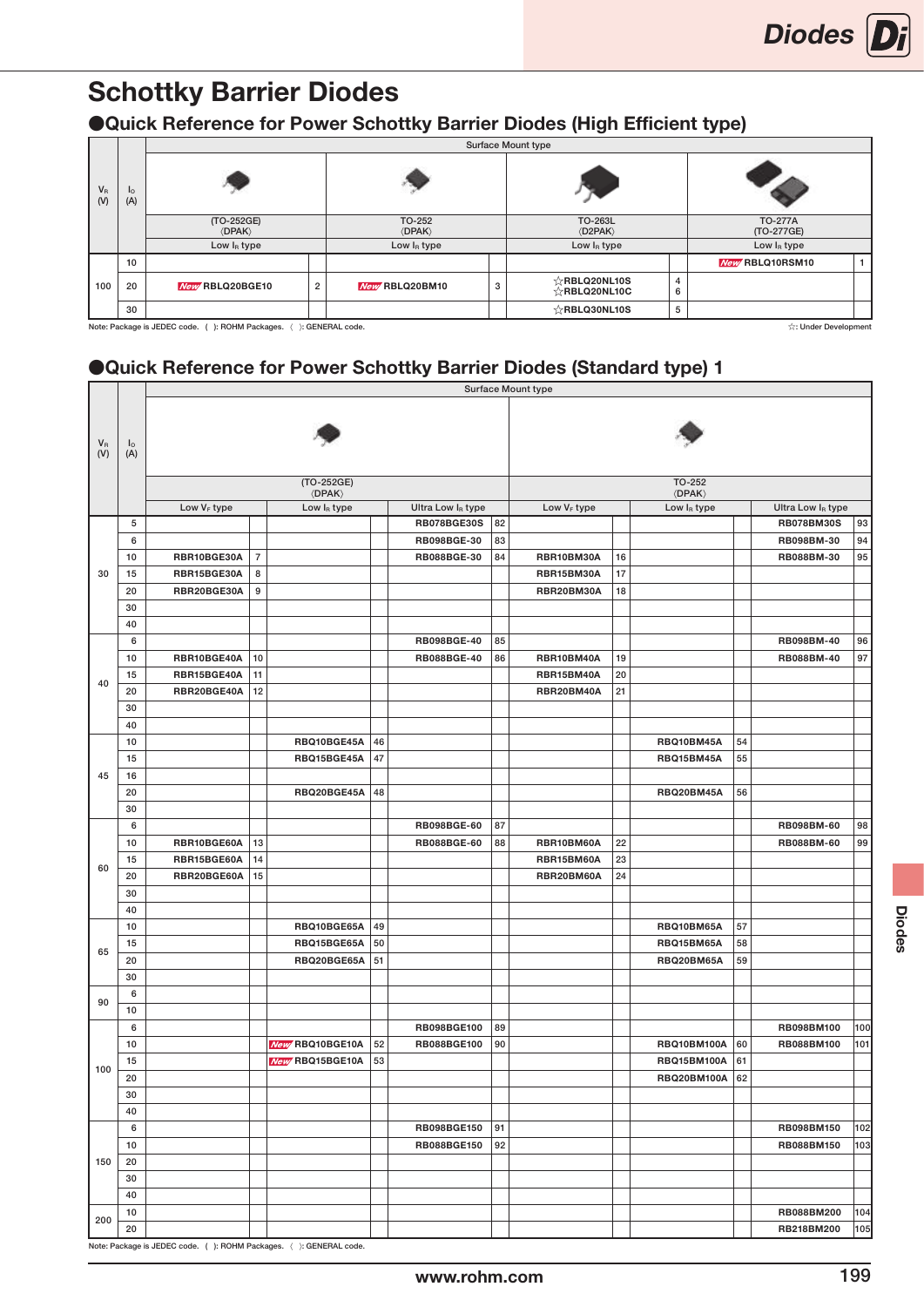### ●Quick Reference for Power Schottky Barrier Diodes (Standard type) 2

|                |                       |                |        |                                       |    | <b>Surface Mount type</b>       |            |                                      |    |                         |    |                      |        | Through Hole type      |            |                            |    |
|----------------|-----------------------|----------------|--------|---------------------------------------|----|---------------------------------|------------|--------------------------------------|----|-------------------------|----|----------------------|--------|------------------------|------------|----------------------------|----|
| $V_{R}$<br>(V) | I <sub>O</sub><br>(A) |                |        |                                       |    |                                 |            |                                      |    |                         |    |                      |        |                        |            |                            |    |
|                |                       |                |        | $(TO-263S)$<br><b><d2pak></d2pak></b> |    |                                 |            | TO-263L<br>$\langle$ D2PAK $\rangle$ |    |                         |    | (TO-220FN)<br><3pin> |        |                        |            | (TO-220FN)<br>$<$ 2pin $>$ |    |
|                |                       | Low $V_F$ type |        | Low $I_R$ type                        |    | Ultra Low IR type               |            | Low $I_R$ type                       |    | Low V <sub>F</sub> type |    | Low $I_R$ type       |        | Ultra Low IR type      |            | Low $I_R$ type             |    |
|                | 5                     |                |        |                                       |    |                                 |            |                                      |    |                         |    |                      |        |                        |            |                            |    |
|                | 6                     |                |        |                                       |    |                                 |            |                                      |    |                         |    |                      |        |                        |            |                            |    |
|                | 10                    | RBR10NS30A     | 25     |                                       |    | <b>RB088NS-30</b>               | 106        |                                      |    | <b>RBR10T30A</b>        | 37 |                      |        | RB088T-30              | 129        |                            |    |
| 30             | 15                    |                |        |                                       |    |                                 |            |                                      |    |                         |    |                      |        |                        |            |                            |    |
|                | 20                    | RBR20NS30A     | 26     |                                       |    | <b>RB218NS-30</b>               | 107        |                                      |    | <b>RBR20T30A</b>        | 38 |                      |        | RB218T-30              | 130        |                            |    |
|                | 30                    | RBR30NS30A     | 27     |                                       |    | <b>RB228NS-30</b>               | 108        |                                      |    | <b>RBR30T30A</b>        | 39 |                      |        | RB228T-30              | 131        |                            |    |
|                | 40                    | RBR40NS30A     | 28     |                                       |    | RB238NS-30                      | 109        |                                      |    |                         |    |                      |        | RB238T-30              | 132        |                            |    |
|                | 6                     |                |        |                                       |    |                                 |            |                                      |    |                         |    |                      |        |                        |            |                            |    |
|                | 10                    | RBR10NS40A     | 29     |                                       |    | <b>RB088NS-40</b>               | 110        |                                      |    | <b>RBR10T40A</b>        | 40 |                      |        | RB088T-40              | 133        |                            |    |
|                | 15                    |                |        |                                       |    |                                 |            |                                      |    |                         |    |                      |        |                        |            |                            |    |
| 40             | 20                    | RBR20NS40A     | $30\,$ |                                       |    | <b>RB218NS-40</b>               | 111        |                                      |    | <b>RBR20T40A</b>        | 41 |                      |        | RB218T-40              | 134        |                            |    |
|                | 30                    | RBR30NS40A     | 31     |                                       |    | <b>RB228NS-40</b>               | 112        |                                      |    | <b>RBR30T40A</b>        | 42 |                      |        | RB228T-40              | 135        |                            |    |
|                | 40                    | RBR40NS40A     | 32     |                                       |    | RB238NS-40                      | 113        |                                      |    |                         |    |                      |        | RB238T-40              | 136        |                            |    |
|                | 10                    |                |        | RBQ10NS45A                            | 63 |                                 |            | $\chi$ RBQ10NL45B                    | 73 |                         |    | <b>RBQ10T45A</b>     | 75     |                        |            |                            |    |
|                | 15                    |                |        |                                       |    |                                 |            |                                      |    |                         |    |                      |        |                        |            |                            |    |
|                | 16                    |                |        |                                       |    |                                 |            | ☆RBQ16NL45B 74                       |    |                         |    |                      |        |                        |            |                            |    |
| 45             | 20                    |                |        | RBQ20NS45A                            | 64 |                                 |            |                                      |    |                         |    | <b>RBQ20T45A</b>     | 76     |                        |            |                            |    |
|                |                       |                |        | RBQ30NS45A                            | 65 |                                 |            |                                      |    |                         |    |                      |        |                        |            |                            |    |
|                | 30                    |                |        | RBQ30NS45B                            | 72 |                                 |            |                                      |    |                         |    | <b>RBQ30T45A</b>     | $77\,$ |                        |            | RBQ30TB45B                 | 81 |
|                | 6                     |                |        |                                       |    |                                 |            |                                      |    |                         |    |                      |        |                        |            |                            |    |
|                | 10                    | RBR10NS60A     | 33     |                                       |    | <b>RB088NS-60</b>               | 114        |                                      |    | <b>RBR10T60A</b>        | 43 |                      |        | RB088T-60              | 137        |                            |    |
|                |                       |                |        |                                       |    | <b>RB218NS-60</b>               | 115        |                                      |    |                         |    |                      |        | RB218T-60              | 138        |                            |    |
| 60             | 15                    |                |        |                                       |    |                                 |            |                                      |    |                         |    |                      |        |                        |            |                            |    |
|                | 20                    | RBR20NS60A     | 34     |                                       |    | <b>RB228NS-60</b>               | 116        |                                      |    | <b>RBR20T60A</b>        | 44 |                      |        | RB228T-60              | 139        |                            |    |
|                | 30                    | RBR30NS60A     | $35\,$ |                                       |    | <b>RB238NS-60</b>               | 117        |                                      |    | <b>RBR30T60A</b>        | 45 |                      |        | RB238T-60              | 140        |                            |    |
|                | 40                    | RBR40NS60A     | 36     |                                       |    |                                 |            |                                      |    |                         |    |                      |        |                        |            |                            |    |
|                | 10                    |                |        | RBQ10NS65A                            | 66 |                                 |            |                                      |    |                         |    | <b>RBQ10T65A</b>     | 78     |                        |            |                            |    |
| 65             | 15                    |                |        |                                       |    |                                 |            |                                      |    |                         |    |                      |        |                        |            |                            |    |
|                | 20                    |                |        | RBQ20NS65A                            | 67 |                                 |            |                                      |    |                         |    | <b>RBQ20T65A</b>     | 79     |                        |            |                            |    |
|                | 30                    |                |        | RBQ30NS65A                            | 68 |                                 |            |                                      |    |                         |    | <b>RBQ30T65A</b>     | 80     |                        |            |                            |    |
| 90             | 6                     |                |        |                                       |    |                                 |            |                                      |    |                         |    |                      |        |                        |            |                            |    |
|                | 10                    |                |        |                                       |    |                                 |            |                                      |    |                         |    |                      |        |                        |            |                            |    |
|                | 6                     |                |        |                                       |    |                                 |            |                                      |    |                         |    |                      |        |                        |            |                            |    |
|                | 10                    |                |        | <b>RBQ10NS100A</b>                    |    | 69 RB088NS100                   | 118        |                                      |    |                         |    |                      |        | RB088T100              | 141        |                            |    |
|                | 15                    |                |        |                                       |    |                                 |            |                                      |    |                         |    |                      |        |                        |            |                            |    |
| 100            | 20                    |                |        | <b>RBQ20NS100A</b>                    |    | 70   RB218NS100                 | 119        |                                      |    |                         |    |                      |        | RB218T100              | 142        |                            |    |
|                | 30                    |                |        | RBQ30NS100A                           | 71 | <b>RB228NS100</b><br>RB298NS100 | 120<br>121 |                                      |    |                         |    |                      |        | RB228T100<br>RB298T100 | 143<br>144 |                            |    |
|                | 40                    |                |        |                                       |    | <b>RB238NS100</b>               | 122        |                                      |    |                         |    |                      |        | RB238T100              | 145        |                            |    |
|                | 6                     |                |        |                                       |    |                                 |            |                                      |    |                         |    |                      |        |                        |            |                            |    |
|                | 10                    |                |        |                                       |    | <b>RB088NS150</b>               | 123        |                                      |    |                         |    |                      |        | RB088T150              | 146        |                            |    |
| 150            | 20                    |                |        |                                       |    | <b>RB218NS150</b>               | 124        |                                      |    |                         |    |                      |        | RB218T150              | 147        |                            |    |
|                | 30                    |                |        |                                       |    | <b>RB228NS150</b>               | 125        |                                      |    |                         |    |                      |        | RB228T150              | 148        |                            |    |
|                | 40                    |                |        |                                       |    | <b>RB238NS150</b>               | 126        |                                      |    |                         |    |                      |        | RB238T150              | 149        |                            |    |
|                | 10                    |                |        |                                       |    | <b>RB088NS200</b>               | 127        |                                      |    |                         |    |                      |        |                        |            |                            |    |
| 200            | 20                    |                |        |                                       |    | <b>RB218NS200</b>               | 128        |                                      |    |                         |    |                      |        |                        |            |                            |    |

Note: Package is JEDEC code. ( ): ROHM Packages. ( ): GENERAL code. <br>Note: Package is JEDEC code. ( ): ROHM Packages. ( ): GENERAL code.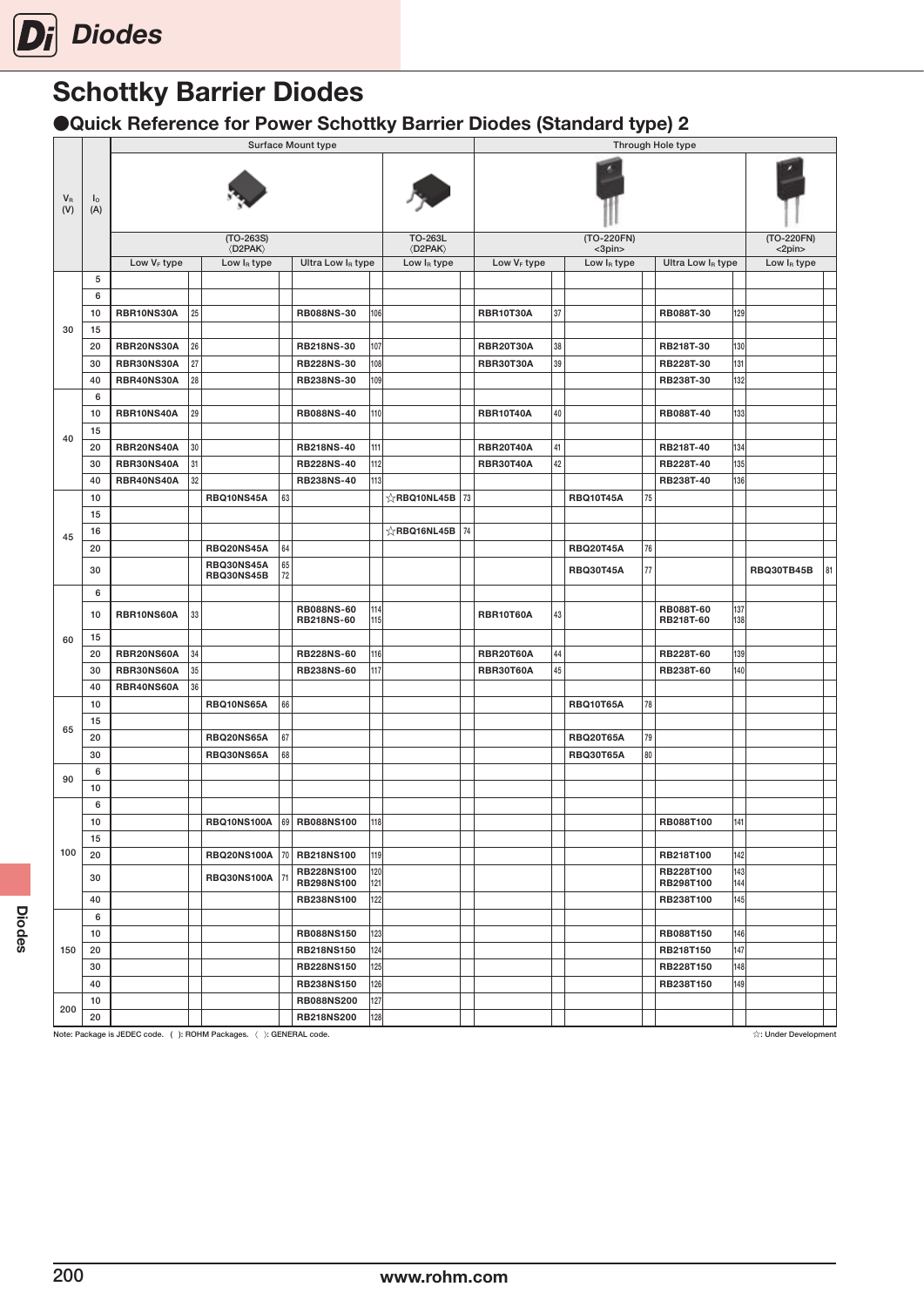

#### Schottky Barrier Diodes<br>Example: R B L L Q F H T L

Part No.

Grade Code Taping Code

|                    | <b>Power Schottky Barrier Diodes (High Efficient type)</b> |           |                          |                |                              |                  |                     |                                                 |                 |                                                   |                  |                                                                                                                                                                                                                                                                                                                                                                                                                                                                                                                                        |                                                                                             |                                                                |                          |
|--------------------|------------------------------------------------------------|-----------|--------------------------|----------------|------------------------------|------------------|---------------------|-------------------------------------------------|-----------------|---------------------------------------------------|------------------|----------------------------------------------------------------------------------------------------------------------------------------------------------------------------------------------------------------------------------------------------------------------------------------------------------------------------------------------------------------------------------------------------------------------------------------------------------------------------------------------------------------------------------------|---------------------------------------------------------------------------------------------|----------------------------------------------------------------|--------------------------|
|                    | Product No.                                                |           |                          |                |                              |                  |                     | Absolute Maximum Ratings (T <sub>c</sub> =25°C) |                 | Electrical Characteristics $(T_i=25^{\circ}C)$    |                  |                                                                                                                                                                                                                                                                                                                                                                                                                                                                                                                                        |                                                                                             |                                                                |                          |
| Quick<br>Reference |                                                            |           | <b>Grade Code</b>        | Taping         |                              | $V_{\mathsf{R}}$ | $I_0$ <sup>*1</sup> | $I_{FSM}$ $(A)^{*2}$                            |                 |                                                   |                  |                                                                                                                                                                                                                                                                                                                                                                                                                                                                                                                                        | Package                                                                                     | Equivalent                                                     | Automotive<br>Grade      |
| No.                | Part No.                                                   |           | General Automotive       | Code           | <b>V<sub>RM</sub></b><br>(V) | (V)              | (A)                 | 60Hz.1 <sup>o</sup>                             | $V_F(V)$<br>Max | IF.                                               | $IR$ (mA)<br>Max | $V_{R}$                                                                                                                                                                                                                                                                                                                                                                                                                                                                                                                                |                                                                                             |                                                                | AEC-Q101                 |
|                    |                                                            |           |                          |                |                              |                  |                     |                                                 |                 | (A)                                               |                  | (V)                                                                                                                                                                                                                                                                                                                                                                                                                                                                                                                                    |                                                                                             |                                                                |                          |
|                    | Low IR type                                                |           |                          |                |                              |                  |                     |                                                 |                 |                                                   |                  |                                                                                                                                                                                                                                                                                                                                                                                                                                                                                                                                        |                                                                                             |                                                                |                          |
| 1                  | New RBLQ10RSM10                                            | $\star$   | <b>TF</b>                | <b>TL</b>      | 100                          | 100              | 10                  | 200                                             | 0.67            | 10                                                | 0.08             | 100                                                                                                                                                                                                                                                                                                                                                                                                                                                                                                                                    | <b>TO-277A</b><br>(TO-277GE)                                                                | ∱∘                                                             | <b>YES</b>               |
| 2                  | New RBLQ20BGE10                                            | ¥         | $\overline{\phantom{0}}$ | TL.            | 100                          | 100              | 20                  | 150                                             | 0.86            | 20                                                | 0.08             | 100                                                                                                                                                                                                                                                                                                                                                                                                                                                                                                                                    | (TO-252GE)<br>$\langle$ DPAK $\rangle$                                                      |                                                                |                          |
| 3                  | New RBLQ20BM10                                             | —         | <b>FH</b>                | <b>TL</b>      | 100                          | 100              | 20                  | 150                                             | 0.86            | 20                                                | 0.08             | 100                                                                                                                                                                                                                                                                                                                                                                                                                                                                                                                                    | TO-252<br>$\langle$ DPAK $\rangle$                                                          |                                                                | <b>YES</b>               |
| 4                  | $\&$ RBLQ20NL10S                                           |           | <b>FH</b>                | <b>TL</b>      | 100                          | 100              | 20                  | 200                                             | 0.86            | 20                                                | 0.08             | 100                                                                                                                                                                                                                                                                                                                                                                                                                                                                                                                                    |                                                                                             |                                                                | <b>YES</b>               |
| 5                  | $\sqrt{2}$ RBLQ30NL10S                                     | $\star$   | <b>FH</b>                | <b>TL</b>      | 100                          | 100              | 30                  | 200                                             | 0.86            | 30                                                | 0.15             | 100                                                                                                                                                                                                                                                                                                                                                                                                                                                                                                                                    | TO-263L                                                                                     | <b>Circuit Diagram</b><br>Equivalent<br><b>Circuit Diagram</b> | <b>YES</b>               |
| 6                  | ☆RBLQ20NL10C                                               |           | <b>FH</b>                | <b>TL</b>      | 100                          | 100              | 20                  | 150                                             | 0.71            | 10                                                | 0.07             | 100                                                                                                                                                                                                                                                                                                                                                                                                                                                                                                                                    |                                                                                             |                                                                | <b>YES</b>               |
|                    |                                                            |           |                          |                |                              |                  |                     |                                                 |                 |                                                   |                  |                                                                                                                                                                                                                                                                                                                                                                                                                                                                                                                                        |                                                                                             |                                                                |                          |
|                    | <b>Power Schottky Barrier Diodes (Standard type) 1</b>     |           |                          |                |                              |                  |                     |                                                 |                 |                                                   |                  |                                                                                                                                                                                                                                                                                                                                                                                                                                                                                                                                        |                                                                                             |                                                                |                          |
| Quick              | Product No.                                                |           |                          |                |                              |                  |                     | Absolute Maximum Ratings (Tc=25°C)              |                 | Electrical Characteristics (T <sub>i</sub> =25°C) |                  |                                                                                                                                                                                                                                                                                                                                                                                                                                                                                                                                        |                                                                                             |                                                                | Automotive               |
| Reference          | Part No.                                                   |           | <b>Grade Code</b>        | Taping         | V <sub>RM</sub>              | $V_{\rm R}$      | $I_0$ <sup>*1</sup> | $I_{FSM}$ (A) <sup>*2</sup>                     | $V_F(V)$        |                                                   | $I_R$ (mA)       |                                                                                                                                                                                                                                                                                                                                                                                                                                                                                                                                        | Package                                                                                     |                                                                | Grade                    |
| No.                |                                                            |           | General Automotive       | Code           | (V)                          | (V)              | (A)                 | 60Hz.1 $\approx$                                | Max             | IF.<br>(A)                                        | Max              | $V_{R}$<br>(V)                                                                                                                                                                                                                                                                                                                                                                                                                                                                                                                         |                                                                                             |                                                                | AEC-Q101                 |
|                    | Low V <sub>F</sub> type                                    |           |                          |                |                              |                  |                     |                                                 |                 |                                                   |                  |                                                                                                                                                                                                                                                                                                                                                                                                                                                                                                                                        |                                                                                             |                                                                |                          |
| 7                  | RBR10BGE30A                                                |           | $\overline{\phantom{0}}$ | <b>TL</b>      | 30                           | 30               | 10                  | 50                                              | 0.55            | 5                                                 | 0.1              | 30                                                                                                                                                                                                                                                                                                                                                                                                                                                                                                                                     |                                                                                             |                                                                | $\overline{\phantom{0}}$ |
| 8                  | RBR15BGE30A                                                |           | $\overline{\phantom{0}}$ | <b>TL</b>      | 30                           | 30               | 15                  | 100                                             | 0.51            | 7.5                                               | 0.2              | 30                                                                                                                                                                                                                                                                                                                                                                                                                                                                                                                                     |                                                                                             |                                                                | $\overline{\phantom{0}}$ |
| 9                  | RBR20BGE30A                                                |           | -                        | <b>TL</b>      | 30                           | 30               | 20                  | 100                                             | 0.51            | 10                                                | 0.3              | 30                                                                                                                                                                                                                                                                                                                                                                                                                                                                                                                                     |                                                                                             |                                                                |                          |
| 10                 | RBR10BGE40A                                                |           | $\overline{\phantom{0}}$ | <b>TL</b>      | 40                           | 40               | 10                  | 50                                              | 0.62            | 5                                                 | 0.12             |                                                                                                                                                                                                                                                                                                                                                                                                                                                                                                                                        |                                                                                             |                                                                |                          |
| 11                 | RBR15BGE40A                                                | $\star$   | $\overline{\phantom{0}}$ | <b>TL</b>      | 40                           | 40               | 15                  | 100                                             | 0.55            | 7.5                                               | 0.24             |                                                                                                                                                                                                                                                                                                                                                                                                                                                                                                                                        | (TO-252GE)                                                                                  |                                                                |                          |
|                    |                                                            |           |                          |                |                              |                  |                     |                                                 |                 |                                                   |                  |                                                                                                                                                                                                                                                                                                                                                                                                                                                                                                                                        | <b><i><u>(DPAK)</u></i></b>                                                                 |                                                                |                          |
| 12                 | RBR20BGE40A                                                |           | -                        | <b>TL</b>      | 40                           | 40               | 20                  | 100                                             | 0.55            | 10<br>5                                           | 0.36             |                                                                                                                                                                                                                                                                                                                                                                                                                                                                                                                                        |                                                                                             |                                                                |                          |
| 13                 | RBR10BGE60A                                                |           | -                        | <b>TL</b>      | 60                           | 60               | 10                  | 50                                              | 0.65            |                                                   | 0.2              |                                                                                                                                                                                                                                                                                                                                                                                                                                                                                                                                        |                                                                                             |                                                                |                          |
| 14                 | RBR15BGE60A                                                |           | -                        | <b>TL</b>      | 60                           | 60               | 15                  | 100                                             | 0.58            | 7.5                                               | 0.4              |                                                                                                                                                                                                                                                                                                                                                                                                                                                                                                                                        |                                                                                             |                                                                |                          |
| 15                 | RBR20BGE60A                                                |           |                          | <b>TL</b>      | 60                           | 60               | 20                  | 100                                             | 0.59            | 10                                                | 0.6              |                                                                                                                                                                                                                                                                                                                                                                                                                                                                                                                                        |                                                                                             |                                                                |                          |
| 16                 | RBR10BM30A                                                 |           | <b>FH</b>                | <b>TL</b>      | 30                           | 30               | 10                  | 50                                              | 0.55            | 5                                                 | 0.1              |                                                                                                                                                                                                                                                                                                                                                                                                                                                                                                                                        |                                                                                             |                                                                |                          |
| 17                 | RBR15BM30A                                                 |           | <b>FH</b>                | <b>TL</b>      | 30                           | 30               | 15                  | 100                                             | 0.51            | 7.5                                               | 0.2              |                                                                                                                                                                                                                                                                                                                                                                                                                                                                                                                                        |                                                                                             |                                                                |                          |
| 18                 | <b>RBR20BM30A</b>                                          |           | <b>FH</b>                | <b>TL</b>      | 30                           | 30               | 20                  | 100                                             | 0.51            | 10                                                | 0.3              |                                                                                                                                                                                                                                                                                                                                                                                                                                                                                                                                        |                                                                                             |                                                                |                          |
| 19                 | RBR10BM40A                                                 |           | <b>FH</b>                | <b>TL</b>      | 40                           | 40               | 10                  | 50                                              | 0.62            | 5                                                 | 0.12             |                                                                                                                                                                                                                                                                                                                                                                                                                                                                                                                                        |                                                                                             |                                                                |                          |
| 20                 | RBR15BM40A                                                 |           | <b>FH</b>                | <b>TL</b>      | 40                           | 40               | 15                  | 100                                             | 0.55            | 7.5                                               | 0.24             |                                                                                                                                                                                                                                                                                                                                                                                                                                                                                                                                        | $\langle$ DPAK $\rangle$                                                                    |                                                                |                          |
| 21                 | RBR20BM40A                                                 |           | <b>FH</b>                | <b>TL</b>      | 40                           | 40               | 20                  | 100                                             | 0.55            | 10                                                | 0.36             |                                                                                                                                                                                                                                                                                                                                                                                                                                                                                                                                        |                                                                                             |                                                                |                          |
| 22                 | RBR10BM60A                                                 |           | <b>FH</b>                | <b>TL</b>      | 60                           | 60               | 10                  | 50                                              | 0.65            | 5                                                 | 0.2              |                                                                                                                                                                                                                                                                                                                                                                                                                                                                                                                                        |                                                                                             |                                                                |                          |
| 23                 | RBR15BM60A                                                 |           | <b>FH</b>                | <b>TL</b>      | 60                           | 60               | 15                  | 100                                             | 0.58            | 7.5                                               | 0.4              |                                                                                                                                                                                                                                                                                                                                                                                                                                                                                                                                        |                                                                                             |                                                                |                          |
| 24                 | RBR20BM60A                                                 |           | <b>FH</b>                | <b>TL</b>      | 60                           | 60               | 20                  | 100                                             | 0.59            | 10                                                | 0.6              |                                                                                                                                                                                                                                                                                                                                                                                                                                                                                                                                        |                                                                                             |                                                                |                          |
| 25                 | RBR10NS30A                                                 |           | <b>FH</b>                | <b>TL</b>      | 30                           | 30               | 10                  | 50                                              | 0.55            | 5                                                 | 0.1              |                                                                                                                                                                                                                                                                                                                                                                                                                                                                                                                                        |                                                                                             |                                                                |                          |
| 26                 | RBR20NS30A                                                 |           | <b>FH</b>                | <b>TL</b>      | 30                           | 30               | 20                  | 100                                             | 0.55            | 10                                                | 0.2              |                                                                                                                                                                                                                                                                                                                                                                                                                                                                                                                                        |                                                                                             |                                                                |                          |
| 27                 | RBR30NS30A                                                 |           | FH.                      | <b>TL</b>      | 30                           | 30               | 30                  | 100                                             | 0.55            | 15                                                | 0.3              | 30                                                                                                                                                                                                                                                                                                                                                                                                                                                                                                                                     |                                                                                             |                                                                | <b>YES</b>               |
| 28                 | RBR40NS30A                                                 |           | <b>FH</b>                | <b>TL</b>      | 30                           | 30               | 40                  | 100                                             | 0.52            | 20                                                | 0.6              | 30                                                                                                                                                                                                                                                                                                                                                                                                                                                                                                                                     |                                                                                             |                                                                | <b>YES</b>               |
| 29                 | RBR10NS40A                                                 |           | <b>FH</b>                | <b>TL</b>      | 40                           | 40               | 10                  | 50                                              | 0.62            | 5                                                 | 0.12             | 40                                                                                                                                                                                                                                                                                                                                                                                                                                                                                                                                     |                                                                                             |                                                                | <b>YES</b>               |
| 30                 | RBR20NS40A                                                 | $\star$   | <b>FH</b>                | <b>TL</b>      | 40                           | 40               | 20                  | 100                                             | 0.62            | 10                                                | 0.24             | 40                                                                                                                                                                                                                                                                                                                                                                                                                                                                                                                                     | $(TO-263S)$                                                                                 |                                                                | <b>YES</b>               |
| 31                 | RBR30NS40A                                                 |           | <b>FH</b>                | <b>TL</b>      | 40                           | 40               | 30                  | 100                                             | 0.62            | 15                                                | 0.36             | 40                                                                                                                                                                                                                                                                                                                                                                                                                                                                                                                                     |                                                                                             |                                                                | <b>YES</b>               |
| 32                 | RBR40NS40A                                                 |           | <b>FH</b>                | <b>TL</b>      | 40                           | 40               | 40                  | 100                                             | 0.55            | 20                                                | 0.43             | 40                                                                                                                                                                                                                                                                                                                                                                                                                                                                                                                                     |                                                                                             |                                                                | <b>YES</b>               |
| 33                 | RBR10NS60A                                                 |           | <b>FH</b>                | <b>TL</b>      | 60                           | 60               | 10                  | 50                                              | 0.65            | 5                                                 | 0.2              | 60                                                                                                                                                                                                                                                                                                                                                                                                                                                                                                                                     |                                                                                             |                                                                | <b>YES</b>               |
| 34                 | RBR20NS60A                                                 |           | <b>FH</b>                | <b>TL</b>      | 60                           | 60               | 20                  | 100                                             | 0.64            | 10                                                | 0.4              | 60                                                                                                                                                                                                                                                                                                                                                                                                                                                                                                                                     |                                                                                             |                                                                | <b>YES</b>               |
| 35                 | RBR30NS60A                                                 |           | <b>FH</b>                | <b>TL</b>      | 60                           | 60               | 30                  | 100                                             | 0.67            | 15                                                | 0.6              | 60                                                                                                                                                                                                                                                                                                                                                                                                                                                                                                                                     | <b><d2pak></d2pak></b><br>TO-252<br>$\langle$ D2PAK $\rangle$<br>(TO-220FN)<br>$<$ 3pin $>$ |                                                                | <b>YES</b>               |
| 36                 | RBR40NS60A                                                 |           | <b>FH</b>                | <b>TL</b>      | 60                           | 60               | 40                  | 100                                             | 0.6             | 20                                                | 0.8              | 60                                                                                                                                                                                                                                                                                                                                                                                                                                                                                                                                     |                                                                                             |                                                                | <b>YES</b>               |
| 37                 | <b>RBR10T30A</b>                                           | <b>NZ</b> | $\qquad \qquad -$        | C <sub>9</sub> | 30                           | 30               | 10                  | 50                                              | 0.55            | 5                                                 | 0.1              | 40<br>$\overline{\phantom{0}}$<br>40<br>$\qquad \qquad -$<br>40<br>-<br>60<br>$\qquad \qquad -$<br>60<br>-<br>60<br>30<br><b>YES</b><br>30<br><b>YES</b><br>30<br><b>YES</b><br>40<br><b>YES</b><br>40<br><b>YES</b><br>40<br><b>YES</b><br>60<br><b>YES</b><br>60<br><b>YES</b><br><b>YES</b><br>60<br>30<br><b>YES</b><br>30<br><b>YES</b><br>30<br>-<br>30<br>$\overline{\phantom{0}}$<br>30<br>—<br>40<br>$\overline{\phantom{0}}$<br>40<br>—<br>40<br>$\overline{\phantom{0}}$<br>60<br>60<br>-<br>60<br>$\overline{\phantom{0}}$ |                                                                                             |                                                                |                          |
| 38                 | <b>RBR20T30A</b>                                           | <b>NZ</b> | $\overline{\phantom{0}}$ | C9             | 30                           | 30               | 20                  | 100                                             | 0.55            | 10                                                | 0.2              |                                                                                                                                                                                                                                                                                                                                                                                                                                                                                                                                        |                                                                                             |                                                                |                          |
| 39                 | <b>RBR30T30A</b>                                           | <b>NZ</b> | $\qquad \qquad -$        | C9             | 30                           | 30               | 30                  | 100                                             | 0.55            | 15                                                | 0.3              |                                                                                                                                                                                                                                                                                                                                                                                                                                                                                                                                        |                                                                                             |                                                                |                          |
| 40                 | <b>RBR10T40A</b>                                           | <b>NZ</b> | $\qquad \qquad -$        | C9             | 40                           | 45               | 10                  | 50                                              | 0.62            | 5                                                 | 0.12             |                                                                                                                                                                                                                                                                                                                                                                                                                                                                                                                                        |                                                                                             |                                                                |                          |
| 41                 | <b>RBR20T40A</b>                                           | <b>NZ</b> | -                        | C9             | 40                           | 45               | 20                  | 100                                             | 0.62            | 10                                                | 0.24             |                                                                                                                                                                                                                                                                                                                                                                                                                                                                                                                                        |                                                                                             |                                                                |                          |
| 42                 | <b>RBR30T40A</b>                                           | <b>NZ</b> | $\qquad \qquad -$        | C9             | 40                           | 45               | 30                  | 100                                             | 0.62            | 15                                                | 0.36             |                                                                                                                                                                                                                                                                                                                                                                                                                                                                                                                                        |                                                                                             |                                                                |                          |
| 43                 | <b>RBR10T60A</b>                                           | <b>NZ</b> | -                        | C9             | 60                           | 60               | 10                  | 50                                              | 0.65            | 5                                                 | 0.2              |                                                                                                                                                                                                                                                                                                                                                                                                                                                                                                                                        |                                                                                             |                                                                |                          |
| 44                 | <b>RBR20T60A</b>                                           | <b>NZ</b> |                          | C9             | 60                           | 60               | 20                  | 100                                             | 0.64            | 10                                                | 0.4              |                                                                                                                                                                                                                                                                                                                                                                                                                                                                                                                                        |                                                                                             |                                                                |                          |
| 45                 | <b>RBR30T60A</b>                                           | <b>NZ</b> | -                        | C <sub>9</sub> | 60                           | 60               | 30                  | 100                                             | 0.67            | 15                                                | 0.6              |                                                                                                                                                                                                                                                                                                                                                                                                                                                                                                                                        |                                                                                             |                                                                |                          |

\*General Part No. have no grade code.<br>\*1 l<sub>o:</sub> Average rectified output current per die. In case of 2 dies, I<sub>o</sub> indicates average output current of 2 dies.<br>\*2 Value/Die<br>Note: Package is JEDEC code. (): ROHM Packages. 〈 ):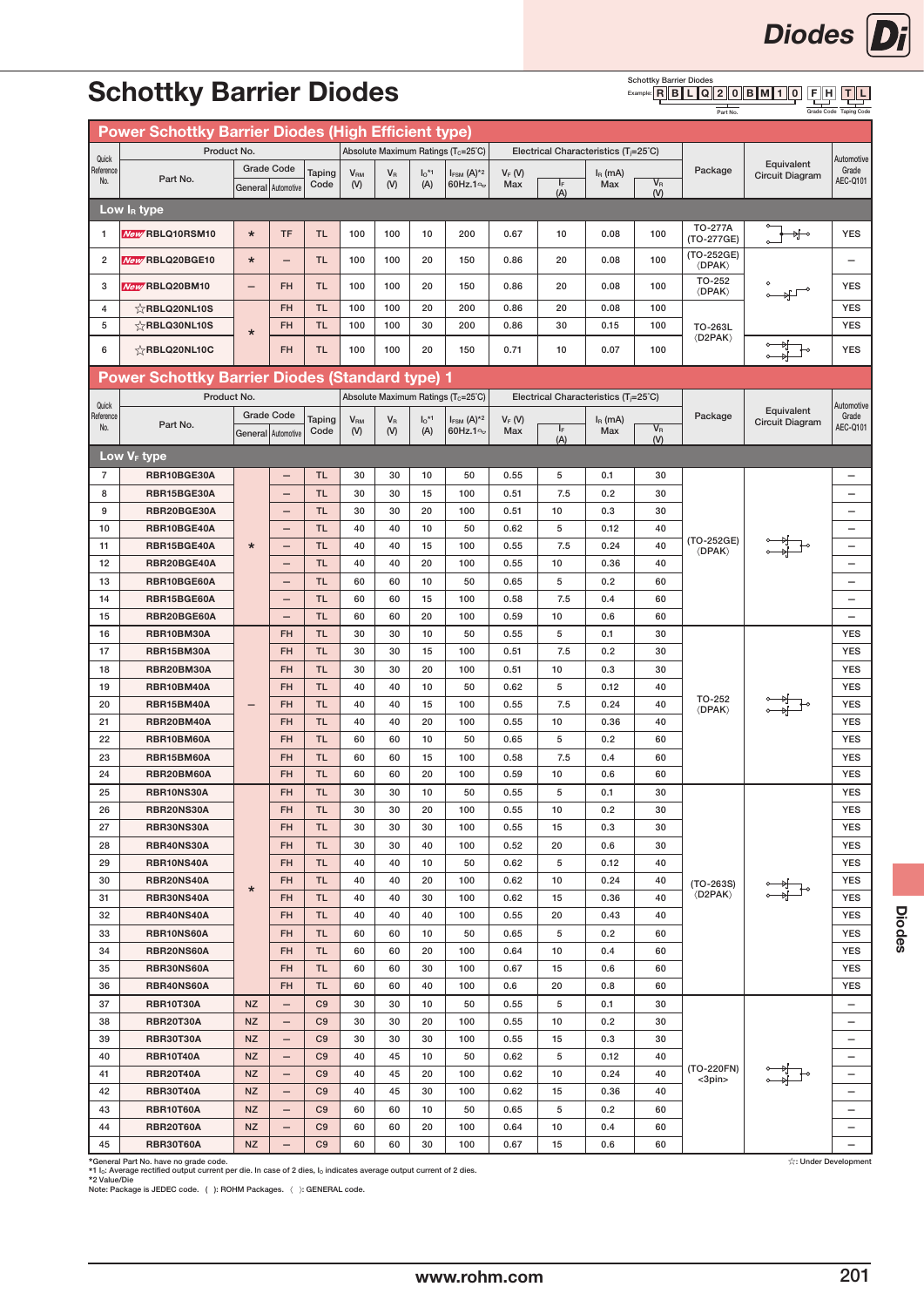

#### Schottky Barrier Diodes<br>Example: **R** B Q 1 F H T L

Grade Code

Taping Code

Part No.

|           | <b>Power Schottky Barrier Diodes (Standard type) 2</b> |                    |                          |                |                 |       |          |                                                 |          |                                                   |           |              |                                |                                         |                          |
|-----------|--------------------------------------------------------|--------------------|--------------------------|----------------|-----------------|-------|----------|-------------------------------------------------|----------|---------------------------------------------------|-----------|--------------|--------------------------------|-----------------------------------------|--------------------------|
| Quick     | Product No.                                            |                    |                          |                |                 |       |          | Absolute Maximum Ratings (T <sub>c</sub> =25°C) |          | Electrical Characteristics (T <sub>i</sub> =25°C) |           |              |                                |                                         | Automotive               |
| Reference |                                                        |                    | <b>Grade Code</b>        | Taping         | V <sub>RM</sub> | $V_R$ | $I_0$ *1 | $I_{FSM}$ $(A)^{*2}$                            | $V_F(W)$ |                                                   | $IR$ (mA) |              | Package                        | Equivalent<br><b>Circuit Diagram</b>    | Grade                    |
| No.       | Part No.                                               | General Automotive |                          | Code           | (V)             | (V)   | (A)      | 60Hz.1 <sup>o</sup>                             | Max      | $I_F$<br>(A)                                      | Max       | $V_R$<br>(V) |                                |                                         | AEC-Q101                 |
|           | Low $I_R$ type                                         |                    |                          |                |                 |       |          |                                                 |          |                                                   |           |              |                                |                                         |                          |
| 46        | RBQ10BGE45A                                            |                    | $\overline{\phantom{0}}$ | <b>TL</b>      | 45              | 45    | 10       | 50                                              | 0.65     | 5                                                 | 0.07      | 45           |                                |                                         | $\overline{\phantom{0}}$ |
| 47        | RBQ15BGE45A                                            |                    | $\overline{\phantom{0}}$ | <b>TL</b>      | 45              | 45    | 15       | 100                                             | 0.59     | 7.5                                               | 0.14      | 45           |                                |                                         |                          |
| 48        | RBQ20BGE45A                                            |                    | $\overline{\phantom{m}}$ | <b>TL</b>      | 45              | 45    | 20       | 100                                             | 0.59     | 10                                                | 0.2       | 45           |                                |                                         |                          |
| 49        | RBQ10BGE65A                                            | $\star$            | $\overline{\phantom{0}}$ | <b>TL</b>      | 65              | 65    | 10       | 50                                              | 0.69     | 5                                                 | 0.07      | 65           | (TO-252GE)                     |                                         |                          |
| 50        | RBQ15BGE65A                                            |                    | $\qquad \qquad -$        | <b>TL</b>      | 65              | 65    | 15       | 100                                             | 0.63     | 7.5                                               | 0.14      | 65           | $\langle$ DPAK $\rangle$       |                                         |                          |
| 51        | RBQ20BGE65A                                            |                    | $\overline{\phantom{0}}$ | <b>TL</b>      | 65              | 65    | 20       | 100                                             | 0.63     | 10                                                | 0.2       | 65           |                                |                                         | $\overline{\phantom{0}}$ |
| 52        | New RBQ10BGE10A                                        |                    | $\qquad \qquad -$        | <b>TL</b>      | 100             | 100   | 10       | 100                                             | 0.77     | 5                                                 | 0.08      | 100          |                                |                                         | $\overline{\phantom{0}}$ |
| 53        | New RBQ15BGE10A                                        |                    | $\overline{\phantom{0}}$ | <b>TL</b>      | 100             | 100   | 15       | 100                                             | 0.71     | 7.5                                               | 0.14      | 100          |                                |                                         |                          |
| 54        | RBQ10BM45A                                             |                    | <b>FH</b>                | <b>TL</b>      | 45              | 45    | 10       | 50                                              | 0.65     | 5                                                 | 0.07      | 45           |                                |                                         | <b>YES</b>               |
| 55        | RBQ15BM45A                                             |                    | <b>FH</b>                | <b>TL</b>      | 45              | 45    | 15       | 100                                             | 0.59     | 7.5                                               | 0.14      | 45           |                                |                                         | <b>YES</b>               |
| 56        | RBQ20BM45A                                             |                    | <b>FH</b>                | <b>TL</b>      | 45              | 45    | 20       | 100                                             | 0.59     | 10                                                | 0.2       | 45           |                                |                                         | <b>YES</b>               |
| 57        | RBQ10BM65A                                             |                    | <b>FH</b>                | <b>TL</b>      | 65              | 65    | 10       | 50                                              | 0.69     | 5                                                 | 0.07      | 65           |                                |                                         | <b>YES</b>               |
| 58        | RBQ15BM65A                                             |                    | <b>FH</b>                | <b>TL</b>      | 65              | 65    | 15       | 100                                             | 0.63     | 7.5                                               | 0.14      | 65           | TO-252<br><b><dpak></dpak></b> |                                         | <b>YES</b>               |
| 59        | RBQ20BM65A                                             |                    | <b>FH</b>                | <b>TL</b>      | 65              | 65    | 20       | 100                                             | 0.63     | 10                                                | 0.2       | 65           |                                |                                         | <b>YES</b>               |
| 60        | <b>RBQ10BM100A</b>                                     |                    | <b>FH</b>                | <b>TL</b>      | 100             | 100   | 10       | 100                                             | 0.77     | 5                                                 | 0.08      | 100          |                                |                                         | <b>YES</b>               |
| 61        | <b>RBQ15BM100A</b>                                     |                    | <b>FH</b>                | <b>TL</b>      | 100             | 100   | 15       | 100                                             | 0.71     | 7.5                                               | 0.14      | 100          |                                |                                         | <b>YES</b>               |
| 62        | <b>RBQ20BM100A</b>                                     |                    | <b>FH</b>                | <b>TL</b>      | 100             | 100   | 20       | 100                                             | 0.69     | 10                                                | 0.2       | 100          |                                |                                         | <b>YES</b>               |
| 63        | RBQ10NS45A                                             |                    | <b>FH</b>                | <b>TL</b>      | 45              | 45    | 10       | 100                                             | 0.65     | 5                                                 | 0.07      | 45           |                                |                                         | <b>YES</b>               |
| 64        | <b>RBQ20NS45A</b>                                      |                    | <b>FH</b>                | <b>TL</b>      | 45              | 45    | 20       | 100                                             | 0.65     | 10                                                | 0.14      | 45           |                                |                                         | <b>YES</b>               |
| 65        | <b>RBQ30NS45A</b>                                      |                    | <b>FH</b>                | <b>TL</b>      | 45              | 45    | 30       | 100                                             | 0.65     | 15                                                | 0.2       | 45           |                                |                                         | <b>YES</b>               |
| 66        | RBQ10NS65A                                             |                    | <b>FH</b>                | <b>TL</b>      | 65              | 65    | 10       | 100                                             | 0.69     | 5                                                 | 0.07      | 65           |                                |                                         | <b>YES</b>               |
| 67        | RBQ20NS65A                                             |                    | <b>FH</b>                | <b>TL</b>      | 65              | 65    | 20       | 100                                             | 0.69     | 10                                                | 0.14      | 65           | $(TO-263S)$                    |                                         | <b>YES</b>               |
| 68        | RBQ30NS65A                                             | $\star$            | <b>FH</b>                | TL.            | 65              | 65    | 30       | 100                                             | 0.69     | 15                                                | 0.2       | 65           | <b>(D2PAK)</b>                 |                                         | <b>YES</b>               |
| 69        | <b>RBQ10NS100A</b>                                     |                    | <b>FH</b>                | <b>TL</b>      | 100             | 100   | 10       | 100                                             | 0.77     | 5                                                 | 0.08      | 100          |                                |                                         | <b>YES</b>               |
| 70        | <b>RBQ20NS100A</b>                                     |                    | <b>FH</b>                | <b>TL</b>      | 100             | 100   | 20       | 100                                             | 0.77     | 10                                                | 0.14      | 100          |                                |                                         | <b>YES</b>               |
| 71        | <b>RBQ30NS100A</b>                                     |                    | <b>FH</b>                | <b>TL</b>      | 100             | 100   | 30       | 100                                             | 0.77     | 15                                                | 0.2       | 100          |                                |                                         | <b>YES</b>               |
| 72        | RBQ30NS45B                                             |                    | <b>FH</b>                | <b>TL</b>      | 45              | 45    | 30       | 100                                             | 0.59     | 30                                                | 0.7       | 45           |                                |                                         | <b>YES</b>               |
| 73        | $\sqrt{x}$ RBQ10NL45B                                  |                    | <b>FHH</b>               | <b>TL</b>      | 45              | 45    | 10       | 150                                             | 0.62     | 10                                                | 0.1       | 45           | TO-263L                        |                                         | <b>YES</b>               |
| 74        | $\sqrt{2}$ RBQ16NL45B                                  |                    | <b>FHH</b>               | <b>TL</b>      | 45              | 45    | 16       | 150                                             | 0.61     | 16                                                | 0.1       | 45           | <d2pak></d2pak>                |                                         | <b>YES</b>               |
| 75        | <b>RBQ10T45A</b>                                       | <b>NZ</b>          | $\qquad \qquad -$        | C <sub>9</sub> | 45              | 45    | 10       | 100                                             | 0.65     | 5                                                 | 0.07      | 45           |                                |                                         | $\overline{\phantom{0}}$ |
| 76        | <b>RBQ20T45A</b>                                       | <b>NZ</b>          | $\qquad \qquad -$        | C <sub>9</sub> | 45              | 45    | 20       | 100                                             | 0.65     | 10                                                | 0.14      | 45           |                                |                                         | $\overline{\phantom{0}}$ |
| 77        | <b>RBQ30T45A</b>                                       | <b>NZ</b>          | $\qquad \qquad -$        | C <sub>9</sub> | 45              | 45    | 30       | 100                                             | 0.65     | 15                                                | 0.2       | 45           | (TO-220FN)                     |                                         | $\overline{\phantom{0}}$ |
| 78        | <b>RBQ10T65A</b>                                       | <b>NZ</b>          | $\qquad \qquad -$        | C <sub>9</sub> | 65              | 65    | 10       | 100                                             | 0.69     | 5                                                 | 0.07      | 65           | $<$ 3pin $>$                   |                                         | $\qquad \qquad -$        |
| 79        | <b>RBQ20T65A</b>                                       | <b>NZ</b>          | $\overline{\phantom{0}}$ | C <sub>9</sub> | 65              | 65    | 20       | 100                                             | 0.69     | 10                                                | 0.14      | 65           |                                |                                         | $\overline{\phantom{0}}$ |
| 80        | <b>RBQ30T65A</b>                                       | <b>NZ</b>          | $\overline{\phantom{0}}$ | C <sub>9</sub> | 65              | 65    | 30       | 100                                             | 0.69     | 15                                                | 0.2       | 65           |                                |                                         |                          |
| 81        | <b>RBQ30TB45B</b>                                      | <b>NZ</b>          |                          | C <sub>9</sub> | 45              | 45    | 30       | 100                                             | 0.59     | 30                                                | 0.7       | 45           | (TO-220FN)<br>$<$ 2pin $>$     | $\circ$ $\overline{\mathbb{R}}$ $\circ$ |                          |

\*General Part No. have no grade code.<br>\*1 Jc. Average rectified output current per die. In case of 2 dies, I<sub>o</sub> indicates average output current of 2 dies.<br>\*2 Value/Die<br>Note: Package is JEDEC code. (): ROHM Packages. (): GE

202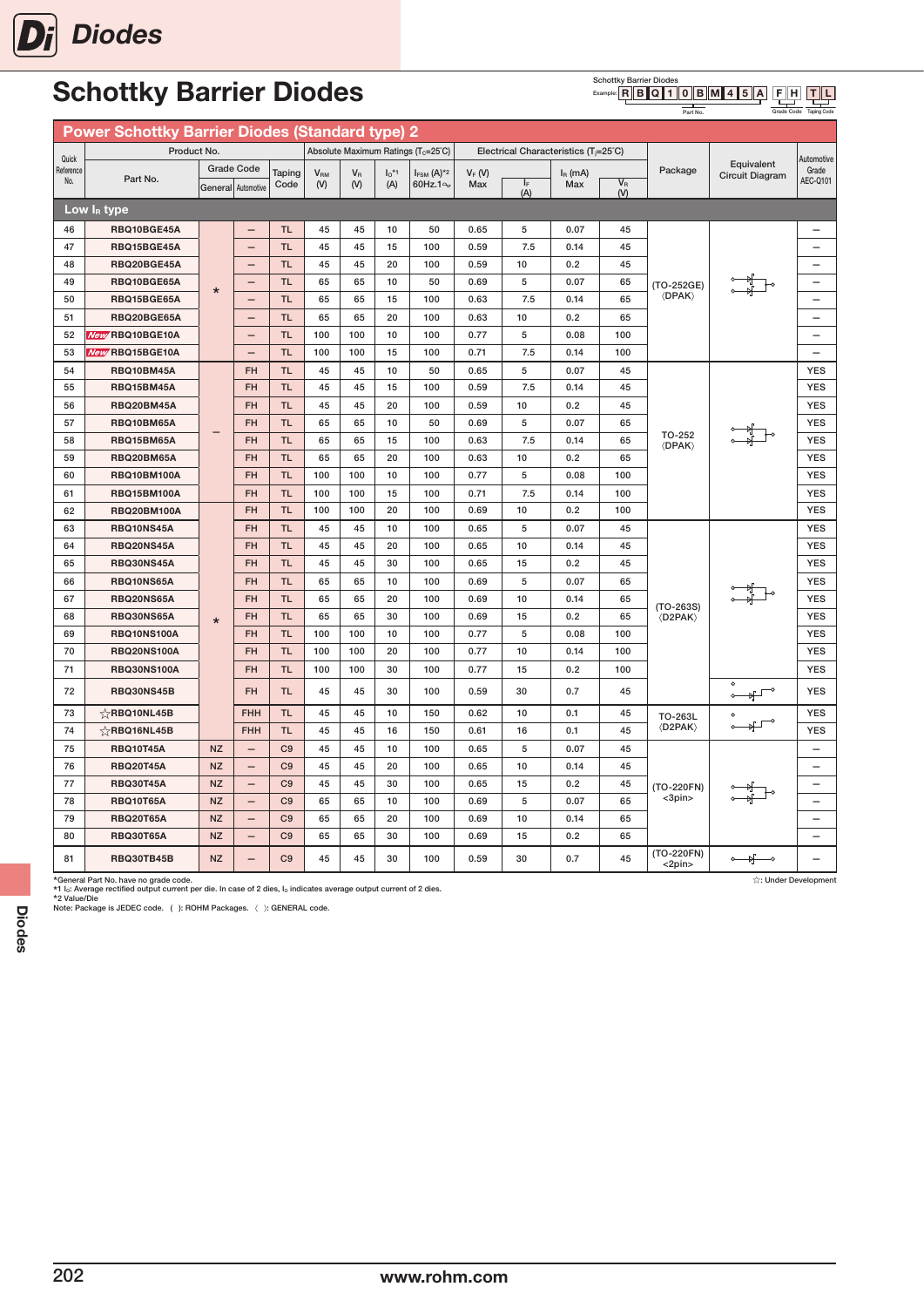

Grade Code

Diodes **Di** 

Taping Code

Part No.

|                    | <b>Power Schottky Barrier Diodes (Standard type) 3</b> |                        |                                               |                                  |                 |             |                     |                                                 |              |                                                    |                 |            |                             |                                   |                                                      |
|--------------------|--------------------------------------------------------|------------------------|-----------------------------------------------|----------------------------------|-----------------|-------------|---------------------|-------------------------------------------------|--------------|----------------------------------------------------|-----------------|------------|-----------------------------|-----------------------------------|------------------------------------------------------|
|                    | Product No.                                            |                        |                                               |                                  |                 |             |                     | Absolute Maximum Ratings (T <sub>c</sub> =25°C) |              | Electrical Characteristics ( $T_i = 25^{\circ}C$ ) |                 |            |                             |                                   |                                                      |
| Quick<br>Reference |                                                        |                        | <b>Grade Code</b>                             | Taping                           | V <sub>RM</sub> | $V_{\rm R}$ | $I_0$ <sup>*1</sup> | $I_{FSM}$ (A) <sup>*2</sup>                     | $V_F(V)$     |                                                    | $I_R$ (mA)      |            | Package                     | Equivalent                        | Automotive<br>Grade                                  |
| No.                | Part No.                                               | General Automotive     |                                               | Code                             | (V)             | (V)         | (A)                 | 60Hz.1 <sup>o</sup> →                           | Max          | ΙF                                                 | Max             | $V_R$      |                             | Circuit Diagram                   | AEC-Q101                                             |
|                    |                                                        |                        |                                               |                                  |                 |             |                     |                                                 |              | (A)                                                |                 | (V)        |                             |                                   |                                                      |
|                    | Ultra Low $I_R$ type                                   |                        |                                               |                                  |                 |             |                     |                                                 |              |                                                    |                 |            |                             |                                   |                                                      |
| 82                 | RB078BGE30S                                            |                        |                                               | <b>TL</b>                        | 35              | 30          | 5                   | 50                                              | 0.72         | 5                                                  | 0.005           | 30         |                             | $\overline{\mathbb{F}}$<br>$\sim$ |                                                      |
| 83                 | <b>RB098BGE-30</b>                                     |                        | $\qquad \qquad -$                             | <b>TL</b>                        | 35              | 30          | 6                   | 50                                              | 0.72         | 3                                                  | 0.0015          | 30         |                             |                                   | -                                                    |
| 84                 | <b>RB088BGE-30</b>                                     |                        | $\qquad \qquad -$                             | <b>TL</b>                        | 35              | 30          | 10                  | 50                                              | 0.72         | 5                                                  | 0.003           | 30         |                             |                                   | $\qquad \qquad -$                                    |
| 85                 | <b>RB098BGE-40</b>                                     |                        | $\qquad \qquad -$                             | <b>TL</b>                        | 45              | 40          | 6                   | 50                                              | 0.77         | 3                                                  | 0.0015          | 40         |                             |                                   | $\overline{\phantom{0}}$                             |
| 86<br>87           | <b>RB088BGE-40</b><br><b>RB098BGE-60</b>               | $\star$                | $\qquad \qquad -$<br>$\qquad \qquad -$        | <b>TL</b><br><b>TL</b>           | 45<br>60        | 40<br>60    | 10<br>6             | 50<br>50                                        | 0.77<br>0.83 | 5<br>3                                             | 0.003<br>0.0015 | 40<br>60   | (TO-252GE)<br><b>(DPAK)</b> |                                   | $\qquad \qquad -$<br>$\overline{\phantom{0}}$        |
| 88                 | <b>RB088BGE-60</b>                                     |                        | $\qquad \qquad -$                             | <b>TL</b>                        | 60              | 60          | 10                  | 50                                              | 0.83         | 5                                                  | 0.003           | 60         |                             |                                   | $\overline{\phantom{0}}$                             |
| 89                 | <b>RB098BGE100</b>                                     |                        | $\qquad \qquad -$                             | <b>TL</b>                        | 110             | 100         | 6                   | 100                                             | 0.77         | 3                                                  | 0.003           | 100        |                             |                                   | $\overline{\phantom{0}}$                             |
| 90                 | <b>RB088BGE100</b>                                     |                        | $\qquad \qquad -$                             | <b>TL</b>                        | 100             | 100         | 10                  | 50                                              | 0.87         | 5                                                  | 0.005           | 100        |                             |                                   | $\qquad \qquad -$                                    |
| 91<br>92           | <b>RB098BGE150</b>                                     |                        | $\qquad \qquad -$                             | <b>TL</b><br><b>TL</b>           | 150<br>150      | 150<br>150  | 6<br>10             | 100<br>50                                       | 0.83<br>0.88 | 3<br>5                                             | 0.007<br>0.015  | 150<br>150 |                             |                                   | $\overline{\phantom{0}}$                             |
|                    | <b>RB088BGE150</b>                                     |                        | $\overline{\phantom{m}}$                      |                                  |                 |             |                     |                                                 |              |                                                    |                 |            |                             | $\circ$                           | $\overline{\phantom{0}}$                             |
| 93                 | <b>RB078BM30S</b>                                      |                        | <b>FH</b>                                     | <b>TL</b>                        | 35              | 30          | 5                   | 50                                              | 0.72         | 5                                                  | 0.005           | 30         |                             | $\circ$                           | <b>YES</b>                                           |
| 94                 | RB098BM-30                                             |                        | <b>FH</b>                                     | <b>TL</b>                        | 35              | 30          | 6                   | 50                                              | 0.72         | 3                                                  | 0.0015          | 30         |                             |                                   | <b>YES</b>                                           |
| 95<br>96           | RB088BM-30<br><b>RB098BM-40</b>                        |                        | <b>FH</b><br><b>FH</b>                        | <b>TL</b><br><b>TL</b>           | 35<br>45        | 30<br>40    | 10<br>6             | 50<br>50                                        | 0.72<br>0.77 | 5<br>3                                             | 0.003<br>0.0015 | 30<br>40   |                             |                                   | <b>YES</b><br><b>YES</b>                             |
| 97                 | <b>RB088BM-40</b>                                      |                        | <b>FH</b>                                     | <b>TL</b>                        | 45              | 40          | 10                  | 50                                              | 0.77         | 5                                                  | 0.003           | 40         |                             |                                   | <b>YES</b>                                           |
| 98                 | <b>RB098BM-60</b>                                      |                        | <b>FH</b>                                     | <b>TL</b>                        | 60              | 60          | 6                   | 50                                              | 0.83         | 3                                                  | 0.0015          | 60         | TO-252                      |                                   | <b>YES</b>                                           |
| 99                 | <b>RB088BM-60</b>                                      |                        | <b>FH</b>                                     | <b>TL</b>                        | 60              | 60          | 10                  | 50                                              | 0.83         | 5                                                  | 0.003           | 60         | <b><dpak></dpak></b>        |                                   | <b>YES</b>                                           |
| 100                | <b>RB098BM100</b>                                      |                        | <b>FH</b>                                     | <b>TL</b>                        | 110             | 100         | 6                   | 100                                             | 0.77         | 3                                                  | 0.003           | 100        |                             |                                   | <b>YES</b>                                           |
| 101<br>102         | <b>RB088BM100</b><br><b>RB098BM150</b>                 |                        | <b>FH</b><br><b>FH</b>                        | <b>TL</b><br><b>TL</b>           | 100<br>150      | 100<br>150  | 10<br>6             | 100<br>100                                      | 0.87<br>0.83 | 5<br>3                                             | 0.005<br>0.007  | 100<br>150 |                             |                                   | <b>YES</b><br><b>YES</b>                             |
| 103                | <b>RB088BM150</b>                                      |                        | <b>FH</b>                                     | <b>TL</b>                        | 150             | 150         | 10                  | 100                                             | 0.88         | 5                                                  | 0.015           | 150        |                             |                                   | <b>YES</b>                                           |
| 104                | RB088BM200                                             |                        | <b>FH</b>                                     | <b>TL</b>                        | 200             | 200         | 10                  | 100                                             | 0.88         | 5                                                  | 0.007           | 200        |                             |                                   | <b>YES</b>                                           |
| 105                | RB218BM200                                             |                        | <b>FH</b>                                     | <b>TL</b>                        | 200             | 200         | 20                  | 100                                             | 0.88         | 10                                                 | 0.01            | 200        |                             |                                   | <b>YES</b>                                           |
| 106<br>107         | <b>RB088NS-30</b><br><b>RB218NS-30</b>                 |                        | FH<br><b>FH</b>                               | <b>TL</b><br><b>TL</b>           | 35<br>35        | 30<br>30    | 10<br>20            | 50<br>100                                       | 0.72<br>0.72 | 5<br>10                                            | 0.003<br>0.005  | 30<br>30   |                             |                                   | <b>YES</b><br><b>YES</b>                             |
| 108                | <b>RB228NS-30</b>                                      |                        | <b>FH</b>                                     | <b>TL</b>                        | 35              | 30          | 30                  | 100                                             | 0.72         | 15                                                 | 0.01            | 30         |                             |                                   | <b>YES</b>                                           |
| 109                | <b>RB238NS-30</b>                                      |                        | <b>FH</b>                                     | <b>TL</b>                        | 35              | 30          | 40                  | 100                                             | 0.75         | 20                                                 | 0.012           | 30         |                             |                                   | <b>YES</b>                                           |
| 110                | <b>RB088NS-40</b>                                      |                        | <b>FH</b>                                     | <b>TL</b>                        | 45              | 40          | 10                  | 50                                              | 0.77         | 5                                                  | 0.003           | 40         |                             |                                   | <b>YES</b>                                           |
| 111                | <b>RB218NS-40</b>                                      |                        | FH                                            | <b>TL</b>                        | 45              | 40          | 20                  | 100                                             | 0.77         | 10                                                 | 0.005           | 40         |                             |                                   | <b>YES</b>                                           |
| 112<br>113         | <b>RB228NS-40</b><br><b>RB238NS-40</b>                 |                        | <b>FH</b><br><b>FH</b>                        | <b>TL</b><br><b>TL</b>           | 45<br>45        | 40<br>40    | 30<br>40            | 100<br>100                                      | 0.77<br>0.8  | 15<br>20                                           | 0.01<br>0.012   | 40<br>40   |                             |                                   | <b>YES</b><br><b>YES</b>                             |
| 114                | <b>RB088NS-60</b>                                      |                        | <b>FH</b>                                     | <b>TL</b>                        | 60              | 60          | 10                  | 50                                              | 0.83         | 5                                                  | 0.003           | 60         |                             |                                   | <b>YES</b>                                           |
| 115                | <b>RB218NS-60</b>                                      |                        | <b>FH</b>                                     | <b>TL</b>                        | 60              | 60          | 20                  | 100                                             | 0.83         | 10                                                 | 0.005           | 60         |                             |                                   | <b>YES</b>                                           |
| 116                | <b>RB228NS-60</b>                                      |                        | <b>FH</b>                                     | <b>TL</b>                        | 60              | 60          | 30                  | 100                                             | 0.83         | 15                                                 | 0.01            | 60         | $(TO-263S)$                 |                                   | <b>YES</b>                                           |
| 117<br>118         | <b>RB238NS-60</b><br><b>RB088NS100</b>                 | $\star$                | <b>FH</b><br><b>FH</b>                        | <b>TL</b><br><b>TL</b>           | 60<br>110       | 60<br>100   | 40<br>10            | 100<br>100                                      | 0.86<br>0.87 | 20<br>5                                            | 0.012<br>0.005  | 60<br>100  | <b>(D2PAK)</b>              |                                   | <b>YES</b><br><b>YES</b>                             |
| 119                | <b>RB218NS100</b>                                      |                        | <b>FH</b>                                     | <b>TL</b>                        | 110             | 100         | 20                  | 100                                             | 0.87         | 10                                                 | 0.007           | 100        |                             |                                   | <b>YES</b>                                           |
| 120                | <b>RB228NS100</b>                                      |                        | <b>FH</b>                                     | <b>TL</b>                        | 110             | 100         | 30                  | 100                                             | 0.87         | 5                                                  | 0.005           | 100        |                             |                                   | <b>YES</b>                                           |
| 121                | <b>RB298NS100</b>                                      |                        | <b>FH</b>                                     | <b>TL</b>                        | 110             | 100         | 30                  | 100                                             | 0.87         | 15                                                 | 0.01            | 100        |                             |                                   | <b>YES</b>                                           |
| 122<br>123         | <b>RB238NS100</b><br><b>RB088NS150</b>                 |                        | <b>FH</b><br><b>FH</b>                        | <b>TL</b><br><b>TL</b>           | 110<br>150      | 100<br>150  | 40<br>10            | 100<br>50                                       | 0.86<br>0.88 | 20<br>5                                            | 0.02<br>0.015   | 100<br>150 |                             |                                   | <b>YES</b><br><b>YES</b>                             |
| 124                | <b>RB218NS150</b>                                      |                        | <b>FH</b>                                     | <b>TL</b>                        | 150             | 150         | 20                  | 100                                             | 0.88         | 10                                                 | 0.02            | 150        |                             |                                   | <b>YES</b>                                           |
| 125                | <b>RB228NS150</b>                                      |                        | <b>FH</b>                                     | <b>TL</b>                        | 150             | 150         | 30                  | 100                                             | 0.88         | 15                                                 | 0.025           | 150        |                             |                                   | <b>YES</b>                                           |
| 126                | <b>RB238NS150</b>                                      |                        | <b>FH</b>                                     | <b>TL</b>                        | 150             | 150         | 40                  | 100                                             | 0.87         | 20                                                 | 0.03            | 150        |                             |                                   | <b>YES</b>                                           |
| 127                | <b>RB088NS200</b>                                      |                        | <b>FH</b>                                     | <b>TL</b>                        | 200             | 200         | 10                  | 100                                             | 0.88         | 5                                                  | 0.007           | 200        |                             |                                   | <b>YES</b>                                           |
| 128<br>129         | <b>RB218NS200</b><br>RB088T-30                         | <b>NZ</b>              | <b>FH</b><br>$\overline{\phantom{0}}$         | <b>TL</b><br>C9                  | 200<br>35       | 200<br>30   | 20<br>10            | 100<br>50                                       | 0.88<br>0.72 | 10<br>5                                            | 0.01<br>0.003   | 200<br>30  |                             |                                   | <b>YES</b><br>$\overline{\phantom{0}}$               |
| 130                | RB218T-30                                              | <b>NZ</b>              | $\overline{\phantom{0}}$                      | C <sub>9</sub>                   | 35              | 30          | 20                  | 100                                             | 0.72         | 10                                                 | 0.005           | 30         |                             |                                   | $\overline{\phantom{0}}$                             |
| 131                | RB228T-30                                              | <b>NZ</b>              | $\qquad \qquad -$                             | C9                               | 35              | 30          | 30                  | 100                                             | 0.72         | 15                                                 | 0.01            | 30         |                             |                                   | $\overline{\phantom{m}}$                             |
| 132                | RB238T-30                                              | <b>NZ</b>              | $\qquad \qquad -$                             | C9                               | 35              | 30          | 40                  | 100                                             | 0.75         | 20                                                 | 0.012           | 30         |                             |                                   | $\qquad \qquad -$                                    |
| 133                | RB088T-40                                              | <b>NZ</b>              | $\qquad \qquad -$                             | C <sub>9</sub>                   | 45              | 40          | 10                  | 50                                              | 0.77         | 5                                                  | 0.003           | 40         |                             |                                   | $\overline{\phantom{m}}$                             |
| 134<br>135         | RB218T-40<br>RB228T-40                                 | <b>NZ</b><br><b>NZ</b> | -<br>$\qquad \qquad -$                        | C <sub>9</sub><br>C <sub>9</sub> | 45<br>45        | 40<br>40    | 20<br>30            | 100<br>100                                      | 0.77<br>0.77 | 10<br>15                                           | 0.005<br>0.01   | 40<br>40   |                             |                                   | $\qquad \qquad -$<br>$\overline{\phantom{m}}$        |
| 136                | RB238T-40                                              | <b>NZ</b>              | $\qquad \qquad -$                             | C <sub>9</sub>                   | 45              | 40          | 40                  | 100                                             | 0.8          | 20                                                 | 0.012           | 40         |                             |                                   | $\qquad \qquad -$                                    |
| 137                | RB088T-60                                              | <b>NZ</b>              | $\qquad \qquad -$                             | C <sub>9</sub>                   | 60              | 60          | 10                  | 50                                              | 0.83         | 5                                                  | 0.003           | 60         |                             |                                   | $\overline{\phantom{m}}$                             |
| 138                | RB218T-60                                              | <b>NZ</b>              | $\qquad \qquad -$                             | C <sub>9</sub>                   | 60              | 60          | 20                  | 100                                             | 0.83         | 10                                                 | 0.005           | 60         | (TO-220FN)                  |                                   | $\qquad \qquad -$                                    |
| 139<br>140         | RB228T-60<br>RB238T-60                                 | <b>NZ</b><br><b>NZ</b> | $\qquad \qquad -$<br>$\qquad \qquad -$        | C <sub>9</sub><br>C <sub>9</sub> | 60<br>60        | 60<br>60    | 30<br>40            | 100<br>100                                      | 0.83<br>0.86 | 15<br>20                                           | 0.01<br>0.012   | 60<br>60   | $<$ 3pin $>$                |                                   | $\overline{\phantom{0}}$<br>$\overline{\phantom{0}}$ |
| 141                | RB088T100                                              | <b>NZ</b>              | $\qquad \qquad -$                             | C <sub>9</sub>                   | 110             | 100         | 10                  | 100                                             | 0.87         | 5                                                  | 0.005           | 100        |                             |                                   | $\overline{\phantom{0}}$                             |
| 142                | RB218T100                                              | <b>NZ</b>              | $\qquad \qquad -$                             | C <sub>9</sub>                   | 110             | 100         | 20                  | 100                                             | 0.87         | 10                                                 | 0.007           | 100        |                             |                                   | $\overline{\phantom{0}}$                             |
| 143                | RB228T100                                              | <b>NZ</b>              | $\qquad \qquad -$                             | C <sub>9</sub>                   | 110             | 100         | 30                  | 100                                             | 0.87         | 5                                                  | 0.005           | 100        |                             |                                   | $\overline{\phantom{0}}$                             |
| 144                | RB298T100                                              | <b>NZ</b>              | $\overline{\phantom{0}}$                      | C <sub>9</sub>                   | 110             | 100         | 30                  | 100                                             | 0.87         | 15                                                 | 0.01            | 100        |                             |                                   | $\overline{\phantom{0}}$                             |
| 145<br>146         | RB238T100<br>RB088T150                                 | <b>NZ</b><br><b>NZ</b> | $\qquad \qquad -$<br>$\overline{\phantom{0}}$ | C <sub>9</sub><br>C <sub>9</sub> | 110<br>150      | 100<br>150  | 40<br>10            | 100<br>50                                       | 0.86<br>0.88 | 20<br>5                                            | 0.02<br>0.015   | 100<br>150 |                             |                                   | $\overline{\phantom{0}}$<br>$\overline{\phantom{0}}$ |
| 147                | RB218T150                                              | <b>NZ</b>              | $\qquad \qquad -$                             | C <sub>9</sub>                   | 150             | 150         | 20                  | 100                                             | 0.88         | 10                                                 | 0.02            | 150        |                             |                                   | $\overline{\phantom{0}}$                             |
| 148                | RB228T150                                              | <b>NZ</b>              | $\qquad \qquad -$                             | C <sub>9</sub>                   | 150             | 150         | 30                  | 100                                             | 0.88         | 15                                                 | 0.025           | 150        |                             |                                   | $\overline{\phantom{0}}$                             |
| 149                | RB238T150                                              | <b>NZ</b>              | $\overline{\phantom{m}}$                      | C <sub>9</sub>                   | 150             | 150         | 40                  | 100                                             | 0.87         | 20                                                 | 0.03            | 150        |                             |                                   | $\overline{\phantom{0}}$                             |

\*General Part No. have no grade code. \*1 IO: Average rectified output current per die. In case of 2 dies, IO indicates average output current of 2 dies. \*2 Value/Die

Note: Package is JEDEC code. ( ): ROHM Packages. 〈 〉: GENERAL code.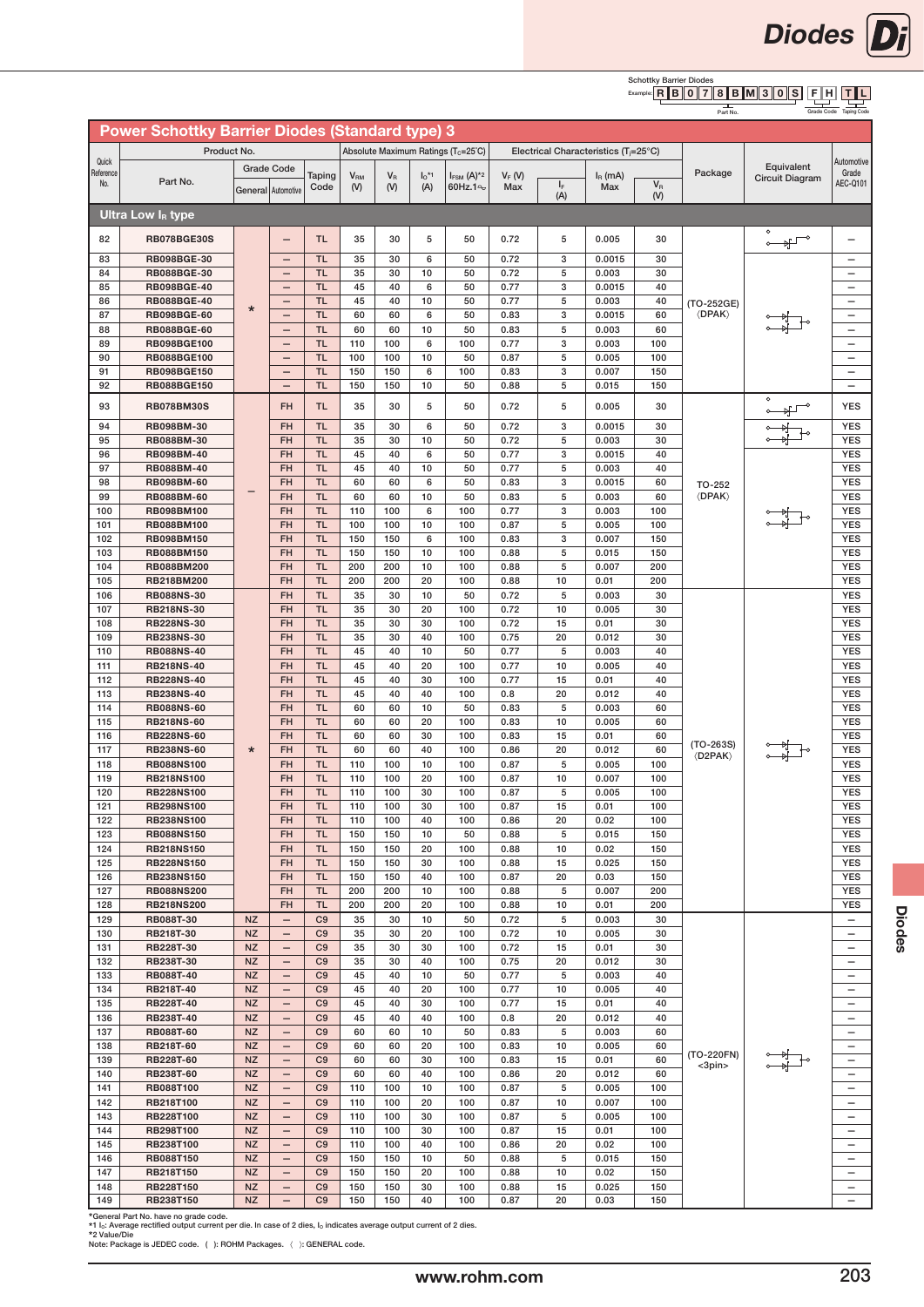<span id="page-13-0"></span>

## Fast Recovery Diodes

●Quick Reference for Small Signal/Middle Power Fast Recovery Diodes

|                    |                       |                   |              |                            |                         |                        |                  |                  |                | Surface Mount type         |   |                                         |    |                                        |          |                                            |          |                            |    |
|--------------------|-----------------------|-------------------|--------------|----------------------------|-------------------------|------------------------|------------------|------------------|----------------|----------------------------|---|-----------------------------------------|----|----------------------------------------|----------|--------------------------------------------|----------|----------------------------|----|
| $V_{\rm R}$<br>(V) | I <sub>0</sub><br>(A) | ۰                 |              |                            |                         |                        |                  |                  |                |                            |   |                                         |    | Ø                                      |          |                                            |          |                            |    |
|                    |                       | <b>1608 Size</b>  |              | <b>2512 Size</b>           |                         |                        |                  | <b>2514 Size</b> |                | 2513 size                  |   | 3516 Size                               |    | 4725 Size                              |          | 5026 size                                  |          | <b>2928 Size</b>           |    |
|                    |                       | SOD-523<br>(EMD2) |              | <b>SOD-323FL</b><br>(UMD2) |                         | (TUMD2M)               |                  | (TUMD2SM)        |                | (PMDE)                     |   | (PMDU)<br>$\langle$ SOD-123FL $\rangle$ |    | (PMDTM)<br>$\langle$ SOD-128 $\rangle$ |          | DO-214AC (PMDS)<br>$\langle$ SMA $\rangle$ |          | <b>SOT-457T</b><br>(TSMD6) |    |
| 100                | 0.5                   |                   |              |                            |                         | RF05VAM1S<br>RF05VYM1S | $\mathbf 3$<br>4 |                  |                |                            |   |                                         |    |                                        |          |                                            |          |                            |    |
|                    | 0.4                   |                   |              |                            |                         |                        |                  |                  |                |                            |   |                                         |    |                                        |          |                                            |          | RF04UA2D                   | 36 |
|                    | 0.5                   |                   |              |                            |                         | RF05VAM2S<br>RF05VYM2S | 5<br>6           |                  |                |                            |   | RFC02MM2S                               | 11 |                                        |          |                                            |          |                            |    |
|                    | 0.7                   |                   |              |                            |                         |                        |                  |                  |                |                            |   | RF071MM2S                               | 12 |                                        |          |                                            |          |                            |    |
|                    | 0.8                   |                   |              |                            |                         |                        |                  |                  |                |                            |   | RF081MM2S                               | 13 |                                        |          |                                            |          |                            |    |
| 200                | $\mathbf{1}$          |                   |              |                            |                         |                        |                  |                  |                | <b>☆RFN1VWM2S</b>          | 9 |                                         |    | RF101LAM2S                             |          | 14 RF101L2S                                | 26       |                            |    |
|                    | 1.1                   |                   |              |                            |                         |                        |                  |                  |                |                            |   |                                         |    | RF081LAM2S                             |          | 15 RF081L2S                                | 27       |                            |    |
|                    | $\overline{2}$        |                   |              |                            |                         |                        |                  |                  |                | $\frac{1}{2}$ RFN2VWM2S 10 |   |                                         |    | RF201LAM2S<br>RF202LAM2S               | 16<br>17 | <b>RF201L2S</b>                            | 28       |                            |    |
|                    | 3                     |                   |              |                            |                         |                        |                  |                  |                |                            |   |                                         |    | RF302LAM2S                             | 18       |                                            |          |                            |    |
| 250                | 0.1                   |                   |              | RF01VM2S                   | $\overline{\mathbf{c}}$ |                        |                  |                  |                |                            |   |                                         |    |                                        |          |                                            |          |                            |    |
| 400                | 1                     |                   |              |                            |                         |                        |                  |                  |                |                            |   |                                         |    | RF071LAM4S<br>RF101LAM4S               |          | 19 RF071L4S<br>20 RF101L4S                 | 29<br>30 |                            |    |
|                    | 1.5                   |                   |              |                            |                         |                        |                  |                  |                |                            |   |                                         |    | RF201LAM4S<br><b>RFN2LAM4S</b>         |          | 21 RF201L4S<br><b>22 RFN2L4S</b>           | 31<br>32 |                            |    |
| 450                | 0.1                   | RFU01SM4S         | $\mathbf{1}$ |                            |                         |                        |                  |                  |                |                            |   |                                         |    |                                        |          |                                            |          |                            |    |
|                    | 0.2                   |                   |              |                            |                         |                        |                  | RFU02VSM6S       | $\overline{7}$ |                            |   |                                         |    |                                        |          |                                            |          |                            |    |
| 600                | 0.8                   |                   |              |                            |                         |                        |                  |                  |                |                            |   |                                         |    | RFN1LAM6S                              |          | <b>23 RFN1L6S</b>                          | 33       |                            |    |
|                    | 1.5                   |                   |              |                            |                         |                        |                  |                  |                |                            |   |                                         |    | RFN2LAM6S                              |          | <b>24 RFN2L6S</b>                          | 34       |                            |    |
| 700                | 0.8                   |                   |              |                            |                         |                        |                  |                  |                |                            |   |                                         |    | RFN1LAM7S                              |          | 25 RFN1L7S                                 | 35       |                            |    |
| 800                | 0.2                   |                   |              |                            |                         |                        |                  | RFU02VSM8S       | 8              |                            |   |                                         |    |                                        |          |                                            |          |                            |    |

Note: Package is JEDEC code. ( ): ROHM Packages. 〈 〉: GENERAL code. ☆: Under Development

Fast Recovery Diodes<br>Example: R F O 1 1 V M 2 S F H T E 1 1 7

Part No. **Grade Code** Taping Code

|                  | <b>Small Signal/Middle Power Fast Recovery Diodes</b> |                          |                          |                  |                 |                                               |                |                                 |          |                |              |           |                                                                 |          |              |                             |                                                                                 |                          |
|------------------|-------------------------------------------------------|--------------------------|--------------------------|------------------|-----------------|-----------------------------------------------|----------------|---------------------------------|----------|----------------|--------------|-----------|-----------------------------------------------------------------|----------|--------------|-----------------------------|---------------------------------------------------------------------------------|--------------------------|
| Quick            | Product No.                                           |                          |                          |                  |                 | $(T_c=25^{\circ}C \text{ or } T=25^{\circ}C)$ |                | <b>Absolute Maximum Ratings</b> |          |                |              |           | Electrical Characteristics (T <sub>i</sub> =25°C)* <sup>1</sup> |          |              |                             | Equivalent                                                                      | Automotive               |
| Reference<br>No. | Part No.                                              |                          | <b>Grade Code</b>        | Taping           | V <sub>RM</sub> | $V_R$                                         | $I_{\circ}$    | $I_{FSM}$ (A)                   | $V_F(W)$ |                | $I_R(\mu A)$ |           | $trr$ (ns)                                                      |          |              | Package                     | Circuit<br>Diagram                                                              | Grade<br>AEC-Q101        |
|                  |                                                       |                          | General Automotive       | Code             | (V)             | (V)                                           | (A)            | 60Hz.1 <sup>o</sup>             | Max      | $I_F(A)$       | Max          | $V_R$ (V) | Max                                                             | $I_F(A)$ | $I_{R}$ (A)  |                             |                                                                                 |                          |
| 1                | RFU01SM4S                                             |                          | $\overline{\phantom{0}}$ | T <sub>2</sub> R | 450             | 450                                           | 0.1            | $\mathbf{1}$                    | 1.8      | 0.1            | 10           | 450       | 35                                                              | 0.1      | 0.1          | SOD-523<br>(EMD2)           |                                                                                 | —                        |
| $\overline{2}$   | RF01VM2S                                              | $\star$                  | FH                       | <b>TE-17</b>     | 250             | 250                                           | 0.1            | 1                               | 1.2      | 0.1            | 10           | 250       | 50                                                              |          | $*_{2}$      | SOD-323FL<br>(UMD2)         |                                                                                 | <b>YES</b>               |
| 3                | RF05VAM1S                                             |                          | $\overline{\phantom{0}}$ | <b>TR</b>        | 100             | 100                                           | 0.5            | 6                               | 0.98     | 0.5            | 10           | 100       | 25                                                              | 0.5      | $\mathbf{1}$ |                             |                                                                                 | $\overline{\phantom{0}}$ |
| $\overline{4}$   | RF05VYM1S                                             | $\overline{\phantom{0}}$ | <b>FH</b>                | <b>TR</b>        | 100             | 100                                           | 0.5            | 6                               | 0.98     | 0.5            | 10           | 100       | 25                                                              | 0.5      | $\mathbf{1}$ | (TUMD2M)                    |                                                                                 | <b>YES</b>               |
| 5                | RF05VAM2S                                             | $\star$                  | $\qquad \qquad -$        | <b>TR</b>        | 200             | 200                                           | 0.5            | 6                               | 0.98     | 0.5            | 10           | 200       | 25                                                              | 0.5      | $\mathbf{1}$ |                             |                                                                                 | $\qquad \qquad -$        |
| 6                | RF05VYM2S                                             | $\qquad \qquad -$        | <b>FH</b>                | <b>TR</b>        | 200             | 200                                           | 0.5            | 6                               | 0.98     | 0.5            | 10           | 200       | 25                                                              | 0.5      | $\mathbf{1}$ |                             |                                                                                 | <b>YES</b>               |
| $\overline{7}$   | RFU02VSM6S                                            |                          | $\overline{\phantom{m}}$ | <b>TR</b>        | 600             | 600                                           | 0.2            | $\mathbf{1}$                    | 2.2      | 0.2            | 10           | 600       | 35                                                              | 0.1      | 0.1          | (TUMD2SM)                   |                                                                                 | $\overline{\phantom{0}}$ |
| 8                | RFU02VSM8S                                            |                          | $\overline{\phantom{0}}$ | <b>TR</b>        | 800             | 800                                           | 0.2            | $\mathbf{1}$                    | 3        | 0.2            | 10           | 800       | 35                                                              | 0.1      | 0.1          |                             |                                                                                 | $\overline{\phantom{0}}$ |
| 9                | ☆RFN1VWM2S                                            |                          | <b>TF</b>                | <b>TR</b>        | 200             | 200                                           | $\mathbf{1}$   | 10                              | 0.93     | 1              | $\mathbf{1}$ | 200       | 25                                                              | 0.5      | $\mathbf{1}$ | (PMDE)                      |                                                                                 | <b>YES</b>               |
| 10               | ☆RFN2VWM2S                                            |                          | <b>TF</b>                | <b>TR</b>        | 200             | 200                                           | $\overline{2}$ | 10                              | 0.99     | $\overline{2}$ | 1            | 200       | 25                                                              | 0.5      | $\mathbf{1}$ |                             |                                                                                 | <b>YES</b>               |
| 11               | RFC02MM2S                                             |                          | <b>TF</b>                | <b>TR</b>        | 200             | 200                                           | 0.5            | 10                              | 0.95     | 0.5            | $\mathbf{1}$ | 200       | 35                                                              | 0.1      | 0.2          | (PMDU)                      |                                                                                 | <b>YES</b>               |
| 12               | RF071MM2S                                             |                          | <b>TF</b>                | <b>TR</b>        | 200             | 200                                           | 0.7            | 15                              | 0.85     | 0.7            | 10           | 200       | 25                                                              | 0.5      | $\mathbf{1}$ | (SOD-123FL)                 |                                                                                 | <b>YES</b>               |
| 13               | <b>RF081MM2S</b>                                      |                          | <b>TF</b>                | <b>TR</b>        | 200             | 200                                           | 0.8            | 20                              | 0.95     | 0.8            | 10           | 200       | 25                                                              | 0.5      | $\mathbf{1}$ |                             |                                                                                 | <b>YES</b>               |
| 14               | RF101LAM2S                                            |                          | <b>TF</b>                | <b>TR</b>        | 200             | 200                                           | $\mathbf{1}$   | 20                              | 0.87     | $\mathbf{1}$   | 10           | 200       | 25                                                              | 0.5      | $\mathbf{1}$ |                             |                                                                                 | <b>YES</b>               |
| 15               | RF081LAM2S                                            |                          | <b>TF</b>                | <b>TR</b>        | 200             | 200                                           | 1.1            | 25                              | 0.98     | $\mathbf{1}$   | 10           | 200       | 25                                                              | 0.5      | $\mathbf{1}$ |                             |                                                                                 | <b>YES</b>               |
| 16               | RF201LAM2S                                            | $\star$                  | <b>TF</b>                | <b>TR</b>        | 200             | 200                                           | $\mathbf 2$    | 20                              | 0.87     | $\overline{2}$ | 10           | 200       | 25                                                              | 0.5      | $\mathbf{1}$ |                             |                                                                                 | <b>YES</b>               |
| 17               | RF202LAM2S                                            |                          | <b>TF</b>                | <b>TR</b>        | 200             | 200                                           | $\overline{2}$ | 20                              | 0.93     | $\mathbf 2$    | 10           | 200       | 25                                                              | 0.5      | $\mathbf{1}$ |                             | $\longrightarrow$                                                               | <b>YES</b>               |
| 18               | RF302LAM2S                                            |                          | <b>TF</b>                | <b>TR</b>        | 200             | 200                                           | 3              | 20                              | 0.92     | 3              | 10           | 200       | 25                                                              | 0.5      | $\mathbf{1}$ |                             |                                                                                 | <b>YES</b>               |
| 19               | RF071LAM4S                                            |                          | <b>TF</b>                | <b>TR</b>        | 400             | 400                                           | $\mathbf{1}$   | 15                              | 1.25     | 0.7            | 10           | 400       | 25                                                              | 0.5      | $\mathbf{1}$ | (PMDTM)                     |                                                                                 | <b>YES</b>               |
| 20               | RF101LAM4S                                            |                          | <b>TF</b>                | <b>TR</b>        | 400             | 400                                           | $\mathbf{1}$   | 25                              | 1.25     | $\mathbf{1}$   | 10           | 400       | 25                                                              | 0.5      | $\mathbf{1}$ | $\langle$ SOD-128 $\rangle$ |                                                                                 | <b>YES</b>               |
| 21               | RF201LAM4S                                            |                          | <b>TF</b>                | <b>TR</b>        | 400             | 400                                           | 1.5            | 50                              | 1.2      | 1.5            | $\mathbf{1}$ | 400       | 30                                                              | 0.5      | $\mathbf{1}$ |                             |                                                                                 | <b>YES</b>               |
| 22               | <b>RFN2LAM4S</b>                                      |                          | <b>TF</b>                | <b>TR</b>        | 400             | 400                                           | 1.5            | 50                              | 1.2      | 1.5            | $\mathbf{1}$ | 400       | 30                                                              | 0.5      | $\mathbf{1}$ |                             |                                                                                 | <b>YES</b>               |
| 23               | RFN1LAM6S                                             |                          | <b>TF</b>                | <b>TR</b>        | 600             | 600                                           | 0.8            | 15                              | 1.45     | 0.8            | $\mathbf{1}$ | 600       | 35                                                              | 0.5      | $\mathbf{1}$ |                             |                                                                                 | <b>YES</b>               |
| 24               | RFN2LAM6S                                             |                          | <b>TF</b>                | <b>TR</b>        | 600             | 600                                           | 1.5            | 40                              | 1.55     | 1.5            | $\mathbf{1}$ | 600       | 35                                                              | 0.5      | $\mathbf{1}$ |                             |                                                                                 | <b>YES</b>               |
| 25               | <b>RFN1LAM7S</b>                                      |                          | <b>TF</b>                | <b>TR</b>        | 700             | 700                                           | 0.8            | 15                              | 1.5      | 0.8            | $\mathbf{1}$ | 700       | 80                                                              | 0.5      | $\mathbf{1}$ |                             |                                                                                 | <b>YES</b>               |
| 26               | <b>RF101L2S</b>                                       |                          | <b>DD</b>                | <b>TE25</b>      | 200             | 200                                           | $\mathbf{1}$   | 20                              | 0.87     | $\mathbf{1}$   | 10           | 200       | 25                                                              | 0.5      | $\mathbf{1}$ |                             |                                                                                 | <b>YES</b>               |
| 27               | <b>RF081L2S</b>                                       |                          | <b>TF</b>                | <b>TE25</b>      | 200             | 200                                           | 1.1            | 25                              | 0.98     | $\mathbf{1}$   | 10           | 200       | 25                                                              | 0.5      | $\mathbf{1}$ |                             |                                                                                 | <b>YES</b>               |
| 28               | <b>RF201L2S</b>                                       |                          | <b>DD</b>                | <b>TE25</b>      | 200             | 200                                           | $\overline{2}$ | 20                              | 0.87     | $\overline{2}$ | 10           | 200       | 25                                                              | 0.5      | $\mathbf{1}$ |                             |                                                                                 | <b>YES</b>               |
| 29               | <b>RF071L4S</b>                                       |                          | <b>TF</b>                | <b>TE25</b>      | 400             | 400                                           | $\mathbf{1}$   | 15                              | 1.25     | 0.7            | 10           | 400       | 25                                                              | 0.5      | $\mathbf{1}$ |                             |                                                                                 | <b>YES</b>               |
| 30               | <b>RF101L4S</b>                                       |                          | <b>TF</b>                | <b>TE25</b>      | 400             | 400                                           | $\mathbf{1}$   | 25                              | 1.25     | $\mathbf{1}$   | 10           | 400       | 25                                                              | 0.5      | $\mathbf{1}$ | <b>DO-214AC</b><br>(PMDS)   |                                                                                 | <b>YES</b>               |
| 31               | <b>RF201L4S</b>                                       |                          | <b>DD</b>                | <b>TE25</b>      | 400             | 400                                           | 1.5            | 50                              | 1.2      | 1.5            | $\mathbf{1}$ | 400       | 30                                                              | 0.5      | $\mathbf{1}$ | $\langle$ SMA $\rangle$     |                                                                                 | <b>YES</b>               |
| 32               | RFN2L4S                                               |                          | <b>DD</b>                | <b>TE25</b>      | 400             | 400                                           | 1.5            | 50                              | 1.2      | 1.5            | $\mathbf{1}$ | 400       | 30                                                              | 0.5      | $\mathbf{1}$ |                             |                                                                                 | <b>YES</b>               |
| 33               | RFN1L6S                                               |                          | <b>DD</b>                | <b>TE25</b>      | 600             | 600                                           | 0.8            | 15                              | 1.45     | 0.8            | $\mathbf{1}$ | 600       | 35                                                              | 0.5      | $\mathbf{1}$ |                             |                                                                                 | <b>YES</b>               |
| 34               | RFN2L6S                                               |                          | <b>DD</b>                | <b>TE25</b>      | 600             | 600                                           | 1.5            | 40                              | 1.55     | 1.5            | $\mathbf{1}$ | 600       | 35                                                              | 0.5      | $\mathbf{1}$ |                             |                                                                                 | <b>YES</b>               |
| 35               | <b>RFN1L7S</b>                                        |                          | <b>DD</b>                | <b>TE25</b>      | 700             | 700                                           | 0.8            | 15                              | 1.5      | 0.8            | $\mathbf{1}$ | 700       | 80                                                              | 0.5      | $\mathbf{1}$ |                             |                                                                                 | <b>YES</b>               |
| 36               | RF04UA2D                                              | $\star$                  | FH                       | <b>TR</b>        | 200             | 200                                           | 0.4            | 1                               | 0.98     | 0.2            | 10           | 200       | 25                                                              | 0.5      | $\mathbf{1}$ | <b>SOT-457T</b><br>(TSMD6)  | ₩<br>$\circ$<br>$\overline{\phantom{0}}$<br>$\Omega$<br>$\Omega$<br>₩<br>$\sim$ | <b>YES</b>               |

204

\*General Part No. have no grade code.<br>\*1 Value/Chip \*2 Va≓6V, k=10mA, Irr=0.1×I<sub>R</sub><br>Note: Package is JEDEC code. (): ROHM Packages. 〈 ): GENERAL code.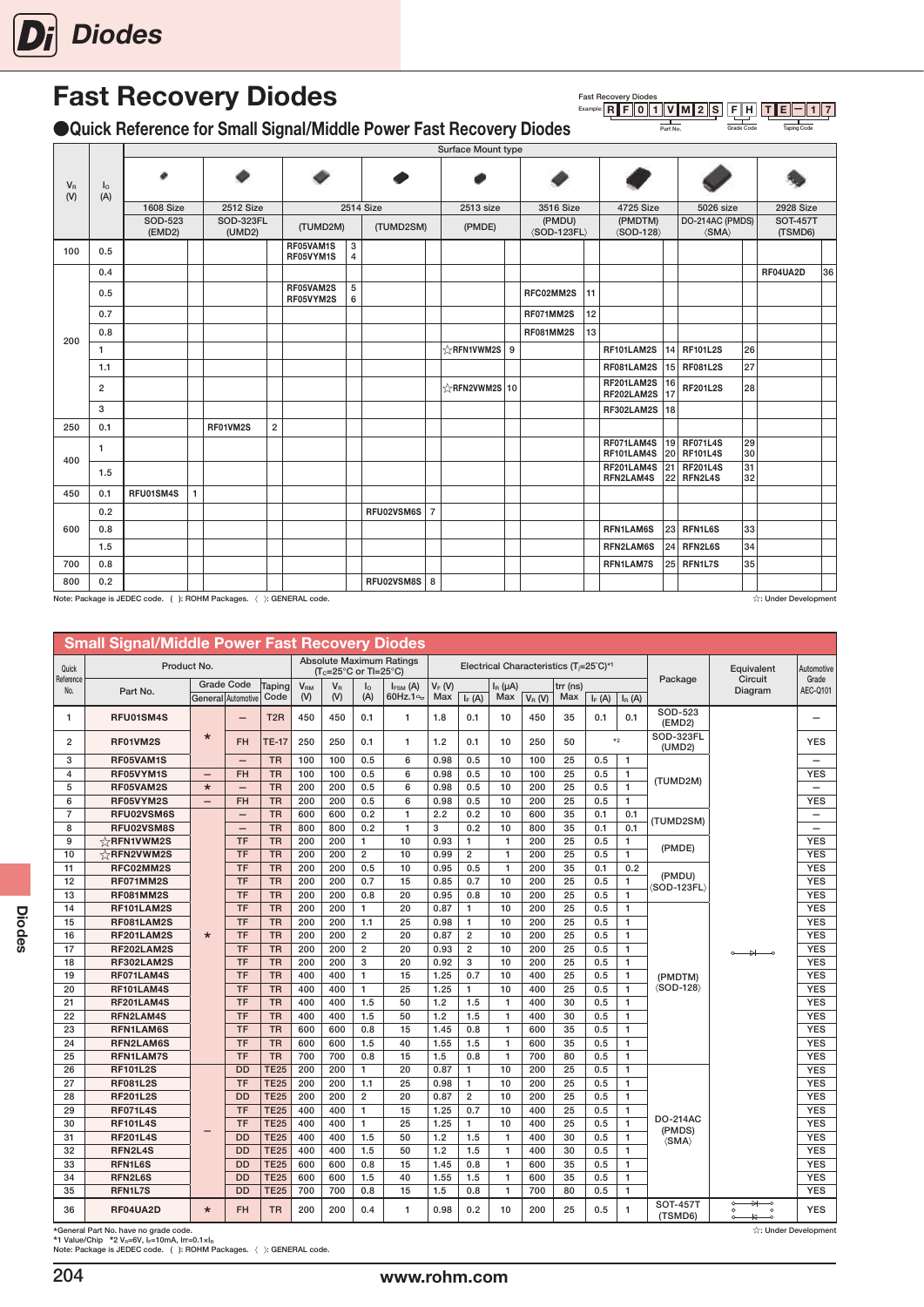# Fast Recovery Diodes

●Quick Reference for Power Fast Recovery Diodes

|                         |                               |                                                    |                       | Surface Mount type                                    |                      |                                       |                           |                          |          |                              |          |                                              |                | Through Hole type     |    |                                       |                |             |                                                                                                     |
|-------------------------|-------------------------------|----------------------------------------------------|-----------------------|-------------------------------------------------------|----------------------|---------------------------------------|---------------------------|--------------------------|----------|------------------------------|----------|----------------------------------------------|----------------|-----------------------|----|---------------------------------------|----------------|-------------|-----------------------------------------------------------------------------------------------------|
| $\mathsf{V}_\mathsf{R}$ | I <sub>o</sub><br>$(V)$ $(A)$ |                                                    |                       |                                                       |                      |                                       |                           |                          |          |                              |          |                                              |                |                       |    |                                       |                |             |                                                                                                     |
|                         |                               | (TO-252GE)<br><b><dpak></dpak></b>                 |                       | TO-252<br>$\langle$ DPAK $\rangle$                    |                      | $(TO-263S)$<br><b><d2pak></d2pak></b> |                           | (TO-220FN)<br><2pin>     |          | (TO-220FN)<br><3pin>         |          | (TO-220NFM)                                  |                | (TO-220AC)            |    | (TO-220ACFP)                          |                | TO-247GE-2L | TO-247GE-3L                                                                                         |
|                         | 3                             | RF301BGE2S<br>RFN3BGE2S                            | 23<br>24              | <b>RF301BM2S</b><br>RFN3BM2S                          | 38<br>39             |                                       |                           |                          |          |                              |          |                                              |                |                       |    |                                       |                |             |                                                                                                     |
|                         | 5                             | RF501BGE2S<br>RFN5BGE2S                            | 25<br>26              | <b>RF501BM2S</b><br>RFN5BM2S                          | 40<br>41             |                                       |                           |                          |          |                              |          |                                              |                |                       |    |                                       |                |             |                                                                                                     |
|                         | 6                             | RF601BGE2D<br>RFN6BGE2D                            | 1<br>$\boldsymbol{2}$ | <b>RF601BM2D</b><br>RFN6BM2D                          | 3<br>4               |                                       |                           |                          |          | <b>RF601T2D</b><br>RFN6T2D   | 10<br>11 |                                              |                |                       |    |                                       |                |             |                                                                                                     |
| 200                     | 10                            |                                                    |                       |                                                       |                      | <b>RF1001NS2D</b>                     | 5                         |                          |          | RF1001T2D<br>RFN10T2D        | 12<br>13 |                                              |                |                       |    |                                       |                |             |                                                                                                     |
|                         | 16                            |                                                    |                       |                                                       |                      | <b>RF1601NS2D</b>                     | 6                         |                          |          | RF1601T2D<br>RFN16T2D        | 14<br>15 |                                              |                |                       |    |                                       |                |             |                                                                                                     |
|                         | 20                            |                                                    |                       |                                                       |                      | <b>RF2001NS2D</b>                     | $\overline{\mathfrak{c}}$ |                          |          | <b>RF2001T2D</b><br>RFN20T2D | 16<br>17 |                                              |                |                       |    |                                       |                |             |                                                                                                     |
|                         | 300 20                        |                                                    |                       |                                                       |                      | <b>RF2001NS3D</b>                     | 8                         |                          |          | RF2001T3D                    |          | 18 RF1501TF3S                                | 71             |                       |    |                                       |                |             |                                                                                                     |
|                         | 5                             | RFN5BGE3S                                          | 27                    | RFN5BM3S                                              | 42                   |                                       |                           |                          |          |                              |          |                                              |                |                       |    |                                       |                |             |                                                                                                     |
|                         | 10                            | RFN10BGE3S                                         | 36                    | RFN10BM3S                                             |                      | 51 RFN10NS3S                          | 53                        |                          |          |                              |          |                                              |                |                       |    |                                       |                |             |                                                                                                     |
| 350                     | 20                            |                                                    |                       |                                                       |                      | RFN20NS3S<br>RFUH25NS3S<br>RFUH20NS3S | 54<br>55<br>56            | RFUH25TB3S<br>RFUH20TB3S | 65<br>66 |                              |          |                                              |                |                       |    |                                       |                |             |                                                                                                     |
|                         | 10                            |                                                    |                       |                                                       |                      | RFN10NS4S<br>RFUH10NS4S               | 57<br>58                  | RFN10TB4S<br>RFUH10TB4S  | 67<br>68 |                              |          |                                              |                |                       |    |                                       |                |             |                                                                                                     |
| 430                     | 20                            |                                                    |                       |                                                       |                      | RFN20NS4S<br>RFUH20NS4S               | 59<br>60                  | RFN20TB4S<br>RFUH20TB4S  | 69<br>70 |                              |          |                                              |                |                       |    |                                       |                |             |                                                                                                     |
|                         | 3                             | RFN3BGE6S<br>RF305BGE6S                            | 29                    | 28 RFN3BM6S<br><b>RF305BM6S</b>                       | 43<br>44             |                                       |                           |                          |          |                              |          |                                              |                |                       |    |                                       |                |             |                                                                                                     |
|                         | 5                             | RFNL5BGE6S<br>RFN5BGE6S<br>RF505BGE6S<br>RFV5BGE6S | 30<br>31<br>32<br>33  | RFNL5BM6S<br>RFN5BM6S<br><b>RF505BM6S</b><br>RFV5BM6S | 45<br>46<br>47<br>48 |                                       |                           |                          |          |                              |          | RFN5TF6S<br>RF505TF6S<br>RFUH5TF6S           | 72<br>73<br>74 |                       |    | RFNL5TJ6S                             | 86             |             |                                                                                                     |
|                         | 8                             | RFV8BGE6S                                          | 34                    | RFV8BM6S                                              | 49                   |                                       |                           |                          |          |                              |          |                                              |                | RFVS8TG6S<br>RFV8TG6S | 81 | RFVS8TJ6S<br>82 RFV8TJ6S              | 87<br>88       |             |                                                                                                     |
|                         | 600 10                        | RFNL10BGE6S<br>RFN10BGE6S                          | 35<br>37              | RFNL10BM6S<br>RFN10BM6S                               | 50<br>52             | RFN10NS6S<br><b>RFUH10NS6S</b>        | 61<br>62                  |                          |          |                              |          | RFN10TF6S<br><b>RF1005TF6S</b><br>RFUH10TF6S | 75<br>76<br>77 |                       |    | RFNL10TJ6S                            | 89             |             |                                                                                                     |
|                         | 12                            |                                                    |                       |                                                       |                      |                                       |                           |                          |          |                              |          |                                              |                | RFV12TG6S             |    | 83 RFV12TJ6S                          | 90             |             |                                                                                                     |
|                         | 15                            |                                                    |                       |                                                       |                      |                                       |                           |                          |          |                              |          |                                              |                | RFV15TG6S             |    | 84 RFNL15TJ6S<br>RFV15TJ6S            | 91<br>92       |             |                                                                                                     |
|                         | 20                            |                                                    |                       |                                                       |                      | RFN20NS6S<br>RFUH20NS6S               | 63<br>64                  |                          |          |                              |          | RFN20TF6S<br>RFUH20TF6S                      | 78<br>79       |                       |    | RFNL20TJ6S<br>RFN20TJ6S<br>RFUH20TJ6S | 93<br>94<br>95 |             |                                                                                                     |
|                         | 30                            |                                                    |                       |                                                       |                      |                                       |                           |                          |          |                              |          |                                              |                | RFV30TG6S             | 85 |                                       |                |             |                                                                                                     |
| 650                     | 30                            |                                                    |                       |                                                       |                      |                                       |                           |                          |          |                              |          |                                              |                |                       |    |                                       |                |             | <mark>/ew</mark> /RFL30TZ6S 96 ☆RFL30TS6D 19<br><b>Mew</b> RFS30TZ6S 97 $\frac{1}{24}$ RFS30TS6D 20 |
|                         | 60                            |                                                    |                       |                                                       |                      |                                       |                           |                          |          |                              |          |                                              |                |                       |    |                                       |                |             | Way RFL60TZ6S 98 $\chi$ RFL60TS6D 21<br>Wew RFS60TZ6S 99 ARTS60TS6D 22                              |
| 800                     | 5                             |                                                    |                       |                                                       |                      |                                       |                           |                          |          |                              |          | RFN5TF8S                                     | 80             |                       |    |                                       |                |             |                                                                                                     |
|                         | 10                            |                                                    |                       |                                                       |                      | RFN10NS8D                             | $\boldsymbol{9}$          |                          |          |                              |          |                                              |                |                       |    |                                       |                |             |                                                                                                     |

www.community.community.community.community.community.community.community.community.community.community.community.community.community.community.community.community.community.community.community.community.community.com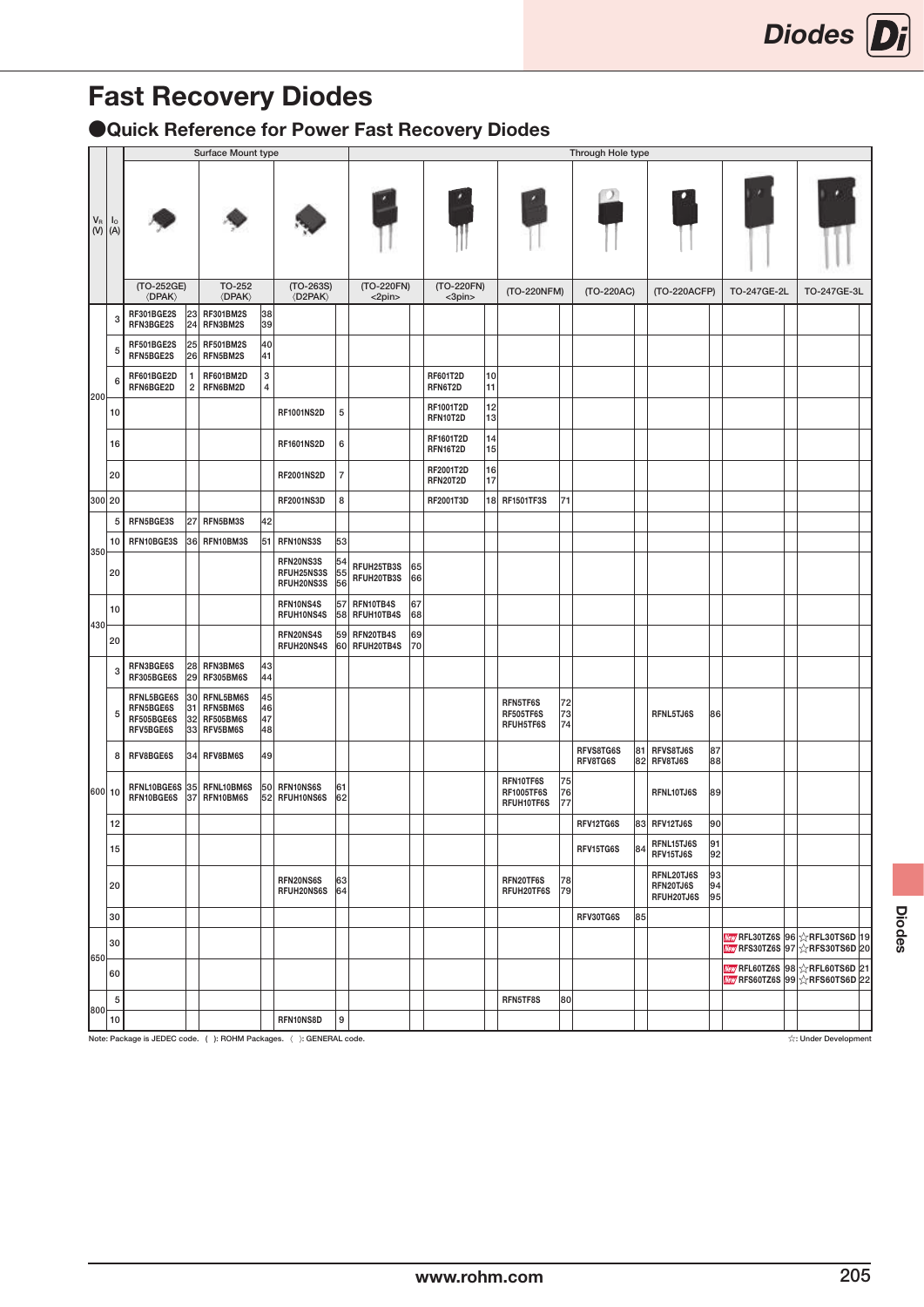# Fast Recovery Diodes

#### **Fast Recovery Diodes**<br>Example: **R** F 6 C F H T L  $R \| F \| 6 \| 0 \| 1 \| B \| M \| 2 \| D$

Part No.

Grade Code Taping Code

|                  | <b>Power Fast Recovery Diodes 1</b> |                        |                                         |                                  |                        |                                    |                            |                                           |                 |          |                     |            |                                                     |            |                              |                                          |                                                                |                               |
|------------------|-------------------------------------|------------------------|-----------------------------------------|----------------------------------|------------------------|------------------------------------|----------------------------|-------------------------------------------|-----------------|----------|---------------------|------------|-----------------------------------------------------|------------|------------------------------|------------------------------------------|----------------------------------------------------------------|-------------------------------|
| Quick            |                                     | Product No.            |                                         |                                  |                        | Absolute Maximum Ratings (Tc=25°C) |                            |                                           |                 |          |                     |            | Electrical Characteristics (T <sub>i</sub> =25°C)*2 |            |                              |                                          | Equivalent                                                     | Automotive                    |
| Reference<br>No. | Part No.                            |                        | <b>Grade Code</b><br>General Automotive | Taping<br>Code                   | V <sub>RM</sub><br>(V) | $V_R$<br>(V)                       | $I_0$ <sup>*1</sup><br>(A) | $I_{FSM}$ (A) $*2$<br>60Hz.1 <sup>o</sup> | $V_F(V)$<br>Max | $I_F(A)$ | $I_R(\mu A)$<br>Max | $V_R(V)$   | trr (ns)<br>Max                                     | $I_F(A)$   | $I_R(A)$                     | Package                                  | Circuit<br>Diagram                                             | Grade<br>AEC-Q101             |
| $\mathbf{1}$     | RF601BGE2D                          |                        |                                         | <b>TL</b>                        | 200                    | 200                                | 6                          | 60                                        | 0.93            | 3        | 10                  | 200        | 25                                                  | 0.5        | $\mathbf{1}$                 | (TO-252GE)                               |                                                                | $\qquad \qquad -$             |
| $\overline{2}$   | RFN6BGE2D                           | $\star$                | -                                       | <b>TL</b>                        | 200                    | 200                                | 6                          | 40                                        | 0.98            | 3        | 10                  | 200        | 25                                                  | 0.5        | $\mathbf{1}$                 | $\langle$ DPAK $\rangle$                 |                                                                | $\overline{\phantom{0}}$      |
| 3                | <b>RF601BM2D</b>                    |                        | FH                                      | <b>TL</b>                        | 200                    | 200                                | 6                          | 60                                        | 0.93            | 3        | 10                  | 200        | 25                                                  | 0.5        | $\mathbf{1}$                 | TO-252                                   |                                                                | <b>YES</b>                    |
| 4                | RFN6BM2D                            |                        | <b>FH</b>                               | <b>TL</b>                        | 200                    | 200                                | 6                          | 40                                        | 0.98            | 3        | 10                  | 200        | 25                                                  | 0.5        | $\mathbf{1}$                 | <b><dpak></dpak></b>                     |                                                                | <b>YES</b>                    |
| 5                | <b>RF1001NS2D</b>                   |                        | FH                                      | <b>TL</b>                        | 200                    | 200                                | 10                         | 80                                        | 0.93            | 5        | 10                  | 200        | 25                                                  | 0.5        | $\mathbf{1}$                 |                                          |                                                                | <b>YES</b>                    |
| 6                | <b>RF1601NS2D</b>                   |                        | <b>FH</b>                               | <b>TL</b>                        | 200                    | 200                                | 16                         | 100                                       | 0.93            | 8        | 10                  | 200        | 30                                                  | 0.5        | $\mathbf{1}$                 |                                          |                                                                | <b>YES</b>                    |
| $\overline{7}$   | <b>RF2001NS2D</b>                   | $\star$                | <b>FH</b>                               | <b>TL</b>                        | 200                    | 200                                | 20                         | 100                                       | 0.93            | 10       | 10                  | 200        | 30                                                  | 0.5        | $\mathbf{1}$                 | $(TO-263S)$<br><b>(D2PAK)</b>            |                                                                | <b>YES</b>                    |
| 8                | <b>RF2001NS3D</b>                   |                        | <b>FH</b>                               | <b>TL</b>                        | 350                    | 300                                | 20                         | 100                                       | 1.3             | 10       | 10                  | 300        | 25                                                  | 0.5        | $\mathbf{1}$                 |                                          |                                                                | <b>YES</b>                    |
| 9                | RFN10NS8D                           |                        | FH                                      | <b>TL</b>                        | 800                    | 800                                | 10                         | 60                                        | 2.1             | 5        | 10                  | 800        | 40                                                  | 0.5        | 1                            |                                          |                                                                | <b>YES</b>                    |
| 10               | <b>RF601T2D</b>                     | <b>NZ</b>              | $\qquad \qquad -$                       | C <sub>9</sub>                   | 200                    | 200                                | 6                          | 60                                        | 0.93            | 3        | 10                  | 200        | 25                                                  | 0.5        | 1                            |                                          |                                                                | $\overline{\phantom{0}}$      |
| 11               | RFN6T2D                             | <b>NZ</b>              |                                         | C <sub>9</sub>                   | 200                    | 200                                | 6                          | 40                                        | 0.98            | 3        | 10                  | 200        | 25                                                  | 0.5        | $\mathbf{1}$                 |                                          |                                                                | $\qquad \qquad -$             |
| 12               | <b>RF1001T2D</b>                    | <b>NZ</b>              | $\qquad \qquad -$                       | C <sub>9</sub>                   | 200                    | 200                                | 10                         | 80                                        | 0.93            | 5        | 10                  | 200        | 30                                                  | 0.5        | 1                            |                                          |                                                                | $\overline{\phantom{0}}$      |
| 13               | RFN10T2D                            | <b>NZ</b>              | $\overline{\phantom{m}}$                | C <sub>9</sub>                   | 200                    | 200                                | 10                         | 80                                        | 0.98            | 5        | 10                  | 200        | 25                                                  | 0.5        | 1                            | (TO-220FN)                               |                                                                | $\overline{\phantom{0}}$      |
| 14               | <b>RF1601T2D</b>                    | <b>NZ</b>              | $\qquad \qquad -$                       | C <sub>9</sub>                   | 200                    | 200                                | 16                         | 100                                       | 0.93            | 8        | 10                  | 200        | 30                                                  | 0.5        | $\mathbf{1}$                 | $<$ 3pin $>$                             |                                                                | -                             |
| 15<br>16         | RFN16T2D<br><b>RF2001T2D</b>        | <b>NZ</b><br><b>NZ</b> | $\qquad \qquad -$                       | C <sub>9</sub><br>C <sub>9</sub> | 200<br>200             | 200<br>200                         | 16<br>20                   | 100<br>100                                | 0.98<br>0.93    | 8<br>10  | 10<br>10            | 200<br>200 | 30<br>30                                            | 0.5<br>0.5 | $\mathbf{1}$<br>1            |                                          |                                                                | -<br>$\overline{\phantom{0}}$ |
| 17               | RFN20T2D                            | <b>NZ</b>              | $\qquad \qquad -$<br>$\qquad \qquad -$  | C <sub>9</sub>                   | 200                    | 200                                | 20                         | 100                                       | 0.98            | 10       | 10                  | 200        | 30                                                  | 0.5        | $\mathbf{1}$                 |                                          |                                                                | $\overline{\phantom{0}}$      |
| 18               | RF2001T3D                           | <b>NZ</b>              | $\qquad \qquad -$                       | C <sub>9</sub>                   | 350                    | 300                                | 20                         | 100                                       | 1.3             | 10       | 10                  | 300        | 25                                                  | 0.5        | 1                            |                                          |                                                                | $\overline{\phantom{0}}$      |
| 19               | ☆RFL30TS6D                          | G                      |                                         | C <sub>13</sub>                  | 650                    | 650                                | 30                         | 100                                       | 1.5             | 15       | 5                   | 650        | 45                                                  | 0.5        | 1                            |                                          |                                                                | $\overline{\phantom{0}}$      |
| 20               | $\sqrt{x}$ RFS30TS6D                | G                      | $\overline{\phantom{0}}$                | C13                              | 650                    | 650                                | 30                         | 80                                        | 2.3             | 15       | 5                   | 650        | 30                                                  | 0.5        | $\mathbf{1}$                 |                                          |                                                                | $\overline{\phantom{0}}$      |
| 21               | $\sqrt{x}$ RFL60TS6D                | G                      | $\qquad \qquad -$                       | C <sub>13</sub>                  | 650                    | 650                                | 60                         | 180                                       | 1.5             | 30       | 5                   | 650        | 55                                                  | 0.5        | $\mathbf{1}$                 | TO-247GE-3L                              |                                                                | $\qquad \qquad -$             |
| 22               | $\&$ RFS60TS6D                      | G                      |                                         | C <sub>13</sub>                  | 650                    | 650                                | 60                         | 150                                       | 2.3             | 30       | 5                   | 650        | 35                                                  | 0.5        | 1                            |                                          |                                                                | $\overline{\phantom{0}}$      |
| 23               | RF301BGE2S                          |                        |                                         | <b>TL</b>                        | 200                    | 200                                | 3                          | 40                                        | 0.93            | 3        | 10                  | 200        | 25                                                  | 0.5        | 1                            |                                          |                                                                | $\overline{\phantom{0}}$      |
| 24               | RFN3BGE2S                           |                        |                                         | <b>TL</b>                        | 200                    | 200                                | 3                          | 40                                        | 0.98            | 3        | 10                  | 200        | 25                                                  | 0.5        | 1                            |                                          |                                                                | $\overline{\phantom{0}}$      |
| 25               | RF501BGE2S                          |                        |                                         | <b>TL</b>                        | 200                    | 200                                | 5                          | 40                                        | 0.92            | 5        | $\mathbf{1}$        | 200        | 25                                                  | 0.5        | 1                            |                                          |                                                                | -                             |
| 26               | RFN5BGE2S                           |                        |                                         | <b>TL</b>                        | 200                    | 200                                | 5                          | 40                                        | 0.98            | 5        | 10                  | 200        | 25                                                  | 0.5        | 1                            |                                          |                                                                | —                             |
| 27               | RFN5BGE3S                           |                        |                                         | <b>TL</b>                        | 350                    | 350                                | $\,$ 5 $\,$                | 50                                        | 1.5             | 5        | 10                  | 350        | 30                                                  | 0.5        | 1                            |                                          |                                                                | —                             |
| 28               | RFN3BGE6S                           |                        |                                         | <b>TL</b>                        | 600                    | 600                                | 3                          | 20                                        | 1.55            | 3        | 10                  | 600        | 30                                                  | 0.5        | 1                            |                                          |                                                                | -                             |
| 29               | RF305BGE6S                          | $\star$                | $\overline{\phantom{0}}$                | <b>TL</b>                        | 600                    | 600                                | 3                          | 50                                        | 1.7             | 3        | 10                  | 600        | 30                                                  | 0.5        | $\mathbf{1}$                 |                                          | $\circ$<br>$\overline{\phantom{0}}$                            | —                             |
| 30               | RFNL5BGE6S                          |                        |                                         | <b>TL</b>                        | 600                    | 600                                | 5                          | 50                                        | 1.3             | 5        | 10                  | 600        | 60                                                  | 0.5        | $\mathbf{1}$                 | (TO-252GE)                               |                                                                | —                             |
| 31               | RFN5BGE6S                           |                        |                                         | <b>TL</b>                        | 600                    | 600                                | 5                          | 30                                        | 1.55            | 5        | 10                  | 600        | 50                                                  | 0.5        | $\mathbf{1}$                 | $\langle$ DPAK $\rangle$                 |                                                                | -                             |
| 32               | RF505BGE6S                          |                        |                                         | <b>TL</b>                        | 600                    | 600                                | 5                          | 50                                        | 1.7             | 5        | 10                  | 600        | 30                                                  | 0.5        | 1                            |                                          |                                                                | —                             |
| 33               | RFV5BGE6S                           |                        |                                         | <b>TL</b>                        | 600                    | 600                                | 5                          | 60                                        | 2.8             | 5        | 10                  | 600        | 20                                                  | 0.5        | 1                            |                                          |                                                                | —                             |
| 34               | RFV8BGE6S                           |                        |                                         | <b>TL</b>                        | 600                    | 600                                | 8                          | 100                                       | 2.8             | 8        | 10                  | 600        | 25                                                  | 0.5        | 1                            |                                          |                                                                | $\overline{\phantom{0}}$      |
| 35               | RFNL10BGE6S                         |                        |                                         | <b>TL</b>                        | 600                    | 600                                | 10                         | 100                                       | 1.25            | 8<br>10  | 10                  | 600        | 65                                                  | 0.5        | 1                            |                                          |                                                                | -                             |
| 36               | RFN10BGE3S                          |                        |                                         | <b>TL</b>                        | 350                    | 350                                | 10                         | 80                                        | 1.3<br>1.5      | 10       | 10                  | 350        | 30                                                  | 0.5        | $\mathbf{1}$                 |                                          |                                                                | $\overline{\phantom{0}}$      |
| 37               | RFN10BGE6S                          | $\star$                | -                                       | <b>TL</b>                        | 600                    | 600                                | 10                         | 100                                       | 1.55            | 10       | 10                  | 600        | 50                                                  | 0.5        | 1                            |                                          | $\rightarrow$                                                  | $\overline{\phantom{0}}$      |
| 38               | <b>RF301BM2S</b>                    |                        | <b>FH</b>                               | <b>TL</b>                        | 200                    | 200                                | 3                          | 40                                        | 0.93            | 3        | 10                  | 200        | 25                                                  | 0.5        | 1                            |                                          |                                                                | <b>YES</b>                    |
| 39               | RFN3BM2S                            |                        | FH                                      | <b>TL</b>                        | 200                    | 200                                | 3                          | 40                                        | 0.98            | 3        | 10                  | 200        | 25                                                  | 0.5        | $\mathbf{1}$                 |                                          |                                                                | <b>YES</b>                    |
| 40               | <b>RF501BM2S</b>                    |                        | FH                                      | <b>TL</b>                        | 200                    | 200                                | 5                          | 40                                        | 0.92            | 5        | 1                   | 200        | 25                                                  | 0.5        | $\mathbf{1}$                 |                                          |                                                                | <b>YES</b>                    |
| 41               | RFN5BM2S                            |                        | <b>FH</b>                               | <b>TL</b>                        | 200                    | 200                                | 5                          | 40                                        | 0.98            | 5        | 10                  | 200        | 25                                                  | 0.5        | 1                            |                                          |                                                                | <b>YES</b>                    |
| 42               | RFN5BM3S                            |                        | <b>FH</b>                               | <b>TL</b>                        | 350                    | 350                                | 5                          | 50                                        | 1.5             | 5        | 10                  | 350        | 30                                                  | 0.5        | $\mathbf{1}$                 |                                          |                                                                | <b>YES</b>                    |
| 43               | RFN3BM6S                            |                        | <b>FH</b>                               | <b>TL</b>                        | 600                    | 600                                | 3                          | 20                                        | 1.55            | 3        | 10                  | 600        | 30                                                  | 0.5        | 1                            |                                          |                                                                | <b>YES</b>                    |
| 44               | RF305BM6S                           | -                      | <b>FH</b>                               | <b>TL</b>                        | 600                    | 600                                | 3                          | 50                                        | 1.7             | 3        | 10                  | 600        | 30                                                  | 0.5        | 1                            |                                          | $\circ$                                                        | <b>YES</b>                    |
| 45               | RFNL5BM6S                           |                        | <b>FH</b>                               | <b>TL</b>                        | 600                    | 600                                | 5                          | 50                                        | 1.3             | 5        | 10                  | 600        | 60                                                  | 0.5        | $\mathbf{1}$                 | TO-252                                   | $\circ$ $\rightarrow$                                          | <b>YES</b>                    |
| 46               | RFN5BM6S                            |                        | <b>FH</b>                               | <b>TL</b>                        | 600                    | 600                                | 5                          | 30                                        | 1.55            | 5        | 10                  | 600        | 50                                                  | 0.5        | $\mathbf{1}$                 | $\langle$ DPAK $\rangle$                 |                                                                | <b>YES</b>                    |
| 47               | <b>RF505BM6S</b>                    |                        | <b>FH</b>                               | <b>TL</b>                        | 600                    | 600                                | 5                          | 50                                        | 1.7             | 5        | 10                  | 600        | 30                                                  | 0.5        | 1                            |                                          |                                                                | <b>YES</b>                    |
| 48               | RFV5BM6S                            |                        | <b>FH</b>                               | <b>TL</b>                        | 600                    | 600                                | 5                          | 60                                        | 2.8             | 5        | 10                  | 600        | 20                                                  | 0.5        | $\mathbf{1}$                 |                                          |                                                                | <b>YES</b>                    |
| 49               | RFV8BM6S                            |                        | <b>FH</b>                               | <b>TL</b>                        | 600                    | 600                                | 8                          | 100                                       | 2.8             | 8        | 10                  | 600        | 25                                                  | 0.5        | $\mathbf{1}$                 |                                          |                                                                | <b>YES</b>                    |
| 50               | RFNL10BM6S                          |                        | <b>FH</b>                               | <b>TL</b>                        | 600                    | 600                                | 10                         | 100                                       | 1.25<br>1.3     | 8<br>10  | 10                  | 600        | 65                                                  | 0.5        | $\mathbf{1}$                 |                                          |                                                                | <b>YES</b>                    |
| 51               | RFN10BM3S                           |                        | <b>FH</b>                               | <b>TL</b>                        | 350                    | 350                                | 10                         | 80                                        | 1.5             | 10       | 10                  | 350        | 30                                                  | 0.5        | 1                            |                                          |                                                                | <b>YES</b>                    |
| 52               | RFN10BM6S                           |                        | <b>FH</b>                               | <b>TL</b>                        | 600                    | 600                                | 10                         | 100                                       | 1.55            | 10       | 10                  | 600        | 50                                                  | 0.5        | 1                            |                                          |                                                                | <b>YES</b>                    |
| 53               | RFN10NS3S                           |                        | <b>FH</b>                               | <b>TL</b>                        | 350                    | 350                                | 10                         | 100                                       | 1.5             | 10       | 10                  | 350        | 30                                                  | 0.5        | $\mathbf{1}$                 |                                          |                                                                | <b>YES</b>                    |
| 54               | RFN20NS3S                           |                        | <b>FH</b>                               | <b>TL</b>                        | 350                    | 350                                | 20                         | 100                                       | 1.35            | 20       | 10                  | 350        | 35                                                  | 0.5        | $\mathbf{1}$                 |                                          |                                                                | <b>YES</b>                    |
| 55               | RFUH25NS3S                          |                        | FH                                      | <b>TL</b>                        | 350                    | 350                                | 20                         | 100                                       | 1.45            | 20       | 10                  | 350        | 30                                                  | 0.5        | $\mathbf{1}$                 |                                          |                                                                | <b>YES</b>                    |
| 56               | RFUH20NS3S                          |                        | <b>FH</b>                               | <b>TL</b>                        | 350                    | 350                                | 20                         | 100                                       | 1.5             | 20       | 10                  | 350        | 25                                                  | 0.5        | $\mathbf{1}$                 |                                          |                                                                | <b>YES</b>                    |
| 57               | RFN10NS4S                           |                        | <b>FH</b>                               | <b>TL</b>                        | 430                    | 430                                | 10                         | 80                                        | 1.55            | 10       | 10                  | 430        | 30                                                  | 0.5        | $\mathbf{1}$                 |                                          | $\begin{array}{c}\n\bullet \\ \bullet \\ \bullet\n\end{array}$ | <b>YES</b>                    |
| 58               | RFUH10NS4S                          | $\star$                | FH                                      | <b>TL</b>                        | 430                    | 430                                | 10                         | 80                                        | 1.7             | 10       | 10                  | 430        | 25                                                  | 0.5        | $\mathbf{1}$                 | $(TO-263S)$<br>$\langle$ D2PAK $\rangle$ |                                                                | <b>YES</b>                    |
| 59<br>60         | RFN20NS4S<br>RFUH20NS4S             |                        | FH<br><b>FH</b>                         | <b>TL</b><br><b>TL</b>           | 430<br>430             | 430<br>430                         | 20<br>20                   | 100<br>100                                | 1.55<br>1.7     | 20<br>20 | 10<br>10            | 430<br>430 | 30<br>25                                            | 0.5<br>0.5 | $\mathbf{1}$<br>$\mathbf{1}$ |                                          |                                                                | <b>YES</b><br><b>YES</b>      |
| 61               | RFN10NS6S                           |                        | <b>FH</b>                               | <b>TL</b>                        | 600                    | 600                                | 10                         | 100                                       | 1.55            | 10       | 10                  | 600        | 50                                                  | 0.5        | 1                            |                                          |                                                                | <b>YES</b>                    |
| 62               | RFUH10NS6S                          |                        | <b>FH</b>                               | <b>TL</b>                        | 600                    | 600                                | 10                         | 60                                        | 2.8             | 10       | 10                  | 600        | 25                                                  | 0.5        | $\mathbf{1}$                 |                                          |                                                                | <b>YES</b>                    |
| 63               | RFN20NS6S                           |                        | <b>FH</b>                               | <b>TL</b>                        | 600                    | 600                                | 20                         | 100                                       | 1.55            | 20       | 10                  | 600        | 60                                                  | 0.5        | $\mathbf{1}$                 |                                          |                                                                | <b>YES</b>                    |
| 64               | RFUH20NS6S                          |                        | <b>FH</b>                               | <b>TL</b>                        | 600                    | 600                                | 20                         | 100                                       | 2.8             | 20       | 10                  | 600        | 35                                                  | 0.5        | 1                            |                                          |                                                                | <b>YES</b>                    |
|                  |                                     |                        |                                         |                                  |                        |                                    |                            |                                           |                 |          |                     |            |                                                     |            |                              |                                          |                                                                |                               |

\*General Part No. have no grade code.<br>\*1 |c: Average rectified output current die. In case of 2 dies, I<sub>o</sub> indicates average output current of 2 chips. \*2 Value/Chip<br>Mote: Package is JEDEC code. (): ROHM Packages. 〈)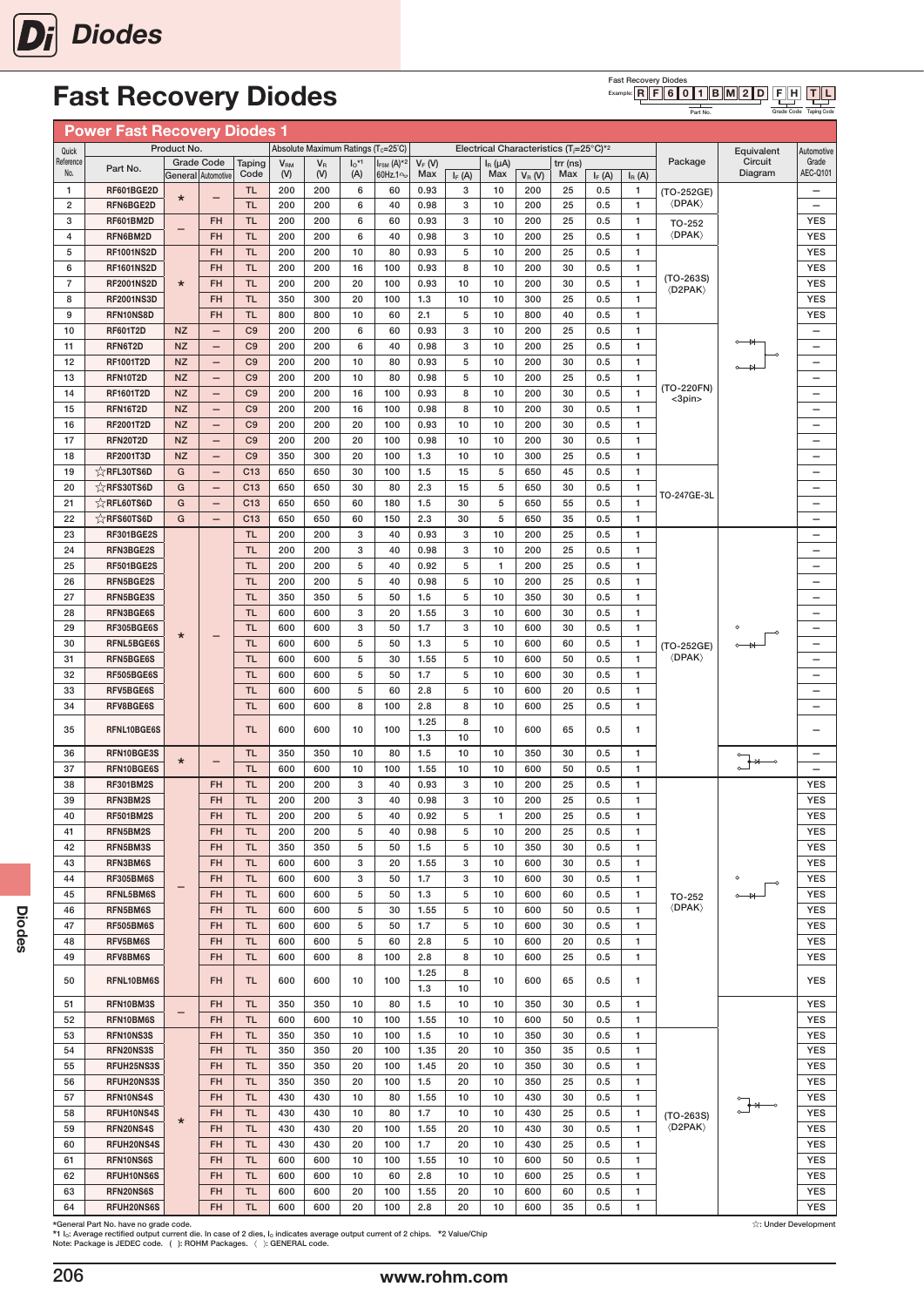

#### **Fast Recovery Diodes**<br>Example: REFUUE  $N \mid Z$  $C \parallel 9$ R F U H 2 5 T B 3 S

Grade Code Taping Code

|                  |                                     |             |                                         |                 |                          |                |                       |                                                 |                 |          |                     |                                                   |                 |          |                                                   | Part No.     |                    | Grade Code Taping Code   |
|------------------|-------------------------------------|-------------|-----------------------------------------|-----------------|--------------------------|----------------|-----------------------|-------------------------------------------------|-----------------|----------|---------------------|---------------------------------------------------|-----------------|----------|---------------------------------------------------|--------------|--------------------|--------------------------|
|                  | <b>Power Fast Recovery Diodes 2</b> |             |                                         |                 |                          |                |                       |                                                 |                 |          |                     |                                                   |                 |          |                                                   |              |                    |                          |
| Quick            |                                     | Product No. |                                         |                 |                          |                |                       | Absolute Maximum Ratings (T <sub>c</sub> =25°C) |                 |          |                     | Electrical Characteristics (T <sub>i</sub> =25°C) |                 |          |                                                   |              | Equivalent         | Automotive               |
| Reference<br>No. | Part No.                            |             | <b>Grade Code</b><br>General Automotive | Taping<br>Code  | V <sub>RM</sub><br>$(V)$ | $V_{R}$<br>(V) | I <sub>o</sub><br>(A) | $I_{FSM}$ (A)<br>60Hz.14                        | $V_F(W)$<br>Max | $I_F(A)$ | $I_R(\mu A)$<br>Max | $V_R(W)$                                          | trr (ns)<br>Max | $I_F(A)$ | $I_R(A)$                                          | Package      | Circuit<br>Diagram | Grade<br>AEC-Q101        |
| 65               | RFUH25TB3S                          | <b>NZ</b>   |                                         | C <sub>9</sub>  | 350                      | 350            | 20                    | 100                                             | 1.45            | 20       | 10                  | 350                                               | 30              | 0.5      | 1                                                 |              |                    | -                        |
| 66               | RFUH20TB3S                          | <b>NZ</b>   | $\overline{\phantom{0}}$                | C <sub>9</sub>  | 350                      | 350            | 20                    | 100                                             | 1.5             | 20       | 10                  | 350                                               | 25              | 0.5      | $\mathbf{1}$                                      |              |                    |                          |
| 67               | RFN10TB4S                           | <b>NZ</b>   | $\overline{\phantom{0}}$                | C <sub>9</sub>  | 430                      | 430            | 10                    | 80                                              | 1.7             | 10       | 10                  | 430                                               | 25              | 0.5      | $\mathbf{1}$                                      | (TO-220FN)   |                    |                          |
| 68               | RFUH10TB4S                          | <b>NZ</b>   | $\overline{\phantom{0}}$                | C <sub>9</sub>  | 430                      | 430            | 10                    | 80                                              | 1.55            | 10       | 10                  | 430                                               | 30              | 0.5      | $\mathbf{1}$                                      | $<$ 2pin $>$ |                    |                          |
| 69               | RFN20TB4S                           | <b>NZ</b>   | $\overline{\phantom{m}}$                | C <sub>9</sub>  | 430                      | 430            | 20                    | 100                                             | 1.55            | 20       | 10                  | 430                                               | 30              | 0.5      | $\mathbf{1}$                                      |              |                    | $\overline{\phantom{0}}$ |
| 70               | RFUH20TB4S                          | <b>NZ</b>   | $\overline{\phantom{m}}$                | C <sub>9</sub>  | 430                      | 430            | 20                    | 100                                             | 1.7             | 20       | 10                  | 430                                               | 25              | 0.5      | $\mathbf{1}$                                      |              |                    | $\overline{\phantom{0}}$ |
| 71               | <b>RF1501TF3S</b>                   |             | <b>FH</b>                               | C <sub>9</sub>  | 350                      | 300            | 20                    | 100                                             | 1.5             | 20       | 10                  | 300                                               | 30              | 0.5      | $\mathbf{1}$                                      |              |                    | <b>YES</b>               |
| 72               | RFN5TF6S                            |             | <b>FH</b>                               | C <sub>9</sub>  | 600                      | 600            | 5                     | 30                                              | 1.55            | 5        | 10                  | 600                                               | 50              | 0.5      | $\mathbf{1}$                                      |              |                    | <b>YES</b>               |
| 73               | <b>RF505TF6S</b>                    |             | <b>FH</b>                               | C <sub>9</sub>  | 600                      | 600            | 5                     | 80                                              | 1.7             | 5        | 10                  | 600                                               | 30              | 0.5      | $\mathbf{1}$                                      |              |                    | <b>YES</b>               |
| 74               | RFUH5TF6S                           |             | <b>FH</b>                               | C <sub>9</sub>  | 600                      | 600            | 5                     | 30                                              | 2.8             | 5        | 10                  | 600                                               | 25              | 0.5      | 1                                                 |              |                    | <b>YES</b>               |
| 75               | RFN10TF6S                           | $\star$     | <b>FH</b>                               | C <sub>9</sub>  | 600                      | 600            | 10                    | 100                                             | 1.55            | 10       | 10                  | 600                                               | 50              | 0.5      | 1                                                 | (TO-220NFM)  |                    | <b>YES</b>               |
| 76               | <b>RF1005TF6S</b>                   |             | <b>FH</b>                               | C <sub>9</sub>  | 600                      | 600            | 10                    | 100                                             | 1.7             | 10       | 10                  | 600                                               | 40              | 0.5      | $\mathbf{1}$<br>$\mathbf{1}$<br>1<br>$\mathbf{1}$ |              |                    | <b>YES</b>               |
| 77               | RFUH10TF6S                          |             | <b>FH</b>                               | C <sub>9</sub>  | 600                      | 600            | 10                    | 60                                              | 2.8             | 10       | 10                  | 600                                               | 25              | 0.5      |                                                   |              |                    | <b>YES</b>               |
| 78               | RFN20TF6S                           |             | <b>FH</b>                               | C <sub>9</sub>  | 600                      | 600            | 20                    | 100                                             | 1.55            | 20       | 10                  | 600                                               | 60              | 0.5      |                                                   |              |                    | <b>YES</b>               |
| 79               | RFUH20TF6S                          |             | <b>FH</b>                               | C <sub>9</sub>  | 600                      | 600            | 20                    | 100                                             | 2.8             | 20       | 10                  | 600                                               | 35              | 0.5      |                                                   |              |                    | <b>YES</b>               |
| 80               | RFN5TF8S                            |             | <b>FH</b>                               | C <sub>9</sub>  | 800                      | 800            | 5                     | 60                                              | 2.1             | 5        | 10                  | 800                                               | 40              | 0.5      | $\mathbf{1}$                                      |              |                    | <b>YES</b>               |
| 81               | RFVS8TG6S                           | G           | $\qquad \qquad -$                       | C <sub>9</sub>  | 600                      | 600            | 8                     | 60                                              | 3               | 8        | 10                  | 600                                               | 20              | 0.5      | $\mathbf{1}$                                      |              |                    | —                        |
| 82               | RFV8TG6S                            | G           | $\overline{\phantom{0}}$                | C <sub>9</sub>  | 600                      | 600            | 8                     | 100                                             | 2.8             | 8        | 10                  | 600                                               | 25              | 0.5      | $\mathbf{1}$                                      |              |                    |                          |
| 83               | RFV12TG6S                           | G           | $\overline{\phantom{0}}$                | C <sub>9</sub>  | 600                      | 600            | 12                    | 120                                             | 2.8             | 12       | 10                  | 600                                               | 25              | 0.5      | 1                                                 | (TO-220AC)   |                    | $\overline{\phantom{0}}$ |
| 84               | RFV15TG6S                           | G           | $\overline{\phantom{m}}$                | C <sub>9</sub>  | 600                      | 600            | 15                    | 150                                             | 2.8             | 15       | 10                  | 600                                               | 30              | 0.5      | $\mathbf{1}$                                      |              |                    | $\overline{\phantom{0}}$ |
| 85               | RFV30TG6S                           | G           | $\overline{\phantom{m}}$                | C <sub>9</sub>  | 600                      | 600            | 30                    | 200                                             | 2.8             | 30       | 10                  | 600                                               | 40              | 0.5      | 1                                                 |              |                    | $\overline{\phantom{0}}$ |
| 86               | RFNL5TJ6S                           | G           | <b>FHG</b>                              | C <sub>9</sub>  | 600                      | 600            | 5                     | 50                                              | 1.3             | 5        | 10                  | 600                                               | 60              | 0.5      | $\mathbf{1}$                                      |              |                    | <b>YES</b>               |
| 87               | RFVS8TJ6S                           | G           | $\overline{\phantom{0}}$                | C <sub>9</sub>  | 600                      | 600            | 8                     | 60                                              | 3               | 8        | 10                  | 600                                               | 20              | 0.5      | $\mathbf{1}$                                      |              |                    | $\overline{\phantom{0}}$ |
| 88               | RFV8TJ6S                            | G           | $\overline{\phantom{0}}$                | C <sub>9</sub>  | 600                      | 600            | 8                     | 100                                             | 2.8             | 8        | 10                  | 600                                               | 25              | 0.5      | $\mathbf{1}$                                      |              |                    |                          |
| 89               | RFNL10TJ6S                          | G           | <b>FHG</b>                              | C <sub>9</sub>  | 600                      | 600            | 10                    | 120                                             | 1.25            | 8        | 10                  | 600                                               | 65              | 0.5      | 1                                                 |              |                    | <b>YES</b>               |
|                  |                                     |             |                                         |                 |                          |                |                       |                                                 | 1.3             | 10       |                     |                                                   |                 |          |                                                   |              |                    |                          |
| 90               | RFV12TJ6S                           | G           | $\qquad \qquad -$                       | C <sub>9</sub>  | 600                      | 600            | 12                    | 120                                             | 2.8             | 12       | 10                  | 600                                               | 25              | 0.5      | $\mathbf{1}$                                      | (TO-220ACFP) |                    | $\overline{\phantom{0}}$ |
| 91               | RFNL15TJ6S                          | G           | <b>FHG</b>                              | C <sub>9</sub>  | 600                      | 600            | 15                    | 160                                             | 1.3             | 15       | 10                  | 600                                               | 65              | 0.5      | 1                                                 |              |                    | <b>YES</b>               |
| 92               | RFV15TJ6S                           | G           | $\overline{\phantom{m}}$                | C <sub>9</sub>  | 600                      | 600            | 15                    | 150                                             | 2.8             | 15       | 10                  | 600                                               | 30              | 0.5      | $\mathbf{1}$                                      |              |                    | $\overline{\phantom{0}}$ |
| 93               | RFNL20TJ6S                          | G           | <b>FHG</b>                              | C <sub>9</sub>  | 600                      | 600            | 20                    | 200                                             | 1.3             | 20       | 10                  | 600                                               | 70              | 0.5      | $\mathbf{1}$<br>$\mathbf{1}$                      |              |                    | <b>YES</b>               |
| 94               | RFN20TJ6S                           | G           | <b>FHG</b>                              | C <sub>9</sub>  | 600                      | 600            | 20                    | 150                                             | 1.55            | 20       | 10                  | 600                                               | 60              | 0.5      |                                                   |              |                    | <b>YES</b>               |
| 95               | RFUH20TJ6S                          | G           | <b>FHG</b>                              | C <sub>9</sub>  | 600                      | 600            | 20                    | 120                                             | 2.8             | 20       | 10                  | 600                                               | 35              | 0.5      | 1                                                 |              |                    | <b>YES</b>               |
| 96               | New RFL30TZ6S                       | G           | $\qquad \qquad -$                       | C13             | 650                      | 650            | 30                    | 200                                             | 1.5             | 30       | 5                   | 650                                               | 55              | 0.5      | 1                                                 |              |                    |                          |
| 97               | <b>New RFS30TZ6S</b>                | G           | $\qquad \qquad -$                       | C <sub>13</sub> | 650                      | 650            | 30                    | 160                                             | 2.3             | 30       | 5                   | 650                                               | 35              | 0.5      | $\mathbf{1}$                                      | TO-247GE-2L  |                    | $\overline{\phantom{0}}$ |
| 98               | <b>New RFL60TZ6S</b>                | G           | $\overline{\phantom{0}}$                | C13             | 650                      | 650            | 60                    | 320                                             | 1.5             | 60       | 10                  | 650                                               | 75              | 0.5      | $\mathbf{1}$                                      |              |                    |                          |
| 99               | <b>New RFS60TZ6S</b>                | G           | $\overline{\phantom{0}}$                | C <sub>13</sub> | 650                      | 650            | 60                    | 250                                             | 2.3             | 60       | 10                  | 650                                               | 55              | 0.5      | $\mathbf{1}$                                      |              |                    |                          |

\*General Part No. have no grade code. Note: Package is JEDEC code. ( ): ROHM Packages. 〈 〉: GENERAL code.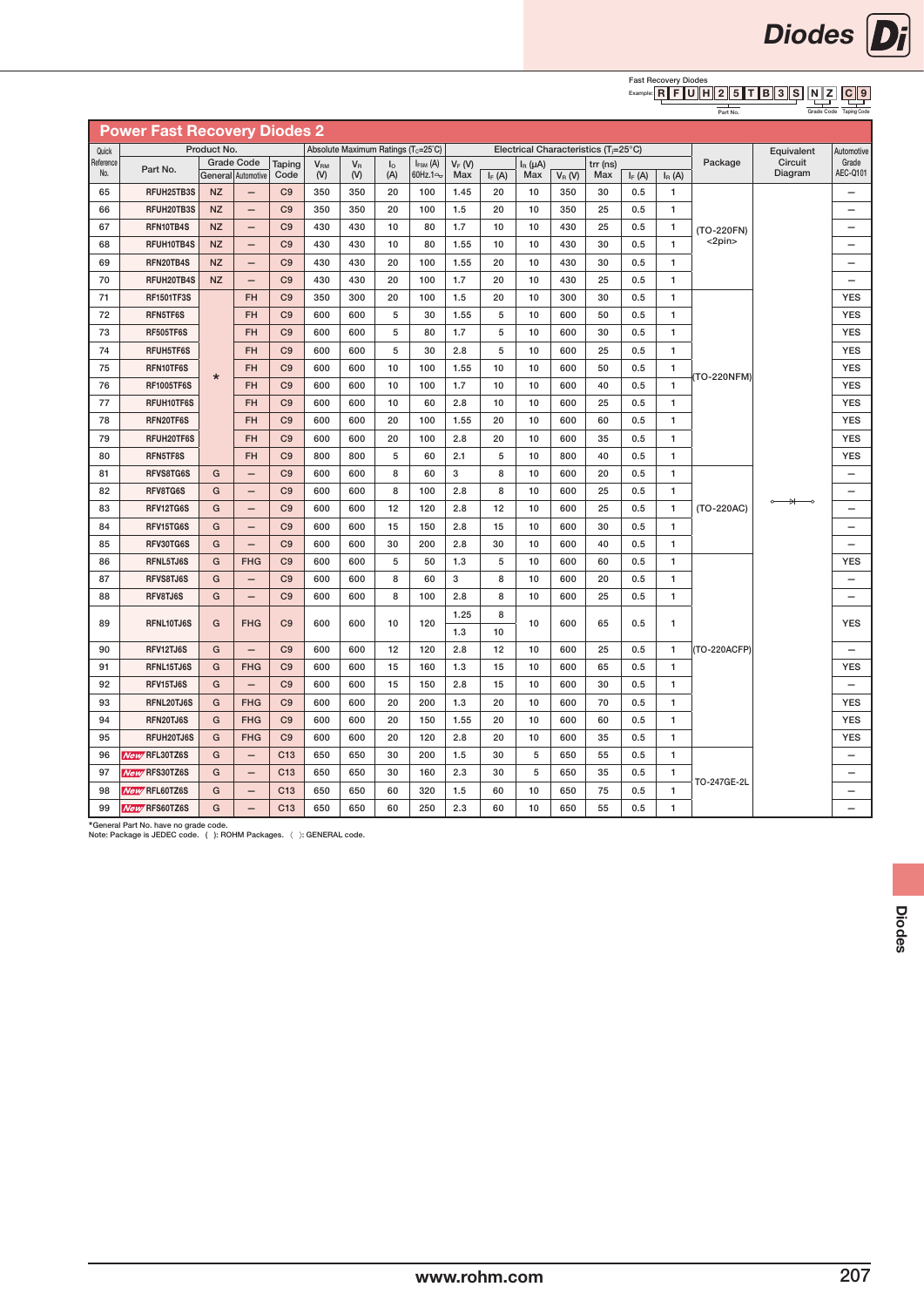<span id="page-17-0"></span>

# Rectifier Diodes

#### Part No. **Grade Code Taping Code** Rectifier Diodes<br>Example: R R R 1 V W M 4 S T F T R

### ●Quick Reference for Rectifier Diodes

|                            |              |                   |                     |                |                          |                                       | Surface Mount type                                   |    |                                                     |    |                                    |    | Through Hole type |    |
|----------------------------|--------------|-------------------|---------------------|----------------|--------------------------|---------------------------------------|------------------------------------------------------|----|-----------------------------------------------------|----|------------------------------------|----|-------------------|----|
|                            | $V_R$<br>(V) | <b>l</b> o<br>(A) | ø                   |                |                          |                                       |                                                      |    |                                                     |    |                                    |    |                   |    |
|                            |              |                   | 2513 size<br>(PMDE) |                | 2514 size<br>(TUMD2SM)   |                                       | 3516 size<br>(PMDU)<br>$\langle$ SOD-123FL $\rangle$ |    | 4725 size<br>(PMDTM)<br>$\langle$ SOD-128 $\rangle$ |    | TO-252<br>$\langle$ DPAK $\rangle$ |    | (TO-220ACFP)      |    |
|                            |              | 0.2               |                     |                | RRE02VSM4S<br>RRE02VTM4S | 3<br>4                                |                                                      |    |                                                     |    |                                    |    |                   |    |
|                            | 400          | 0.7               |                     |                | RRE07VSM4S<br>RRE07VTM4S | $\begin{array}{c} 5 \\ 6 \end{array}$ | RR264MM-400                                          | 11 |                                                     |    |                                    |    |                   |    |
| General                    |              |                   | RR1VWM4S            | 1              |                          |                                       | RR268MM-600                                          | 12 | RR1LAM4S                                            | 13 |                                    |    |                   |    |
| Purpose                    |              | $\overline{2}$    |                     |                |                          |                                       |                                                      |    | RR2LAM4S                                            | 14 |                                    |    |                   |    |
| Rectifier<br><b>Diodes</b> |              | 0.2               |                     |                | RRE02VSM6S<br>RRE02VTM6S | $\overline{7}$<br>8                   |                                                      |    |                                                     |    |                                    |    |                   |    |
|                            | 600          | 0.7               |                     |                | RRE07VSM6S<br>RRE07VTM6S | 9<br>10                               |                                                      |    |                                                     |    |                                    |    |                   |    |
|                            |              |                   | RR1VWM6S            | $\overline{2}$ |                          |                                       |                                                      |    | RR1LAM6S                                            | 15 |                                    |    |                   |    |
|                            |              | $\overline{2}$    |                     |                |                          |                                       |                                                      |    | RR2LAM6S                                            | 16 |                                    |    |                   |    |
| Power                      | 400          | 6                 |                     |                |                          |                                       |                                                      |    |                                                     |    | <b>RR601BM4S</b>                   | 17 |                   |    |
| Rectifier<br>Diodes        | 1,000 20     |                   |                     |                |                          |                                       |                                                      |    |                                                     |    |                                    |    | <b>RRD20TJ10S</b> | 18 |

Note: Package is JEDEC code. ( ): ROHM Packages. 〈 〉: GENERAL code.

|                  | <b>General Purpose Rectifier Diodes</b> |                          |                          |                |                              |                                                                                  |                |                                   |                 |                |                     |                |                                                   |                                 |                                   |                                |                                  |                          |
|------------------|-----------------------------------------|--------------------------|--------------------------|----------------|------------------------------|----------------------------------------------------------------------------------|----------------|-----------------------------------|-----------------|----------------|---------------------|----------------|---------------------------------------------------|---------------------------------|-----------------------------------|--------------------------------|----------------------------------|--------------------------|
| Quick            |                                         | Product No.              |                          |                |                              | <b>Absolute Maximum Ratings</b><br>$(T_c=25^{\circ}C \text{ or } T=25^{\circ}C)$ |                |                                   |                 |                |                     |                | Electrical Characteristics (T <sub>i</sub> =25°C) |                                 |                                   |                                | Equivalent                       | Automotive               |
| Reference<br>No. | Part No.                                | General Automotive       | <b>Grade Code</b>        | Taping<br>Code | <b>V<sub>RM</sub></b><br>(V) | $V_{\rm R}$<br>(V)                                                               | Ιo<br>(A)      | $I_{FSM}$ (A)<br>$60$ Hz.1 $\sim$ | $V_F(V)$<br>Max | IF.<br>(A)     | $I_R(\mu A)$<br>Max | $V_{R}$<br>(V) | $trr$ (ns)<br>Max                                 | $\mathsf{I}_\mathsf{F}$<br>(mA) | $\mathsf{I}_{\mathsf{R}}$<br>(mA) | Package                        | Circuit<br>Diagram               | Grade<br>AEC-Q101        |
| -1               | RR1VWM4S                                |                          | <b>TF</b>                | <b>TR</b>      | 400                          | 400                                                                              | $\mathbf{1}$   | 15                                | 1.2             | $\mathbf{1}$   | 10                  | 400            | $\overline{\phantom{0}}$                          | $\overline{\phantom{0}}$        | $\qquad \qquad -$                 | (PMDE)                         |                                  | <b>YES</b>               |
| $\overline{2}$   | RR1VWM6S                                | $\star$                  | <b>TF</b>                | <b>TR</b>      | 600                          | 600                                                                              | 1              | 15                                | 1.2             | 1              | 10                  | 600            | $\overline{\phantom{0}}$                          | $\overline{\phantom{0}}$        |                                   |                                |                                  | <b>YES</b>               |
| 3                | RRE02VSM4S                              |                          |                          | <b>TR</b>      | 400                          | 400                                                                              | 0.2            | $\mathbf{1}$                      | 1.1             | 0.2            | 1                   | 400            | $\overline{\phantom{0}}$                          | $\overline{\phantom{0}}$        |                                   |                                |                                  | $\overline{\phantom{0}}$ |
| 4                | RRE02VTM4S                              | $\overline{\phantom{0}}$ | <b>FH</b>                | <b>TR</b>      | 400                          | 400                                                                              | 0.2            | $\mathbf{1}$                      | 1.1             | 0.2            | 1                   | 400            | $\overline{\phantom{0}}$                          | —                               |                                   |                                |                                  | <b>YES</b>               |
| 5                | RRE07VSM4S                              | $\star$                  |                          | <b>TR</b>      | 400                          | 400                                                                              | 0.7            | $\overline{2}$                    | 1.1             | 0.7            | 1                   | 400            | $\overline{\phantom{0}}$                          | —                               |                                   |                                |                                  |                          |
| 6                | RRE07VTM4S                              | $\overline{\phantom{0}}$ | <b>FH</b>                | <b>TR</b>      | 400                          | 400                                                                              | 0.7            | $\overline{2}$                    | 1.1             | 0.7            | 1                   | 400            | $\overline{\phantom{0}}$                          | —                               | $\qquad \qquad -$                 | (TUMD2SM)                      |                                  | <b>YES</b>               |
| $\overline{7}$   | RRE02VSM6S                              | $\star$                  |                          | <b>TR</b>      | 600                          | 600                                                                              | 0.2            | $\mathbf{1}$                      | 1.1             | 0.2            | 1                   | 600            | $\overline{\phantom{0}}$                          | —                               |                                   |                                |                                  | —                        |
| 8                | RRE02VTM6S                              | $\overline{\phantom{0}}$ | <b>FH</b>                | <b>TR</b>      | 600                          | 600                                                                              | 0.2            | $\mathbf{1}$                      | 1.1             | 0.2            | $\mathbf{1}$        | 600            | $\overline{\phantom{0}}$                          | $\overline{\phantom{0}}$        |                                   |                                |                                  | <b>YES</b>               |
| 9                | RRE07VSM6S                              | $\star$                  |                          | <b>TR</b>      | 600                          | 600                                                                              | 0.7            | $\overline{2}$                    | 1.1             | 0.7            | 1                   | 600            | $\overline{\phantom{0}}$                          | $\overline{\phantom{0}}$        |                                   |                                | $\circ$ $\rightarrow$ $\circ$    | $\overline{\phantom{0}}$ |
| 10               | RRE07VTM6S                              | $\overline{\phantom{0}}$ | <b>FH</b>                | <b>TR</b>      | 600                          | 600                                                                              | 0.7            | $\overline{2}$                    | 1.1             | 0.7            | 1                   | 600            | $\overline{\phantom{0}}$                          | $\overline{\phantom{0}}$        |                                   |                                |                                  | <b>YES</b>               |
| 11               | RR264MM-400                             |                          | <b>TF</b>                | <b>TR</b>      | 400                          | 400                                                                              | 0.7            | 25                                | 1.1             | 0.7            | 10                  | 400            | $\overline{\phantom{0}}$                          | $\overline{\phantom{0}}$        | $\overline{\phantom{0}}$          | (PMDU)                         |                                  | <b>YES</b>               |
| 12               | RR268MM-600                             |                          | <b>TF</b>                | <b>TR</b>      | 600                          | 400                                                                              | 1              | 25                                | 0.98            | $\mathbf{1}$   | 10                  | 400            | $\overline{\phantom{0}}$                          | $\overline{\phantom{0}}$        |                                   | (SOD-123FL)                    |                                  | <b>YES</b>               |
| 13               | RR1LAM4S                                | $\star$                  | <b>TF</b>                | <b>TR</b>      | 500                          | 400                                                                              | 1              | 30                                | 1.1             | $\mathbf{1}$   | 10                  | 400            | $\overline{\phantom{0}}$                          | —                               |                                   |                                |                                  | <b>YES</b>               |
| 14               | RR2LAM4S                                |                          | <b>TF</b>                | <b>TR</b>      | 400                          | 400                                                                              | $\overline{2}$ | 50                                | 1.1             | $\overline{2}$ | 10                  | 400            | —                                                 | —                               | $\qquad \qquad$                   | (PMDTM)                        |                                  | <b>YES</b>               |
| 15               | RR1LAM6S                                |                          | <b>TF</b>                | <b>TR</b>      | 750                          | 600                                                                              | 1              | 30                                | 1.1             | $\mathbf{1}$   | 10                  | 600            | $\overline{\phantom{0}}$                          | $\overline{\phantom{0}}$        |                                   | $\langle$ SOD-128 $\rangle$    |                                  | <b>YES</b>               |
| 16               | RR2LAM6S                                |                          | <b>TF</b>                | <b>TR</b>      | 600                          | 600                                                                              | $\overline{2}$ | 50                                | 1.1             | $\overline{2}$ | 10                  | 600            | —                                                 | $\overline{\phantom{0}}$        |                                   |                                |                                  | <b>YES</b>               |
|                  | <b>Power Rectifier Diodes</b>           |                          |                          |                |                              |                                                                                  |                |                                   |                 |                |                     |                |                                                   |                                 |                                   |                                |                                  |                          |
| 17               | <b>RR601BM4S</b>                        | $\star$                  | <b>FH</b>                | <b>TL</b>      | 400                          | 400                                                                              | 6              | 40                                | 1.1             | 6              | 10                  | 400            | -                                                 | -                               |                                   | TO-252<br><b><dpak></dpak></b> | $\circ$<br>$\circ$ $\rightarrow$ | <b>YES</b>               |
| 18               | <b>RRD20TJ10S</b>                       | G                        | $\overline{\phantom{0}}$ | C9             | 1.000                        | 1,000                                                                            | 20             | 200                               | 1.05            | 20             | 10                  | 1,000          | -                                                 |                                 |                                   | (TO-220ACFP)                   | $\rightarrow$<br>$\sim$          |                          |

\*General Part No. have no grade code.<br>\*1 I<sub>Fraw</sub> (guaranteed): Charged waveform, t=500µs (1/2peak), 1pulse/4s, Rth<80˚C/W<br>Note: Package is JEDEC code. (): ROHM Packages. 〈 ): GENERAL code.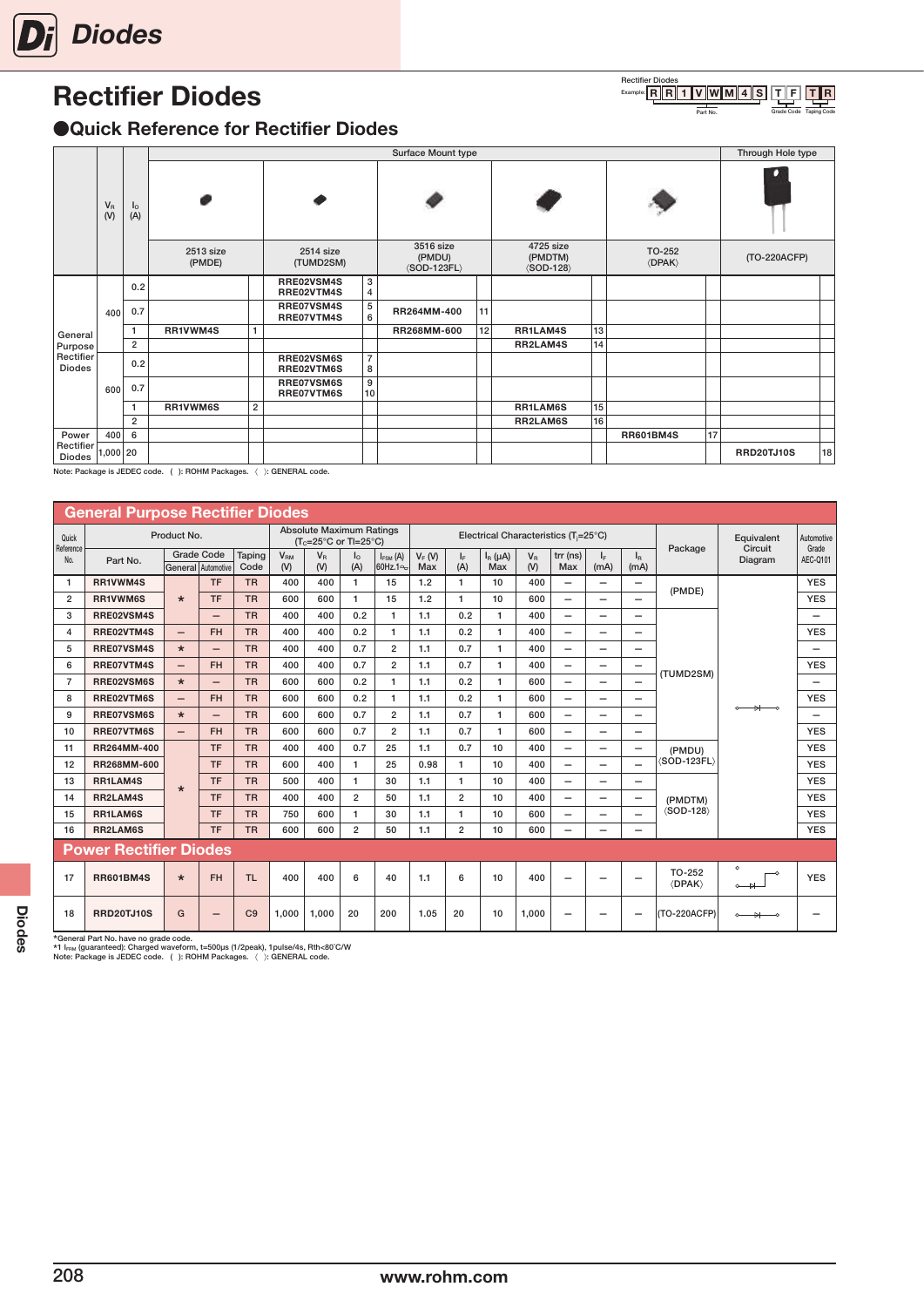#### Zener Diodes<br>Example: E F H 3 ∥. ∥6  $T \| 2 \| R \| 3 \| . \| 6 \| B$ E D Z V

Part No. Grade Code Taping Code Zener Voltage Sub Division Grade Code Zener Voltage Taping Code

Diodes Di

## <span id="page-18-0"></span>Zener Diodes

| <b>Zener Diodes 1</b>                |                                               |                                                      |                                               |                                                      |                                               |                                                      |                                                      |                                                      |                          |                                     |                          |                                               |                                               |                                               |                                               |                                                      |
|--------------------------------------|-----------------------------------------------|------------------------------------------------------|-----------------------------------------------|------------------------------------------------------|-----------------------------------------------|------------------------------------------------------|------------------------------------------------------|------------------------------------------------------|--------------------------|-------------------------------------|--------------------------|-----------------------------------------------|-----------------------------------------------|-----------------------------------------------|-----------------------------------------------|------------------------------------------------------|
|                                      |                                               |                                                      |                                               |                                                      |                                               |                                                      |                                                      | Surface Mount type                                   |                          |                                     |                          |                                               |                                               |                                               |                                               |                                                      |
| Package                              |                                               |                                                      |                                               |                                                      |                                               |                                                      |                                                      |                                                      |                          |                                     |                          |                                               |                                               |                                               |                                               |                                                      |
|                                      |                                               | 0603 size<br>DSN0603-2 (SMD0603)                     |                                               |                                                      |                                               | <b>1006 size</b><br>SOD-923 (VMN2M)                  |                                                      |                                                      |                          | 1608 size<br>SOD-523 (EMD2)         |                          |                                               |                                               | 2512 size<br>SOD-323FL (UMD2)                 |                                               |                                                      |
| Equivalent<br><b>Circuit Diagram</b> |                                               | $\circ$ and $\circ$                                  |                                               |                                                      |                                               | $\circ$ $\rightarrow$                                |                                                      |                                                      |                          | $\circ$ $\rightarrow$               |                          |                                               |                                               | $\circ$ $\rightarrow$                         |                                               |                                                      |
| Series Name                          |                                               | <b>RASMIDTM</b>                                      |                                               |                                                      |                                               | <b>CDZV</b> series                                   |                                                      |                                                      |                          | <b>EDZV</b> series                  |                          |                                               |                                               | <b>UFZV</b> series                            |                                               |                                                      |
| Automotive                           |                                               | <b>ADZ</b> series                                    |                                               |                                                      |                                               |                                                      |                                                      |                                                      |                          |                                     |                          |                                               |                                               |                                               |                                               |                                                      |
| <b>Grade Code</b><br>Power (mW)      |                                               | 100                                                  |                                               |                                                      |                                               | 100                                                  |                                                      |                                                      |                          | FH<br>150                           |                          |                                               |                                               | FH<br>500                                     |                                               |                                                      |
| <b>Taping Code</b>                   |                                               | <b>T15R</b>                                          |                                               |                                                      |                                               | T <sub>2</sub> R                                     |                                                      |                                                      |                          | T <sub>2</sub> R                    |                          |                                               |                                               | <b>TE-17</b>                                  |                                               |                                                      |
| Electrical<br>Characteristics        |                                               | $\mathsf{V}_\mathsf{Z}$                              | $I_{Z}$                                       | Automotive<br>Grade                                  |                                               | $\mathsf{V}_\mathsf{Z}$                              | $I_{Z}$                                              | Automotive<br>Grade                                  |                          | $\mathsf{V}_\mathsf{Z}$             | $I_{Z}$                  | Automotive<br>Grade                           |                                               | $\mathsf{V}_\mathsf{Z}$                       | $I_{Z}$                                       | Automotive<br>Grade                                  |
| $(T_a=25^{\circ}C)$                  | $\overline{\phantom{0}}$                      | (V)<br>$\overline{\phantom{0}}$                      | (mA)                                          | AEC-Q101<br>$\overline{\phantom{0}}$                 | 2.0B                                          | (V)<br>2.02 to 2.20                                  | (mA)<br>5                                            | <b>AEC-Q101</b><br>$\overline{\phantom{0}}$          | 2.0B                     | (V)<br>2.02 to 2.20                 | (mA)<br>5                | <b>AEC-Q101</b>                               |                                               | (V)<br>$\overline{\phantom{0}}$               | (mA)<br>$\overline{\phantom{0}}$              | AEC-Q101                                             |
|                                      |                                               | $\overline{\phantom{0}}$                             | $\overline{\phantom{0}}$                      | $\qquad \qquad -$                                    | 2.2B                                          | 2.22 to 2.41                                         | 5                                                    | —                                                    | 2.2B                     | 2.22 to 2.41                        | 5                        |                                               |                                               | —                                             | $\overline{\phantom{0}}$                      |                                                      |
|                                      | $\qquad \qquad -$<br>$\overline{\phantom{0}}$ | $\qquad \qquad -$<br>$\overline{\phantom{0}}$        | $\qquad \qquad -$<br>$\overline{\phantom{0}}$ | -<br>$\overline{\phantom{0}}$                        | 2.4B<br>2.7B                                  | 2.43 to 2.63<br>2.69 to 2.91                         | 5<br>5                                               | -<br>$\overline{\phantom{0}}$                        | 2.4B<br>2.7B             | 2.43 to 2.63<br>2.69 to 2.91        | 5<br>5                   | $\qquad \qquad -$<br>$\overline{\phantom{0}}$ | $\overline{\phantom{m}}$                      | -<br>$\overline{\phantom{0}}$                 | $\qquad \qquad -$<br>$\overline{\phantom{0}}$ | $\overline{\phantom{m}}$<br>$\overline{\phantom{0}}$ |
|                                      | $\qquad \qquad -$<br>$\qquad \qquad -$        | $\overline{\phantom{0}}$<br>$\overline{\phantom{0}}$ | $\qquad \qquad -$<br>$\qquad \qquad -$        | $\overline{\phantom{0}}$<br>$\overline{\phantom{0}}$ | 3.0B<br>3.3B                                  | 3.01 to 3.22<br>3.32 to 3.53                         | 5<br>5                                               | $\overline{\phantom{0}}$<br>$\overline{\phantom{m}}$ | 3.0B<br>3.3B             | 3.01 to 3.22<br>3.32 to 3.53        | 5<br>5                   | $\qquad \qquad -$<br>$\overline{\phantom{m}}$ | $\qquad \qquad -$<br>$\overline{\phantom{m}}$ | $\qquad \qquad -$<br>$\overline{\phantom{0}}$ | —<br>$\overline{\phantom{0}}$                 | $\overline{\phantom{m}}$<br>$\overline{\phantom{m}}$ |
|                                      | $\overline{\phantom{0}}$                      | $\overline{\phantom{0}}$                             | $\qquad \qquad -$                             | $\overline{\phantom{0}}$                             | 3.6B                                          | 3.600 to 3.845                                       | 5                                                    | $\overline{\phantom{0}}$                             | 3.6B                     | 3.600 to 3.845                      | 5                        | <b>YES</b>                                    | 3.6B                                          | 3.580 to 3.836                                | 20                                            | $\overline{\phantom{0}}$                             |
|                                      | —                                             | -<br>$\overline{\phantom{0}}$                        | $\qquad \qquad -$<br>$\qquad \qquad -$        | -<br>$\overline{\phantom{0}}$                        | 3.9B<br>4.3B                                  | 3.89 to 4.16<br>4.17 to 4.43                         | 5<br>5                                               | —<br>-                                               | 3.9B<br>4.3B             | 3.89 to 4.16<br>4.17 to 4.43        | 5<br>5                   | <b>YES</b><br><b>YES</b>                      | 3.9B<br>4.3B                                  | 3.870 to 4.151<br>4.151 to 4.423              | 20<br>20                                      | $\qquad \qquad -$<br>$\overline{\phantom{0}}$        |
|                                      |                                               |                                                      | $\overline{\phantom{0}}$                      |                                                      | 4.7B                                          | 4.55 to 4.75                                         | 5                                                    | $\overline{\phantom{0}}$                             | 4.7B                     | 4.55 to 4.75                        | 5                        | <b>YES</b>                                    | 4.7B                                          | 4.534 to 4.795                                | 20                                            | <b>YES</b>                                           |
|                                      | 5.1B<br>5.6B                                  | 4.975 to 5.230<br>5.510 to 5.800                     | 5<br>5                                        | -<br>$\overline{\phantom{0}}$                        | 5.1B<br>5.6B                                  | 4.98 to 5.20<br>5.49 to 5.73                         | 5<br>5                                               | $\qquad \qquad -$<br>$\overline{\phantom{0}}$        | 5.1B<br>5.6B             | 4.98 to 5.20<br>5.49 to 5.73        | 5<br>5                   | YES<br><b>YES</b>                             | 5.1B<br>5.6B                                  | 4.940 to 5.200<br>5.450 to 5.730              | 20<br>20                                      | <b>YES</b><br><b>YES</b>                             |
|                                      | 6.2B                                          | 6.020 to 6.335                                       | 5                                             | $\qquad \qquad -$                                    | 6.2B                                          | 6.06 to 6.33<br>6.65 to 6.93                         | 5                                                    | —                                                    | 6.2B                     | 6.06 to 6.33                        | 5                        | <b>YES</b>                                    | 6.2B                                          | 5.976 to 6.307                                | 20                                            | <b>YES</b>                                           |
|                                      | 6.8B<br>☆7.5B                                 | 6.670 to 7.015<br>7.330 to 7.710                     | 5<br>5                                        | $\qquad \qquad -$<br>$\overline{\phantom{0}}$        | 6.8B<br>7.5B                                  | 7.28 to 7.60                                         | 5<br>5                                               | -<br>$\overline{\phantom{0}}$                        | 6.8B<br>7.5B             | 6.65 to 6.93<br>7.28 to 7.60        | 5<br>5                   | <b>YES</b><br><b>YES</b>                      | 6.8B<br>7.5B                                  | 6.525 to 6.865<br>7.104 to 7.509              | 20<br>20                                      | <b>YES</b><br><b>YES</b>                             |
| Voltage                              | 8.2B<br>☆9.1B                                 | 8.000 to 8.400<br>8.750 to 9.190                     | 5<br>5                                        | $\overline{\phantom{0}}$<br>$\qquad \qquad -$        | 8.2B<br>9.1B                                  | 8.02 to 8.36<br>8.85 to 9.23                         | 5<br>5                                               | $\overline{\phantom{0}}$<br>$\overline{\phantom{m}}$ | 8.2B<br>9.1B             | 8.02 to 8.36<br>8.85 to 9.23        | 5<br>5                   | <b>YES</b><br><b>YES</b>                      | 8.2B<br>9.1B                                  | 7.827 to 8.265<br>8.635 to 9.106              | 20<br>20                                      | <b>YES</b><br><b>YES</b>                             |
|                                      | $\triangle$ 10B                               | 9.560 to 10.04                                       | 5                                             | $\overline{\phantom{0}}$                             | 10B                                           | 9.77 to 10.21                                        | 5                                                    | $\overline{\phantom{0}}$                             | 10B                      | 9.77 to 10.21                       | 5                        | <b>YES</b>                                    | 10B                                           | 9.497 to 10.050                               | 20                                            | <b>YES</b>                                           |
|                                      | $\triangle$ 11B<br>$\triangle$ 12B            | 10.54 to 11.08<br>11.63 to 12.21                     | 5<br>5                                        | $\overline{\phantom{0}}$<br>$\overline{\phantom{0}}$ | 11B<br>12B                                    | 10.76 to 11.22<br>11.74 to 12.24                     | 5<br>5                                               | —<br>-                                               | 11B<br>12B               | 10.76 to 11.22<br>11.74 to 12.24    | 5<br>5                   | <b>YES</b><br><b>YES</b>                      | 11B<br>12B                                    | 10.550 to 11.160<br>11.510 to 12.160          | 10<br>10                                      | <b>YES</b><br><b>YES</b>                             |
|                                      | $\chi$ 13B                                    | 12.85 to 13.49                                       | 5<br>5                                        | $\overline{\phantom{0}}$                             | 13B                                           | 12.91 to 13.49                                       | 5                                                    | $\qquad \qquad -$                                    | 13B                      | 12.91 to 13.49<br>14.34 to 14.98    | 5                        | <b>YES</b>                                    | 13B<br>15B                                    | 12.640 to 13.340                              | 10                                            | <b>YES</b>                                           |
|                                      | $\&$ 15B<br>$\chi$ 16B                        | 14.30 to 15.02<br>15.96 to 16.76                     | 5                                             | $\overline{\phantom{m}}$<br>$\overline{\phantom{0}}$ | 15B<br>16B                                    | 14.34 to 14.98<br>15.85 to 16.51                     | 5<br>5                                               | $\overline{\phantom{0}}$<br>$\overline{\phantom{0}}$ | 15B<br>16B               | 15.85 to 16.51                      | 5<br>5                   | <b>YES</b><br><b>YES</b>                      | 16B                                           | 14.000 to 14.790<br>15.390 to 16.240          | 10<br>10                                      | <b>YES</b><br><b>YES</b>                             |
|                                      | $\sqrt{18B}$<br>$\angle 20B$                  | 17.52 to 18.41<br>19.63 to 20.63                     | $\overline{2}$<br>$\overline{\mathbf{c}}$     | $\qquad \qquad -$<br>$\qquad \qquad -$               | <b>18B</b><br>20 <sub>B</sub>                 | 17.56 to 18.35<br>19.52 to 20.39                     | $\overline{\mathbf{2}}$<br>2                         | $\qquad \qquad -$<br>$\qquad \qquad -$               | 18B<br>20B               | 17.56 to 18.35<br>19.52 to 20.39    | 5<br>5                   | <b>YES</b><br><b>YES</b>                      | 18B<br>20B                                    | 17.000 to 17.950<br>18.870 to 19.890          | 10<br>10                                      | <b>YES</b><br><b>YES</b>                             |
|                                      |                                               |                                                      | $\overline{\phantom{0}}$                      | $\overline{\phantom{0}}$                             | 22B                                           | 21.54 to 22.47                                       | $\overline{\mathbf{2}}$                              | $\overline{\phantom{0}}$                             | 22B                      | 21.54 to 22.47                      | 5                        | <b>YES</b>                                    | 22B                                           | 20.770 to 21.920                              | 5                                             | <b>YES</b>                                           |
|                                      | $\overline{\phantom{0}}$                      | $\overline{\phantom{0}}$<br>$\qquad \qquad -$        | $\qquad \qquad -$<br>$\qquad \qquad -$        | $\overline{\phantom{0}}$<br>$\qquad \qquad -$        | 24B<br>27B                                    | 23.72 to 24.78<br>26.19 to 27.53                     | $\overline{\mathbf{2}}$<br>2                         | $\overline{\phantom{0}}$<br>$\overline{\phantom{m}}$ | 24B<br>27B               | 23.72 to 24.78<br>26.19 to 27.53    | 5<br>$\overline{2}$      | <b>YES</b><br><b>YES</b>                      | 24B<br>27B                                    | 22.780 to 24.020<br>25.190 to 26.560          | 5<br>5                                        | <b>YES</b><br><b>YES</b>                             |
|                                      | $\overline{\phantom{0}}$                      | $\overline{\phantom{0}}$                             | $\qquad \qquad -$                             | $\overline{\phantom{0}}$                             | 30 <sub>B</sub>                               | 29.19 to 30.69                                       | 2                                                    | $\overline{\phantom{0}}$                             | 30B                      | 29.19 to 30.69                      | 2                        | <b>YES</b>                                    | 30 <sub>B</sub>                               | 27.980 to 29.500                              | 5                                             | <b>YES</b>                                           |
|                                      |                                               | $\qquad \qquad -$<br>$\overline{\phantom{0}}$        | $\qquad \qquad -$<br>$\qquad \qquad -$        | —<br>$\overline{\phantom{0}}$                        | 33B<br>36B                                    | 32.15 to 33.79<br>35.07 to 36.87                     | 2<br>$\overline{2}$                                  | —<br>$\overline{\phantom{0}}$                        | 33B<br>36B               | 32.15 to 33.79<br>35.07 to 36.87    | 2<br>$\overline{2}$      | <b>YES</b><br><b>YES</b>                      | 33B<br>36B                                    | 30.660 to 32.320<br>33.230 to 35.010          | 5<br>5                                        | <b>YES</b><br><b>YES</b>                             |
|                                      | $\overline{\phantom{0}}$                      | $\overline{\phantom{0}}$                             | $\overline{\phantom{0}}$                      |                                                      |                                               |                                                      |                                                      |                                                      |                          |                                     |                          |                                               |                                               |                                               |                                               |                                                      |
|                                      |                                               |                                                      |                                               |                                                      | $\overbrace{\phantom{123221111}}$             |                                                      |                                                      | Surface Mount type                                   |                          |                                     | $\overline{\phantom{0}}$ |                                               | 39B                                           | 35.880 to 37.790                              | 5                                             | <b>YES</b>                                           |
|                                      |                                               |                                                      |                                               |                                                      |                                               |                                                      |                                                      |                                                      |                          |                                     |                          |                                               |                                               |                                               |                                               |                                                      |
| Package                              |                                               | 2512 size                                            |                                               |                                                      |                                               | 2512 size                                            |                                                      |                                                      |                          | 2514 size                           |                          |                                               |                                               | 2514 size                                     |                                               |                                                      |
| Equivalent                           |                                               | SOD-323FL (UMD2)                                     |                                               |                                                      |                                               | <b>SOD-323FL (UMD2)</b>                              |                                                      |                                                      |                          | (TUMD2M)                            |                          |                                               |                                               | (TUMD2M)                                      |                                               |                                                      |
| Circuit Diagram                      |                                               | $\circ$ $\rightarrow$                                |                                               |                                                      |                                               | $\circ$ $\rightarrow$                                |                                                      |                                                      |                          | $\circ$ and $\circ$                 |                          |                                               |                                               | $\circ$ and $\circ$                           |                                               |                                                      |
| <b>Series Name</b><br>Automotive     |                                               | <b>UDZV</b> series                                   |                                               |                                                      |                                               | <b>UDZLV</b> series<br>FH                            |                                                      |                                                      |                          | <b>TFZV</b> series                  |                          |                                               |                                               | <b>YFZV</b> series<br>FH                      |                                               |                                                      |
| Grade Code<br>Power (mW)             |                                               | FH<br>200                                            |                                               |                                                      |                                               | 200                                                  |                                                      |                                                      |                          | 500                                 |                          |                                               |                                               | 500                                           |                                               |                                                      |
| <b>Taping Code</b>                   |                                               | <b>TE-17</b>                                         |                                               |                                                      |                                               | <b>TE-17</b>                                         |                                                      |                                                      |                          | TR                                  |                          |                                               |                                               | TR                                            |                                               |                                                      |
| Electrical<br>Characteristics        |                                               | $V_{Z}$                                              | $I_{Z}$                                       | Automotive<br>Grade                                  |                                               | $V_{Z}$                                              | $I_{Z}$                                              | Automotive<br>Grade                                  |                          | $\mathsf{V}_\mathsf{Z}$             | $I_{Z}$                  | Automotive<br>Grade                           |                                               | $\mathsf{V}_\mathsf{Z}$                       | $I_{Z}$                                       | Automotive<br>Grade                                  |
| $(T_a=25^{\circ}C)$                  | 2.0B                                          | (V)<br>2.02 to 2.20                                  | (mA)<br>5                                     | AEC-Q101<br>$\overline{\phantom{m}}$                 | 51                                            | (V)<br>48 to 54                                      | (mA)<br>$\overline{2}$                               | AEC-Q101<br><b>YES</b>                               | 2.0B                     | (V)<br>2.02 to 2.20                 | (mA)<br>20               | AEC-Q101                                      | $\overline{\phantom{a}}$                      | (V)<br>$\qquad \qquad -$                      | (mA)<br>$\qquad \qquad -$                     | AEC-Q101<br>$\qquad \qquad -$                        |
|                                      | 2.2B                                          | 2.22 to 2.41                                         | 5                                             | $\qquad \qquad -$                                    | 56                                            | 53 to 60                                             | 2                                                    | <b>YES</b>                                           | 2.2B                     | 2.22 to 2.41                        | 20                       | -                                             | $\overline{\phantom{m}}$                      | $\qquad \qquad -$                             |                                               | $\overline{\phantom{m}}$                             |
|                                      | 2.4B<br>2.7B                                  | 2.43 to 2.63<br>2.69 to 2.91                         | 5<br>5                                        | <b>YES</b>                                           | 62<br>68                                      | 58 to 66<br>64 to 72                                 | 2<br>$\overline{2}$                                  | YES<br><b>YES</b>                                    | 2.4B<br>2.7B             | 2.43 to 2.63<br>2.69 to 2.91        | 20<br>20                 | $\qquad \qquad -$<br>—                        | $\overline{\phantom{m}}$                      | $\qquad \qquad -$<br>$\qquad \qquad -$        | $\overbrace{\phantom{12322111}}$              | $\qquad \qquad -$<br>$\overline{\phantom{m}}$        |
|                                      | 3.0B<br>3.3B                                  | 3.01 to 3.22<br>3.32 to 3.53                         | 5<br>5                                        | YES<br>YES                                           | 75<br>82                                      | 70 to 79<br>77 to 87                                 | $\overline{2}$<br>2                                  | <b>YES</b><br>YES                                    | 3.0B<br>3.3B             | 3.01 to 3.22<br>3.32 to 3.53        | 20<br>20                 | $\qquad \qquad -$<br>$\overline{\phantom{0}}$ | 3.0B<br>3.3B                                  | 3.01 to 3.22<br>3.32 to 3.53                  | 20<br>20                                      | <b>YES</b><br>YES                                    |
|                                      | 3.6B                                          | 3.600 to 3.845                                       | 5                                             | YES                                                  | 91                                            | 85 to 96                                             | 1                                                    | <b>YES</b>                                           | 3.6B                     | 3.600 to 3.845                      | 20                       | —                                             | 3.6B                                          | 3.600 to 3.845                                | 20                                            | <b>YES</b>                                           |
|                                      | 3.9B<br>4.3B                                  | 3.89 to 4.16<br>4.17 to 4.43                         | 5<br>5                                        | <b>YES</b><br>YES                                    | 100<br>110                                    | 94 to 106<br>104 to 116                              | 1<br>$\mathbf{1}$                                    | <b>YES</b><br><b>YES</b>                             | 3.9B<br>4.3B             | 3.89 to 4.16<br>4.17 to 4.43        | 20<br>20                 | $\qquad \qquad -$<br>$\overline{\phantom{0}}$ | 3.9B<br>4.3B                                  | 3.89 to 4.16<br>4.17 to 4.43                  | 20<br>20                                      | YES<br><b>YES</b>                                    |
|                                      | 4.7B                                          | 4.55 to 4.75                                         | 5                                             | <b>YES</b>                                           | 120                                           | 114 to 126                                           | 1                                                    | <b>YES</b><br>$\overline{\phantom{m}}$               | 4.7B                     | 4.55 to 4.80                        | 20                       | -<br>$\overline{\phantom{0}}$                 | 4.7B                                          | 4.55 to 4.80                                  | 20                                            | <b>YES</b>                                           |
|                                      | 5.1B<br>5.6B                                  | 4.98 to 5.20<br>5.49 to 5.73                         | 5<br>5                                        | YES<br><b>YES</b>                                    | 130<br>150                                    | 122 to 138<br>140 to 160                             | 1<br>$\mathbf{1}$                                    | -                                                    | 5.1B<br>5.6B             | 4.94 to 5.20<br>5.45 to 5.73        | 20<br>20                 | —                                             | 5.1B<br>5.6B                                  | 4.94 to 5.20<br>5.45 to 5.73                  | 20<br>20                                      | YES<br>YES                                           |
|                                      | 6.2B<br>6.8B                                  | 6.06 to 6.33<br>6.65 to 6.93                         | 5<br>5                                        | <b>YES</b><br>YES                                    | $\overline{\phantom{m}}$<br>$\qquad \qquad -$ | $\overline{\phantom{m}}$<br>—                        | $\overline{\phantom{m}}$<br>$\overline{\phantom{m}}$ | $\overline{\phantom{m}}$<br>$\overline{\phantom{0}}$ | 6.2B<br>6.8B             | 5.96 to 6.27<br>6.49 to 6.83        | 20<br>20                 | $\qquad \qquad -$<br>—                        | 6.2B<br>6.8B                                  | 5.96 to 6.27<br>6.49 to 6.83                  | 20<br>20                                      | YES<br><b>YES</b>                                    |
|                                      | 7.5B                                          | 7.28 to 7.60                                         | 5                                             | YES                                                  | —                                             | —                                                    | $\overline{\phantom{m}}$                             | $\overline{\phantom{0}}$                             | 7.5B                     | 7.07 to 7.45                        | 20                       | —                                             | 7.5B                                          | 7.07 to 7.45                                  | 20                                            | <b>YES</b>                                           |
|                                      | 8.2B<br>9.1B                                  | 8.02 to 8.36<br>8.85 to 9.23                         | 5<br>5                                        | YES<br><b>YES</b>                                    | $\overline{\phantom{0}}$<br>—                 | $\overline{\phantom{0}}$<br>-                        | $\overline{\phantom{a}}$<br>$\overline{\phantom{m}}$ | $\overline{\phantom{0}}$<br>—                        | 8.2B<br>9.1B             | 7.78 to 8.19<br>8.57 to 9.01        | 20<br>20                 | $\qquad \qquad -$<br>—                        | 8.2B<br>9.1B                                  | 7.78 to 8.19<br>8.57 to 9.01                  | 20<br>20                                      | <b>YES</b><br><b>YES</b>                             |
| Voltage                              | 10B                                           | 9.77 to 10.21                                        | 5                                             | YES                                                  | $\overline{\phantom{m}}$                      | —<br>$\overline{\phantom{0}}$                        | $\overline{\phantom{m}}$                             | $\qquad \qquad -$<br>$\overline{\phantom{0}}$        | 10B                      | 9.41 to 9.90                        | 20                       | —                                             | 10B                                           | 9.41 to 9.90                                  | 20                                            | <b>YES</b>                                           |
|                                      | 11B<br>12B                                    | 10.76 to 11.22<br>11.74 to 12.24                     | 5<br>5                                        | <b>YES</b><br>YES                                    | —                                             | —                                                    | $\overline{\phantom{m}}$                             | $\qquad \qquad -$                                    | 11B<br>12B               | 10.50 to 11.05<br>11.44 to 12.03    | 10<br>10                 | —<br>-                                        | 11B<br>12B                                    | 10.50 to 11.05<br>11.44 to 12.03              | 10<br>10                                      | YES<br><b>YES</b>                                    |
|                                      | 13B<br>15B                                    | 12.91 to 13.49<br>14.34 to 14.98                     | 5<br>5                                        | YES<br><b>YES</b>                                    | $\overline{\phantom{m}}$<br>$\qquad \qquad -$ | $\overline{\phantom{0}}$<br>—                        | $\overline{\phantom{m}}$<br>$\overline{\phantom{m}}$ | $\overline{\phantom{m}}$<br>$\overline{\phantom{0}}$ | 13B<br>15B               | 12.55 to 13.21<br>13.89 to 14.62    | 10<br>10                 | $\qquad \qquad -$<br>—                        | 13B<br>15B                                    | 12.55 to 13.21<br>13.89 to 14.62              | 10<br>10                                      | YES<br>YES                                           |
|                                      | 16B                                           | 15.85 to 16.51                                       | 5                                             | YES                                                  | $\qquad \qquad -$                             | -                                                    | $\overline{\phantom{m}}$                             | -                                                    | 16B                      | 15.25 to 16.04                      | 10                       | -                                             | 16B                                           | 15.25 to 16.04                                | 10                                            | YES                                                  |
|                                      | 18B<br>20B                                    | 17.56 to 18.35<br>19.52 to 20.39                     | 5<br>5                                        | YES<br><b>YES</b>                                    | $\qquad \qquad -$                             | $\overline{\phantom{0}}$                             | $\overline{\phantom{a}}$<br>$\overline{\phantom{m}}$ | $\overline{\phantom{0}}$<br>—                        | <b>18B</b><br>20B        | 16.82 to 17.70<br>18.63 to 19.59    | 10<br>10                 | $\qquad \qquad -$<br>—                        | <b>18B</b><br>20B                             | 16.82 to 17.70<br>18.63 to 19.59              | 10<br>10                                      | YES<br><b>YES</b>                                    |
|                                      | 22B                                           | 21.54 to 22.47                                       | 5                                             | YES                                                  | $\qquad \qquad -$                             | —<br>—                                               | $\overline{\phantom{m}}$                             | $\overline{\phantom{m}}$<br>$\overline{\phantom{0}}$ | 22B                      | 20.64 to 21.71                      | 5                        | $\qquad \qquad -$<br>—                        | 22B                                           | 20.64 to 21.71                                | 5                                             | <b>YES</b>                                           |
|                                      | 24B<br>27B                                    | 23.72 to 24.78<br>26.19 to 27.53                     | 5<br>5                                        | <b>YES</b><br>YES                                    | $\overline{\phantom{0}}$                      | $\qquad \qquad -$                                    | $\overline{\phantom{0}}$<br>$\overline{\phantom{m}}$ | $\overline{\phantom{0}}$                             | 24B<br>27B               | 22.61 to 23.77<br>24.97 to 26.26    | 5<br>5                   | —                                             | 24B<br>27B                                    | 22.61 to 23.77<br>24.97 to 26.26              | 5<br>5                                        | YES<br><b>YES</b>                                    |
|                                      | 30B<br>33B                                    | 29.19 to 30.69                                       | 5                                             | <b>YES</b>                                           | $\overline{\phantom{m}}$                      | $\overline{\phantom{0}}$<br>$\overline{\phantom{0}}$ | $\overline{\phantom{m}}$<br>$\overline{\phantom{m}}$ | $\overline{\phantom{m}}$<br>$\qquad \qquad -$        | 30B<br>33B               | 27.70 to 29.13                      | 5                        | $\qquad \qquad -$<br>—                        | 30B<br>$\overline{\phantom{m}}$               | 27.70 to 29.13                                | 5<br>$\overline{\phantom{0}}$                 | YES                                                  |
|                                      | 36B                                           | 32.15 to 33.79<br>35.07 to 36.87                     | 5<br>5                                        | YES<br>YES                                           | $\qquad \qquad -$                             | —                                                    | $\overline{\phantom{m}}$                             | -                                                    | 36B                      | 30.32 to 31.88<br>32.79 to 34.49    | 5<br>5                   | -                                             | $\overline{\phantom{m}}$                      | <u>—</u><br>-                                 | -                                             | $\qquad \qquad -$<br>$\qquad \qquad -$               |
|                                      | 39B<br>43<br>47                               | 38.02 to 39.98<br>40.00 to 45.00<br>44.00 to 49.00   | 2<br>$\overline{2}$<br>$\overline{2}$         | YES<br><b>YES</b><br>YES                             | $\overline{\phantom{0}}$<br>$\qquad \qquad -$ | $\overline{\phantom{0}}$<br>-                        | $\qquad \qquad -$<br>$\overline{\phantom{m}}$        | $\overline{\phantom{0}}$<br>-                        | 39B<br>$\qquad \qquad -$ | 35.36 to 37.19<br>$\qquad \qquad -$ | 5<br>-                   | $\overline{\phantom{0}}$<br>-                 | $\overline{\phantom{0}}$<br>$\qquad \qquad -$ | $\qquad \qquad -$<br>-                        | $\overline{\phantom{0}}$<br>$\qquad \qquad -$ | $\overline{\phantom{a}}$<br>$\overline{\phantom{m}}$ |

©RASMID™: ROHM's proprietary new method that enables superior dimensional precision, making it possible to develop the ultra-compact products.<br>FAASMID™ is a trademark or a registered trademark of ROHM Co., Ltd.<br>Note1: Pac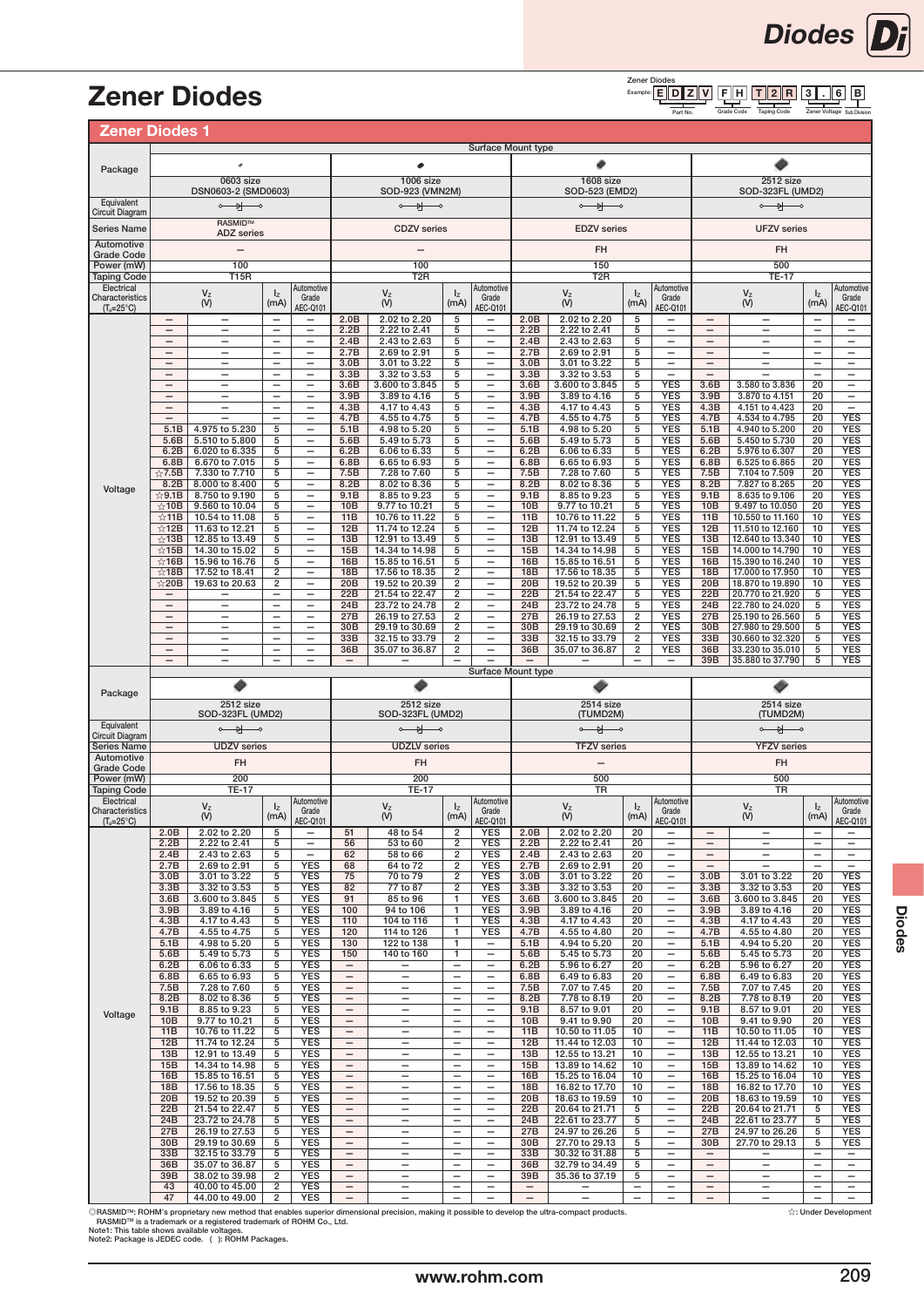# Zener Diodes

| <b>Zener Diodes 2</b>                  |                                               |                                                      |                                                      |                                                      |                                               |                                                      |                                                      |                                                      |                                               |                                                      |                                                      |                                                      |                                    |                                         |                                           |                                                      |
|----------------------------------------|-----------------------------------------------|------------------------------------------------------|------------------------------------------------------|------------------------------------------------------|-----------------------------------------------|------------------------------------------------------|------------------------------------------------------|------------------------------------------------------|-----------------------------------------------|------------------------------------------------------|------------------------------------------------------|------------------------------------------------------|------------------------------------|-----------------------------------------|-------------------------------------------|------------------------------------------------------|
|                                        |                                               |                                                      |                                                      |                                                      |                                               |                                                      |                                                      | Surface Mount type                                   |                                               |                                                      |                                                      |                                                      |                                    |                                         |                                           |                                                      |
| Package                                |                                               |                                                      |                                                      |                                                      |                                               |                                                      |                                                      |                                                      |                                               |                                                      |                                                      |                                                      |                                    |                                         |                                           |                                                      |
|                                        |                                               | 2514 size<br>(TUMD2M)                                |                                                      |                                                      |                                               | 2514 size<br>(TUMD2M)                                |                                                      |                                                      |                                               | 2924 size<br>SOT-23 (SSD3)                           |                                                      |                                                      |                                    | 2924 size<br><b>SOT-23 (SSD3)</b>       |                                           |                                                      |
| Equivalent                             |                                               | $\circ$ $\rightarrow$                                |                                                      |                                                      |                                               | $\circ$ $\rightarrow$                                |                                                      |                                                      |                                               |                                                      |                                                      |                                                      |                                    | ₩                                       |                                           |                                                      |
| <b>Circuit Diagram</b>                 |                                               |                                                      |                                                      |                                                      |                                               |                                                      |                                                      |                                                      |                                               |                                                      |                                                      |                                                      |                                    |                                         |                                           |                                                      |
| <b>Series Name</b><br>Automotive       |                                               | <b>TDZV</b> series                                   |                                                      |                                                      |                                               | <b>YDZV</b> series                                   |                                                      |                                                      |                                               | <b>BZX84BxxLY</b> series                             |                                                      |                                                      |                                    | <b>BZX84CxxLY</b> series                |                                           |                                                      |
| <b>Grade Code</b>                      |                                               | $\overline{\phantom{0}}$                             |                                                      |                                                      |                                               | FH                                                   |                                                      |                                                      |                                               | FH                                                   |                                                      |                                                      |                                    | FH                                      |                                           |                                                      |
| Power (mW)                             |                                               | 500                                                  |                                                      |                                                      |                                               | 500                                                  |                                                      |                                                      |                                               | 250                                                  |                                                      |                                                      |                                    | 250                                     |                                           |                                                      |
| <b>Taping Code</b><br>Electrical       |                                               | <b>TR</b>                                            |                                                      | Automotive                                           |                                               | <b>TR</b>                                            |                                                      | Automotive                                           |                                               | T116                                                 |                                                      | Automotive                                           |                                    | T116                                    |                                           | Automotive                                           |
| Characteristics<br>$(T_a=25^{\circ}C)$ | —                                             | $\mathsf{V}_\mathsf{Z}$<br>(V)<br>-                  | $I_{Z}$<br>(mA)<br>$\qquad \qquad -$                 | Grade<br>AEC-Q101<br>-                               | $\qquad \qquad -$                             | $V_{Z}$<br>(V)<br>$\overline{\phantom{m}}$           | $I_{Z}$<br>(mA)<br>$\qquad \qquad -$                 | Grade<br>AEC-Q101<br>-                               | —                                             | $V_{Z}$<br>(V)<br>-                                  | $I_{Z}$<br>(mA)<br>—                                 | Grade<br><b>AEC-Q101</b><br>-                        | <b>2V4</b>                         | $V_{Z}$<br>$(V)$<br>2.20 to 2.60        | $I_{Z}$<br>(mA)<br>5                      | Grade<br><b>AEC-Q101</b><br><b>YES</b>               |
|                                        | $\overline{\phantom{0}}$                      | $\overline{\phantom{0}}$                             | $\overline{\phantom{0}}$                             | $\overline{\phantom{0}}$                             | $\overline{\phantom{0}}$                      | $\overline{\phantom{0}}$                             |                                                      | $\overline{\phantom{0}}$                             | $\overline{\phantom{0}}$                      | $\overline{\phantom{0}}$                             | $\equiv$                                             | $\overline{\phantom{0}}$                             | 2V7                                | 2.50 to 2.90                            | 5                                         | YES                                                  |
|                                        | $\qquad \qquad -$<br>$\overline{\phantom{0}}$ | -<br>$\overline{\phantom{0}}$                        | $\overline{\phantom{m}}$<br>$\overline{\phantom{0}}$ | -<br>$\overline{\phantom{0}}$                        | $\qquad \qquad -$<br>$\overline{\phantom{0}}$ | -<br>$\overline{\phantom{0}}$                        | $\qquad \qquad -$<br>$\overline{\phantom{0}}$        | -<br>$\overline{\phantom{0}}$                        | —<br>$\overline{\phantom{0}}$                 | -<br>$\overline{\phantom{0}}$                        | $\overline{\phantom{0}}$<br>$\overline{\phantom{0}}$ | -<br>$\overline{\phantom{0}}$                        | 3V <sub>0</sub><br>3V3             | 2.80 to 3.20<br>3.10 to 3.50            | 5<br>5                                    | <b>YES</b><br><b>YES</b>                             |
|                                        | $\overbrace{\phantom{123221111}}$             | -                                                    | $\overline{\phantom{0}}$                             | $\overline{\phantom{0}}$                             | $\qquad \qquad -$                             | —                                                    | $\qquad \qquad -$                                    | $\overline{\phantom{0}}$                             | —                                             | -                                                    | $\overline{\phantom{0}}$                             | —                                                    | 3V6                                | 3.40 to 3.80                            | 5                                         | <b>YES</b>                                           |
|                                        | $\overline{\phantom{0}}$                      | $\overline{\phantom{0}}$                             |                                                      | $\overline{\phantom{0}}$                             |                                               | $\overline{\phantom{0}}$                             |                                                      | $\overline{\phantom{0}}$                             | $\overline{\phantom{0}}$                      | $\overline{\phantom{0}}$                             | $\overline{\phantom{0}}$<br>$\overline{\phantom{0}}$ | $\overline{\phantom{0}}$                             | 3V9                                | 3.70 to 4.10                            | 5                                         | <b>YES</b>                                           |
|                                        | $\overline{\phantom{0}}$<br>$\qquad \qquad -$ | $\overline{\phantom{0}}$<br>$\overline{\phantom{0}}$ | $\overline{\phantom{0}}$<br>$\qquad \qquad -$        | $\overline{\phantom{0}}$<br>$\overline{\phantom{0}}$ | $\qquad \qquad -$<br>$\overline{\phantom{0}}$ | $\overline{\phantom{0}}$<br>$\overline{\phantom{0}}$ | $\qquad \qquad -$<br>$\overline{\phantom{0}}$        | $\overline{\phantom{0}}$<br>$\qquad \qquad -$        | —<br>$\overline{\phantom{0}}$                 | $\overline{\phantom{0}}$<br>$\overline{\phantom{0}}$ | $\overline{\phantom{0}}$                             | $\overline{\phantom{0}}$<br>$\overline{\phantom{0}}$ | 4V3<br>4V7                         | 4.00 to 4.60<br>4.40 to 5.00            | 5<br>5                                    | <b>YES</b><br><b>YES</b>                             |
|                                        | 5.1                                           | 4.60 to 5.60                                         | 10                                                   | -                                                    | $\qquad \qquad -$                             |                                                      | $\overline{\phantom{0}}$                             | -                                                    | 5V1                                           | 5.00 to 5.20                                         | 5                                                    | <b>YES</b>                                           | 5V1                                | 4.80 to 5.40                            | 5                                         | <b>YES</b>                                           |
|                                        | 5.6<br>6.2                                    | 5.10 to 6.10<br>5.60 to 6.80                         | 10<br>10                                             | $\overline{\phantom{0}}$<br>$\overline{\phantom{0}}$ | $\qquad \qquad -$<br>$\qquad \qquad -$        | $\overline{\phantom{0}}$<br>$\overline{\phantom{0}}$ | $\qquad \qquad -$<br>$\overline{\phantom{0}}$        | $\qquad \qquad -$                                    | 5V6<br>6V <sub>2</sub>                        | 5.49 to 5.71<br>6.08 to 6.32                         | 5<br>5                                               | <b>YES</b><br><b>YES</b>                             | 5V6<br>6V2                         | 5.20 to 6.00<br>5.80 to 6.60            | 5<br>5                                    | <b>YES</b><br><b>YES</b>                             |
|                                        | 6.8                                           | 6.20 to 7.40                                         | 10                                                   | -                                                    | $\qquad \qquad -$                             | $\overline{\phantom{0}}$                             | $\qquad \qquad -$                                    | $\qquad \qquad -$                                    | 6V8                                           | 6.66 to 6.94                                         | 5                                                    | <b>YES</b>                                           | 6V8                                | 6.40 to 7.20                            | 5                                         | <b>YES</b>                                           |
|                                        | 7.5                                           | 6.80 to 8.30                                         | 10<br>10                                             | —                                                    | $\qquad \qquad -$                             | $\overline{\phantom{0}}$                             |                                                      | $\overline{\phantom{0}}$                             | <b>7V5</b><br>8V <sub>2</sub>                 | 7.35 to 7.65<br>8.04 to 8.36                         | 5                                                    | <b>YES</b><br><b>YES</b>                             | 7V <sub>5</sub><br>8V <sub>2</sub> | 7.00 to 7.90<br>7.70 to 8.70            | 5<br>5                                    | <b>YES</b><br><b>YES</b>                             |
| Voltage                                | 8.2<br>9.1                                    | 7.40 to 9.00<br>8.20 to 10.00                        | 10                                                   | -<br>$\overline{\phantom{0}}$                        | $\qquad \qquad -$<br>$\overline{\phantom{0}}$ | $\qquad \qquad -$<br>$\overline{\phantom{0}}$        | $\qquad \qquad -$                                    | $\qquad \qquad -$<br>$\overline{\phantom{0}}$        | 9V1                                           | 8.92 to 9.28                                         | 5<br>5                                               | <b>YES</b>                                           | 9V1                                | 8.50 to 9.60                            | 5                                         | YES                                                  |
|                                        | 10                                            | 9.00 to 11.00                                        | 10                                                   | —                                                    | $\qquad \qquad -$                             | —                                                    | $\qquad \qquad -$                                    | $\overline{\phantom{0}}$                             | <b>10V</b>                                    | 9.80 to 10.20                                        | 5                                                    | <b>YES</b>                                           | <b>10V</b>                         | 9.40 to 10.60                           | 5                                         | <b>YES</b>                                           |
|                                        | 11<br>12                                      | 9.90 to 12.10<br>10.80 to 13.20                      | 10<br>10                                             | $\overline{\phantom{0}}$<br>-                        | $\qquad \qquad -$<br>$\qquad \qquad -$        | $\overline{\phantom{0}}$                             | $\overline{\phantom{0}}$                             | -<br>$\overline{\phantom{m}}$                        | 11V<br>12V                                    | 10.80 to 11.20<br>11.80 to 12.20                     | 5<br>5                                               | <b>YES</b><br><b>YES</b>                             | 11V<br><b>12V</b>                  | 10.40 to 11.60<br>11.40 to 12.70        | 5<br>5                                    | <b>YES</b><br><b>YES</b>                             |
|                                        | 13                                            | 11.70 to 14.30                                       | 10                                                   | -                                                    | 13                                            | 11.70 to 14.30                                       | 10                                                   | <b>YES</b>                                           | 13V                                           | 12.70 to 13.30                                       | 5                                                    | <b>YES</b>                                           | 13V                                | 12.40 to 14.10                          | 5                                         | <b>YES</b>                                           |
|                                        | 15<br>16                                      | 13.50 to 16.50                                       | 10<br>10                                             | -<br>-                                               | 15<br>16                                      | 13.50 to 16.50<br>14.40 to 17.60                     | 10<br>10                                             | <b>YES</b><br><b>YES</b>                             | 15V<br><b>16V</b>                             | 14.70 to 15.30<br>15.70 to 16.30                     | 5<br>5                                               | <b>YES</b><br><b>YES</b>                             | 15V<br><b>16V</b>                  | 13.80 to 15.60                          | 5<br>5                                    | <b>YES</b><br><b>YES</b>                             |
|                                        | 18                                            | 14.40 to 17.60<br>16.20 to 19.80                     | 10                                                   | —                                                    | 18                                            | 16.20 to 19.80                                       | 10                                                   | <b>YES</b>                                           | <b>18V</b>                                    | 17.60 to 18.40                                       | 5                                                    | <b>YES</b>                                           | <b>18V</b>                         | 15.30 to 17.10<br>16.80 to 19.10        | 5                                         | <b>YES</b>                                           |
|                                        | 20                                            | 18.00 to 22.00                                       | 10                                                   | -                                                    | 20                                            | 18.00 to 22.00                                       | 10                                                   | <b>YES</b>                                           | <b>20V</b>                                    | 19.60 to 20.40                                       | 5                                                    | <b>YES</b>                                           | <b>20V</b>                         | 18.80 to 21.20                          | 5                                         | <b>YES</b>                                           |
|                                        | 22<br>24                                      | 19.80 to 24.20<br>21.60 to 26.40                     | 10<br>10                                             | $\overline{\phantom{0}}$<br>-                        | 22<br>24                                      | 19.80 to 24.20<br>21.60 to 26.40                     | 10<br>10                                             | <b>YES</b><br><b>YES</b>                             | <b>22V</b><br><b>24V</b>                      | 21.60 to 22.40<br>23.50 to 24.50                     | 5<br>5                                               | <b>YES</b><br><b>YES</b>                             | <b>22V</b><br>24V                  | 20.80 to 23.30<br>22.80 to 25.60        | 5<br>5                                    | <b>YES</b><br><b>YES</b>                             |
|                                        | 27                                            | 24.30 to 29.70                                       | 10                                                   | $\overline{\phantom{0}}$                             | 27                                            | 24.30 to 29.70                                       | 10                                                   | <b>YES</b>                                           | 27V                                           | 26.50 to 27.50                                       | 2                                                    | <b>YES</b>                                           | 27V                                | 25.10 to 28.90                          | $\overline{2}$                            | <b>YES</b>                                           |
|                                        | 30<br>$\overline{\phantom{0}}$                | 27.00 to 33.00                                       | 10<br>$\qquad \qquad -$                              | -<br>$\overline{\phantom{0}}$                        | $\qquad \qquad -$<br>$\qquad \qquad -$        | $\qquad \qquad -$                                    | $\qquad \qquad -$<br>$\overline{\phantom{0}}$        | $\qquad \qquad -$<br>$\overline{\phantom{0}}$        | 30V<br>33V                                    | 29.40 to 30.60<br>32.30 to 33.70                     | 2<br>2                                               | <b>YES</b><br><b>YES</b>                             | 30V<br>33V                         | 28.00 to 32.00<br>31.00 to 35.00        | $\overline{2}$<br>$\overline{\mathbf{c}}$ | YES<br><b>YES</b>                                    |
|                                        | $\overline{\phantom{0}}$                      |                                                      | $\qquad \qquad -$                                    | -                                                    | $\overline{\phantom{a}}$                      | $\overline{\phantom{0}}$                             | $\overline{\phantom{0}}$                             |                                                      | 36V                                           | 35.30 to 36.70                                       | 2                                                    | <b>YES</b>                                           | 36V                                | 34.00 to 38.00                          | $\overline{2}$                            | <b>YES</b>                                           |
|                                        |                                               |                                                      |                                                      |                                                      |                                               |                                                      |                                                      | Surface Mount type                                   |                                               |                                                      |                                                      |                                                      |                                    |                                         |                                           |                                                      |
|                                        |                                               |                                                      |                                                      |                                                      |                                               |                                                      |                                                      |                                                      |                                               |                                                      |                                                      |                                                      |                                    |                                         |                                           |                                                      |
| Package                                |                                               |                                                      |                                                      |                                                      |                                               |                                                      |                                                      |                                                      |                                               |                                                      |                                                      |                                                      |                                    |                                         |                                           |                                                      |
|                                        |                                               | 3516 size                                            |                                                      |                                                      |                                               | 3516 size                                            |                                                      |                                                      |                                               | 4725 size                                            |                                                      |                                                      |                                    | 5026 size                               |                                           |                                                      |
|                                        |                                               | (PMDU) (SOD-123FL)                                   |                                                      |                                                      |                                               | (PMDU) (SOD-123FL)                                   |                                                      |                                                      |                                               | (PMDTM) <sod-128></sod-128>                          |                                                      |                                                      |                                    | DO-214AC (PMDS) $\langle$ SMA $\rangle$ |                                           |                                                      |
| Equivalent<br><b>Circuit Diagram</b>   |                                               | $\circ$ and $\circ$                                  |                                                      |                                                      |                                               | $\circ$ $\rightarrow$                                |                                                      |                                                      |                                               | $\circ$ $\rightarrow$                                |                                                      |                                                      |                                    | $\circ$ $\rightarrow$                   |                                           |                                                      |
| <b>Series Name</b>                     |                                               | <b>KDZV</b> series                                   |                                                      |                                                      |                                               | <b>KDZLV</b> series                                  |                                                      |                                                      |                                               | <b>PDZV</b> series                                   |                                                      |                                                      |                                    | PTZ series*                             |                                           |                                                      |
| Automotive<br><b>Grade Code</b>        |                                               | TF                                                   |                                                      |                                                      |                                               | TF                                                   |                                                      |                                                      |                                               | TF                                                   |                                                      |                                                      |                                    | TF                                      |                                           |                                                      |
| Power (mW)                             |                                               | 1,000                                                |                                                      |                                                      |                                               | 1,000                                                |                                                      |                                                      |                                               | 1,000                                                |                                                      |                                                      |                                    | 1,000                                   |                                           |                                                      |
| <b>Taping Code</b><br>Electrical       |                                               | TR                                                   |                                                      | Automotive                                           |                                               | TR                                                   |                                                      | Automotive                                           |                                               | TR                                                   |                                                      | Automotive                                           |                                    | <b>TE25</b>                             |                                           | Automotive                                           |
| Characteristics<br>$(T_a=25^{\circ}C)$ |                                               | V <sub>z</sub><br>(V)                                | (mA)                                                 | Grade<br><b>AEC-Q101</b>                             |                                               | V <sub>z</sub><br>(V)                                | (mA)                                                 | Grade<br>AEC-Q101                                    |                                               | V <sub>7</sub><br>$($ V)                             | (mA)                                                 | Grade<br><b>AEC-Q101</b>                             |                                    | V <sub>7</sub><br>$($ V $)$             | $\mathsf{I}$<br>(mA)                      | Grade<br>AEC-Q101                                    |
|                                        | 2.0B                                          | 2.00 to 2.24                                         | 40                                                   | YES                                                  | 51                                            | 48 to 54                                             | $\overline{2}$                                       | <b>YES</b>                                           | 2.0B                                          | 2.00 to 2.24                                         | 40                                                   | YES                                                  | 2.0B                               | 2.00 to 2.24                            | 40                                        | YES                                                  |
|                                        | 2.2B<br>2.4B                                  | 2.20 to 2.45<br>2.40 to 2.70                         | 40<br>40                                             | <b>YES</b><br><b>YES</b>                             | 56<br>62                                      | 53 to 60<br>58 to 66                                 | $\overline{2}$<br>$\overline{2}$                     | <b>YES</b><br><b>YES</b>                             | 2.2B<br>2.4B                                  | 2.20 to 2.45<br>2.40 to 2.70                         | 40<br>40                                             | YES<br><b>YES</b>                                    | 2.2B<br>2.4B                       | 2.20 to 2.45<br>2.40 to 2.70            | 40<br>40                                  | YES<br><b>YES</b>                                    |
|                                        | 2.7B                                          | 2.70 to 3.10                                         | 40                                                   | YES                                                  | 68                                            | 64 to 72                                             | $\overline{2}$                                       | <b>YES</b>                                           | 2.7B                                          | 2.70 to 3.10                                         | 40                                                   | <b>YES</b>                                           | 2.7B                               | 2.70 to 3.10                            | 40                                        | <b>YES</b>                                           |
|                                        | 3.0B<br>3.3B                                  | 3.00 to 3.40<br>3.30 to 3.70                         | 40<br>40                                             | YES<br><b>YES</b>                                    | 75<br>82                                      | 70 to 79<br>77 to 87                                 | $\boldsymbol{2}$<br>$\overline{2}$                   | YES<br><b>YES</b>                                    | 3.0B<br>3.3B                                  | 3.00 to 3.40<br>3.30 to 3.70                         | 40<br>40                                             | YES<br>YES                                           | 3.0B<br>3.3B                       | 3.00 to 3.40<br>3.30 to 3.70            | 40<br>40                                  | YES<br>YES                                           |
|                                        | 3.6B                                          | 3.60 to 4.00                                         | 40                                                   | <b>YES</b>                                           | 91                                            | 85 to 96                                             | $\overline{2}$                                       | <b>YES</b>                                           | 3.6B                                          | 3.60 to 4.00                                         | 40                                                   | <b>YES</b>                                           | 3.6B                               | 3.60 to 4.00                            | 40                                        | YES                                                  |
|                                        | 3.9B<br>4.3B                                  | 3.90 to 4.40<br>4.30 to 4.80                         | 40<br>40                                             | <b>YES</b><br>YES                                    | 100<br>110                                    | 94 to 106<br>104 to 116                              | $\overline{2}$<br>$\overline{2}$                     | <b>YES</b><br><b>YES</b>                             | 3.9B<br>4.3B                                  | 3.90 to 4.40<br>4.30 to 4.80                         | 40<br>40                                             | <b>YES</b><br><b>YES</b>                             | 3.9B<br>4.3B                       | 3.90 to 4.40<br>4.30 to 4.80            | 40<br>40                                  | <b>YES</b><br><b>YES</b>                             |
|                                        | 4.7B                                          | 4.70 to 5.20                                         | 40                                                   | <b>YES</b>                                           | 120                                           | 114 to 126                                           | $\overline{\mathbf{2}}$                              | <b>YES</b>                                           | 4.7B                                          | 4.70 to 5.20                                         | 40                                                   | <b>YES</b>                                           | 4.7B                               | 4.70 to 5.20                            | 40                                        | <b>YES</b>                                           |
|                                        | 5.1B                                          | 5.10 to 5.70                                         | 40<br>40                                             | YES                                                  | 130                                           | 122 to 138                                           | $\overline{\mathbf{c}}$                              | <b>YES</b>                                           | 5.1B                                          | 5.10 to 5.70                                         | 40                                                   | <b>YES</b>                                           | 5.1B                               | 5.10 to 5.70                            | 40                                        | YES                                                  |
|                                        | 5.6B<br>6.2B                                  | 5.60 to 6.30<br>6.20 to 7.00                         | 40                                                   | <b>YES</b><br><b>YES</b>                             | 150<br>$\overline{\phantom{0}}$               | 140 to 160<br>$\overline{\phantom{0}}$               | 2<br>$\qquad \qquad -$                               | <b>YES</b><br>$\overline{\phantom{m}}$               | 5.6B<br>6.2B                                  | 5.60 to 6.30<br>6.20 to 7.00                         | 40<br>40                                             | <b>YES</b><br><b>YES</b>                             | 5.6B<br>6.2B                       | 5.60 to 6.30<br>6.20 to 7.00            | 40<br>40                                  | YES<br><b>YES</b>                                    |
|                                        | 6.8B                                          | 6.80 to 7.70                                         | 40                                                   | <b>YES</b>                                           | $\overline{\phantom{0}}$                      | $\overline{\phantom{m}}$                             | $\overline{\phantom{m}}$<br>$\overline{\phantom{0}}$ | $\qquad \qquad -$                                    | 6.8B                                          | 6.80 to 7.70                                         | 40                                                   | <b>YES</b>                                           | 6.8B                               | 6.80 to 7.70                            | 40                                        | <b>YES</b>                                           |
|                                        | 7.5B<br>8.2B                                  | 7.50 to 8.40<br>8.20 to 9.30                         | 40<br>40                                             | <b>YES</b><br>YES                                    | $\qquad \qquad -$<br>$\qquad \qquad -$        | $\overline{\phantom{m}}$                             |                                                      | $\overline{\phantom{0}}$<br>$\overline{\phantom{0}}$ | 7.5B<br>8.2B                                  | 7.50 to 8.40<br>8.20 to 9.30                         | 40<br>40                                             | <b>YES</b><br><b>YES</b>                             | 7.5B<br>8.2B                       | 7.50 to 8.40<br>8.20 to 9.30            | 40<br>40                                  | <b>YES</b><br>YES                                    |
| Voltage                                | 9.1B                                          | 9.10 to 10.20                                        | 40                                                   | YES                                                  | $\qquad \qquad -$                             |                                                      |                                                      | $\overline{\phantom{0}}$                             | 9.1B                                          | 9.10 to 10.20                                        | 40                                                   | <b>YES</b>                                           | 9.1B                               | 9.10 to 10.20                           | 40                                        | <b>YES</b>                                           |
|                                        | 10B<br>11 <sub>B</sub>                        | 10.00 to 11.20<br>11.00 to 12.30                     | 40<br>20                                             | YES<br><b>YES</b>                                    | $\qquad \qquad -$<br>$\overline{\phantom{0}}$ | $\overline{\phantom{0}}$<br>$\qquad \qquad -$        | $\qquad \qquad -$<br>$\overline{\phantom{0}}$        | $\overline{\phantom{0}}$<br>$\qquad \qquad -$        | 10B<br>11B                                    | 10.00 to 11.20<br>11.00 to 12.30                     | 40<br>20                                             | <b>YES</b><br><b>YES</b>                             | 10B<br>11B                         | 10.00 to 11.20<br>11.00 to 12.30        | 40<br>20                                  | <b>YES</b><br><b>YES</b>                             |
|                                        | 12B                                           | 12.00 to 13.50                                       | 20                                                   | <b>YES</b>                                           | $\qquad \qquad -$                             | $\qquad \qquad -$                                    | $\overline{\phantom{0}}$                             | $\overline{\phantom{0}}$                             | 12B                                           | 12.00 to 13.50                                       | 20                                                   | <b>YES</b>                                           | 12B                                | 12.00 to 13.50                          | 20                                        | <b>YES</b>                                           |
|                                        | 13B                                           | 13.30 to 15.00                                       | 20<br>20                                             | YES                                                  | $\overline{\phantom{a}}$<br>$\qquad \qquad -$ | $\overline{\phantom{0}}$<br>$\overline{\phantom{0}}$ | $\overline{\phantom{0}}$<br>$\overline{\phantom{0}}$ | $\qquad \qquad -$<br>$\overline{\phantom{0}}$        | 13B<br>15B                                    | 13.30 to 15.00                                       | 20                                                   | <b>YES</b>                                           | 13B<br>15B                         | 13.30 to 15.00                          | 20                                        | <b>YES</b>                                           |
|                                        | 15B<br>16B                                    | 14.70 to 16.50<br>16.20 to 18.30                     | 20                                                   | YES<br>YES                                           | $\overline{\phantom{0}}$                      | $\qquad \qquad -$                                    | $\overline{\phantom{0}}$                             | $\qquad \qquad -$                                    | 16B                                           | 14.70 to 16.50<br>16.20 to 18.30                     | 20<br>20                                             | <b>YES</b><br><b>YES</b>                             | 16B                                | 14.70 to 16.50<br>16.20 to 18.30        | 20<br>20                                  | YES<br><b>YES</b>                                    |
|                                        | 18B                                           | 18.00 to 20.30                                       | 20                                                   | <b>YES</b>                                           | $\overline{\phantom{0}}$                      |                                                      |                                                      | $\overline{\phantom{0}}$                             | 18B                                           | 18.00 to 20.30                                       | 20                                                   | <b>YES</b>                                           | 18B                                | 18.00 to 20.30                          | 20                                        | <b>YES</b>                                           |
|                                        | 20B<br>22B                                    | 20.00 to 22.40<br>22.00 to 24.50                     | 20<br>10                                             | YES<br>YES                                           | $\qquad \qquad -$<br>$\qquad \qquad -$        | $\qquad \qquad -$<br>$\qquad \qquad -$               | $\overline{\phantom{0}}$<br>$\overline{\phantom{0}}$ | -<br>$\qquad \qquad -$                               | 20 <sub>B</sub><br>22B                        | 20.00 to 22.40<br>22.00 to 24.50                     | 20<br>10                                             | <b>YES</b><br><b>YES</b>                             | 20 <sub>B</sub><br>22B             | 20.00 to 22.40<br>22.00 to 24.50        | 20<br>10                                  | <b>YES</b><br>YES                                    |
|                                        | 24B                                           | 24.00 to 27.60                                       | 10                                                   | <b>YES</b>                                           | $\qquad \qquad -$                             | $\overline{\phantom{0}}$                             | $\overline{\phantom{0}}$                             | $\overline{\phantom{0}}$                             | 24B                                           | 24.00 to 27.60                                       | 10                                                   | <b>YES</b>                                           | 24B                                | 24.00 to 27.60                          | 10                                        | <b>YES</b>                                           |
|                                        | 27B<br>30B                                    | 27.00 to 30.80<br>30.00 to 34.00                     | 10<br>10                                             | YES<br>YES                                           | $\qquad \qquad -$<br>$\overline{\phantom{0}}$ | $\overline{\phantom{0}}$                             | $\overline{\phantom{0}}$                             | -<br>$\qquad \qquad -$                               | 27B<br>30B                                    | 27.00 to 30.80<br>30.00 to 34.00                     | 10<br>10                                             | YES<br><b>YES</b>                                    | 27B<br>30B                         | 27.00 to 30.80<br>30.00 to 34.00        | 10<br>10                                  | <b>YES</b><br><b>YES</b>                             |
|                                        | 33B                                           | 33.00 to 37.00                                       | 10                                                   | YES                                                  | $\qquad \qquad -$                             | $\overline{\phantom{m}}$                             | $\overline{\phantom{0}}$                             | $\qquad \qquad -$                                    | 33B                                           | 33.00 to 37.00                                       | 10                                                   | <b>YES</b>                                           | 33B                                | 33.00 to 37.00                          | 10                                        | <b>YES</b>                                           |
|                                        | 36B<br>39A                                    | 36.00 to 40.00                                       | 10<br>10                                             | YES                                                  | $\overline{\phantom{0}}$<br>$\qquad \qquad -$ | $\overline{\phantom{0}}$<br>$\overline{\phantom{0}}$ | $\overline{\phantom{0}}$<br>$\overline{\phantom{0}}$ | $\qquad \qquad -$<br>$\overline{\phantom{0}}$        | 36B                                           | 36.00 to 40.00                                       | 10<br>$\overline{\phantom{0}}$                       | <b>YES</b>                                           | 36B                                | 36.00 to 40.00                          | 10                                        | <b>YES</b><br>—                                      |
|                                        | 43A<br>47A                                    | 37.00 to 44.00<br>40.00 to 46.00<br>44.00 to 50.00   | 10<br>2                                              | <b>YES</b><br>YES<br>YES                             | $\qquad \qquad -$<br>$\qquad \qquad -$        | $\qquad \qquad -$<br>$\overline{\phantom{0}}$        | $\qquad \qquad -$                                    | $\qquad \qquad -$<br>$\overline{\phantom{0}}$        | $\qquad \qquad -$<br>$\overline{\phantom{0}}$ | -<br>$\overline{\phantom{0}}$                        | -<br>$\overline{\phantom{0}}$                        | -<br>$\overline{\phantom{0}}$                        | $\overline{\phantom{a}}$           |                                         | -<br>$\overline{\phantom{0}}$             | $\overline{\phantom{m}}$<br>$\overline{\phantom{0}}$ |

\*Only Automotive Grade Note1: This table shows available voltages. Note2: Package is JEDEC code. ( ): ROHM Packages. 〈 〉: GENERAL code.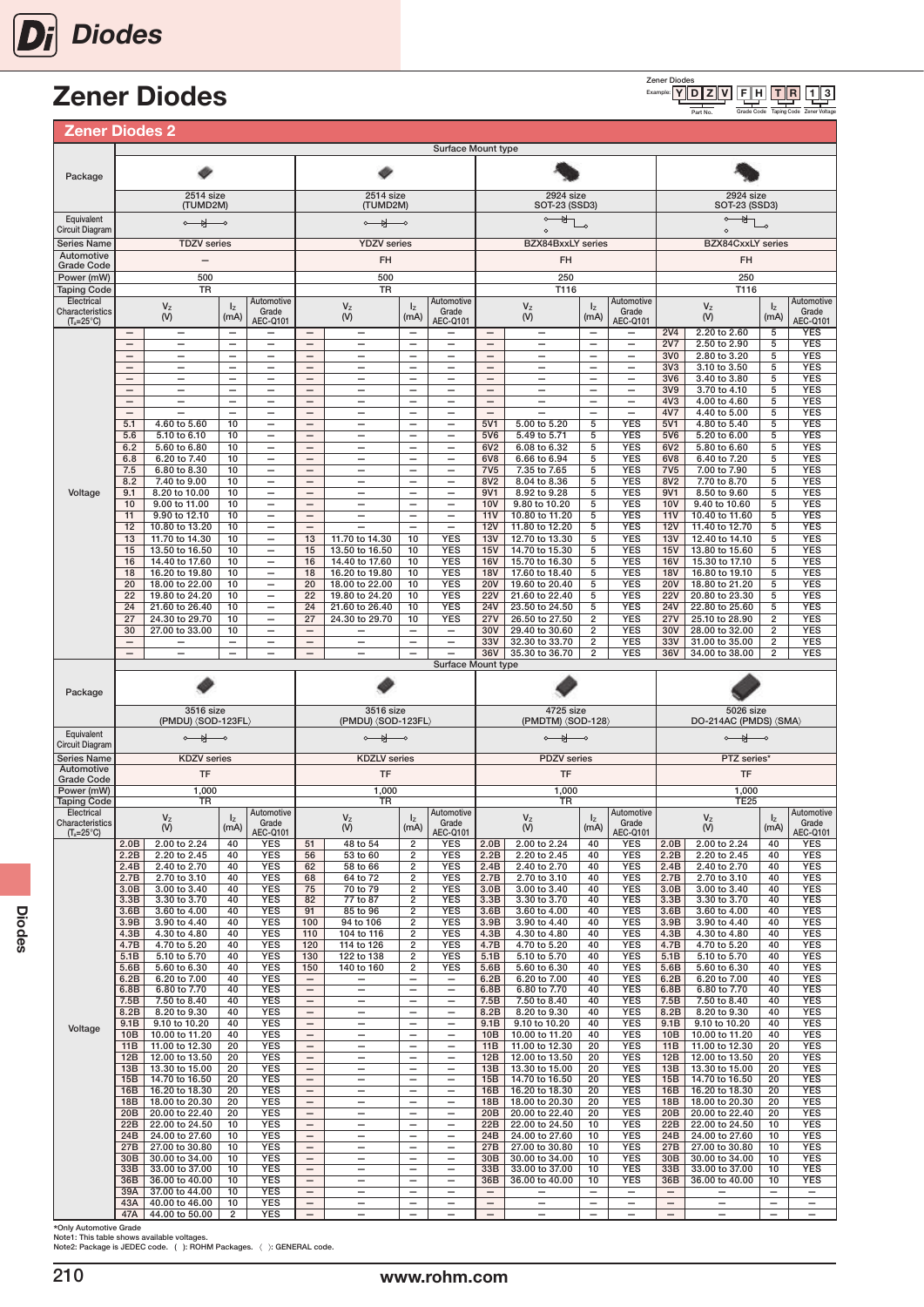#### $U\|M\|Z\|6\|$  .  $\|8\|N\|F\|M\|F\|H\|TH\|1\|0\|6$ F H Protection Device<br>Example: U M Z 6 . 8 N

#### Part No. **Taping Code Part No.** Grade Code **Taping Code** Grade Code Quick Reference for Protection Devices [2 to 4 Elements] Product No. Absolute Maximum Ratings (Ta=25˚C) Electrical Characteristics (Ta=25˚C) Package Equivalent<br>Circuit Diagram Automotive Grade<br>AEC-Q101 Part No.  $\frac{Q_1 Q_2 Q_3 Q_4}{Q_1 Q_2 Q_3 Q_4 Q_5 Q_5 Q_6 Q_7 Q_7 Q_8 Q_8 Q_9 Q_9 Q_9 Q_1 Q_1 Q_1 Q_2 Q_1 Q_1 Q_2 Q_1 Q_2 Q_1 Q_2 Q_1 Q_2 Q_1 Q_2 Q_1 Q_2 Q_1 Q_2 Q_2 Q_3 Q_1 Q_2 Q_1 Q_2 Q_2 Q_3 Q_1 Q_2 Q_1 Q_2 Q_2 Q_3 Q_1 Q_2 Q_2 Q_3 Q_3 Q_1 Q_2 Q_3 Q_3 Q_4 Q_4 Q_5 Q_5 Q_7 Q_7 Q_7 Q_8 Q_7$ Grade Code Taping Code P<sub>D</sub><br>(mW)  $V_z$ <br>(V) General Automotive (V) IZ  $(mA)$ UMZ6.8NFM \* FH | T106 | 200 | 6.65 to 6.93 | 5 SOT-323 (UMD3) YES UMZ12NFM | | | FH | T106 | 200 | 11.74 to 12.24 | 5 | | | | | | | | | | YES UMZ16NFM | | | FH | T106 | 200 | 12.91 to 13.49 | 5 | | | | | | | | | | | | YES <code>UMZ18NFM | \* | FH | T106 | 200 | 15.85 to 16.51 | 5 |  $_{\rm SOT-323}$  |  $_{\sim 5}$  T $^{\circ}$  | YES</code> <code>UMZ27NFM | FH | T106 | 200 | 23.72</code> to 24.78 | 5 |  $^{(OW1D3)}$  |  $\rightarrow$  YES UMZ30NFM | | | FH | T106 | 200 | 26.19 to 27.53 | 5 | | | | | | | | | | YES UMZ36NFM | | | FH | T106 | 200 | 32.15 to 33.79 | 5 | | | | | | | | | | YES

<span id="page-20-0"></span>Zener Diodes

\*General Part No. have no grade code. Note: Package is JEDEC code. ( ): ROHM Packages.

| <b>Low Capacitance Protection Devices</b> |         |                                              |                  |                                                   |                |                                                         |        |       |                    |                          |                                   |                          |
|-------------------------------------------|---------|----------------------------------------------|------------------|---------------------------------------------------|----------------|---------------------------------------------------------|--------|-------|--------------------|--------------------------|-----------------------------------|--------------------------|
| Product No.                               |         |                                              |                  | Absolute Maximum<br>Ratings<br>$(T_a=25^\circ C)$ |                | <b>Electrical Characteristics</b><br>$(T_a=25^\circ C)$ |        |       |                    |                          | Equivalent                        | Automotive               |
|                                           |         |                                              | Taping           | P <sub>D</sub>                                    | $V_{Z}$        |                                                         | Ct(pF) |       |                    | Package                  | <b>Circuit Diagram</b>            | Grade<br><b>AEC-Q101</b> |
| Part No.                                  |         | <b>Grade Code</b><br>General Automotive<br>— | Code             | (mW)                                              | (V)            | $I_{Z}$<br>(mA)                                         | Typ    | (MHz) | $V_{\rm R}$<br>(V) |                          |                                   |                          |
| CDZCV5.1B                                 |         |                                              | T <sub>2</sub> R | 100                                               | 4.98 to 5.20   | 5                                                       | 5.5    |       | $\mathbf{0}$       | ۰<br>SOD-923             |                                   |                          |
| CDZCV6.8B                                 |         | —                                            | T <sub>2</sub> R | 100                                               | 6.65 to 6.93   | 5                                                       | 3      |       | $\mathbf{0}$       | (VMN2M)                  | $\circ$ $\rightarrow$             |                          |
| EDZCV6.8B                                 |         | $\overline{\phantom{0}}$                     | T <sub>2</sub> R | 150                                               | 6.65 to 6.93   | 5                                                       | 3      |       | $\Omega$           | SOD-523<br>(EMD2)        |                                   |                          |
| RSAC6.8CM                                 | $\star$ | —                                            | T <sub>2</sub> R | 100                                               | 6.70 to 7.33   | 5                                                       | 0.3    |       | $\mathbf{0}$       | ۰<br>SOD-923             | $\circ$ $\leftrightarrow$ $\circ$ |                          |
| RSAC16CM                                  |         | —                                            | T <sub>2</sub> R | 100                                               | 16.49 to 17.51 | 5                                                       | 0.3    |       | $\Omega$           | (VMN2M)                  |                                   | $\overline{\phantom{0}}$ |
| UMZC6.8NFM                                |         | <b>FH</b>                                    | T106             | 200                                               | 6.47 to 7.14   | 5                                                       | 3      |       | $\mathbf{0}$       |                          |                                   | <b>YES</b>               |
| UMZU6.2NFM                                |         | <b>FH</b>                                    | T106             | 200                                               | 5.90 to 6.50   | 5                                                       | 8      |       | $\Omega$           | <b>SOT-323</b><br>(UMD3) |                                   | <b>YES</b>               |

\*General Part No. have no grade code. Note: Package is JEDEC code. ( ): ROHM Packages.

| Ultra Low Capacitance Bi-Directional Zener Diode |             |                    |            |                                                    |              |            |                                                         |       |                       |                    |                                          |                   |
|--------------------------------------------------|-------------|--------------------|------------|----------------------------------------------------|--------------|------------|---------------------------------------------------------|-------|-----------------------|--------------------|------------------------------------------|-------------------|
|                                                  | Product No. |                    |            | Absolute Maximum<br>Ratings<br>$(T_a=25^{\circ}C)$ |              |            | <b>Electrical Characteristics</b><br>$(T_a=25^\circ C)$ |       |                       |                    | Equivalent<br>Circuit                    | Automotive        |
|                                                  |             | Grade Code         | Taping     | P <sub>D</sub>                                     | Vz           |            | $Ct$ (pF)                                               |       |                       | Package            | Diagram                                  | Grade<br>AEC-Q101 |
| Part No.                                         |             | General Automotive | Code       | (mW)                                               | (V)          | Iz<br>(mA) | Typ                                                     | (MHz) | V <sub>R</sub><br>(V) |                    |                                          |                   |
| RSBC6.8CM                                        | $\star$     |                    | <b>T2N</b> | 100                                                | 6.62 to 7.24 | 5          |                                                         |       | 0                     | SOD-923<br>(VMN2M) | $\circ$ $\rightarrow$ $\overline{\circ}$ |                   |

\*General Part No. have no grade code. Note: Package is JEDEC code. ( ): ROHM Packages.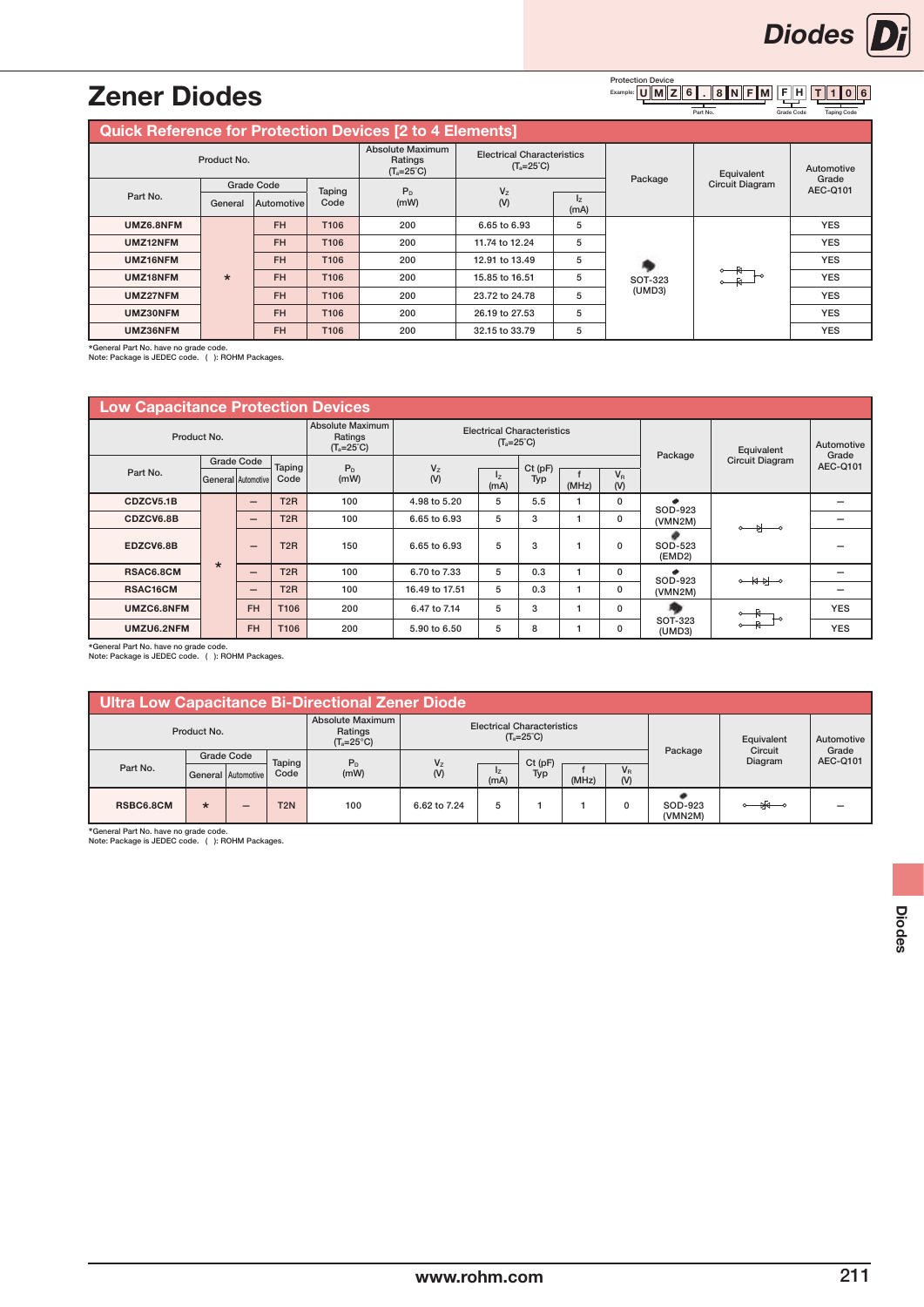# <span id="page-21-0"></span>**TVS**

### ●Quick Reference TVS (ESD Protection Devices)

| 0603 size<br>2924 size<br>2513 size<br>3516 size<br>4725 size<br>$1006$ size<br><b>V</b> <sub>RWM</sub><br>Ò<br>ø<br>(V)<br><b>DSN1006-2</b><br><b>DSN0603-2</b><br><b>SOT-23</b><br>(PMDU)<br>(PMDTM)<br>TO-252<br>$(TO-263S)$<br>(PMDE)<br>(SSD3)<br>$\langle$ SOD-123FL $\rangle$<br><b><dpak></dpak></b><br>$\langle$ D2PAK $\rangle$<br>(SMD0603B)<br>(SMD1006)<br>$\langle$ SOD-128 $\rangle$<br>MMBZ5V6ALY<br>6<br>3.0<br>$\overline{7}$<br>MMBZ6V2ALY<br>8<br>MMBZ6V8ALY<br>4.5<br>VS5V0UA1VWM<br>SMF5V0<br>31<br>VS5V0UA1LAM 54<br>5.0<br>22<br>9<br>55<br>MMBZ9V1ALY<br>SMF6V0<br>32 VS6V0UA1LAM<br>6.0<br>5<br>6.3<br>VS6V3UC1QS<br>10 <sup>1</sup><br>33<br>6.5<br>MMBZ10VALY<br>SMF6V5<br>34<br>7.0<br>SMF7V0<br>VS7V0UA1LAM 56<br><b>VS7V0UD1HS</b><br>$\mathbf{1}$<br>SMF7V5<br>35<br>7.5<br>36 VS8V0UA1LAM 57<br>8.0<br>SMF8V0<br>MMBZ12VALY<br>11<br>8.5<br>$\overline{\mathbf{c}}$<br>SMF9V0<br>37 VS9V0UA1LAM 58<br>9.0<br><b>VS9V0UD1HS</b><br>SMF10V<br>38<br>VS10VUA1LAM 59<br>10.0<br>SMF11V<br>39<br>VS11VUA1LAM<br>60<br>11.0<br>3<br>VS12VUA1LAM 61<br>12.0<br>VS12V0UD1HS<br>MMBZ15VALY<br>12<br><b>SMF12V</b><br>40 <sup>1</sup><br>VS13VUA1LAM<br>62<br>MMBZ16VALY<br>13 VS13VUA1VWM<br>23<br>SMF13V<br>41<br>13.0<br>42 VS14VUA1LAM<br>SMF14V<br>63<br>14.0<br>MMBZ18VALY<br>14<br>14.5<br>4<br>SMF15V<br>43 VS15VUA1LAM 64<br>15.0<br>VS15V0UD1HS<br>44<br>VS16VUA1VWM<br>24<br>SMF16V<br>VS16VUA1LAM<br>65<br>16.0<br>15 VS17VUA1VWM<br>25<br>SMF17V<br>45<br>VS17VUA1LAM 66<br>17.0<br>MMBZ20VALY<br>VS18VUA1VWM<br>26 SMF18V<br>VS18VUA1LAM<br>67<br>18.0<br>46<br>47<br>VS20VUA1LAM 68<br>MMBZ24VALY<br>16 VS20VUA1VWM<br>SMF <sub>20</sub> V<br>20.0<br>27<br>MMBZ27VALY<br>17<br>48 VS22VUA1LAM 69 RSDT27BM<br>74 RSDT27NS<br>22.0<br><b>SMF22V</b><br>21<br>MMBZ27VCLY<br>18 VS24VUA1VWM<br>28<br>SMF24V<br>49 VS24VUA1LAM<br> 70 <br>RSDT30BM<br>24.0<br>MMBZ30VALY<br>75 RSDT30NS<br>50<br>MMBZ33VALY<br>19 VS26VUA1VWM<br>29<br>SMF26V<br>VS26VUA1LAM 71<br>26.0 |      |  |  |            |    |  | <b>Surface Mount type</b> |    |                |  |  |    |
|-----------------------------------------------------------------------------------------------------------------------------------------------------------------------------------------------------------------------------------------------------------------------------------------------------------------------------------------------------------------------------------------------------------------------------------------------------------------------------------------------------------------------------------------------------------------------------------------------------------------------------------------------------------------------------------------------------------------------------------------------------------------------------------------------------------------------------------------------------------------------------------------------------------------------------------------------------------------------------------------------------------------------------------------------------------------------------------------------------------------------------------------------------------------------------------------------------------------------------------------------------------------------------------------------------------------------------------------------------------------------------------------------------------------------------------------------------------------------------------------------------------------------------------------------------------------------------------------------------------------------------------------------------------------------------------------------------------------------------------------------------------------------------------------------------------------------------------------------------------------------------------------------------------------------------------------------------------------------------------------------------------|------|--|--|------------|----|--|---------------------------|----|----------------|--|--|----|
|                                                                                                                                                                                                                                                                                                                                                                                                                                                                                                                                                                                                                                                                                                                                                                                                                                                                                                                                                                                                                                                                                                                                                                                                                                                                                                                                                                                                                                                                                                                                                                                                                                                                                                                                                                                                                                                                                                                                                                                                           |      |  |  |            |    |  |                           |    |                |  |  |    |
|                                                                                                                                                                                                                                                                                                                                                                                                                                                                                                                                                                                                                                                                                                                                                                                                                                                                                                                                                                                                                                                                                                                                                                                                                                                                                                                                                                                                                                                                                                                                                                                                                                                                                                                                                                                                                                                                                                                                                                                                           |      |  |  |            |    |  |                           |    |                |  |  |    |
|                                                                                                                                                                                                                                                                                                                                                                                                                                                                                                                                                                                                                                                                                                                                                                                                                                                                                                                                                                                                                                                                                                                                                                                                                                                                                                                                                                                                                                                                                                                                                                                                                                                                                                                                                                                                                                                                                                                                                                                                           |      |  |  |            |    |  |                           |    |                |  |  |    |
|                                                                                                                                                                                                                                                                                                                                                                                                                                                                                                                                                                                                                                                                                                                                                                                                                                                                                                                                                                                                                                                                                                                                                                                                                                                                                                                                                                                                                                                                                                                                                                                                                                                                                                                                                                                                                                                                                                                                                                                                           |      |  |  |            |    |  |                           |    |                |  |  |    |
|                                                                                                                                                                                                                                                                                                                                                                                                                                                                                                                                                                                                                                                                                                                                                                                                                                                                                                                                                                                                                                                                                                                                                                                                                                                                                                                                                                                                                                                                                                                                                                                                                                                                                                                                                                                                                                                                                                                                                                                                           |      |  |  |            |    |  |                           |    |                |  |  |    |
|                                                                                                                                                                                                                                                                                                                                                                                                                                                                                                                                                                                                                                                                                                                                                                                                                                                                                                                                                                                                                                                                                                                                                                                                                                                                                                                                                                                                                                                                                                                                                                                                                                                                                                                                                                                                                                                                                                                                                                                                           |      |  |  |            |    |  |                           |    |                |  |  |    |
|                                                                                                                                                                                                                                                                                                                                                                                                                                                                                                                                                                                                                                                                                                                                                                                                                                                                                                                                                                                                                                                                                                                                                                                                                                                                                                                                                                                                                                                                                                                                                                                                                                                                                                                                                                                                                                                                                                                                                                                                           |      |  |  |            |    |  |                           |    |                |  |  |    |
|                                                                                                                                                                                                                                                                                                                                                                                                                                                                                                                                                                                                                                                                                                                                                                                                                                                                                                                                                                                                                                                                                                                                                                                                                                                                                                                                                                                                                                                                                                                                                                                                                                                                                                                                                                                                                                                                                                                                                                                                           |      |  |  |            |    |  |                           |    |                |  |  |    |
|                                                                                                                                                                                                                                                                                                                                                                                                                                                                                                                                                                                                                                                                                                                                                                                                                                                                                                                                                                                                                                                                                                                                                                                                                                                                                                                                                                                                                                                                                                                                                                                                                                                                                                                                                                                                                                                                                                                                                                                                           |      |  |  |            |    |  |                           |    |                |  |  |    |
|                                                                                                                                                                                                                                                                                                                                                                                                                                                                                                                                                                                                                                                                                                                                                                                                                                                                                                                                                                                                                                                                                                                                                                                                                                                                                                                                                                                                                                                                                                                                                                                                                                                                                                                                                                                                                                                                                                                                                                                                           |      |  |  |            |    |  |                           |    |                |  |  |    |
|                                                                                                                                                                                                                                                                                                                                                                                                                                                                                                                                                                                                                                                                                                                                                                                                                                                                                                                                                                                                                                                                                                                                                                                                                                                                                                                                                                                                                                                                                                                                                                                                                                                                                                                                                                                                                                                                                                                                                                                                           |      |  |  |            |    |  |                           |    |                |  |  |    |
|                                                                                                                                                                                                                                                                                                                                                                                                                                                                                                                                                                                                                                                                                                                                                                                                                                                                                                                                                                                                                                                                                                                                                                                                                                                                                                                                                                                                                                                                                                                                                                                                                                                                                                                                                                                                                                                                                                                                                                                                           |      |  |  |            |    |  |                           |    |                |  |  |    |
|                                                                                                                                                                                                                                                                                                                                                                                                                                                                                                                                                                                                                                                                                                                                                                                                                                                                                                                                                                                                                                                                                                                                                                                                                                                                                                                                                                                                                                                                                                                                                                                                                                                                                                                                                                                                                                                                                                                                                                                                           |      |  |  |            |    |  |                           |    |                |  |  |    |
|                                                                                                                                                                                                                                                                                                                                                                                                                                                                                                                                                                                                                                                                                                                                                                                                                                                                                                                                                                                                                                                                                                                                                                                                                                                                                                                                                                                                                                                                                                                                                                                                                                                                                                                                                                                                                                                                                                                                                                                                           |      |  |  |            |    |  |                           |    |                |  |  |    |
|                                                                                                                                                                                                                                                                                                                                                                                                                                                                                                                                                                                                                                                                                                                                                                                                                                                                                                                                                                                                                                                                                                                                                                                                                                                                                                                                                                                                                                                                                                                                                                                                                                                                                                                                                                                                                                                                                                                                                                                                           |      |  |  |            |    |  |                           |    |                |  |  |    |
|                                                                                                                                                                                                                                                                                                                                                                                                                                                                                                                                                                                                                                                                                                                                                                                                                                                                                                                                                                                                                                                                                                                                                                                                                                                                                                                                                                                                                                                                                                                                                                                                                                                                                                                                                                                                                                                                                                                                                                                                           |      |  |  |            |    |  |                           |    |                |  |  |    |
|                                                                                                                                                                                                                                                                                                                                                                                                                                                                                                                                                                                                                                                                                                                                                                                                                                                                                                                                                                                                                                                                                                                                                                                                                                                                                                                                                                                                                                                                                                                                                                                                                                                                                                                                                                                                                                                                                                                                                                                                           |      |  |  |            |    |  |                           |    |                |  |  |    |
|                                                                                                                                                                                                                                                                                                                                                                                                                                                                                                                                                                                                                                                                                                                                                                                                                                                                                                                                                                                                                                                                                                                                                                                                                                                                                                                                                                                                                                                                                                                                                                                                                                                                                                                                                                                                                                                                                                                                                                                                           |      |  |  |            |    |  |                           |    |                |  |  |    |
|                                                                                                                                                                                                                                                                                                                                                                                                                                                                                                                                                                                                                                                                                                                                                                                                                                                                                                                                                                                                                                                                                                                                                                                                                                                                                                                                                                                                                                                                                                                                                                                                                                                                                                                                                                                                                                                                                                                                                                                                           |      |  |  |            |    |  |                           |    |                |  |  |    |
|                                                                                                                                                                                                                                                                                                                                                                                                                                                                                                                                                                                                                                                                                                                                                                                                                                                                                                                                                                                                                                                                                                                                                                                                                                                                                                                                                                                                                                                                                                                                                                                                                                                                                                                                                                                                                                                                                                                                                                                                           |      |  |  |            |    |  |                           |    |                |  |  |    |
|                                                                                                                                                                                                                                                                                                                                                                                                                                                                                                                                                                                                                                                                                                                                                                                                                                                                                                                                                                                                                                                                                                                                                                                                                                                                                                                                                                                                                                                                                                                                                                                                                                                                                                                                                                                                                                                                                                                                                                                                           |      |  |  |            |    |  |                           |    |                |  |  |    |
|                                                                                                                                                                                                                                                                                                                                                                                                                                                                                                                                                                                                                                                                                                                                                                                                                                                                                                                                                                                                                                                                                                                                                                                                                                                                                                                                                                                                                                                                                                                                                                                                                                                                                                                                                                                                                                                                                                                                                                                                           |      |  |  |            |    |  |                           |    |                |  |  |    |
|                                                                                                                                                                                                                                                                                                                                                                                                                                                                                                                                                                                                                                                                                                                                                                                                                                                                                                                                                                                                                                                                                                                                                                                                                                                                                                                                                                                                                                                                                                                                                                                                                                                                                                                                                                                                                                                                                                                                                                                                           |      |  |  |            |    |  |                           |    |                |  |  |    |
|                                                                                                                                                                                                                                                                                                                                                                                                                                                                                                                                                                                                                                                                                                                                                                                                                                                                                                                                                                                                                                                                                                                                                                                                                                                                                                                                                                                                                                                                                                                                                                                                                                                                                                                                                                                                                                                                                                                                                                                                           |      |  |  |            |    |  |                           |    |                |  |  |    |
|                                                                                                                                                                                                                                                                                                                                                                                                                                                                                                                                                                                                                                                                                                                                                                                                                                                                                                                                                                                                                                                                                                                                                                                                                                                                                                                                                                                                                                                                                                                                                                                                                                                                                                                                                                                                                                                                                                                                                                                                           |      |  |  |            |    |  |                           |    |                |  |  |    |
|                                                                                                                                                                                                                                                                                                                                                                                                                                                                                                                                                                                                                                                                                                                                                                                                                                                                                                                                                                                                                                                                                                                                                                                                                                                                                                                                                                                                                                                                                                                                                                                                                                                                                                                                                                                                                                                                                                                                                                                                           |      |  |  |            |    |  |                           |    |                |  |  | 76 |
|                                                                                                                                                                                                                                                                                                                                                                                                                                                                                                                                                                                                                                                                                                                                                                                                                                                                                                                                                                                                                                                                                                                                                                                                                                                                                                                                                                                                                                                                                                                                                                                                                                                                                                                                                                                                                                                                                                                                                                                                           |      |  |  |            |    |  |                           |    |                |  |  | 77 |
|                                                                                                                                                                                                                                                                                                                                                                                                                                                                                                                                                                                                                                                                                                                                                                                                                                                                                                                                                                                                                                                                                                                                                                                                                                                                                                                                                                                                                                                                                                                                                                                                                                                                                                                                                                                                                                                                                                                                                                                                           |      |  |  |            |    |  |                           |    |                |  |  |    |
|                                                                                                                                                                                                                                                                                                                                                                                                                                                                                                                                                                                                                                                                                                                                                                                                                                                                                                                                                                                                                                                                                                                                                                                                                                                                                                                                                                                                                                                                                                                                                                                                                                                                                                                                                                                                                                                                                                                                                                                                           | 28.0 |  |  | MMBZ36VALY | 20 |  | <b>SMF28V</b>             | 51 | VS28VUA1LAM 72 |  |  |    |
| 52<br>VS30VUA1LAM 73<br>30.0<br>SMF30V                                                                                                                                                                                                                                                                                                                                                                                                                                                                                                                                                                                                                                                                                                                                                                                                                                                                                                                                                                                                                                                                                                                                                                                                                                                                                                                                                                                                                                                                                                                                                                                                                                                                                                                                                                                                                                                                                                                                                                    |      |  |  |            |    |  |                           |    |                |  |  |    |
| 53<br>30 SMF33V<br>33.0<br>VS33VUA1VWM                                                                                                                                                                                                                                                                                                                                                                                                                                                                                                                                                                                                                                                                                                                                                                                                                                                                                                                                                                                                                                                                                                                                                                                                                                                                                                                                                                                                                                                                                                                                                                                                                                                                                                                                                                                                                                                                                                                                                                    |      |  |  |            |    |  |                           |    |                |  |  |    |

Note: Package is JEDEC code. ( ): ROHM Packages.

### ●Quick Reference Bi-Directional TVS

|                                |                                                                                               |                |                                                                                                      |                |                                                                                        |                | Surface Mount type            |     |                       |    |                              |          |
|--------------------------------|-----------------------------------------------------------------------------------------------|----------------|------------------------------------------------------------------------------------------------------|----------------|----------------------------------------------------------------------------------------|----------------|-------------------------------|-----|-----------------------|----|------------------------------|----------|
|                                | 0402 size                                                                                     |                |                                                                                                      | 0603 size      |                                                                                        |                | 1006 size                     |     | 2012 size             |    | 2924 size                    |          |
| <b>V</b> <sub>RWM</sub><br>(V) |                                                                                               |                |                                                                                                      | a.             |                                                                                        |                | v                             |     |                       |    |                              |          |
|                                | <b>DSN0402-2</b><br>(SMD0402)                                                                 |                | <b>DSN0603-2</b><br>(SMD0603)                                                                        |                | <b>DSN0603-2</b><br>(SMD0603B)                                                         |                | <b>DSN1006-2</b><br>(SMD1006) |     | (SMD2012)             |    | <b>SOT-23</b><br>(SSD3)      |          |
| 3.3                            | RASMID™<br>$\sqrt{x}$ VS3V3BA1FS<br>RASMID™<br>☆VS3V3BB1FS<br>RASMID™<br>$\forall$ VS3V3BT1FS | 78<br>79<br>80 | RASMID™<br>VS3V3BA1ES<br><b>RASMIDTM</b><br>VS3V3BB1ES                                               | 84<br>85       | <b>RASMID™</b><br>VS3V3BC1HS<br><b>RASMIDTM</b><br>VS3V3BL1HS<br>RASMID™<br>VS3V3BN1HS | 83<br>96<br>97 |                               |     |                       |    |                              |          |
| 4.5                            |                                                                                               |                |                                                                                                      |                |                                                                                        |                | RASMID™<br>VS4V5BU1QS         | 90  |                       |    |                              |          |
| 4.8                            |                                                                                               |                |                                                                                                      |                |                                                                                        |                |                               |     | RASMID™<br>VS4V8BU1AR | 91 |                              |          |
| 5.0                            | RASMID™<br>☆VS5V0BA1FS<br>RASMID™<br>☆VS5V0BB1FS                                              | 81<br>82       | <b>RASMID™</b><br><b>VS5V0BA1ES</b><br><b>RASMID™</b><br>VS5V0BB1ES<br><b>RASMIDTM</b><br>VS5V0BC1ES | 86<br>87<br>88 | <b>RASMIDTM</b><br>VS5V0BL1HS<br><b>RASMID™</b><br><b>VS5V0BN1HS</b>                   | 98<br>99       | RASMID™<br>VS5V0BL1QS         | 100 |                       |    |                              |          |
| 12.0                           |                                                                                               |                |                                                                                                      |                | RASMID™<br><b>VS12VBA1HS</b>                                                           | 89             |                               |     |                       |    | ESD16VHY                     | 92       |
| 16.0                           |                                                                                               |                |                                                                                                      |                |                                                                                        |                |                               |     |                       |    | ESD18VHY                     | 93       |
| 24.0                           |                                                                                               |                |                                                                                                      |                |                                                                                        |                |                               |     |                       |    | ESD27VHY<br><b>RESD1CANY</b> | 94<br>95 |

©RASMID™: ROHM's proprietary New method that enables superior dimensional precision, making it possible to develop the ultra-compact products.<br>- RASMID™ is a trademark or a registered trademark of ROHM Co., Ltd.<br>Note: Pac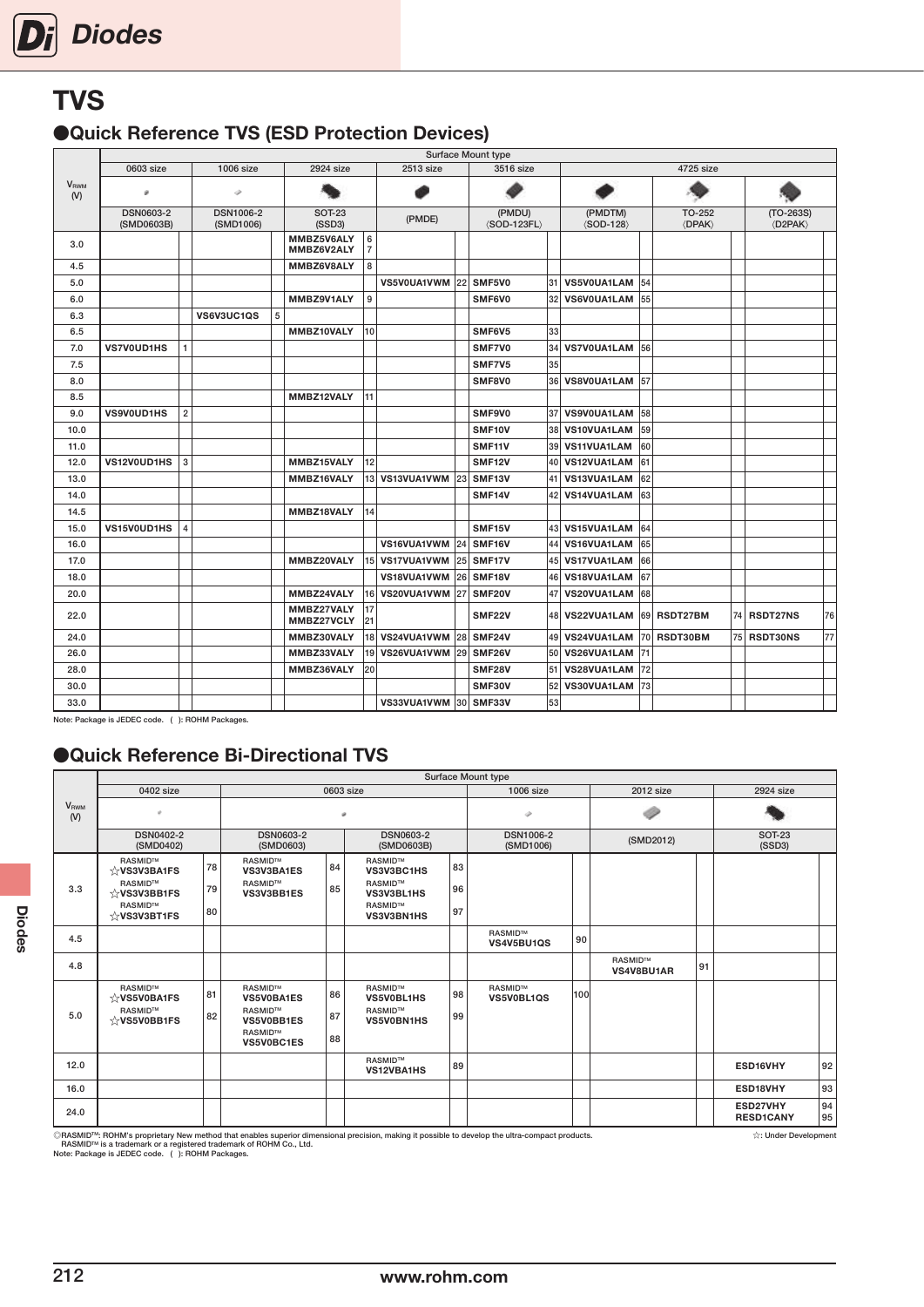#### TVS<br><sub>Example:</sub> [**v | s | 5 || v || 0 || U || A || 1 || V ||W || M** T∥R  $\overline{\text{TVS}}$  for the conduction of the conduction  $\frac{\overline{\text{V}}\text{S}}{\text{PartNo}}$  . The conduction of the code  $\overline{\text{PartNo}}$

Part No.

| Grade Code Taning Code |  |
|------------------------|--|

| <b>TVS</b>          |                             |              |                          |                        |                         |                                                      |                                   |                              |                                  |                                          |                               |                          |
|---------------------|-----------------------------|--------------|--------------------------|------------------------|-------------------------|------------------------------------------------------|-----------------------------------|------------------------------|----------------------------------|------------------------------------------|-------------------------------|--------------------------|
|                     |                             | Product No.  |                          |                        |                         | Absolute<br><b>Maximum Ratings</b>                   | <b>Electrical Characteristics</b> |                              |                                  |                                          |                               |                          |
| Quick               |                             |              |                          |                        | <b>V</b> <sub>RWM</sub> | $(T_a=25^\circ C)$                                   | $(T_a=25^\circ C)$                |                              | <b>Peak Pulse Power</b>          |                                          | Equivalent                    | Automotive               |
| Reference<br>No.    |                             |              | <b>Grade Code</b>        | Taping                 | (V)                     | $P_D$                                                |                                   |                              | (W)<br>$(tp=10\times1,000\mu s)$ | Package                                  | Circuit Diagram               | Grade<br><b>AEC-Q101</b> |
|                     | Part No.                    | General      | Automotive               | Code                   |                         | (mW)                                                 | $VZ$ (V) or $VBR$ (V)             | $I_z$<br>(mA)                |                                  |                                          |                               |                          |
| 1                   | VS7V0UD1HS                  |              | $\overline{\phantom{a}}$ | <b>T15R</b>            | 7.0                     | 100                                                  | 7.20 to 9.00                      | $\mathbf{1}$                 | 126 (8/20µs)                     |                                          |                               | $\overline{\phantom{0}}$ |
| $\mathbf 2$         | VS9V0UD1HS                  |              | $\qquad \qquad -$        | <b>T15R</b>            | 9.0                     | 100                                                  | 9.60 to 11.80                     | $\mathbf{1}$                 | 128 (8/20µs)                     | DSN0603-2                                |                               | $\overline{\phantom{0}}$ |
| 3                   | VS12V0UD1HS                 |              | $\overline{\phantom{0}}$ | <b>T15R</b>            | 12.0                    | 100                                                  | 12.20 to 13.80                    | $\mathbf{1}$                 | 129 (8/20µs)                     | (SMD0603B)                               | ₩                             | $\qquad \qquad -$        |
| 4                   | VS15V0UD1HS                 |              | $\qquad \qquad -$        | <b>T15R</b>            | 15.0                    | 100                                                  | 15.30 to 16.90                    | $\mathbf{1}$                 | 135 (8/20µs)                     | DSN1006-2                                |                               | $\overline{\phantom{0}}$ |
| 5                   | VS6V3UC1QS                  |              | -                        | <b>T18R</b>            | 6.3                     | 200                                                  | 6.70 to 7.70                      | $\mathbf{1}$                 | 660 (8/20µs)                     | (SMD1006)                                |                               |                          |
| 6                   | MMBZ5V6ALY                  |              | FH                       | T116                   | 3.0                     | 225                                                  | 5.32 to 5.88                      | 20                           | 24                               |                                          |                               | <b>YES</b>               |
| $\overline{7}$<br>8 | MMBZ6V2ALY<br>MMBZ6V8ALY    |              | <b>FH</b><br>FH          | T116<br>T116           | 3.0<br>4.5              | 225<br>225                                           | 5.89 to 6.51<br>6.46 to 7.14      | $\mathbf{1}$<br>$\mathbf{1}$ | 24<br>24                         |                                          |                               | <b>YES</b><br><b>YES</b> |
| 9                   | MMBZ9V1ALY                  |              | FH                       | T116                   | 6.0                     | 225                                                  | 8.65 to 9.56                      | $\mathbf{1}$                 | 24                               |                                          |                               | <b>YES</b>               |
| 10                  | MMBZ10VALY                  |              | FH                       | T116                   | 6.5                     | 225                                                  | 9.50 to 10.50                     | 1                            | 24                               |                                          |                               | <b>YES</b>               |
| 11                  | MMBZ12VALY                  |              | FH                       | T116                   | 8.5                     | 225                                                  | 11.40 to 12.60                    | 1                            | 40                               |                                          |                               | <b>YES</b>               |
| 12<br>13            | MMBZ15VALY<br>MMBZ16VALY    |              | FH<br><b>FH</b>          | T116<br>T116           | 12.0<br>13.0            | 225<br>225                                           | 14.25 to 15.75<br>15.20 to 16.80  | $\mathbf{1}$<br>1            | 40<br>40                         |                                          |                               | <b>YES</b><br><b>YES</b> |
| 14                  | MMBZ18VALY                  |              | FH                       | T116                   | 14.5                    | 225                                                  | 17.10 to 18.90                    | $\mathbf{1}$                 | 40                               | <b>SOT-23</b>                            |                               | <b>YES</b>               |
| 15                  | MMBZ20VALY                  |              | FH                       | T116                   | 17.0                    | 225                                                  | 19.00 to 21.00                    | $\mathbf{1}$                 | 40                               | (SSD3)                                   |                               | <b>YES</b>               |
| 16                  | MMBZ24VALY                  |              | FH                       | T116                   | 20.0                    | 225                                                  | 22.80 to 25.20                    | $\mathbf{1}$                 | 40                               |                                          |                               | <b>YES</b>               |
| 17<br>18            | MMBZ27VALY<br>MMBZ30VALY    |              | <b>FH</b><br>FH          | T116<br>T116           | 22.0<br>24.0            | 225<br>225                                           | 25.65 to 28.35<br>28,50 to 31,50  | $\mathbf{1}$<br>$\mathbf{1}$ | 40<br>40                         |                                          |                               | <b>YES</b><br><b>YES</b> |
| 19                  | MMBZ33VALY                  |              | <b>FH</b>                | T116                   | 26.0                    | 225                                                  | 31.35 to 34.65                    | $\mathbf{1}$                 | 40                               |                                          |                               | <b>YES</b>               |
| 20                  | MMBZ36VALY                  |              | FH                       | T116                   | 28.0                    | 225                                                  | 34.20 to 37.80                    | 1                            | 40                               |                                          |                               | <b>YES</b>               |
| 21                  | MMBZ27VCLY                  |              | <b>FH</b>                | T116                   | 22.0                    | 225                                                  | 25.65 to 28.35                    | $\mathbf{1}$                 | 40                               |                                          |                               | <b>YES</b>               |
| 22                  | VS5V0UA1VWM                 |              | <b>TF</b>                | <b>TR</b>              | 5                       | 1,000                                                | 6.40 to 7.20                      | 40                           | 200                              |                                          |                               | <b>YES</b>               |
| 23                  | VS13VUA1VWM                 |              | <b>TF</b>                | <b>TR</b>              | 13.0                    | 1,000                                                | 14.7 to 16.5                      | 20                           | 200                              |                                          |                               | <b>YES</b>               |
| 24                  | VS16VUA1VWM                 |              | <b>TF</b>                | <b>TR</b>              | 16.0                    | 1,000                                                | 18.0 to 20.3                      | 20                           | 200                              |                                          |                               | <b>YES</b>               |
| 25                  | VS17VUA1VWM                 |              | <b>TF</b>                | <b>TR</b>              | 17.0                    | 1,000                                                | 18.8 to 21.2                      | 20                           | 200                              |                                          |                               | <b>YES</b>               |
| 26<br>27            | VS18VUA1VWM<br>VS20VUA1VWM  |              | <b>TF</b><br><b>TF</b>   | <b>TR</b><br><b>TR</b> | 18.0<br>20.0            | 1,000<br>1,000                                       | 20.0 to 22.4<br>22.0 to 24.5      | 20<br>10                     | 200<br>200                       | (PMDE)                                   |                               | <b>YES</b><br><b>YES</b> |
| 28                  | VS24VUA1VWM                 |              | <b>TF</b>                | <b>TR</b>              | 24.0                    | 1,000                                                | 27.0 to 30.8                      | 10                           | 200                              |                                          |                               | <b>YES</b>               |
| 29                  | VS26VUA1VWM                 |              | <b>TF</b>                | <b>TR</b>              | 26.0                    | 1,000                                                | 30.0 to 34.0                      | 10                           | 200                              |                                          |                               | <b>YES</b>               |
| 30                  | VS33VUA1VWM                 |              | <b>TF</b>                | <b>TR</b>              | 33.0                    | 1,000                                                | 36.0 to 40.0                      | 10                           | 200                              |                                          |                               | <b>YES</b>               |
| 31<br>32            | SMF5V0<br>SMF6V0            |              | <b>TF</b><br><b>TF</b>   | <b>TR</b><br><b>TR</b> | 5.0<br>6.0              | 1,000<br>1,000                                       | 6.40 or more<br>6.67 or more      | 40<br>40                     | 200<br>200                       |                                          |                               | <b>YES</b><br><b>YES</b> |
| 33                  | SMF6V5                      |              | <b>TF</b>                | <b>TR</b>              | 6.5                     | 1,000                                                | 7.22 or more                      | 40                           | 200                              |                                          |                               | <b>YES</b>               |
| 34                  | SMF7V0                      |              | <b>TF</b>                | <b>TR</b>              | 7.0                     | 1,000                                                | 7.78 or more                      | 40                           | 200                              |                                          |                               | <b>YES</b>               |
| 35                  | SMF7V5                      | $\star$      | <b>TF</b>                | <b>TR</b>              | 7.5                     | 1,000                                                | 8.33 or more                      | 40                           | 200                              |                                          |                               | <b>YES</b>               |
| 36<br>37            | SMF8V0<br>SMF9V0            |              | <b>TF</b><br><b>TF</b>   | <b>TR</b><br><b>TR</b> | 8.0<br>9.0              | 1,000<br>1,000                                       | 8.89 or more<br>10.0 or more      | 40<br>40                     | 200<br>200                       |                                          |                               | <b>YES</b><br><b>YES</b> |
| 38                  | SMF10V                      |              | <b>TF</b>                | <b>TR</b>              | 10.0                    | 1,000                                                | 11.1 or more                      | 20                           | 200                              |                                          |                               | <b>YES</b>               |
| 39                  | SMF11V                      |              | <b>TF</b>                | <b>TR</b>              | 11.0                    | 1,000                                                | 12.2 or more                      | 20                           | 200                              |                                          |                               | <b>YES</b>               |
| 40                  | SMF12V                      |              | <b>TF</b>                | <b>TR</b>              | 12.0                    | 1,000                                                | 13.3 or more                      | 20                           | 200                              |                                          |                               | <b>YES</b>               |
| 41<br>42            | SMF13V<br>SMF14V            |              | <b>TF</b><br><b>TF</b>   | <b>TR</b><br><b>TR</b> | 13.0<br>14.0            | 1,000<br>1,000                                       | 14.4 or more<br>15.6 or more      | 20<br>20                     | 200<br>200                       | (PMDU)                                   |                               | <b>YES</b><br><b>YES</b> |
| 43                  | SMF15V                      |              | <b>TF</b>                | <b>TR</b>              | 15.0                    | 1,000                                                | 16.7 or more                      | 20                           | 200                              | $\langle$ SOD-123FL $\rangle$            |                               | <b>YES</b>               |
| 44                  | SMF16V                      |              | <b>TF</b>                | <b>TR</b>              | 16.0                    | 1,000                                                | 17.2 or more                      | 20                           | 200                              |                                          |                               | <b>YES</b>               |
| 45                  | SMF17V                      |              | <b>TF</b>                | <b>TR</b>              | 17.0                    | 1.000                                                | 18.9 or more                      | 20                           | 200                              |                                          |                               | <b>YES</b>               |
| 46<br>47            | <b>SMF18V</b><br>SMF20V     |              | <b>TF</b><br><b>TF</b>   | <b>TR</b><br><b>TR</b> | 18.0<br>20.0            | 1,000<br>1,000                                       | 20.0 or more<br>22.2 or more      | 20<br>10                     | 200<br>200                       |                                          |                               | <b>YES</b><br><b>YES</b> |
| 48                  | <b>SMF22V</b>               |              | <b>TF</b>                | <b>TR</b>              | 22.0                    | 1,000                                                | 24.4 or more                      | 10                           | 200                              |                                          | $\circ$ $\rightarrow$ $\circ$ | <b>YES</b>               |
| 49                  | <b>SMF24V</b>               |              | <b>TF</b>                | <b>TR</b>              | 24.0                    | 1,000                                                | 26.7 or more                      | 10                           | 200                              |                                          |                               | <b>YES</b>               |
| 50                  | <b>SMF26V</b>               |              | <b>TF</b>                | <b>TR</b>              | 26.0                    | 1,000                                                | 28.9 or more                      | 10                           | 200                              |                                          |                               | <b>YES</b>               |
| 51<br>52            | <b>SMF28V</b><br>SMF30V     |              | <b>TF</b><br><b>TF</b>   | <b>TR</b><br><b>TR</b> | 28.0<br>30.0            | 1,000<br>1,000                                       | 31.1 or more<br>33.3 or more      | 10<br>10                     | 200<br>200                       |                                          |                               | <b>YES</b><br><b>YES</b> |
| 53                  | SMF33V                      |              | <b>TF</b>                | <b>TR</b>              | 33.0                    | 1,000                                                | 36.7 or more                      | 10                           | 200                              |                                          |                               | <b>YES</b>               |
| 54                  | VS5V0UA1LAM                 |              | <b>TF</b>                | <b>TR</b>              | 5.0                     | $\qquad \qquad -$                                    | 6.45 to 7.14                      | 10                           | 600                              |                                          |                               | <b>YES</b>               |
| 55                  | VS6V0UA1LAM                 |              | <b>TF</b>                | <b>TR</b>              | 6.0                     | $\qquad \qquad -$                                    | 6.67 to 7.37                      | 10                           | 600                              |                                          |                               | <b>YES</b>               |
| 56<br>57            | VS7V0UA1LAM<br>VS8V0UA1LAM  |              | <b>TF</b><br><b>TF</b>   | <b>TR</b><br><b>TR</b> | 7.0<br>8.0              | $\overline{\phantom{0}}$<br>$\overline{\phantom{0}}$ | 7.78 to 8.60<br>8.89 to 9.83      | 10<br>$\mathbf{1}$           | 600<br>600                       |                                          |                               | <b>YES</b><br><b>YES</b> |
| 58                  | VS9V0UA1LAM                 |              | <b>TF</b>                | <b>TR</b>              | 9.0                     | $\overline{\phantom{m}}$                             | 10.0 to 11.1                      | $\mathbf{1}$                 | 600                              |                                          |                               | <b>YES</b>               |
| 59                  | VS10VUA1LAM                 |              | <b>TF</b>                | <b>TR</b>              | 10.0                    | $\qquad \qquad -$                                    | 11.1 to 12.3                      | 1                            | 600                              |                                          |                               | <b>YES</b>               |
| 60                  | VS11VUA1LAM                 |              | <b>TF</b>                | <b>TR</b>              | 11.0                    | $\overline{\phantom{0}}$                             | 12.2 to 13.5                      | $\mathbf{1}$                 | 600                              |                                          |                               | <b>YES</b>               |
| 61<br>62            | VS12VUA1LAM<br>VS13VUA1LAM  |              | <b>TF</b><br><b>TF</b>   | <b>TR</b><br><b>TR</b> | 12.0<br>13.0            | $\overline{\phantom{m}}$<br>$\qquad \qquad -$        | 13.3 to 14.7<br>14.4 to 15.9      | 1<br>$\mathbf{1}$            | 600<br>600                       |                                          |                               | <b>YES</b><br><b>YES</b> |
| 63                  | VS14VUA1LAM                 |              | <b>TF</b>                | <b>TR</b>              | 14.0                    | $\qquad \qquad -$                                    | 15.6 to 17.2                      | $\mathbf{1}$                 | 600                              | (PMDTM)                                  |                               | <b>YES</b>               |
| 64                  | VS15VUA1LAM                 |              | <b>TF</b>                | <b>TR</b>              | 15.0                    | $\qquad \qquad -$                                    | 16.7 to 18.5                      | $\mathbf{1}$                 | 600                              | $\langle$ SOD-128 $\rangle$              |                               | <b>YES</b>               |
| 65                  | VS16VUA1LAM                 |              | <b>TF</b>                | <b>TR</b>              | 16.0                    | $\overline{\phantom{0}}$                             | 17.8 to 19.7                      | 1                            | 600                              |                                          |                               | <b>YES</b>               |
| 66<br>67            | VS17VUA1LAM<br>VS18VUA1LAM  |              | <b>TF</b><br><b>TF</b>   | <b>TR</b><br><b>TR</b> | 17.0<br>18.0            | $\overline{\phantom{0}}$<br>$\overline{\phantom{0}}$ | 18.9 to 20.9<br>20.0 to 22.1      | 1<br>1                       | 600<br>600                       |                                          |                               | <b>YES</b><br><b>YES</b> |
| 68                  | VS20VUA1LAM                 |              | <b>TF</b>                | <b>TR</b>              | 20.0                    | $\qquad \qquad -$                                    | 22.2 to 24.5                      | $\mathbf{1}$                 | 600                              |                                          |                               | <b>YES</b>               |
| 69                  | VS22VUA1LAM                 |              | <b>TF</b>                | <b>TR</b>              | 22.0                    | $\overline{\phantom{a}}$                             | 24.4 to 26.9                      | 1                            | 600                              |                                          |                               | <b>YES</b>               |
| 70                  | VS24VUA1LAM                 |              | <b>TF</b>                | <b>TR</b>              | 24.0                    | $\overline{\phantom{0}}$                             | 26.7 to 29.5                      | $\mathbf{1}$                 | 600                              |                                          |                               | <b>YES</b>               |
| 71<br>72            | VS26VUA1LAM<br>VS28VUA1LAM  |              | <b>TF</b><br><b>TF</b>   | <b>TR</b><br><b>TR</b> | 26.0<br>28.0            | $\qquad \qquad -$<br>$\qquad \qquad -$               | 28.9 to 31.9<br>31.1 to 34.4      | $\mathbf{1}$<br>1            | 600<br>600                       |                                          |                               | <b>YES</b><br><b>YES</b> |
| 73                  | VS30VUA1LAM                 |              | <b>TF</b>                | <b>TR</b>              | 30.0                    | $\overline{\phantom{m}}$                             | 33.3 to 36.8                      | 1                            | 600                              |                                          |                               | <b>YES</b>               |
| 74                  | RSDT27BM                    |              | <b>FH</b>                | <b>TL</b>              | 22.0                    | 2,500                                                | 24.0 to 30.0                      | 10                           | 2,500                            | TO-252                                   |                               | <b>YES</b>               |
| 75                  | RSDT30BM                    |              | FH                       | <b>TL</b>              | 24.0                    | 2,500                                                | 27.0 to 33.0                      | 10                           | 2,500                            | $\langle$ DPAK $\rangle$                 |                               | <b>YES</b>               |
| 76<br>77            | <b>RSDT27NS</b><br>RSDT30NS | $\star$<br>- | <b>FH</b><br><b>FH</b>   | <b>TL</b><br><b>TL</b> | 22.0<br>24.0            | 5,000<br>5,000                                       | 24.0 to 30.0<br>27.0 to 33.0      | 10<br>10                     | 3,600<br>3,600                   | $(TO-263S)$<br>$\langle$ D2PAK $\rangle$ |                               | <b>YES</b><br><b>YES</b> |
|                     |                             |              |                          |                        |                         |                                                      |                                   |                              |                                  |                                          |                               |                          |

\*General Part No. have no grade code. Note: Package is JEDEC code. ( ): ROHM Packages. 〈 〉: GENERAL code.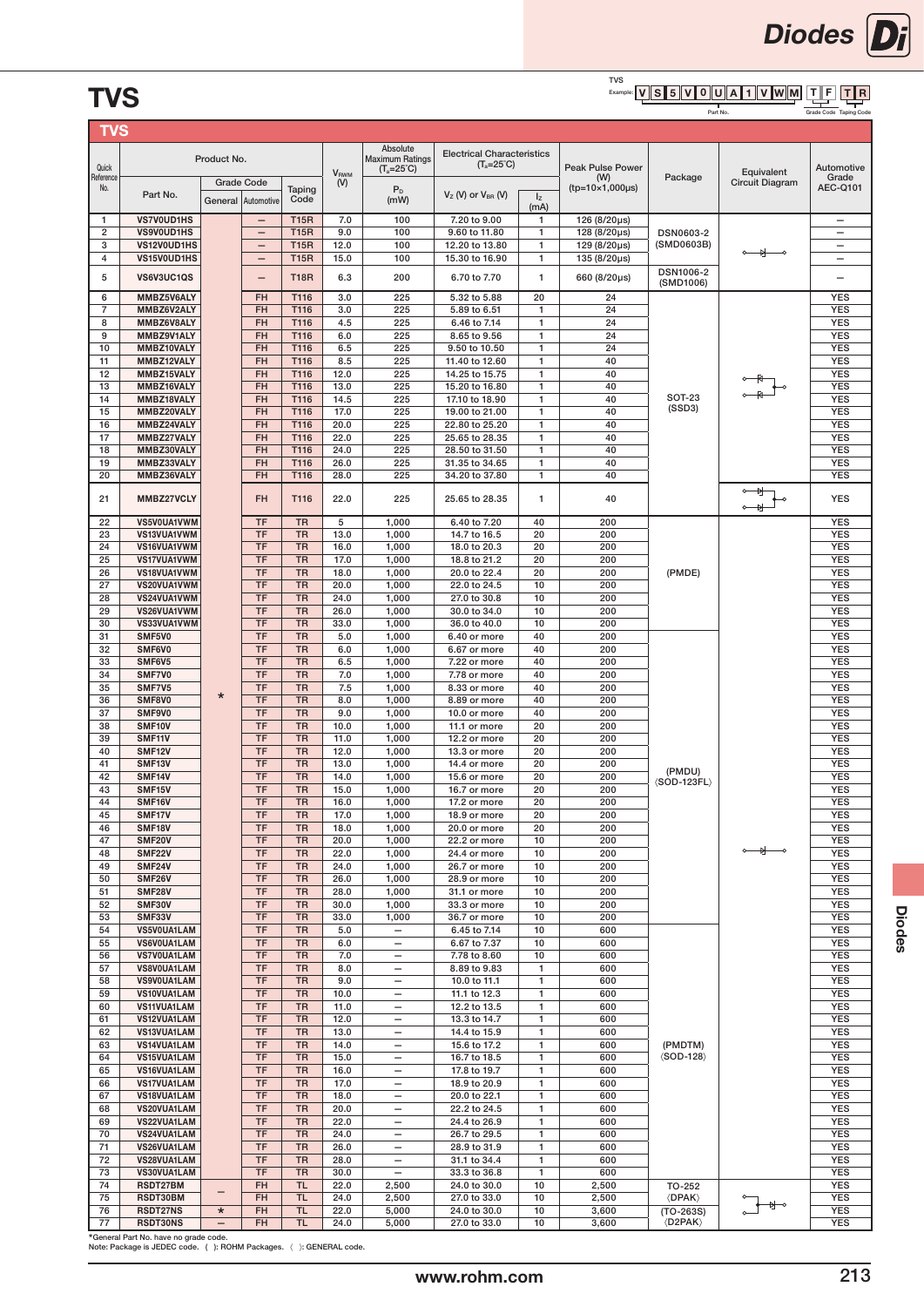| <b>TVS</b>         | <b>Diodes</b>                       |             |                                         |                |                                                    |                                                          |                        |                         |                | <b>TVS</b><br>Example |
|--------------------|-------------------------------------|-------------|-----------------------------------------|----------------|----------------------------------------------------|----------------------------------------------------------|------------------------|-------------------------|----------------|-----------------------|
|                    | <b>Bi-Directional TVS</b>           |             |                                         |                |                                                    |                                                          |                        |                         |                |                       |
| Quick<br>Reference |                                     | Product No. |                                         |                | Absolute Maximum<br>Ratings<br>$(T_a=25^{\circ}C)$ | <b>Electrical Characteristics</b><br>$(T_a=25^{\circ}C)$ |                        | Peak Pulse<br>Power     | Ct             |                       |
| No.                | Part No.                            |             | <b>Grade Code</b><br>General Automotive | Taping<br>Code | P <sub>D</sub><br>(mW)                             | $V_{BR}$<br>(V)                                          | I <sub>z</sub><br>(mA) | (W)<br>$(tp=8/20\mu s)$ | (pF)           | $\mathbf{f}$<br>(MH   |
| 78                 | RASMID™<br>☆VS3V3BA1FS              |             | —                                       | <b>T27N</b>    | 100                                                | 4.0 or more                                              | $\mathbf{1}$           | 26.5                    | 6              | 1                     |
| 79                 | RASMID™<br>$\forall$ VS3V3BB1FS     |             | -                                       | <b>T27N</b>    | 100                                                | 4.0 or more                                              | $\mathbf{1}$           | 38                      | 10             | 1                     |
| 80                 | <b>RASMID™</b><br>☆VS3V3BT1FS       |             | $\overline{\phantom{0}}$                | <b>T27N</b>    | 100                                                | 4.0 or more                                              | $\mathbf{1}$           | 21                      | 4.7            | 1                     |
| 81                 | <b>RASMID™</b><br>☆VS5V0BA1FS       |             | —                                       | <b>T27N</b>    | 100                                                | 5.3 or more                                              | $\mathbf{1}$           | 26.5                    | 6              | 1                     |
| 82                 | RASMID™<br>☆VS5V0BB1FS              |             | —                                       | <b>T27N</b>    | 100                                                | 5.3 or more                                              | 1                      | 45                      | 10             | 1                     |
| 83                 | <b>RASMID™</b><br>VS3V3BC1HS        |             | —                                       | <b>T15R</b>    | 100                                                | 4.0 or more                                              | $\mathbf{1}$           | 70                      | 18             | 1                     |
| 84                 | RASMID™<br><b>VS3V3BA1ES</b>        |             | —                                       | <b>T15R</b>    | 100                                                | 4.0 or more                                              | $\mathbf{1}$           | 28                      | 6              | $\mathbf{1}$          |
| 85                 | <b>RASMID™</b><br><b>VS3V3BB1ES</b> |             | —                                       | <b>T15R</b>    | 100                                                | 4.0 or more                                              | 1                      | 45                      | 10             | 1                     |
| 86                 | <b>RASMID™</b><br><b>VS5V0BA1ES</b> | $\star$     | $\overline{\phantom{0}}$                | <b>T15R</b>    | 100                                                | 6.0 to 8.0                                               | $\mathbf{1}$           | 10                      | 5              | $\mathbf{1}$          |
| 87                 | RASMID™<br><b>VS5V0BB1ES</b>        |             | -                                       | <b>T15R</b>    | 100                                                | 6.0 to 9.0                                               | $\mathbf{1}$           | 25                      | $\overline{7}$ | 1                     |
| 88                 | <b>RASMID™</b><br><b>VS5V0BC1ES</b> |             | —                                       | <b>T15R</b>    | 100                                                | 6.0 to 9.0                                               | $\mathbf{1}$           | 60                      | 15             | 1                     |
| 89                 | RASMID™<br><b>VS12VBA1HS</b>        |             | -                                       | <b>T15R</b>    | 100                                                | 12.5 to 15.0                                             | $\mathbf{1}$           | 70                      | $\overline{7}$ | 1                     |
|                    |                                     |             |                                         |                |                                                    |                                                          |                        |                         |                |                       |

#### TVS V S 3 V 3 B C 1 H S T | 1 | 5 | R

Part No.

Taping Code

| Quick            |                                                                                      | Product No.       |                          |             | Absolute Maximum<br>Ratings<br>$(T_a=25^{\circ}C)$ | <b>Electrical Characteristics</b><br>$(T_a=25^{\circ}C)$ |                 | Peak Pulse<br>Power                                      | Ct             |              |                  |                                | Equivalent                |
|------------------|--------------------------------------------------------------------------------------|-------------------|--------------------------|-------------|----------------------------------------------------|----------------------------------------------------------|-----------------|----------------------------------------------------------|----------------|--------------|------------------|--------------------------------|---------------------------|
| Reference<br>No. |                                                                                      | <b>Grade Code</b> |                          | Taping      | $\mathsf{P}_{\mathsf{D}}$                          | $V_{BR}$                                                 |                 | (W)                                                      | (pF)           | f            | $V_R$            | Package                        | Circuit Diagram           |
|                  | Part No.                                                                             | General           | Automotive               | Code        | (mW)                                               | (V)                                                      | $I_{Z}$<br>(mA) | $(tp = 8/20 \mu s)$                                      |                | (MHz)        | (V)              |                                |                           |
| 78               | RASMID™<br>☆VS3V3BA1FS                                                               |                   |                          | <b>T27N</b> | 100                                                | 4.0 or more                                              | 1               | 26.5                                                     | 6              | $\mathbf{1}$ | 0                |                                |                           |
| 79               | RASMID™<br>☆VS3V3BB1FS                                                               |                   |                          | <b>T27N</b> | 100                                                | 4.0 or more                                              | 1               | 38                                                       | 10             | $\mathbf{1}$ | $\pmb{0}$        |                                |                           |
| 80               | RASMID™<br>☆VS3V3BT1FS                                                               |                   | $\overline{\phantom{0}}$ | <b>T27N</b> | 100                                                | 4.0 or more                                              | 1               | 21                                                       | 4.7            | $\mathbf{1}$ | $\pmb{0}$        | DSN0402-2<br>(SMD0402)         |                           |
| 81               | RASMID™<br>☆VS5V0BA1FS                                                               |                   | -                        | <b>T27N</b> | 100                                                | 5.3 or more                                              | 1               | 26.5                                                     | 6              | 1            | $\mathbf 0$      |                                |                           |
| 82               | RASMID™<br>$\&$ VS5V0BB1FS                                                           |                   | -                        | <b>T27N</b> | 100                                                | 5.3 or more                                              | 1               | 45                                                       | 10             | 1            | $\mathbf 0$      |                                |                           |
| 83               | RASMID™<br>VS3V3BC1HS                                                                |                   | -                        | <b>T15R</b> | 100                                                | 4.0 or more                                              | 1               | 70                                                       | 18             | 1            | $\mathbf 0$      | DSN0603-2<br>(SMD0603B)        |                           |
| 84               | RASMID™<br>VS3V3BA1ES                                                                |                   | -                        | <b>T15R</b> | 100                                                | 4.0 or more                                              | 1               | 28                                                       | 6              | 1            | 0                |                                | −¥                        |
| 85               | RASMID™<br>VS3V3BB1ES                                                                |                   | —                        | <b>T15R</b> | 100                                                | 4.0 or more                                              | 1               | 45                                                       | 10             | 1            | 0                |                                |                           |
| 86               | RASMID™<br>VS5V0BA1ES                                                                | $\star$           | -                        | <b>T15R</b> | 100                                                | 6.0 to 8.0                                               | $\mathbf{1}$    | 10                                                       | 5              | $\mathbf{1}$ | $\mathbf 0$      | DSN0603-2<br>(SMD0603)         |                           |
| 87               | RASMID™<br><b>VS5V0BB1ES</b>                                                         |                   | -                        | <b>T15R</b> | 100                                                | 6.0 to 9.0                                               | 1               | 25                                                       | $\overline{7}$ | 1            | $\mathbf 0$      |                                |                           |
| 88               | RASMID™<br><b>VS5V0BC1ES</b>                                                         |                   | -                        | <b>T15R</b> | 100                                                | 6.0 to 9.0                                               | 1               | 60                                                       | 15             | $\mathbf{1}$ | $\mathbf 0$      |                                |                           |
| 89               | RASMID™<br>VS12VBA1HS                                                                |                   | -                        | <b>T15R</b> | 100                                                | 12.5 to 15.0                                             | 1               | 70                                                       | $\overline{7}$ | 1            | $\mathbf 0$      | <b>DSN0603-2</b><br>(SMD0603B) |                           |
| 90               | RASMID™<br>VS4V5BU1QS                                                                |                   | $\overline{\phantom{0}}$ | <b>T18R</b> | 200                                                | 5.3 to 6.5                                               | $\mathbf{1}$    | 600                                                      | 100            | $\mathbf{1}$ | $\mathbf 0$      | DSN01006-2<br>(SMD1006)        |                           |
| 91               | <b>RASMID™</b><br>VS4V8BU1AR                                                         |                   | $\overline{\phantom{0}}$ | T7R         |                                                    | 4.85 to 6.00                                             | 1               | 1,100                                                    | 480            | $\mathbf{1}$ | $\mathbf{0}$     | (SMD2012)                      |                           |
| 92               | ESD16VHY                                                                             |                   | <b>FH</b>                | T116        | 225                                                | 15.96 to 17.64                                           | 1               | 100                                                      | 13<br>(Typ)    | 1            | $\pmb{0}$        |                                |                           |
| 93               | ESD18VHY                                                                             |                   | <b>FH</b>                | T116        | 225                                                | 17.86 to 19.74                                           | 1               | 100                                                      | 12<br>(Typ)    | $\mathbf{1}$ | $\mathbf 0$      | <b>SOT-23</b>                  |                           |
| 94               | ESD27VHY                                                                             |                   | <b>FH</b>                | T116        | 225                                                | 26.41 to 29.19                                           | 1               | 100                                                      | 8<br>(Typ)     | 1            | 0                | (SSD3)                         |                           |
| 95               | <b>RESD1CANY</b>                                                                     |                   | <b>FH</b>                | T116        | 225                                                | 26.20 to 32.00                                           | 1               | 350                                                      | 30<br>(Max)    | $\mathbf{1}$ | $\mathbf 0$      |                                |                           |
|                  | <b>Low Capacitance Bi-Directional TVS</b>                                            |                   |                          |             |                                                    |                                                          |                 |                                                          |                |              |                  |                                |                           |
| Quick            |                                                                                      | Product No.       |                          |             | Absolute Maximum<br>Ratings<br>$(T_a=25^{\circ}C)$ | <b>Electrical Characteristics</b><br>$(T_a=25^\circ C)$  |                 |                                                          | Ct             |              |                  |                                | Equivalent                |
| Reference<br>No. | Part No.                                                                             | <b>Grade Code</b> |                          | Taping      | $P_D$                                              | $V_{BR}$                                                 |                 | <b>Remarks</b>                                           | (pF)           | f            | $V_{\mathsf{R}}$ | Package                        | Circuit Diagram           |
|                  |                                                                                      | General           | Automotive               | Code        | (mW)                                               | (V)                                                      | $I_{Z}$<br>(mA) |                                                          |                | (MHz)        | (V)              |                                |                           |
| 96               | <b>RASMID™</b><br>VS3V3BL1HS                                                         |                   | $\overline{\phantom{0}}$ | <b>T15R</b> | 100                                                | 6.00 to 10.00                                            | $\mathbf{1}$    |                                                          | 0.34           | $\mathbf{1}$ | $\mathbf 0$      |                                |                           |
| 97               | <b>RASMID™</b><br><b>VS3V3BN1HS</b>                                                  |                   | $\overline{\phantom{0}}$ | <b>T15R</b> | 100                                                | 6.00 to 10.00                                            | 1               | IEC61000-4-2.                                            | 0.5            | $\mathbf{1}$ | $\mathbf 0$      | <b>DSN0603-2</b>               |                           |
| 98               | <b>RASMID™</b><br><b>VS5V0BL1HS</b>                                                  | $\star$           |                          | <b>T15R</b> | 100                                                | 6.00 to 10.00                                            | $\mathbf{1}$    | 150pF, 330Ω,<br>Contact 11kV,<br>Air 15kV                | 0.25           | $\mathbf{1}$ | $\mathbf{0}$     | (SMD0603B)                     | $\frac{1}{2}$             |
| 99               | <b>RASMID™</b><br>VS5V0BN1HS                                                         |                   | $\overline{\phantom{0}}$ | <b>T15R</b> | 100                                                | 6.00 to 10.00                                            | $\mathbf{1}$    |                                                          | 0.5            | $\mathbf{1}$ | $\mathbf 0$      |                                |                           |
| 100              | RASMID™<br>VS5V0BL1QS                                                                |                   |                          | <b>T18R</b> | 200                                                | 7.00 or more                                             | $\mathbf{1}$    |                                                          | 0.8            | $\mathbf{1}$ | $\mathbf 0$      | DSN01006-2<br>(SMD1006)        |                           |
|                  | DACMIDIM: DOLIM's propriatory now mothod that applies synoriar dimensional procision |                   |                          |             |                                                    |                                                          |                 | making it poopible to douglan the ultra compact products |                |              |                  |                                | <b>Au Hoder Developed</b> |

©RASMID™: ROHM's proprietary new method that enables superior dimensional precision, making it possible to develop the ultra-compact products.<br>FAASMID™ is a trademark or a registered trademark of ROHM Co., Ltd.<br>\*General P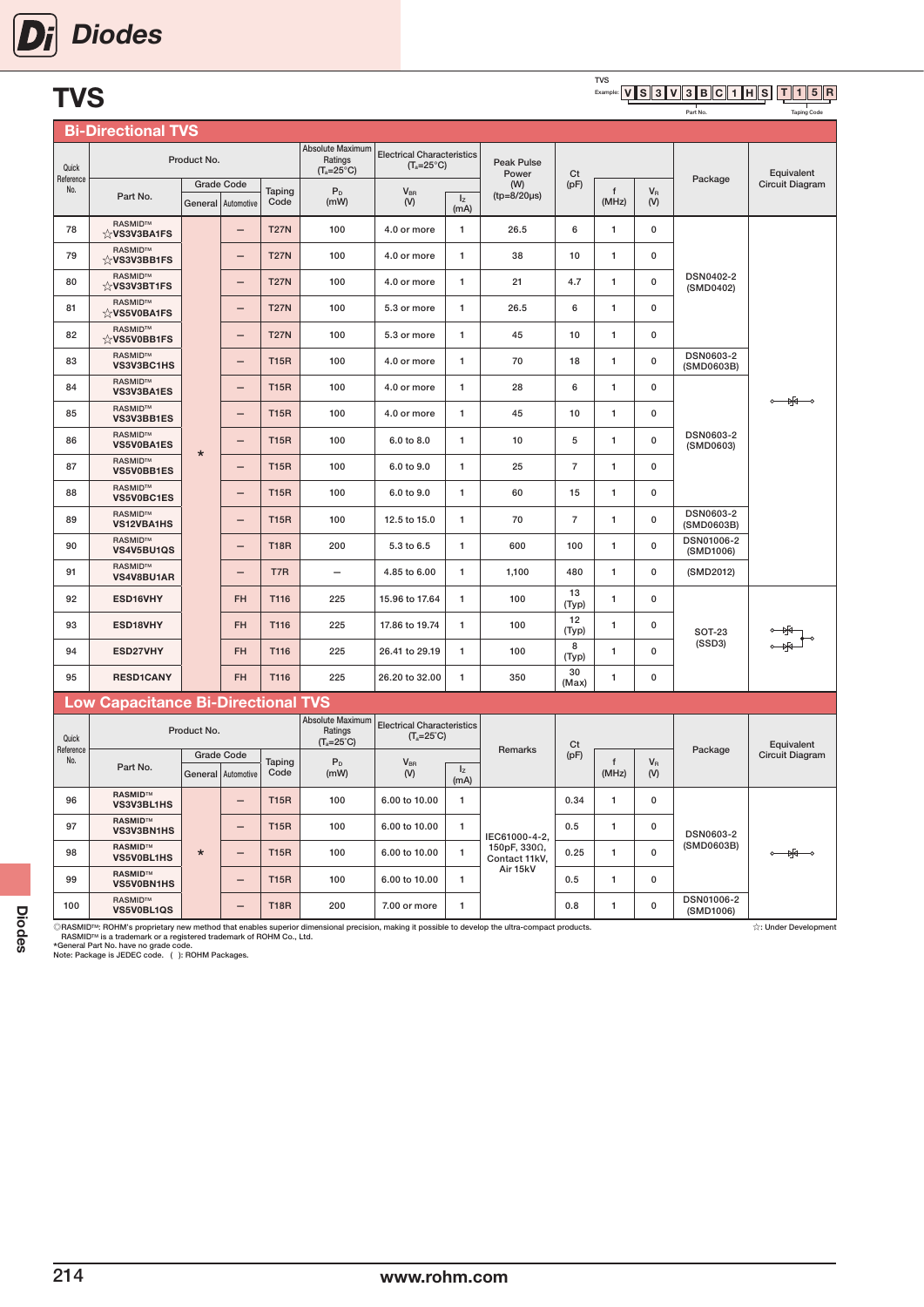# <span id="page-24-0"></span>Switching Diodes

### ●Quick Reference for Switching Diodes

|                    |                    |                   |                      |                                                    | <b>Surface Mount type</b>                                                                                  |                                             |                                    |                                                                                          |
|--------------------|--------------------|-------------------|----------------------|----------------------------------------------------|------------------------------------------------------------------------------------------------------------|---------------------------------------------|------------------------------------|------------------------------------------------------------------------------------------|
|                    | $1006$ size        | $1608$ size       | 1212 size            | <b>1616 size</b>                                   |                                                                                                            | 2120 size                                   | 2512 size                          | 2924 size                                                                                |
| $V_{\rm R}$<br>(V) | ∙                  |                   |                      |                                                    |                                                                                                            |                                             |                                    |                                                                                          |
|                    | SOD-923<br>(VMN2M) | SOD-523<br>(EMD2) | SOT-723<br>(VMD3)    | <b>SOT-416FL</b><br>(EMD3F)                        | SOT-323FL<br>(UMD3F)                                                                                       | <b>SOT-323</b><br>(UMD3)                    | SOD-323FL<br>(UMD2)                | <b>SOT-23</b><br>(SSD3)                                                                  |
| 20                 |                    |                   | <b>DA221ZM</b>       | <b>DA221WM</b>                                     |                                                                                                            |                                             |                                    |                                                                                          |
| 80                 | <b>1SS400CM</b>    | <b>1SS400SM</b>   | DAN222ZM<br>DAP222ZM | DAN222WM<br>DAP222WM<br>DAN217WM<br><b>DA228WM</b> | DAN202UM<br>DAP202UM<br>DAN217UM<br><b>DA204UM</b><br><b>DA228UM</b><br><b>BAW156UM</b><br><b>BAV199UM</b> | DAN202FM<br>DAP202FM<br>BAV99FM<br>BAV199FM | <b>1SS355VM</b><br><b>1SS380VM</b> | BAS16HY<br>BAV70HY<br>BAW56HY<br>BAV99HY<br>BAW156HY<br>BAV199HY<br>BAS116HY<br>BAV170HY |
| 200                |                    |                   |                      |                                                    |                                                                                                            |                                             | BAS21VM                            | BAS21HY                                                                                  |

Note: Package is JEDEC code. ( ): ROHM Packages.

# Switching Diodes

| High-speed type                  |             |                                 |                        |                                      |                                |                          |                     |                                    |                 |                                        |                     |                |                          |                          |                                                      |                                |                                                      |                          |
|----------------------------------|-------------|---------------------------------|------------------------|--------------------------------------|--------------------------------|--------------------------|---------------------|------------------------------------|-----------------|----------------------------------------|---------------------|----------------|--------------------------|--------------------------|------------------------------------------------------|--------------------------------|------------------------------------------------------|--------------------------|
|                                  | Product No. |                                 |                        | Absolute Maximum Ratings (Ta=25°C)*1 |                                |                          |                     |                                    |                 | Electrical Characteristics (Ta=25°C)*1 |                     |                |                          |                          |                                                      |                                |                                                      | Automotive               |
| Part No.                         | General     | <b>Grade Code</b><br>Automotive | Taping<br>Code         | $V_{\rm RM}$<br>(V)                  | $\mathsf{V}_\mathsf{R}$<br>(V) | I <sub>FM</sub><br>(mA)  | $I_{\rm O}$<br>(mA) | Isurge<br>(mA)                     | $V_F(M)$<br>Max | $I_F$<br>(mA)                          | $I_R(\mu A)$<br>Max | $V_{R}$<br>(V) | trr (ns)<br>Max          | $V_R$<br>(V)             | $I_F$<br>(mA)                                        | Package                        | Equivalent<br>Circuit Diagram                        | Grade<br>AEC-Q101        |
| <b>1SS400CM</b>                  |             |                                 | T <sub>2</sub> R       | 90                                   | 80                             | 225                      | 100                 | 500 (1s)                           | 1.2             | 100                                    | 0.1                 | 80             | 4                        | 6                        | 10                                                   | SOD-923<br>(VMN2M)             |                                                      | $\overline{\phantom{0}}$ |
| <b>1SS355VM</b>                  |             | <b>FH</b>                       | TE-17                  | 90                                   | 80                             | 225                      | 100                 | 500(1s)                            | 1.2             | 100                                    | 0.1                 | 80             | 4                        | 6                        | 10                                                   | <b>SOD-323FL</b><br>(UMD2)     | ₩                                                    | <b>YES</b>               |
| <b>1SS400SM</b>                  |             | <b>FH</b>                       | T <sub>2</sub> R       | 90                                   | 80                             | 225                      | 100                 | 500(1s)                            | 1.2             | 100                                    | 0.1                 | 80             | $\overline{4}$           | 6                        | 10                                                   | SOD-523<br>(EMD2)              |                                                      | <b>YES</b>               |
| BAS16HY                          |             | <b>FH</b>                       | T116                   | 100                                  | 80                             | 500                      | $215*3$             | $4,000(1 \,\mu s)$                 | 1.25            | 150                                    | 0.1                 | 80             | $\overline{4}$           | $10*2$                   | 10                                                   | <b>SOT-23</b><br>(SSD3)        | $\sim$<br>₩<br>$\overline{\phantom{0}}$<br>Ō         | <b>YES</b>               |
| DAN222ZM                         |             | $\overline{\phantom{0}}$        | T2L                    | 80                                   | 80                             | 300                      | 100                 | $4,000$ (1 $\mu$ s)                | 1.2             | 100                                    | 0.1                 | 70             | $\overline{4}$           | 6                        | 5                                                    | <b>SOT-723</b><br>(VMD3)       |                                                      | $\overline{\phantom{0}}$ |
| <b>DAN222WM</b>                  |             |                                 | <b>TL</b>              | 80                                   | 80                             | 300                      | 100                 | $4,000$ (1 $\mu$ s)                | 1.2             | 100                                    | 0.1                 | 70             | 4                        | 6                        | 5                                                    | <b>SOT-416FL</b><br>(EMD3F)    |                                                      | $\overline{\phantom{0}}$ |
| <b>DAN202UM</b>                  |             | $\overline{\phantom{0}}$        | <b>TL</b>              | 80                                   | 80                             | 300                      | 100                 | $4,000(1 \,\mu s)$                 | 1.2             | 100                                    | 0.1                 | 70             | 4                        | 6                        | 5                                                    | SOT-323FL<br>(UMD3F)           |                                                      |                          |
| DAN202FM                         |             | <b>FH</b>                       | T106                   | 80                                   | 80                             | 300                      | 100                 | $4,000$ (1µs)                      | 1.2             | 100                                    | 0.1                 | 70             | 4                        | 6                        | 5                                                    | <b>SOT-323</b><br>(UMD3)       |                                                      | <b>YES</b>               |
| BAV70HY                          |             | <b>FH</b>                       | T116                   | 90                                   | 80                             | 450                      | $215*3$             | $4,000$ (1 $\mu$ s)                | 1.25            | 150                                    | 0.5                 | 80             | $\overline{4}$           | $10*2$                   | 10                                                   | <b>SOT-23</b><br>(SSD3)        |                                                      | <b>YES</b>               |
| DAP222ZM                         |             |                                 | T <sub>2</sub> L       | 80                                   | 80                             | 300                      | 100                 | $4,000$ (1 $\mu$ s)                | 1.2             | 100                                    | 0.1                 | 70             | $\overline{4}$           | 6                        | 5                                                    | <b>SOT-723</b><br>(VMD3)       |                                                      |                          |
| DAP222WM                         | $\star$     | $\qquad \qquad$                 | <b>TL</b>              | 80                                   | 80                             | 300                      | 100                 | $4,000$ (1 $\mu$ s)                | 1.2             | 100                                    | 0.1                 | 70             | $\overline{4}$           | 6                        | 5                                                    | <b>SOT-416FL</b><br>(EMD3F)    |                                                      |                          |
| <b>DAP202UM</b>                  |             |                                 | <b>TL</b>              | 80                                   | 80                             | 300                      | 100                 | $4,000$ (1 $\mu$ s)                | 1.2             | 100                                    | 0.1                 | 70             | 4                        | 6                        | 5                                                    | SOT-323FL<br>(UMD3F)           |                                                      |                          |
| DAP202FM                         |             | <b>FH</b>                       | T106                   | 80                                   | 80                             | 300                      | 100                 | $4,000$ (1µs)                      | 1.2             | 100                                    | 0.1                 | 70             | $\overline{4}$           | 6                        | 5                                                    | <b>SOT-323</b><br>(UMD3)       |                                                      | <b>YES</b>               |
| BAW56HY                          |             | <b>FH</b>                       | T116                   | 100                                  | 80                             | 500                      | $215**3$            | $4,000$ (1 $\mu$ s)                | 1.25            | 150                                    | 0.1                 | 80             | $\overline{4}$           | $10*2$                   | 10                                                   | <b>SOT-23</b><br>(SSD3)        |                                                      | <b>YES</b>               |
| DAN217WM                         |             | <b>FH</b>                       | <b>TL</b>              | 80                                   | 80                             | 300                      | 100                 | $4,000$ (1µs)                      | 1.2             | 100                                    | 0.1                 | 70             | 4                        | 6                        | 5                                                    | <b>SOT-416FL</b><br>(EMD3F)    |                                                      | <b>YES</b>               |
| DAN217UM                         |             |                                 | <b>TL</b>              | 80                                   | 80                             | 300                      | 100                 | $4,000$ (1µs)                      | 1.2             | 100                                    | 0.2                 | 70             | $\overline{\mathbf{4}}$  | 6                        | 5                                                    | SOT-323FL<br>(UMD3F)           |                                                      |                          |
| BAV99HY                          |             | <b>FH</b>                       | T116                   | 100                                  | 80                             | 500                      | $215**3$            | $4,000$ (1 $\mu$ s)                | 1.25            | 150                                    | 0.1                 | 80             | $\overline{4}$           | $10*2$                   | 10                                                   | <b>SOT-23</b><br>(SSD3)        |                                                      | <b>YES</b>               |
| <b>BAV99FM</b>                   |             | <b>FH</b>                       | T106                   | 100                                  | 80                             | 500                      | $215*3$             | $4,000$ (1 $\mu$ s)                | 1.25            | 150                                    | 0.1                 | 80             | $\overline{4}$           | $10*2$                   | 10                                                   | <b>SOT-323</b><br>(UMD3)       |                                                      | <b>YES</b>               |
| BAS21HY                          |             | <b>FH</b>                       | T116                   | 250                                  | 200                            | $\overline{\phantom{0}}$ | $200*3$             | $10,000$ (1 $\mu$ s)               | $\mathbf{1}$    | 100                                    | 0.1                 | 200            | 50                       | $30*2$                   | 30                                                   | <b>SOT-23</b><br>(SSD3)        | ⇥<br>$\overline{\circ}$<br>Ō                         | <b>YES</b>               |
| BAS21VM                          |             | <b>FH</b>                       | <b>TE-17</b>           | 250                                  | 200                            |                          | $200*3$             | $10,000$ (1µs)                     | $\overline{1}$  | 100                                    | 0.1                 | 200            | 50                       | $30*2$                   | 30                                                   | SOD-323FL<br>(UMD2)            | $\circ$ $\rightarrow$                                | <b>YES</b>               |
| <b>Low Leak type</b>             |             |                                 |                        |                                      |                                |                          |                     |                                    |                 |                                        |                     |                |                          |                          |                                                      |                                |                                                      |                          |
| <b>1SS380VM</b>                  |             | <b>FH</b>                       | <b>TE-17</b>           | 80                                   | 80                             | 225                      | 100                 | 400 (1s)                           | 1.2             | 100                                    | 0.01                | 80             |                          |                          | $\equiv$                                             | SOD-323FL<br>(UMD2)            | $\rightarrow$<br>$\overline{\phantom{0}}$<br>$\sim$  | <b>YES</b>               |
| BAW156HY                         |             | <b>FH</b>                       | T116                   | 100                                  | 80                             | 500                      | $215*3$             | $4,000$ (1 $\mu$ s)                | 1.25            | 150                                    | 0.005               | 75             | 3.000                    | $10^{*2}$                | 10                                                   | SOT-23<br>(SSD3)               | 44                                                   | <b>YES</b>               |
| <b>BAW156UM</b>                  |             | <b>FH</b>                       | <b>TL</b>              | 100                                  | 80                             | 500                      | $215**3$            | $4,000$ (1 $\mu$ s)                | 1.25            | 150                                    | 0.005               | 75             | 3,000                    | $10^{*2}$                | 10                                                   | SOT-323FL<br>(UMD3F)           | $\sim$                                               | <b>YES</b>               |
| BAV199HY                         |             | <b>FH</b>                       | T116                   | 100                                  | 80                             | 500                      | $215**3$            | $4,000$ (1 $\mu$ s)                | 1.25            | 150                                    | 0.005               | 75             | 3,000                    | $10^{*2}$                | 10                                                   | <b>SOT-23</b><br>(SSD3)        |                                                      | <b>YES</b>               |
| BAV199FM                         |             | <b>FH</b>                       | T106                   | 100                                  | 80                             | 500                      | $215*3$             | $4,000$ (1 $\mu$ s)                | 1.25            | 150                                    | 0.01                | 75             | 3,000                    | $10^{*2}$                | 10                                                   | SOT-323<br>(UMD3)              |                                                      | <b>YES</b>               |
| <b>BAV199UM</b>                  |             | FH                              | <b>TL</b>              | 100                                  | 80                             | 500                      | $215*3$             | $4,000$ (1 $\mu$ s)                | 1.25            | 150                                    | 0.005               | 75             | 3,000                    | $10^{*2}$                | 10                                                   | SOT-323FL                      |                                                      | YES                      |
| <b>DA204UM</b><br><b>DA228UM</b> | $\star$     | $\overline{\phantom{m}}$        | <b>TL</b><br><b>TL</b> | 20<br>80                             | 20<br>80                       | 200<br>200               | 100<br>100          | $300(1 \,\mu s)$<br>$300(1 \mu s)$ | 1.0<br>1.2      | 10<br>100                              | 0.1<br>0.01         | 15<br>80       | $\qquad \qquad -$        | $\overline{\phantom{m}}$ | $\overline{\phantom{a}}$<br>$\overline{\phantom{m}}$ | (UMD3F)                        |                                                      | $\overline{\phantom{a}}$ |
| <b>DA221ZM</b>                   |             |                                 | T <sub>2L</sub>        | 20                                   | 20                             | 200                      | 100                 | $300(1 \,\mu s)$                   | $\mathbf{1}$    | 10                                     | 0.1                 | 15             | $\overline{\phantom{0}}$ | $\overline{a}$           | $\overline{\phantom{0}}$                             | <b>SOT-723</b>                 |                                                      |                          |
| <b>DA221WM</b>                   |             |                                 | <b>TL</b>              | 20                                   | 20                             | 200                      | 100                 | $300(1 \,\mu s)$                   | $\mathbf{1}$    | 10                                     | 0.1                 | 15             | $\overline{\phantom{0}}$ | $\overline{\phantom{0}}$ | $\overline{\phantom{0}}$                             | (VMD3)<br>SOT-416FL<br>(EMD3F) |                                                      |                          |
| <b>DA228WM</b>                   |             |                                 | <b>TL</b>              | 80                                   | 80                             | 200                      | 100                 | $4,000$ (1 $\mu$ s)                | 1.2             | 100                                    | 0.1                 | 80             | $\overline{\phantom{0}}$ | $\overline{\phantom{0}}$ | $\overline{\phantom{0}}$                             | SOT-416FL<br>(EMD3F)           |                                                      |                          |
| BAV170HY                         |             | FH                              | T116                   | 90                                   | 80                             | 500                      | $215*3$             | $4,000$ (1 $\mu$ s)                | 1.25            | 150                                    | 0.005               | 75             | 3,000                    | $10^{*2}$                | 10                                                   | <b>SOT-23</b>                  | $\rightarrow$<br>÷                                   | <b>YES</b>               |
| BAS116HY                         |             | <b>FH</b>                       | T116                   | 100                                  | 80                             | 500                      | $215**3$            | 4,000 $(1 \mu s)$                  | 1.25            | 150                                    | 0.005               | 75             | 3,000                    | $10^{*2}$                | 10                                                   | (SSD3)                         | $\rightarrow$<br>$\sim$<br>$\overline{a}$<br>$\circ$ | <b>YES</b>               |

\*General Part No. have no grade code. \*1 Value/Chip \*2 Not VR (V) but IR (mA) Value \*3 IF Value Note: Package is JEDEC code. ( ): ROHM Packages.

F H T || E || − || 1 || 7 Taping Code 1 SSS355VM|FH|TE-

Switching Diodes<br>Example: 1 S S Part No. Grade Code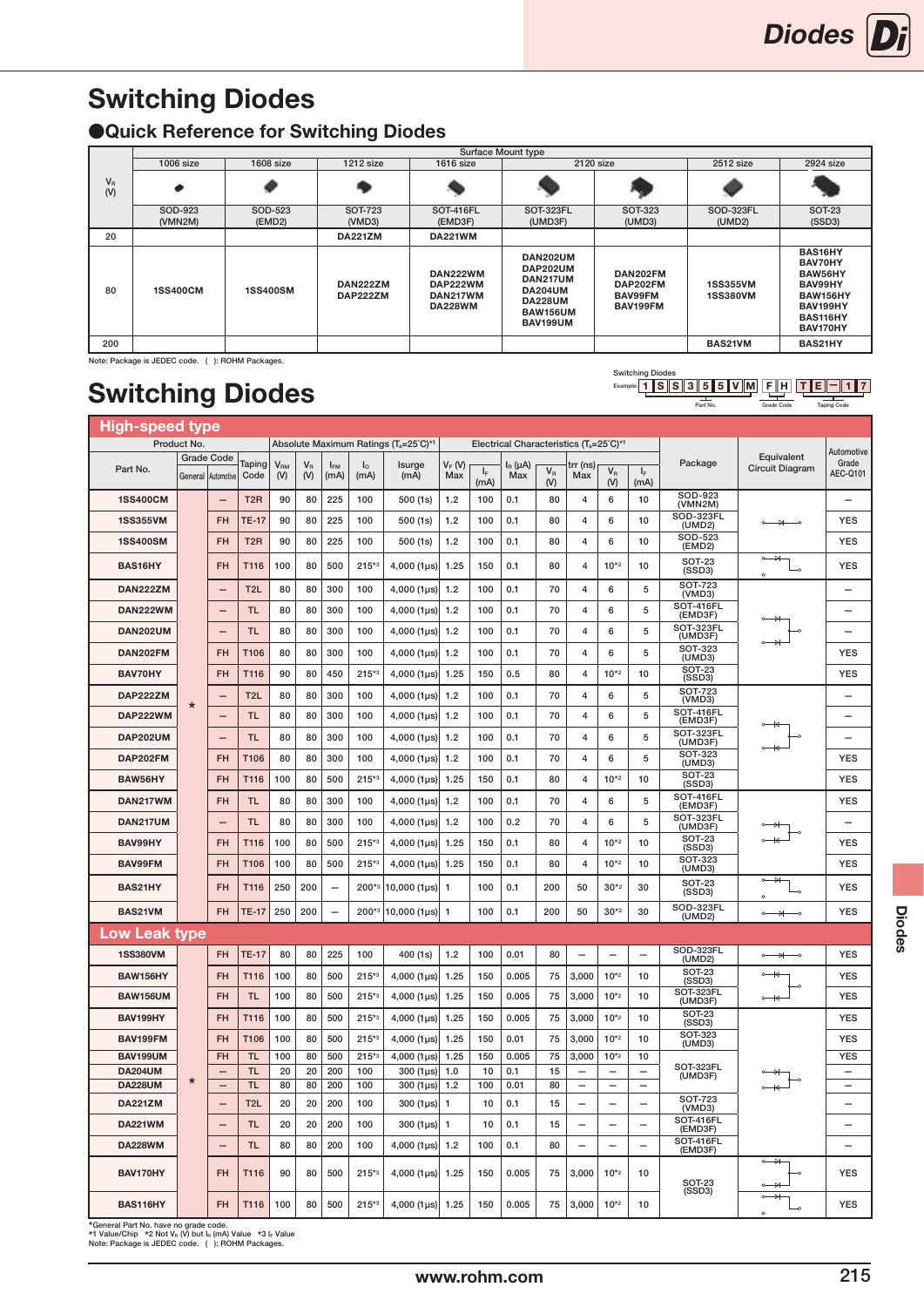## <span id="page-25-0"></span>High Frequency Diodes

### ●Quick Reference for High Frequency Diodes

|                                |              | Surface Mount type |                   |                          |                     |  |  |  |  |  |  |
|--------------------------------|--------------|--------------------|-------------------|--------------------------|---------------------|--|--|--|--|--|--|
|                                |              | $1006$ size        | 1608 size         | 2120 size                | 2512 size           |  |  |  |  |  |  |
|                                | $V_R$<br>(V) |                    |                   |                          |                     |  |  |  |  |  |  |
|                                |              | SOD-923<br>(VMN2M) | SOD-523<br>(EMD2) | <b>SOT-323</b><br>(UMD3) | SOD-323FL<br>(UMD2) |  |  |  |  |  |  |
| <b>Band Switching</b><br>Diode | 35           |                    | <b>1SS390SM</b>   | DAN235FM                 |                     |  |  |  |  |  |  |
| <b>PIN Diode</b>               | 50           | <b>RN141CM</b>     |                   |                          |                     |  |  |  |  |  |  |
|                                | 60           |                    | <b>RN142SM</b>    |                          | New RN142VM         |  |  |  |  |  |  |
| Detection<br>Schottky Diode    | 5            | <b>RB886CM</b>     |                   |                          |                     |  |  |  |  |  |  |

High Frequency Diodes<br>Example: 1 SSS

1 SSS390 SM

F H Grade Code T 2 R Taping Code

Note: Package is JEDEC code. ( ): ROHM Packages.

# High Frequency Diodes

| Part No.<br>Grade Code          |                   |                                                 |                  |                    |              |                       |                                                 |                  |                                                   |              |                     | <b>Taping Code</b> |             |                        |                                               |                          |  |
|---------------------------------|-------------------|-------------------------------------------------|------------------|--------------------|--------------|-----------------------|-------------------------------------------------|------------------|---------------------------------------------------|--------------|---------------------|--------------------|-------------|------------------------|-----------------------------------------------|--------------------------|--|
| <b>Band Switching Diode</b>     |                   |                                                 |                  |                    |              |                       |                                                 |                  |                                                   |              |                     |                    |             |                        |                                               |                          |  |
| Product No.                     |                   |                                                 |                  |                    |              |                       | Absolute Maximum Ratings (T <sub>a</sub> =25°C) |                  | Electrical Characteristics $(T_s = 25^{\circ}C)$  |              |                     |                    |             |                        | Equivalent                                    | Automotive<br>Grade      |  |
|                                 |                   | <b>Grade Code</b>                               |                  |                    |              |                       |                                                 |                  |                                                   |              |                     |                    |             | Package                |                                               |                          |  |
| Part No.                        |                   | General Automotive                              | Taping<br>Code   | $V_{R}$<br>(V)     | $T_i$<br>(C) |                       | <b>Tstg</b><br>(C)                              | $Ct$ (pF)<br>Max | $V_R$                                             | $\mathbf{f}$ | $rF(\Omega)$<br>Max | $I_{\rm F}$        | $\mathbf f$ |                        | <b>Circuit Diagram</b>                        | AEC-Q101                 |  |
|                                 |                   |                                                 |                  |                    |              |                       |                                                 |                  | (V)                                               | (MHz)        |                     | (mA)               | (MHz)       |                        |                                               |                          |  |
| <b>1SS390SM</b>                 |                   | <b>FH</b>                                       | T <sub>2</sub> R | 35                 | 150          |                       | $-55$ to $+150$                                 | 1.2              | 6                                                 | 1            | 0.9                 | $\overline{2}$     | 100         | SOD-523<br>(EMD2)      | $\rightarrow$<br>$\sim$                       | <b>YES</b>               |  |
|                                 | $\star$           |                                                 |                  |                    |              |                       |                                                 |                  |                                                   |              |                     |                    |             |                        | $\circ$ $\rightarrow$                         |                          |  |
| DAN235FM                        |                   | <b>FH</b>                                       | T106             | 35                 | 150          |                       | $-55$ to $+150$                                 | 1.2              | 6                                                 | 1            | 0.9                 | $\overline{2}$     | 100         | SOT-323                |                                               | <b>YES</b>               |  |
|                                 |                   |                                                 |                  |                    |              |                       |                                                 |                  |                                                   |              |                     |                    |             | (UMD3)                 | $\rightarrow$                                 |                          |  |
| <b>PIN Diodes</b>               |                   |                                                 |                  |                    |              |                       |                                                 |                  |                                                   |              |                     |                    |             |                        |                                               |                          |  |
| Product No.                     |                   |                                                 |                  |                    |              |                       | Absolute Maximum Ratings (T <sub>a</sub> =25°C) |                  | Electrical Characteristics (T <sub>a</sub> =25°C) |              |                     |                    |             |                        |                                               | Automotive               |  |
| Part No.                        | <b>Grade Code</b> |                                                 | Taping           | $V_{\rm R}$<br>lE. |              | $T_i$<br><b>Tstg</b>  |                                                 | $Ct$ (pF)        |                                                   |              |                     | $rF(\Omega)$       |             | Package                | Equivalent                                    | Grade                    |  |
|                                 |                   | Code<br>General Automotive                      | (V)              | (mA)               | (C)          | (C)                   | Max                                             | $V_{R}$          | f                                                 | Max          | ΙF.                 | $\mathbf{f}$       |             | <b>Circuit Diagram</b> | AEC-Q101                                      |                          |  |
|                                 |                   |                                                 |                  |                    |              |                       |                                                 |                  | (V)                                               | (MHz)        |                     | (mA)               | (MHz)       |                        |                                               |                          |  |
| <b>RN142SM</b>                  |                   | $\overline{\phantom{0}}$                        | T <sub>2</sub> R | 60                 | 100          | 150                   | $-55$ to $+150$                                 | 0.45             | $\mathbf{1}$                                      | 1            | 3                   | 3                  | 100         | SOD-523<br>(EMD2)      |                                               | $\overline{\phantom{0}}$ |  |
| <b>New RN142VM</b>              | $\star$           | $\overline{\phantom{0}}$                        | <b>TE-17</b>     | 60                 | 100          | 150                   | $-55$ to $+150$                                 | 0.45             | $\mathbf{1}$                                      | 1            | 3                   | 3                  | 100         | SOD-323FL              | $\rightarrow$                                 |                          |  |
|                                 |                   |                                                 |                  |                    |              |                       |                                                 |                  |                                                   |              |                     |                    |             |                        | (UMD2)                                        |                          |  |
| <b>RN141CM</b>                  |                   | $\overline{\phantom{0}}$                        | T <sub>2</sub> R | 50                 | 100          | 150                   | $-55$ to $+150$                                 | 0.8              | $\mathbf{1}$                                      | 1            | $\overline{2}$      | 3                  | 100         | SOD-923<br>(VMN2M)     |                                               |                          |  |
| <b>Detection Schottky Diode</b> |                   |                                                 |                  |                    |              |                       |                                                 |                  |                                                   |              |                     |                    |             |                        |                                               |                          |  |
| Product No.                     |                   | Absolute Maximum Ratings (T <sub>a</sub> =25°C) |                  |                    |              |                       | Electrical Characteristics (Ta=25°C)            |                  |                                                   |              |                     |                    |             |                        |                                               |                          |  |
|                                 |                   | <b>Grade Code</b>                               |                  |                    |              |                       |                                                 |                  |                                                   |              | $Ct$ (pF)           |                    |             | Package                | Equivalent                                    | Automotive<br>Grade      |  |
| Part No.                        |                   | General Automotive                              | Taping<br>Code   | $V_R$<br>(V)       | ΙF<br>(mA)   | T <sub>i</sub><br>(C) | <b>Tstg</b><br>(C)                              |                  | $V_F(W)$<br>Max                                   | lF.          | Max                 | $V_{R}$            | f           |                        | <b>Circuit Diagram</b>                        | AEC-Q101                 |  |
|                                 |                   |                                                 |                  |                    |              |                       |                                                 |                  |                                                   | (mA)         |                     | (V)                | (MHz)       |                        |                                               |                          |  |
| <b>RB886CM</b>                  | $\star$           | -                                               | T <sub>2</sub> R | 5                  | 10           | 125                   | $-40$ to $+125$                                 | 0.35             |                                                   | 1            | 0.80                | 1                  |             | SOD-923<br>(VMN2M)     | $\longrightarrow$<br>$\overline{\phantom{0}}$ |                          |  |

\*General Part No. have no grade code. Note: Package is JEDEC code. ( ): ROHM Packages.

216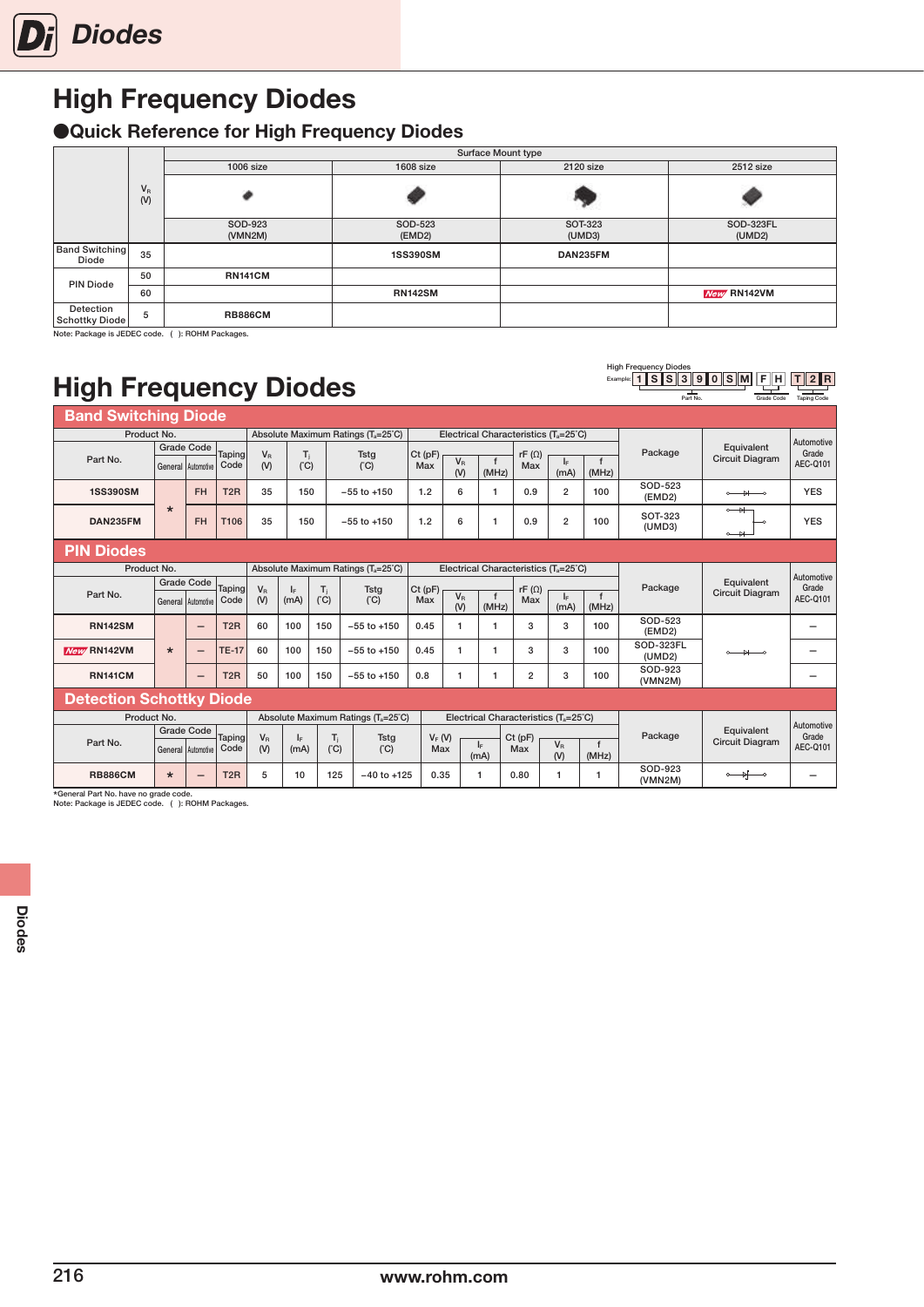## <span id="page-26-0"></span>Packages

■Dimensions (Unit: mm)

### Surface Mount Type



Note: Package is JEDEC code. ( ): ROHM Packages, [ ]: JEITA Code.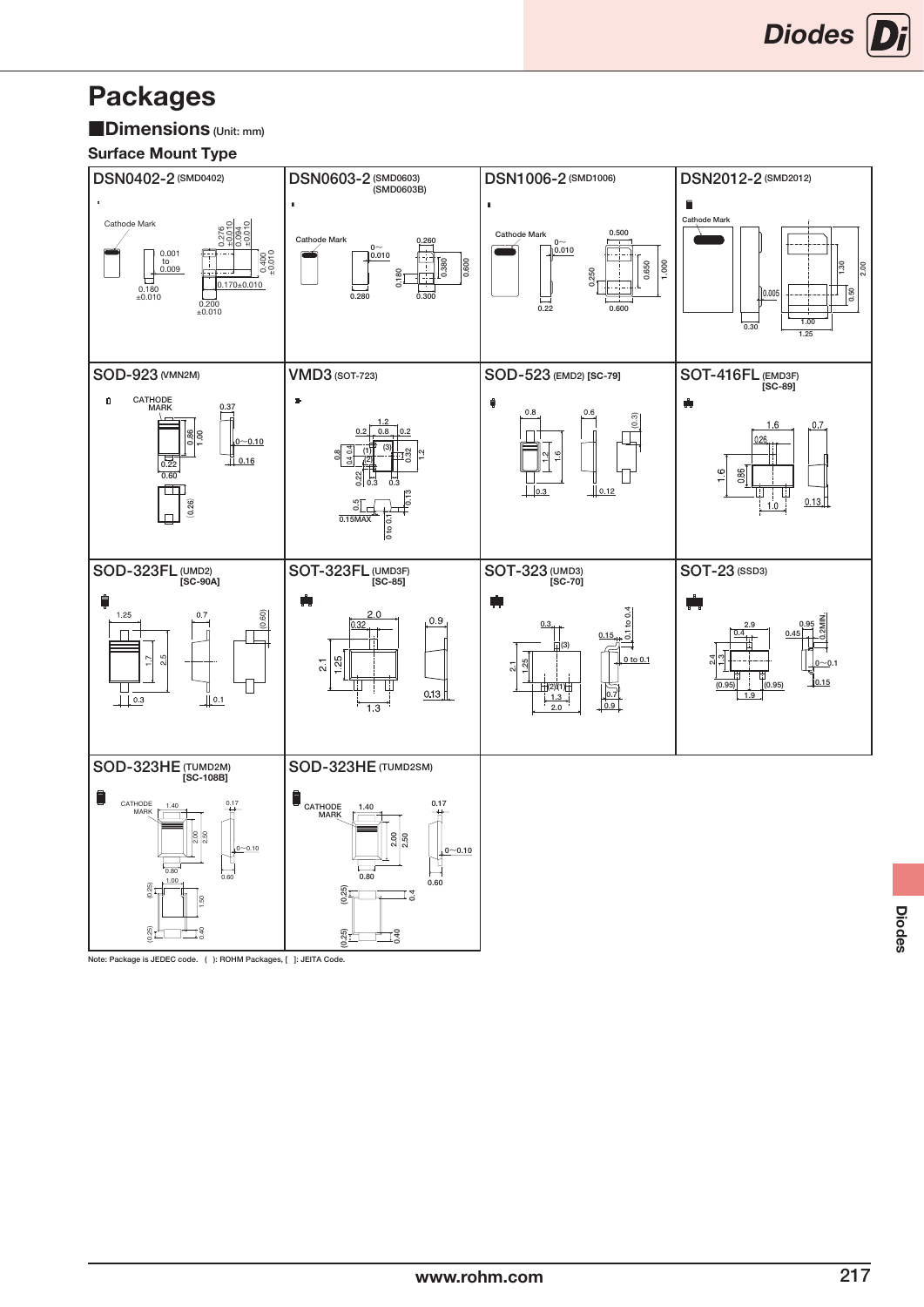

## Power Packages

### ●**Dimensions** (Unit: mm)

### Surface Mount type



#### Through Hole type



Diodes

Note: Package is JEDEC code. ( ): ROHM Packages.